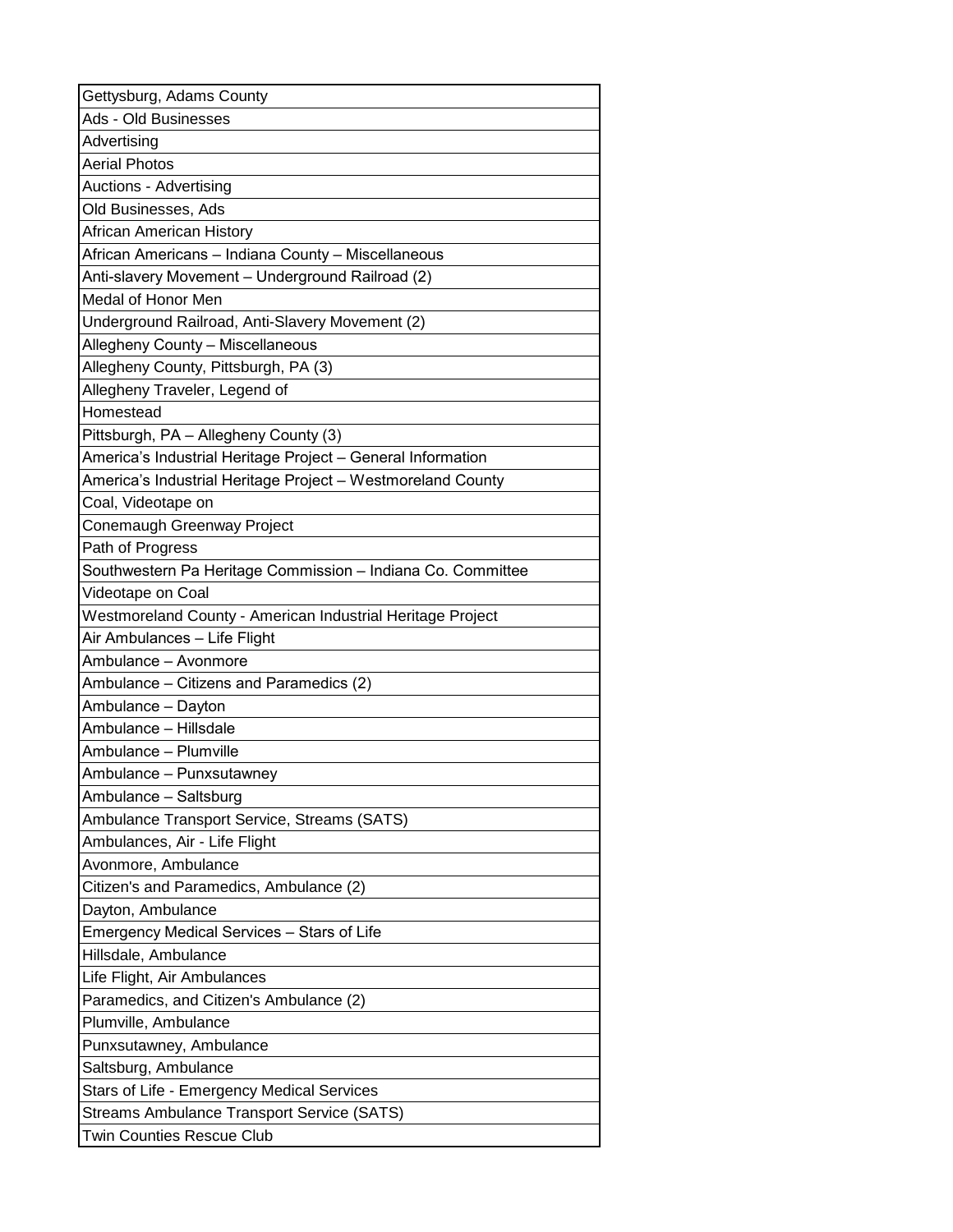| Amish (2)                                                 |
|-----------------------------------------------------------|
| Acid Etching, Antiques                                    |
| Antique - Customs                                         |
| Antique Autos                                             |
| Antique Dealers and Shows (2)                             |
| Antique Toys                                              |
| Antique, Workshop                                         |
| Antiques - Furniture                                      |
| Antiques - Repairing                                      |
| Antiques - Restoration of Old Houses                      |
| Antiques - Acid Etching                                   |
| Autos, Antiques                                           |
| Dealers and Shows, Antiques (2)                           |
| <b>Fakes and Reproductions</b>                            |
| Framing and Preservation of Prints                        |
| Furniture, Antiques                                       |
| Houses, Antiques - Restoration                            |
| Prints, Framing and Preservation                          |
| Reproductions, Fakes                                      |
| <b>Research and Reference</b>                             |
| Toys, Antique                                             |
| Workshop, Antique                                         |
| Archaeology (Also see IUP Archaeological Services)        |
| Artifacts, State & County                                 |
| <b>Architectural Design Guide</b>                         |
| <b>Architectural Preservation</b>                         |
| Architectural Salvage                                     |
| Architecture, General                                     |
| Drum, James W.                                            |
| Harley, Thomas R                                          |
| Books and Newspapers Preservation                         |
| <b>Historical Records- Archival</b>                       |
| Microfilmed County Records in Pennsylvania Archives       |
| Newspapers Preservation, Books and                        |
| Pennsylvania Archives, Microfilmed County Records in      |
| Air Force                                                 |
| Air Force - Civil Air Patrol - Jimmy Stewart Squadron 714 |
| Air Force - Space Academy Program<br>Air Race Classic     |
| <b>Armed Services - Miscellaneous</b>                     |
| Armories – State and National Guard                       |
|                                                           |
| Army<br>Army – Indiana Unit                               |
| Army Reserve and ROTC                                     |
| Camp Curtain, Harrisburg, PA                              |
| Camp Wiley                                                |
| Cemeteries - Grave Registration, Etc.                     |
|                                                           |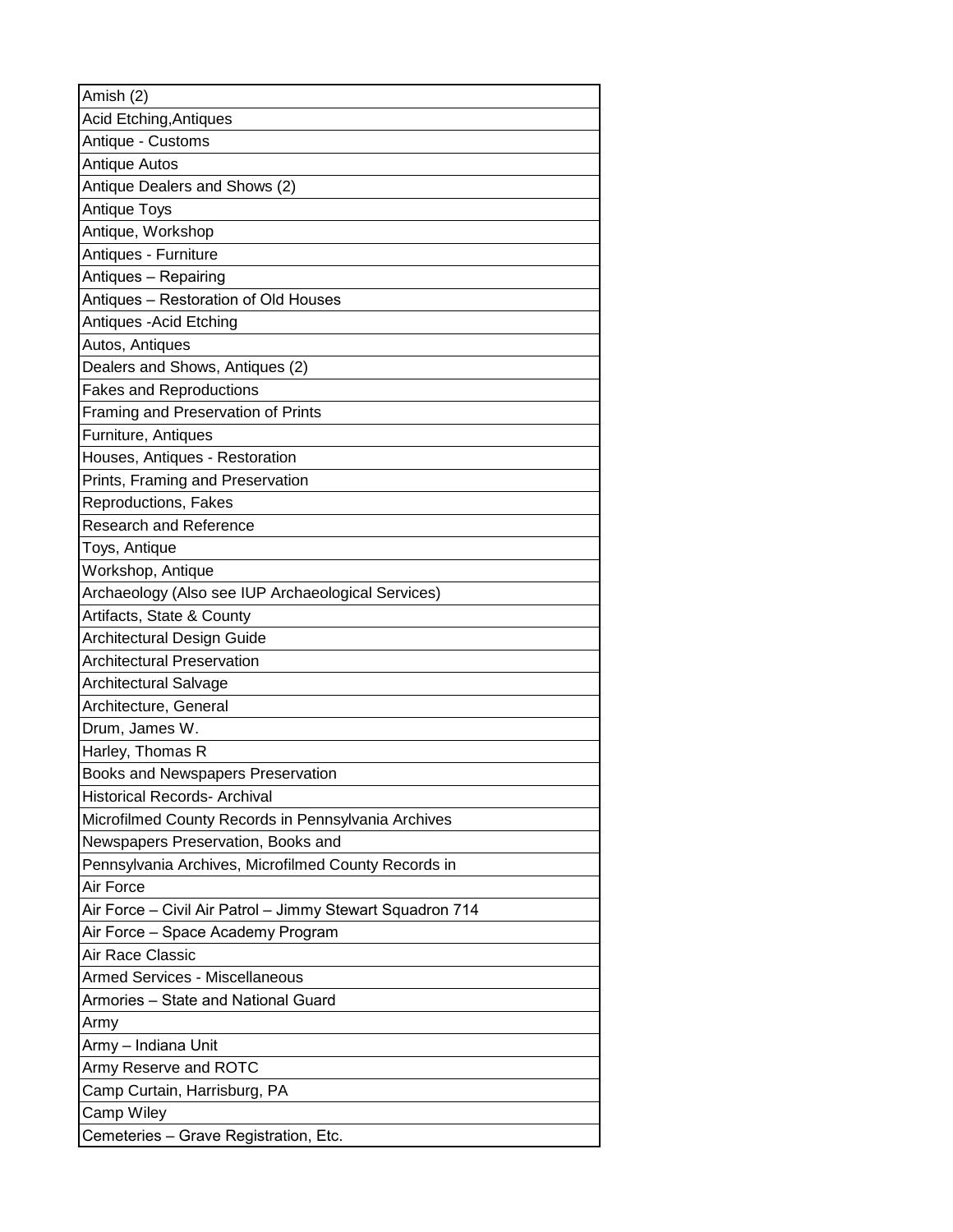| Civil Air Patrol - Jimmy Stewart Squadron 714 - Air Force                         |
|-----------------------------------------------------------------------------------|
| Grave Registration, Etc., Cemeteries                                              |
| History of Co 'F' 100 <sup>th</sup> Regiment Infantry Pennsylvania National Guard |
| <b>Marines</b>                                                                    |
| Medal of Honor Awardees (Congressional)                                           |
| Congressional Medal of Honor Awardees                                             |
| National Guard, Armories - State and                                              |
| Navy                                                                              |
| <b>Nurse Corps</b>                                                                |
| Pennsylvania National Guard, History of Co 'F' 100th Regiment Infantry            |
| <b>Recruiting - Recruiters</b>                                                    |
| ROTC, Army Reserve and                                                            |
| Service Star - Pennant or Plaque, etc.                                            |
| Space Academy Program - Air Force                                                 |
| Spying                                                                            |
| <b>Armstrong County - Miscellaneous</b>                                           |
| Armstrong Expedition - Kittanning Trail Society                                   |
| Armstrong, Gen. John Expedition                                                   |
| Kittanning Trail Society, Armstrong Expedition                                    |
| Armstrong County, Limestone Labyrinth                                             |
| Limestone Labyrinth, Armstrong County                                             |
| Armstrong County, War Wall Memorial                                               |
| War Wall Memorial, Armstrong County                                               |
| Anderson, Jenella                                                                 |
| Andrascik, Steve (Civil War Scenes)                                               |
| Art and Artists - Miscellaneous                                                   |
| Art and Auction, Children's                                                       |
| <b>Art Conservation</b>                                                           |
| Art Shows & Exhibitions                                                           |
| Bender, Mark                                                                      |
| Blosser, Peggy                                                                    |
| Botts, Emil (Pittsburgh Area)                                                     |
| Burggraf, Enid and Robert                                                         |
| <b>Burkett, Frances</b>                                                           |
| Calaboyias, Peter (sculptor)                                                      |
| Carter, Charles Bruce (Printing - Relief)                                         |
| Catlin, George (Noted Painter of Indians, etc. (Wilkes Barre, PA)                 |
| Chew, Mildred                                                                     |
| <b>Children's Art and Auction</b>                                                 |
| Clark, Mary Jane                                                                  |
| Claypoole, James, Jr.                                                             |
| Cochran, Joyce                                                                    |
| Concaunon, John (Photographic Art)                                                |
| Cooper, Lucille                                                                   |
| Cooper, Rev. Richard (Folk Artist)                                                |
| Cronauer, Robert                                                                  |
| Decker, John                                                                      |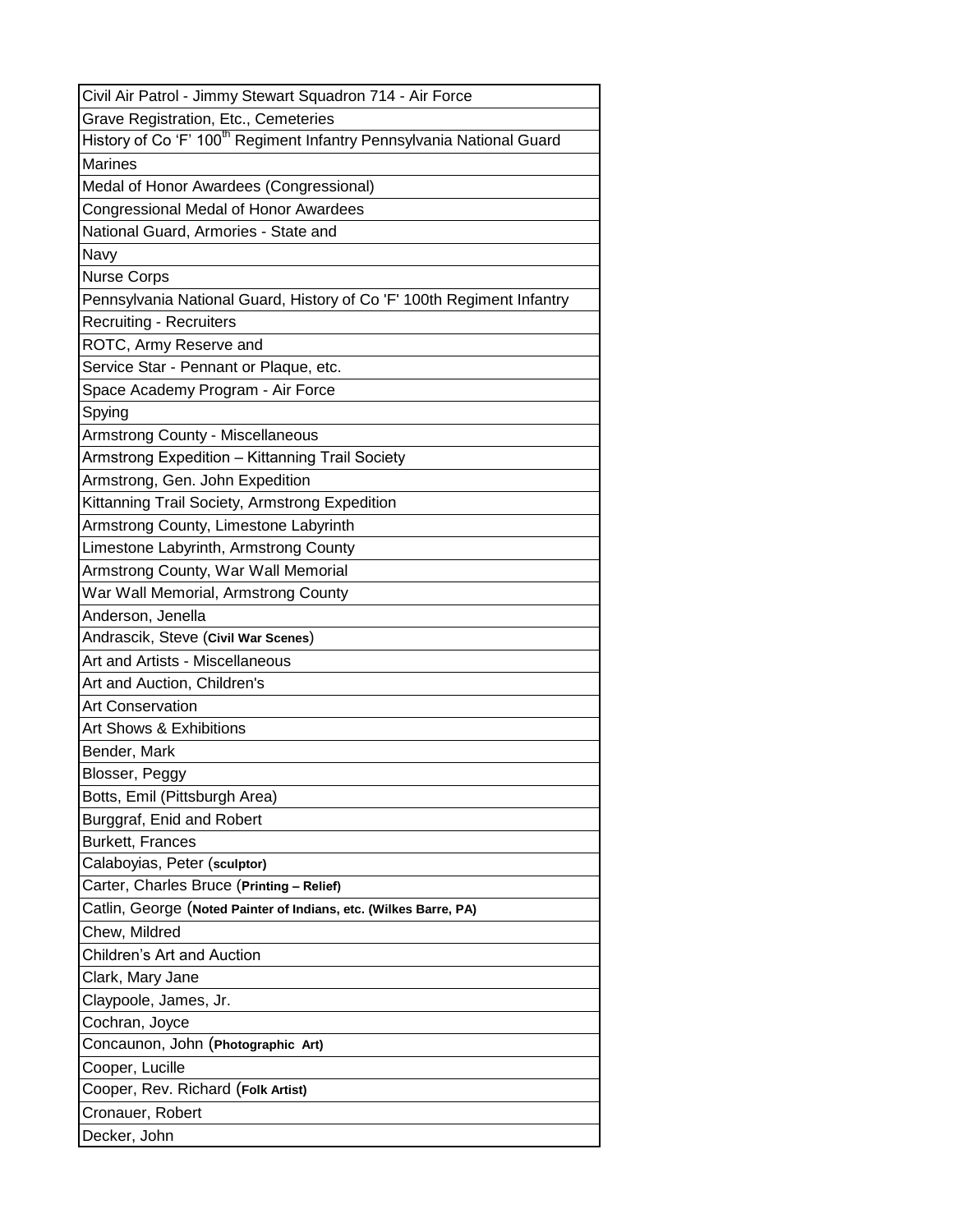| Dodson, Trish                                   |
|-------------------------------------------------|
| Dropcho, John                                   |
| Elkin, Burt                                     |
| Fagan, Charles                                  |
| Fenton, Gene & Omasta, Lisa                     |
| Fleming, Renee                                  |
| Folk Art                                        |
| Frakture Art                                    |
| Fritsch, Barbara                                |
| Garrett, Joanne                                 |
| Gibson, Mary Kay - Paper Art (Scherenshnitte)   |
| Graff, William F.                               |
| Grandma Moses - Will Moses (Great Grandson)     |
| Green, Albert                                   |
| Grilli, Leo (Ceramist Majolica of Gubbio Italy) |
| Hamilton, Reba                                  |
| Henderson, June (Stained Glass)                 |
| Henry, Ruth                                     |
| Hess, Willard 'Dan'                             |
| Holt, Earl                                      |
| Horvath, Rev. Andrew B.                         |
| lams, John Drake                                |
| Indiana Players, Theatrical Arts                |
| Irwin, Chris                                    |
| Jack, Mary Park                                 |
| Jacobs, Andrew (Metal blacksmith)               |
| Jenkins, Dave                                   |
| Johnston, Marcelean (of Blairsville)            |
| Kerstetler, Bailey, Barbara                     |
| Kipp, Dr. Orval                                 |
| Kochis, Ken (Conography)                        |
| Kok, Lois                                       |
| Kovach, Charles (Depicts Coal - Coal Era)       |
| Krape, Ernest F.                                |
| Krolick, Mary                                   |
| Kutchenrieter, Dorothea J.                      |
| Langham, Greg                                   |
| Latour, Thera (Dutch Painter)                   |
| Leibey, Louise M.                               |
| Lowry, Howard Jameson                           |
| Luther, Bonnie                                  |
| MacIsaac, Joyce (Textile and Fiber Art)         |
| Mallory, Larry                                  |
| Marcus, Patricia                                |
| McElhaney, Jean Repine                          |
| Miller, Marilyn & John                          |
| Miller, Gertrude Bosau                          |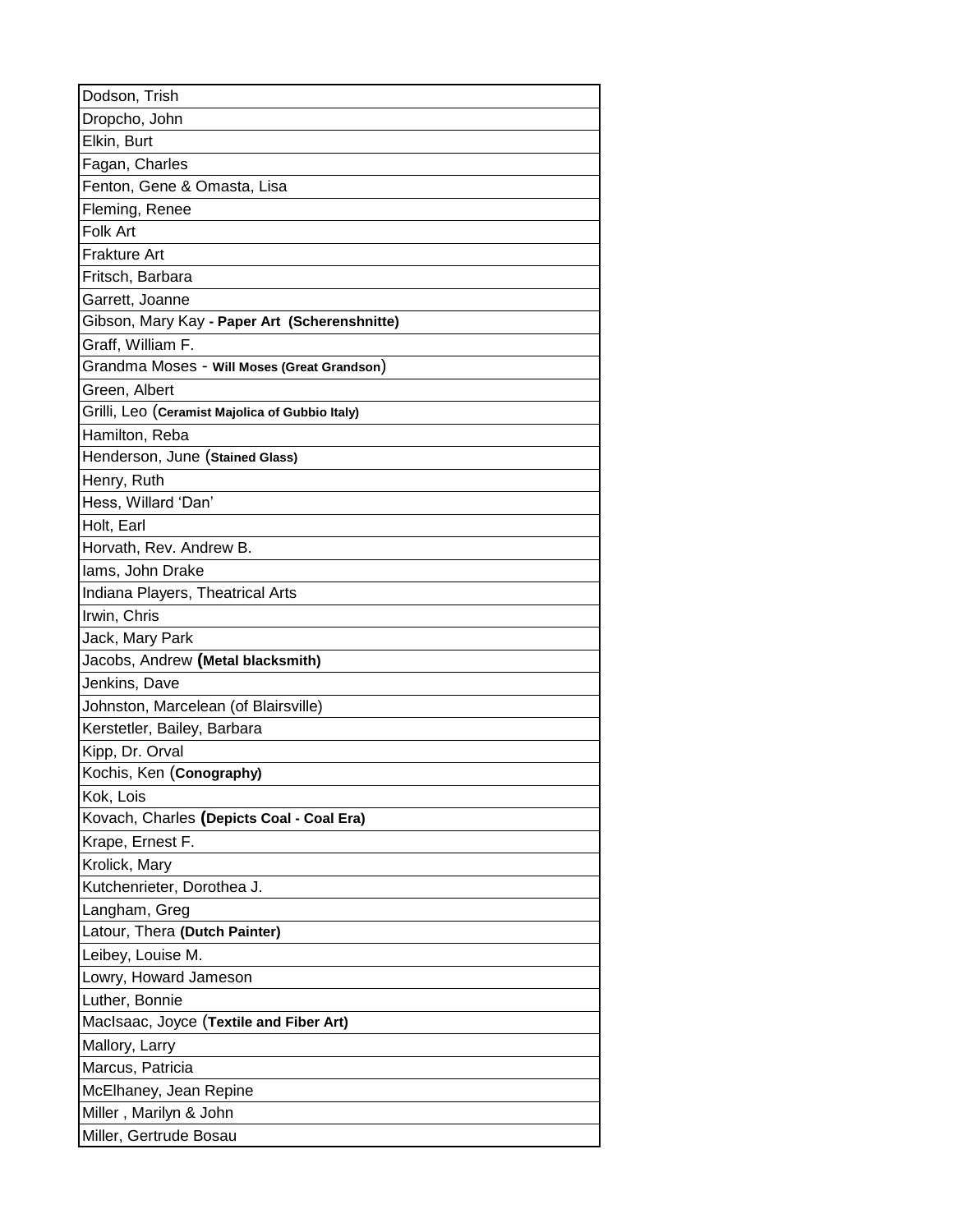| Miller, H. K.                                     |
|---------------------------------------------------|
| Miller, James (Pittsburgh Interior Decorator)     |
| Moore, Kelly                                      |
| Moretti, Diane and Becky (Pumpkin Painting)       |
| Mowery, Bob (Robinson National Arts & Craft Show) |
| National Arts & Craft Show                        |
| Nees, Jack (Painter)                              |
| Nupp, Karen Orkis                                 |
| Oakley, Violet                                    |
| Olson, Charles                                    |
| Omasta, Lisa and Gene Fenton                      |
| Omasta, Lisa and Gene Fenton                      |
| Orwid, Barbara                                    |
| PA Council of Arts                                |
| Painting in Pennsylvania                          |
| Pappas, Nicholas (Iconography)                    |
| Park, James Loughry (nephew of Linton Park)       |
| Park, Linton                                      |
| Pattison, Leslie and Carrie Houck                 |
| Pennsylvania Decorative Arts                      |
| Penrose, Earl (Yarn Paintings)                    |
| Poli, Shelley (Fabric Photographic Art)           |
| Ranochock, James                                  |
| <b>Restoration Art</b>                            |
| Reynolds, Ralph William                           |
| Russell, Martha                                   |
| Salem, James                                      |
| Schantz, Sandi (Tole Painting)                    |
| Scott Jane Wooster                                |
| Shawer-Winneck, Chere (Stained Glass)             |
| Sommese, Lanny (Poster Art)                       |
| Sweitzer, Jacot                                   |
| Swentosky, Leslie                                 |
| Theatrical Arts – Indiana Players                 |
| Therapy Via Art                                   |
| Trelfall, Fred<br>Vanka, Maxmilian (Painter)      |
|                                                   |
| Vitalie, Richard E.                               |
| Warhola Brothers (Painters of Fayette County)     |
| Wert, Ned                                         |
| Work, Allen Scruggs                               |
| Wyeth, Andrew James                               |
| Youngblood, Nat                                   |
| Youssef, Kaman                                    |
| Zoldak, George<br><b>Beers Atlas</b>              |
|                                                   |
| Abbey, Edward                                     |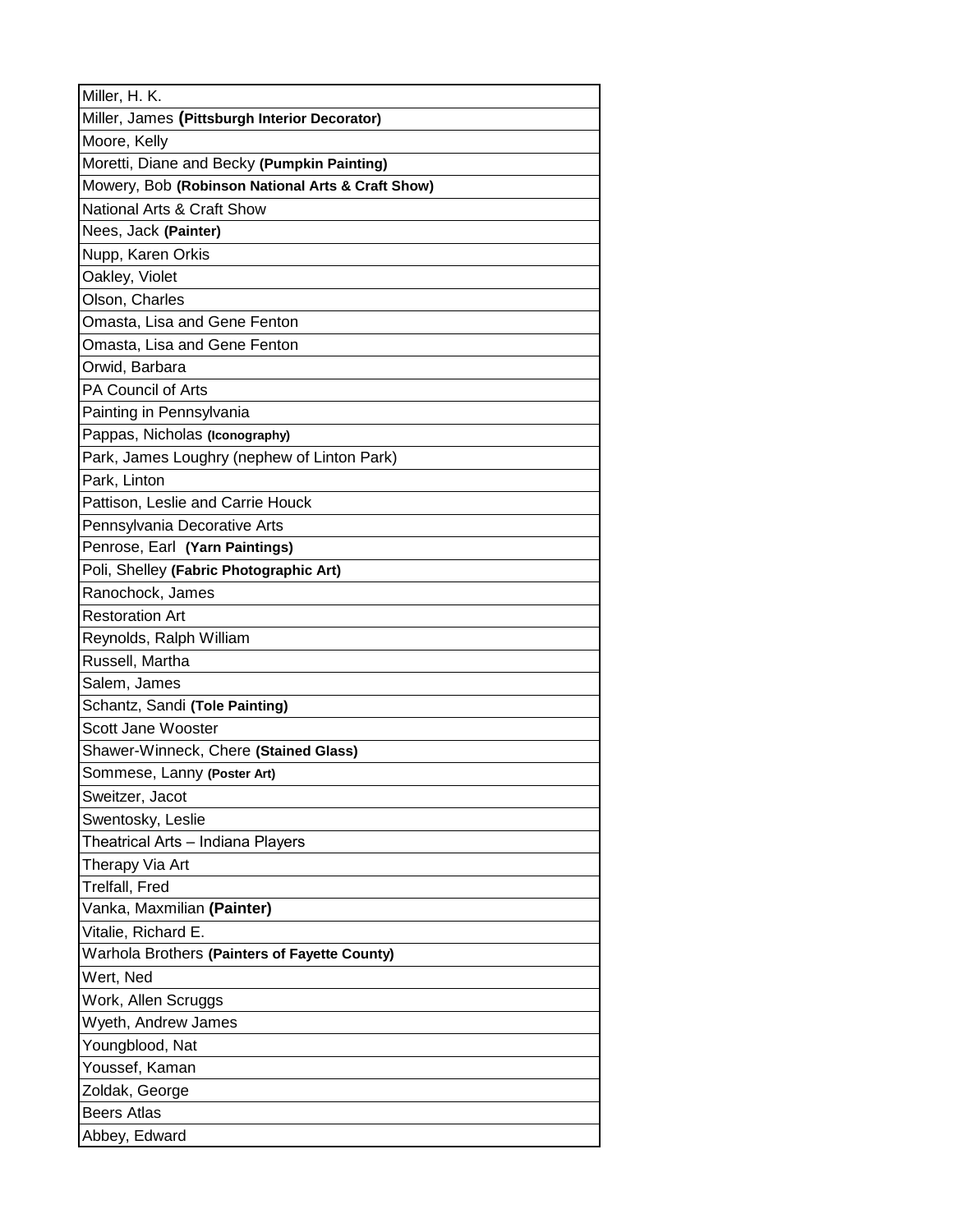| Ackerman, Dr. Robert J.                                               |
|-----------------------------------------------------------------------|
| Adams, Dr. Richard (Lancaster Locomotive Works 1853-1870)             |
| Adler, David                                                          |
| Alexander, Sally Hobart (Blind Author)                                |
| Anderson, Susan aka Lindsey Radall - Gillian GrayRAY                  |
| Arms, C. T. (author of Caldwell History of Indiana County)            |
| Authors - Miscellaneous                                               |
| Authors, Western Pennsylvania                                         |
| Basile, Frank                                                         |
| Bert, Gene (New Alexandria)                                           |
| Bonnell, Paula (Poetry)                                               |
| Bozylinsky, Hannah                                                    |
| Brown, Liane Guddat (Dr. Brown's sister-in-law, who wrote The Refuge. |
| Buck, Pearl                                                           |
| Byrne, Dan (Loretto)                                                  |
| Case, Thomas                                                          |
| Carson, Rachel                                                        |
| Casserly, Connie Neal                                                 |
| Cercone, Karen Rose & Julie Eckler (see Graf, L.A.)                   |
| Conley, Mary Ann Hamacher                                             |
| Cooper, Eileen                                                        |
| Cord, Steve                                                           |
| Cowley, Malcolm                                                       |
| Dahlheimer, Dr. Susan (nutritionist)                                  |
| Dahlin, Veida McHenry                                                 |
| DelFavero, Delia (Children's books)                                   |
| DuBois, Gerry                                                         |
| Durlesser, Dr. James                                                  |
| Edgar, Ken (Playwright and Novelist)                                  |
| Eisenhower, John                                                      |
| Farinello, Fritsch, Lucia                                             |
| Gagetta, Vince                                                        |
| Gordon, Suzanne                                                       |
| Graf, L. A. (Novelist - Star-Trek Books)                              |
| Graham, Bruce                                                         |
| Griffith, Neal                                                        |
| Hadley, S. Trevor                                                     |
| Haldeman, Linda                                                       |
| Harper, Martha Barnhart<br>Harrison, George H. (Author - Naturalist)  |
|                                                                       |
| Hastings, Robin<br>Heckel, Pearl Bash                                 |
|                                                                       |
| Historians of Indiana County, PA                                      |
| Indiana County, PA, Historians of<br>Jackson, Walter H.               |
| Kennedy, Delphine M. (BILLY LA CHAE)                                  |
| Knight, Eric                                                          |
|                                                                       |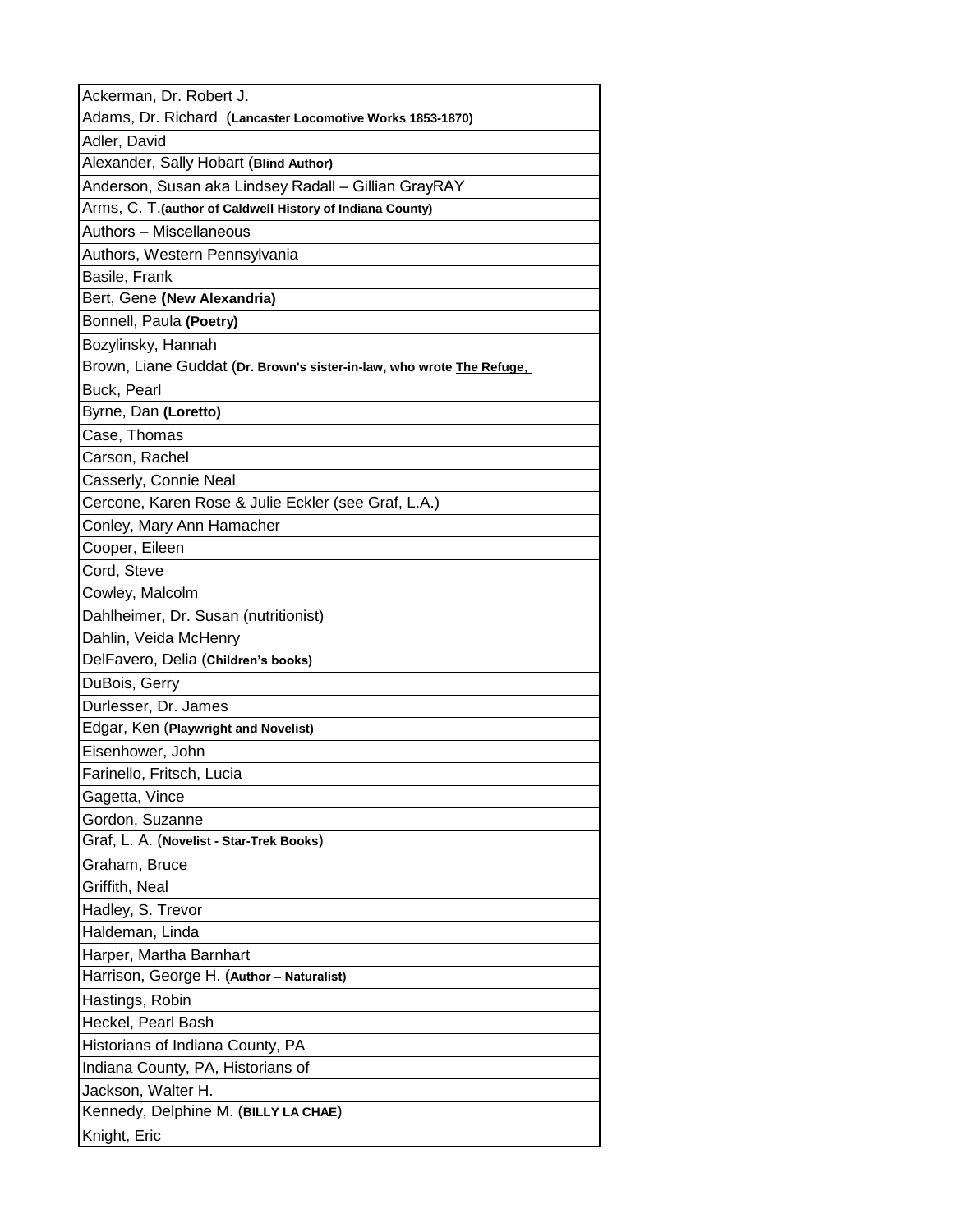| Le Suer, Meridel                                           |
|------------------------------------------------------------|
| Lockard, Anna Marie                                        |
| Luxenberg, Larry                                           |
| Luxenberg, Stan                                            |
| McCullough, David (Pittsburgh)                             |
| Measel, James                                              |
| Nicewonger, Ober, Edna                                     |
| O'Dell, Tawni                                              |
| Pennsylvania Authors, Western                              |
| Roffman, Rosaly de Maios                                   |
| Russell, Robert                                            |
| Sanderson, Dr. Stephen (SOCIOLOGY - IUP PROFESSOR)         |
| Scanga, Deborah A.                                         |
| Semelsberg, Cindy                                          |
| Serrin, William                                            |
| Shaw, Sue                                                  |
| Simpson, Ed (Playwright)                                   |
| Smith, Eve                                                 |
| Smith, Helene                                              |
| Spence, Rev, Timothy                                       |
| States, Mary                                               |
| Steele, Yvonne                                             |
| Stephenson, Clarence D.                                    |
| Stern, Gerald (poet)                                       |
| Stoner, Dr. James K.                                       |
| Swasy, Alecia                                              |
| Swauger, Dr. Craig                                         |
| Thomas, Eleanor (Grays Stations Westmoreland County)       |
| Tobin, Joy (Playwright)                                    |
| Truby, J. David                                            |
| Turnbull, Agnes Sligh (New Alexandria, Westmoreland Co Pa) |
| Weber, Denise Dusza                                        |
| Western Pennsylvania Authors                               |
| White, Rodney A., M.D. (Also under Punxsutawney Hospital)  |
| Wood, Karen and Doug McGregor                              |
| Wright, Sally Marshall                                     |
| Yeagel, Bobbie                                             |
| Zapor, John Randolph                                       |
| Automobiles                                                |
| Colonial Motors (Buick, Cadillac/Oldsmobile)               |
| Auto - Colonial Motors (Buick, Cadillac/Oldsmobile)        |
| McGregor Motors (Dodge/Plymouth)                           |
| Auto - McCregor Motors (Dodge/Plymouth)                    |
| <b>Beaver County</b>                                       |
| <b>Bedford County</b>                                      |
| <b>Berks County</b>                                        |
| <b>Blair County</b>                                        |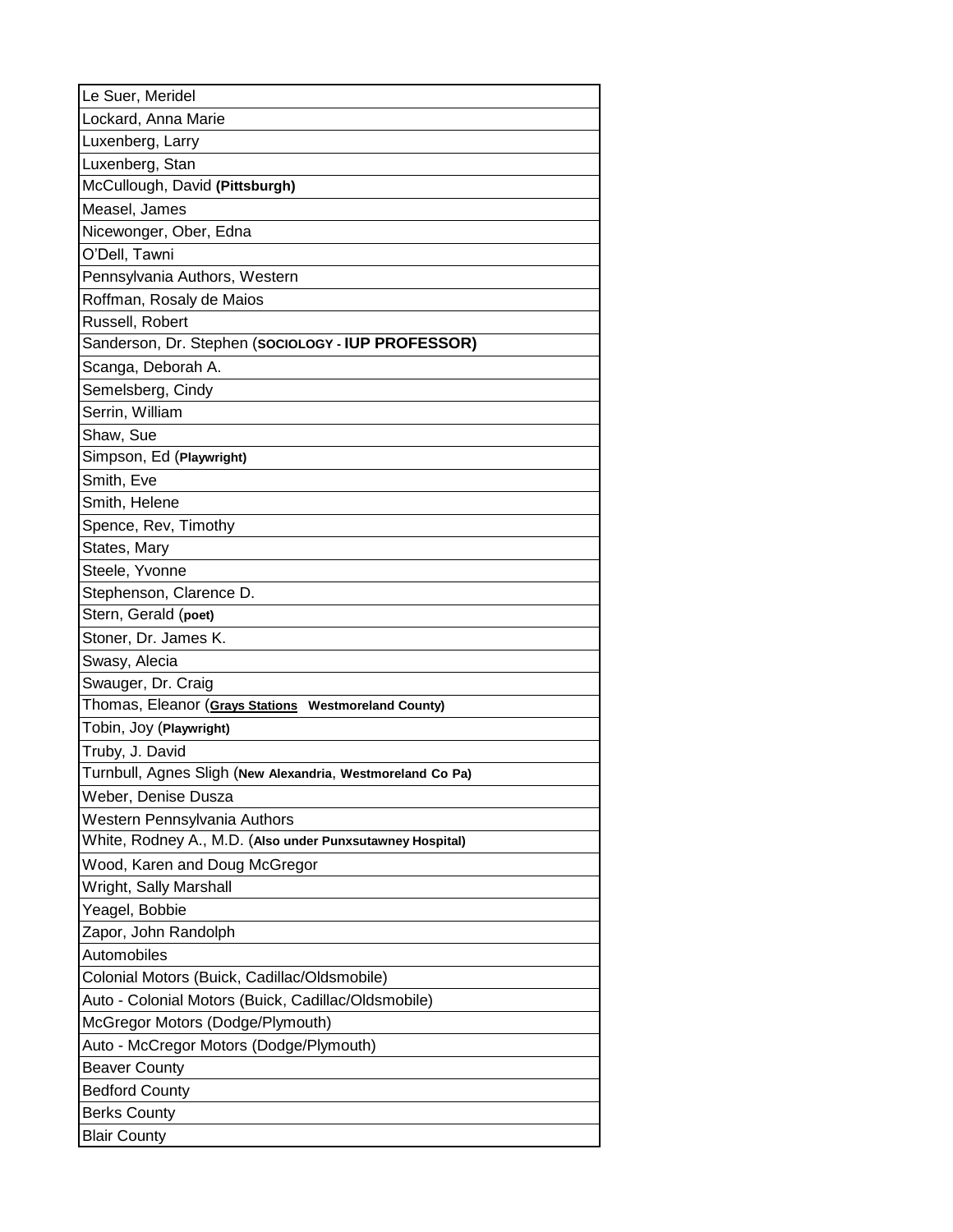| <b>Bradford County</b>                             |
|----------------------------------------------------|
| <b>Bucks County</b>                                |
| American Legion (was Central Hotel, Blackhawk Inn) |
| Atrium                                             |
| Blackhawk Inn, American Legion                     |
| <b>Buchheit</b>                                    |
| Buildings, Miscellaneous (2)                       |
| Buildings, Redevelopment                           |
| Central Hotel, American Legion                     |
| <b>Election Houses</b>                             |
| Hawk's Radio Shop                                  |
| Hotel Sagamore - Armstrong Co, Old                 |
| Old Borough Hall                                   |
| Old Hotel Sagamore - Armstrong Co.                 |
| Accounting                                         |
| <b>Animal Shelters</b>                             |
| Antique Dealers/Shops                              |
| Architects                                         |
| Auctions and Auctioneering                         |
| Audiologists                                       |
| Auto Dealer - Delaney                              |
| Auto Dealer - McGill Motors                        |
| <b>Aztec Travel Agencies</b>                       |
| <b>B &amp; B Diaper Service</b>                    |
| <b>Bakery Shops - Retail</b>                       |
| <b>Bank - First Commonwealth Trust</b>             |
| Bank - First Federal (Indiana First)               |
| Bank - Homer City State Bank                       |
| Bank - Indiana County Deposit Bank                 |
| <b>Bank - Laurel Bank</b>                          |
| <b>Bank - Marion Center Bank</b>                   |
| <b>Bank - Miscellaneous</b>                        |
| Bank - National Bank of the Commonwealth           |
| Bank - Pittsburgh National (Farmers Bank)          |
| Bank - S & T (Savings and Trust)                   |
| Bank - Savings and Loan Banks                      |
| Barron's "Ice Cream & Snacks" Truck                |
| <b>BekBe</b>                                       |
| <b>Bell Telephone</b>                              |
| Bent Rung Ladder                                   |
| <b>Bicycle Dealers</b>                             |
| Bookshops - used                                   |
| <b>Bottling Company</b>                            |
| <b>Bretz Heating Company</b>                       |
| Buchanan, George T. - Wholesale                    |
| <b>Bus Lines</b>                                   |
| Businesses - Miscellaneous (2)                     |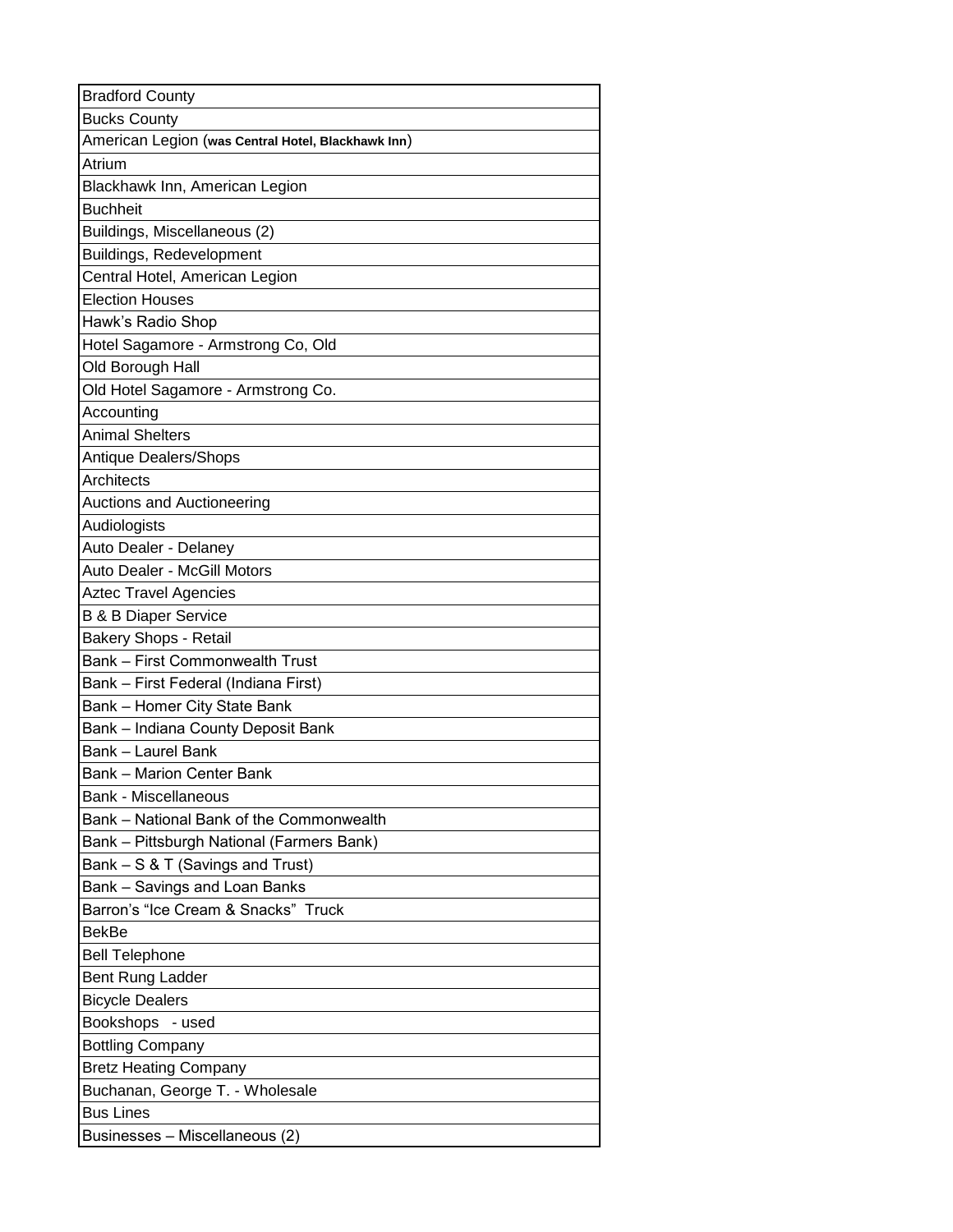| Chamber of Commerce - Listings - Businesses - Professions |
|-----------------------------------------------------------|
| Delaney, Auto Dealer                                      |
| First Commonwealth Trust, Bank                            |
| First Federal (Indiana First), Bank                       |
| Heating Company, Bretz                                    |
| Homer City State Bank                                     |
| Ice Cream & Snacks Truck, Barron's                        |
| Indiana County Businesses, Old (2)                        |
| Indiana County Deposit Bank                               |
| <b>Laurel Bank</b>                                        |
| <b>Marion Center Bank</b>                                 |
| McGill Motors, Auto Dealer                                |
| National Bank of the Commonwealth                         |
| Old Indiana County Businesses (2)                         |
| Pittsburgh National (Farmers Bank)                        |
| S & T (Savings and Trust) Bank                            |
| Savings and Loan Banks                                    |
| Telephone, Bell                                           |
| C & C Dog Supplies                                        |
| Candles by Florence                                       |
| Candy Shops and Manufacture                               |
| Career Dynamics                                           |
| Stockcar Racing, Challenger Raceway                       |
| Challenger Raceway (Stockcar Racing)                      |
| <b>Chameleon Classics</b>                                 |
| Chiropractic - Miscellaneous                              |
| <b>Clark's Traffic Control</b>                            |
| <b>Clearfield Bituminous Coal</b>                         |
| Coal, Clearfield Bituminous                               |
| Bank, Commonwealth Systems Corp of Indiana                |
| Commonwealth Systems Corp of Indiana                      |
| <b>Complex One Recording Studio</b>                       |
| <b>Construction Supplies Misc</b>                         |
| Contractors - construction                                |
| Cosmetology -Beauty Parlors and Barber Shops              |
| Beauty Parlors and Barber Shops, Cosmetology              |
| Barbor Shops, Cosmetology - Beauty Parlors                |
| Costume Shop                                              |
| <b>Craft Shops</b>                                        |
| Crafters Folly Heritage Arts Workshop/Autumn House        |
| <b>Credit Unions</b>                                      |
| <b>Crop Dusting</b>                                       |
| Curry Telecommunications Inc.                             |
| Dairy Companies                                           |
| <b>Dance Studios</b>                                      |
| Day Care                                                  |
| Diamond Drugs                                             |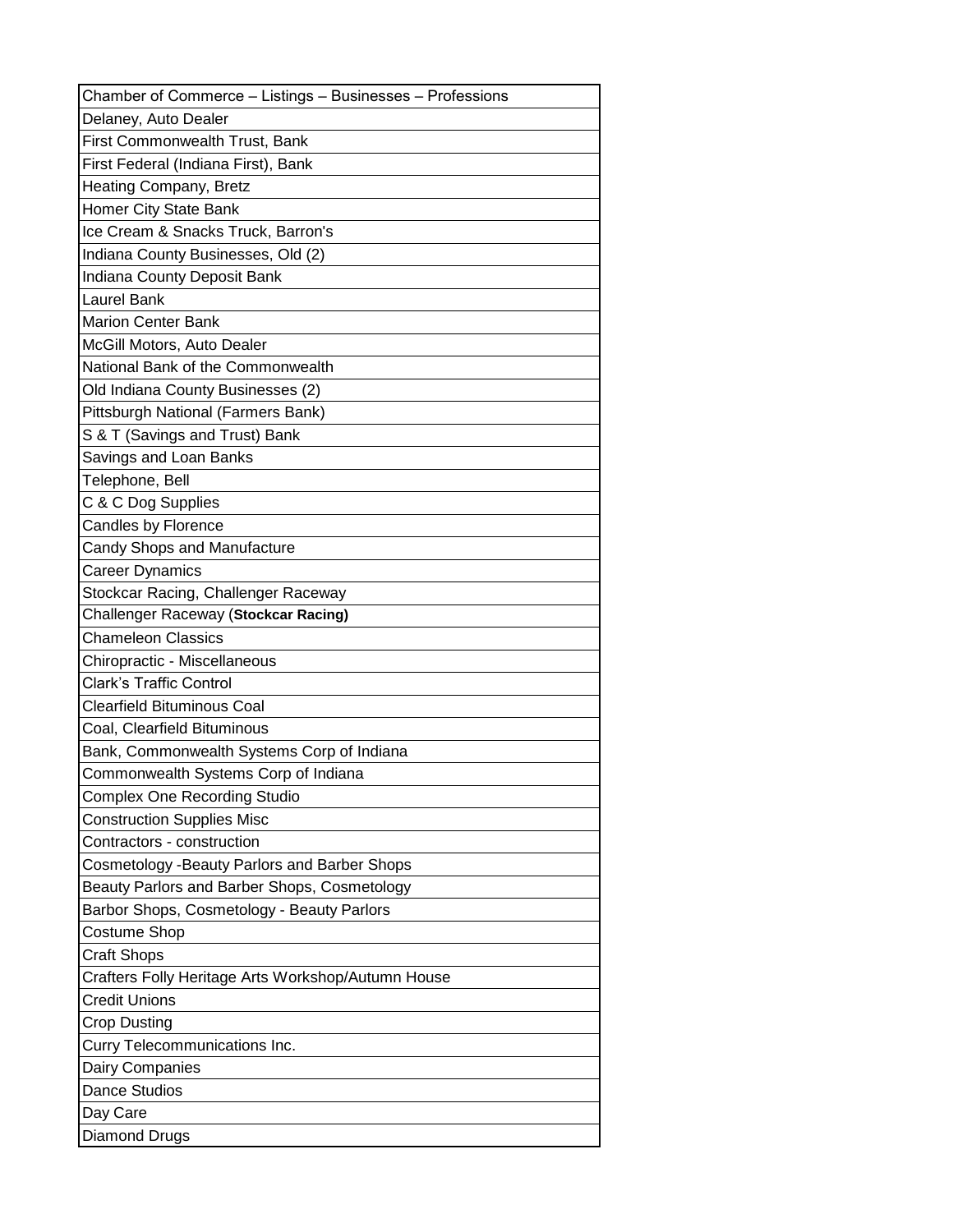| Digital Recording                                                             |
|-------------------------------------------------------------------------------|
| <b>Dominion Peoples</b>                                                       |
| Dry Cleaners                                                                  |
| Electrical Supplies (Anderson Electric, Indiana Electric, Lightcap Electric)  |
| <b>Engineering - Quintec</b>                                                  |
| <b>Family Businesses/Specialty Shops</b>                                      |
| Specialty Shops, Family Businesses                                            |
| Farm Supplies - Feed Stores - Farm Implements Etc                             |
| Feed Stores - Farm Implements Etc, Farm Supplies                              |
| Farm Implements Etc, Farm Supplies - Feed Stores                              |
| Farming - earth worms (Robert Ambrose)                                        |
| <b>Fashion Mart</b>                                                           |
| <b>Fast Food Establishments Inc</b>                                           |
| <b>Financial Services</b>                                                     |
| Florists                                                                      |
| <b>Funeral Services - Miscellaneous</b>                                       |
| <b>Bowser</b>                                                                 |
| Bowser-Minich                                                                 |
| Funeral Merchandising - 652 Philadelphia St, Indiana, PA                      |
| Mihalcik/Bence                                                                |
| Robinson Lytle                                                                |
| Streams                                                                       |
| Furniture                                                                     |
| Furniture - Heilig Meyer                                                      |
| Garages and Car Dealerships (see Service Stations)                            |
| Car Dealerships, Garages and                                                  |
| Garbage and Landfills (See USA Waste in Industry)                             |
| Landfills, Garbage and (See USA Waste)                                        |
| <b>Gift Shops</b>                                                             |
| <b>Goodwill Industries</b>                                                    |
| Greenhouses - Miscellaneous                                                   |
| Meat Markets, Grocers and - Graffs                                            |
| Grocers and Meat Markets - Graffs                                             |
| Meat Markets, Grocers and - Miscellaneous                                     |
| Grocers and Meat Markets - Miscellaneous                                      |
| <b>Gun Shops</b>                                                              |
| H & R Block of Indiana                                                        |
| Hardware - Miscellaneous (Barclay's, Blatt's, Indiana Hardware, Mabon's, etc. |
| Hardware - Stewart's                                                          |
| Harness Shop (Cost Bros.)                                                     |
| Harriet's Quilt Shop                                                          |
| Quilt Shop, Harriet's                                                         |
| Heating and Distributing Co - Bretz Heating                                   |
| Bretz Heating, Heating and Distributing Co                                    |
| <b>Hite-Lighting and Fixtures</b>                                             |
| Lighting and Fixtures, Hite                                                   |
| Hotels - Motels - Inns -- Miscellaneous                                       |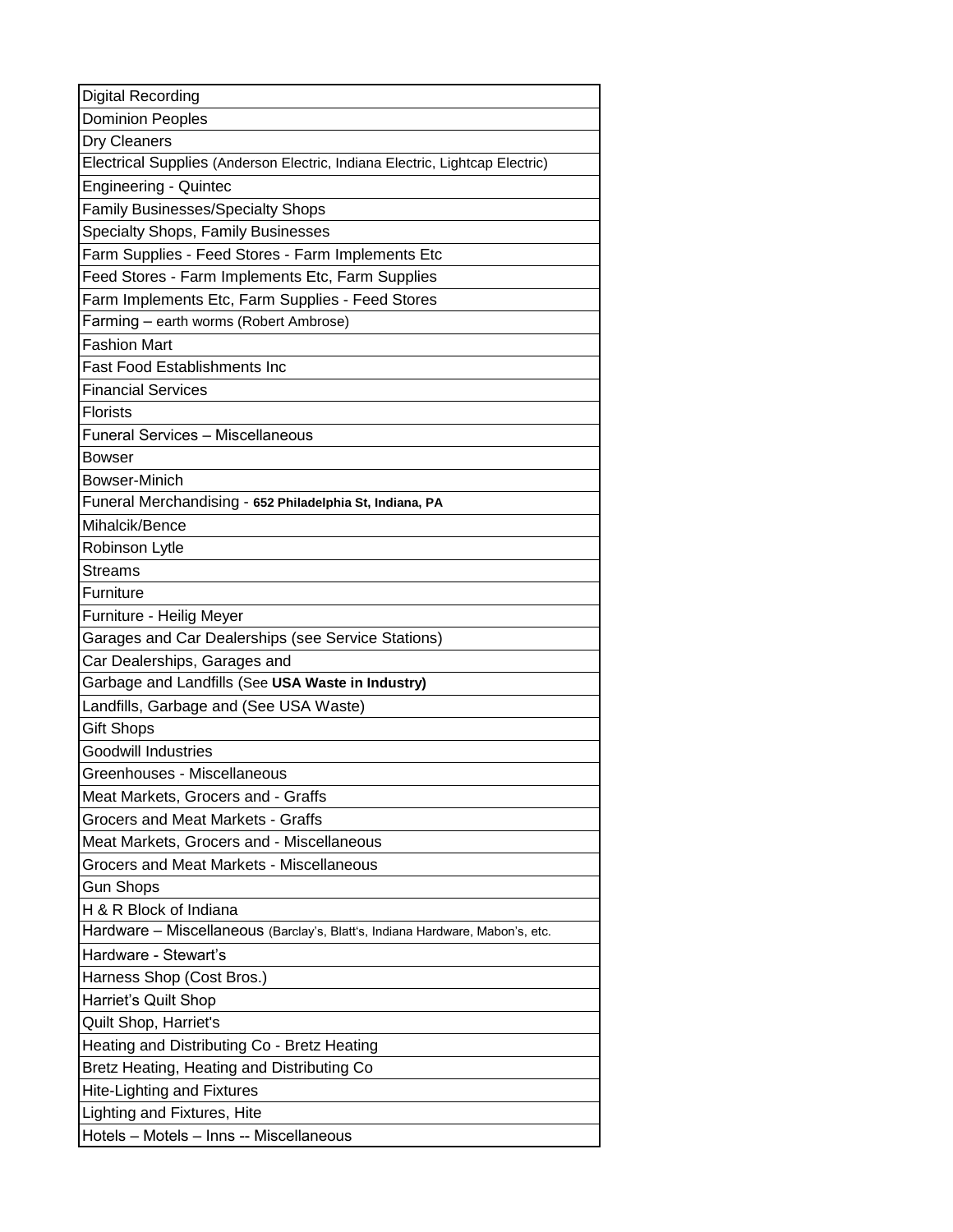| Motels - Inns - Miscellaneous, Hotels                                       |
|-----------------------------------------------------------------------------|
| Inns - Miscellaneous, Motels - Hotels                                       |
| Bed and Breakfast - Dillweed                                                |
| <b>Housing Complexes - MIscellaneous</b>                                    |
| <b>IMSCO II (Commercial Cleaning after Fires)</b>                           |
| <b>Incubator - Small Business</b>                                           |
| Indiana Analytical Labs                                                     |
| Indiana Feed & Supply                                                       |
| Indiana Evening Gazette                                                     |
| Indiana Learning Center - Power Safety International                        |
| Insurance - Miscellaneous                                                   |
| Inter Search Corp-Telephone Marketing                                       |
| Telephone Marketing, Inter Search Corp                                      |
| J D Acres                                                                   |
| Jewelry Shops - Watch Repairing                                             |
| <b>Watch Repairing, Jewelry Shops</b>                                       |
| Karen's Dog Boutique                                                        |
| Dog Boutique, Karen's                                                       |
| Kennels - (Winters)                                                         |
| Koontz & Son, H.W.                                                          |
| <b>Laundry Services</b>                                                     |
| <b>Livery Stables</b>                                                       |
| <b>Livestock Auction</b>                                                    |
| Locksmith                                                                   |
| Lowe's Home Improvement Warehouse                                           |
| Lucky Break Billiards (Ernie Lorelli, Original Owner)                       |
| <b>Lumber and Supply</b>                                                    |
| <b>Mahoning Mine Company Stores</b>                                         |
| Movers, Professional (McNaughton Bros)                                      |
| New Growth Gallery - New Alexandria,                                        |
| <b>Henry Hall</b>                                                           |
| <b>Staples</b>                                                              |
| Office Supplies Stationer and Card Shops - Miscellaneous                    |
| Old Tyme Store (Boliver)                                                    |
| Paint, Paper, Paste (Janet Amick, Debi Grosch-Indiana)                      |
| <b>Parking Facilities</b>                                                   |
| Patusan Trading Co - Oriental Carpet<br><b>Blairsville</b>                  |
| Paving - Sharp                                                              |
| Penn Parts                                                                  |
| Penn Counties Enterprises Inc (cleaning chemicals)                          |
| Personal Care Homes - Victorian Gardens, Indiana; Wellington Heights, Punxy |
| Pharmacies and Hospital Supply (Daugherty, Diamond, Gatti, Scerbo)          |
| Photography                                                                 |
| <b>Picture Framing</b>                                                      |
| Pizza Shops                                                                 |
| Plumbing and Heating                                                        |
| Pomeridge Apple Orchards<br>(George Angelo, Homer City)                     |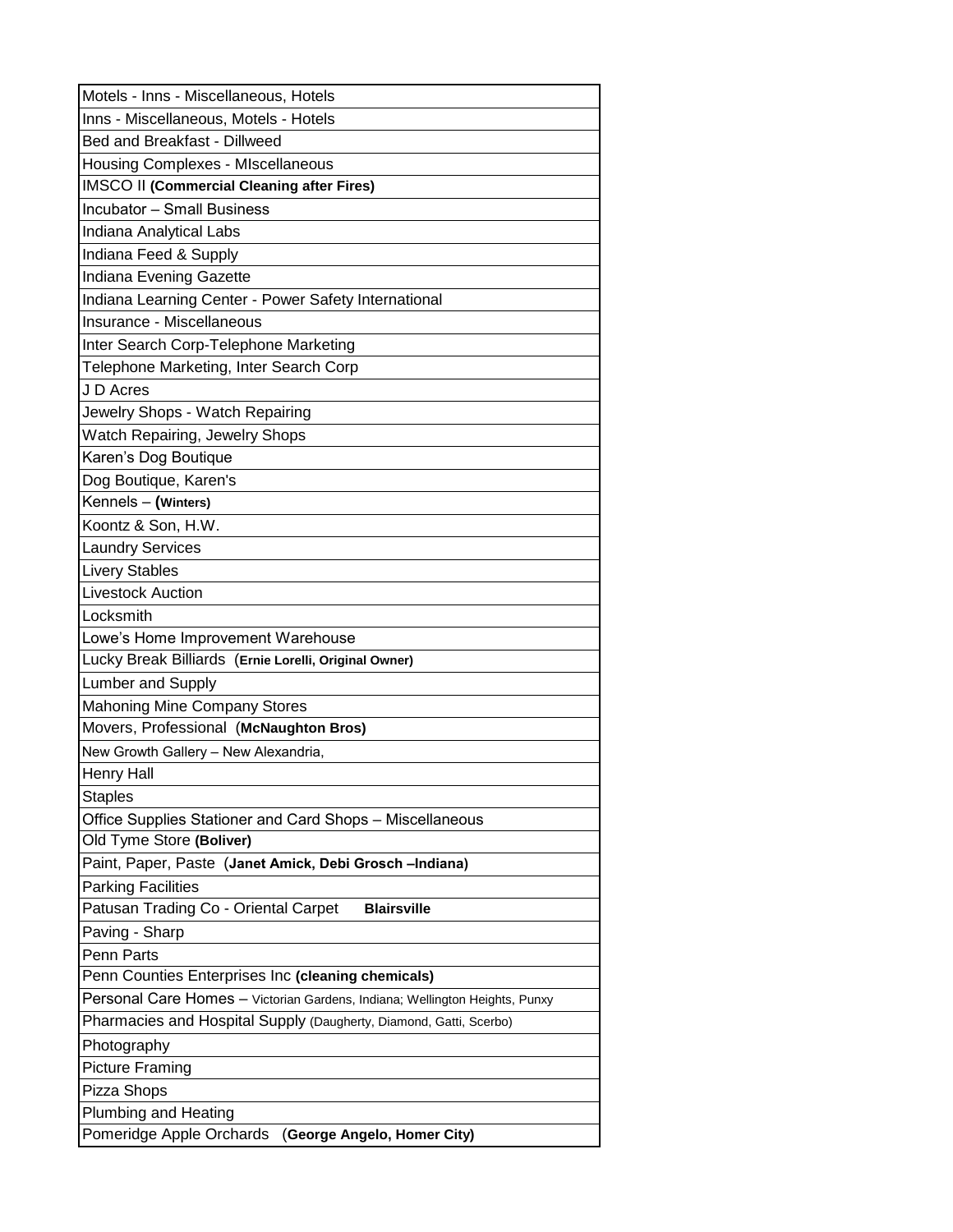| Printing                                                 |
|----------------------------------------------------------|
| Private Investigator                                     |
| Penelec                                                  |
| Peoples Gas                                              |
| Sewage                                                   |
| Southwest Central Rural Electric Corp                    |
| Water Companies and Pumping Stations - PA American Water |
| <b>Water Supply</b>                                      |
| <b>Quality Air Services</b>                              |
| <b>Radio Shack</b>                                       |
| Radio/TV Repair                                          |
| Radio WDAD                                               |
| <b>Real Estate</b>                                       |
| Restaurants - Miscellaneous                              |
| Allen Wood - Ackerman Hall IUP                           |
| Annie's Place - Bolivar                                  |
| Blue Ridge - Blairsville                                 |
| Buffalo Lodge - Hotel/Motel                              |
| Caffe Curio                                              |
| Capitol                                                  |
| <b>Chestnut Ridge</b>                                    |
| Coventry Inn                                             |
| Culpepper's                                              |
| Dean's                                                   |
| Family Host - Formerly Dairy Dell                        |
| Dairy Dell, Family Host - Formerly                       |
| Greenery                                                 |
| Harrigan's - Holiday Inn                                 |
| Holiday Inn, Harrigan's                                  |
| Hess's and Bus Depot                                     |
| Joseph's - Coral PA                                      |
| Kangaroo's                                               |
| McDonald's                                               |
| Pedro's                                                  |
| Reeger's                                                 |
| Rocky Glen                                               |
| Rouki's - formerly Isaac's                               |
| Isaac's, Rouki's - formerly                              |
| Stapleton                                                |
| <b>Train Station</b>                                     |
| Salvage Co. Kovalchick/Sadler / Mac Tavish               |
| Service Stations - Gas, Etc. (See Garages)               |
| <b>Street Vendors</b>                                    |
| Sheetz                                                   |
| Shoes - Retail and Repair                                |
| Shopping Malls - Miscellaneous                           |
| Indiana Mall (BonTon, Penney's)                          |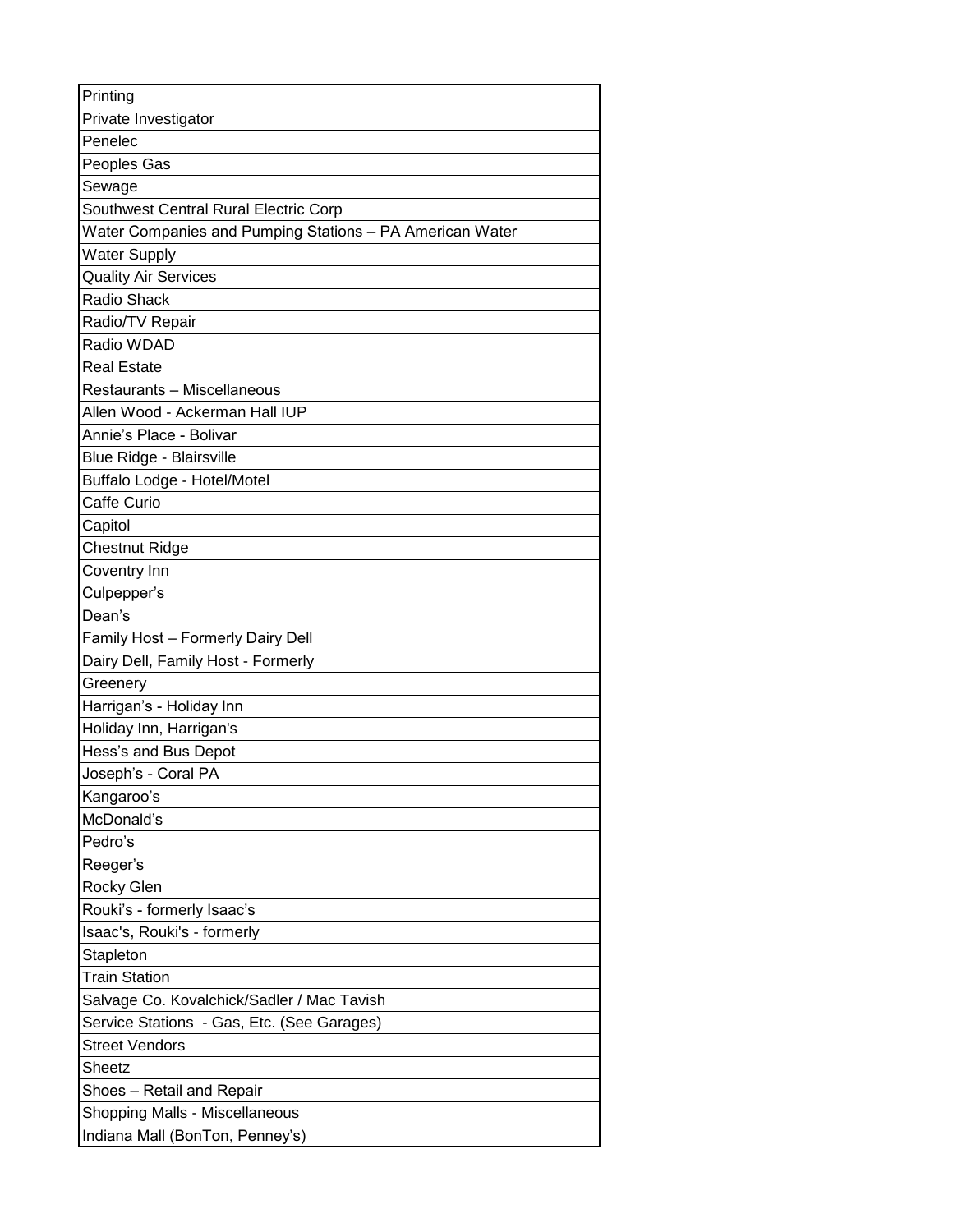| <b>Regency Mall</b>                                                 |
|---------------------------------------------------------------------|
| <b>White's Variety</b>                                              |
| Sisco Ice Cream                                                     |
| Smoke House                                                         |
| Sports Equipment                                                    |
| Department Stores - Miscellaneous (Hills, Levinson's, Penn Traffic) |
| Brody's                                                             |
| Danks                                                               |
| Sears                                                               |
| Troutmans                                                           |
| Wal Mart                                                            |
| Waxler's Mens Wear                                                  |
| Stores, Discount                                                    |
| Stores, Furniture                                                   |
| Stores, General - Miscellaneous                                     |
| Stores, Variety                                                     |
| Supermarkets and Grocery, Miscellaneous                             |
| A & P (Atlantic & Pacific, 11 <sup>th</sup> & Phila Sts)            |
| <b>BiLo/Riverside</b>                                               |
| Fairview                                                            |
| Giant Eagle                                                         |
| Heartland                                                           |
| Shop and Save (Handy Andy's)                                        |
| Steiner / Wadding                                                   |
| Tailoring - Angelo Zucca                                            |
| Taverns                                                             |
| Taxidermy (Paul and Annie Hrubachak)                                |
| Teacher's Edge                                                      |
| Theaters, Miscellaneous                                             |
| <b>Grand Theater</b>                                                |
| <b>Indiana Theater</b>                                              |
| <b>Manos Theater</b>                                                |
| Palace Gardens-Drive-In                                             |
| Playhouses                                                          |
| Ritz                                                                |
| Tourism                                                             |
| <b>Trailer Courts</b>                                               |
| Trans-Am Technical Service Inc.                                     |
| Distributorship for Russian Trucks (S. 6th St. Extension)           |
| Trucking                                                            |
| TV – Adelphia Cable                                                 |
| <b>Upholstery &amp; Drapery</b>                                     |
| Veterinarians, Clinics, Etc                                         |
| Video Memories                                                      |
| Warren Feather Bone Company                                         |
| <b>Word Processing</b>                                              |
| Mushroom Culture                                                    |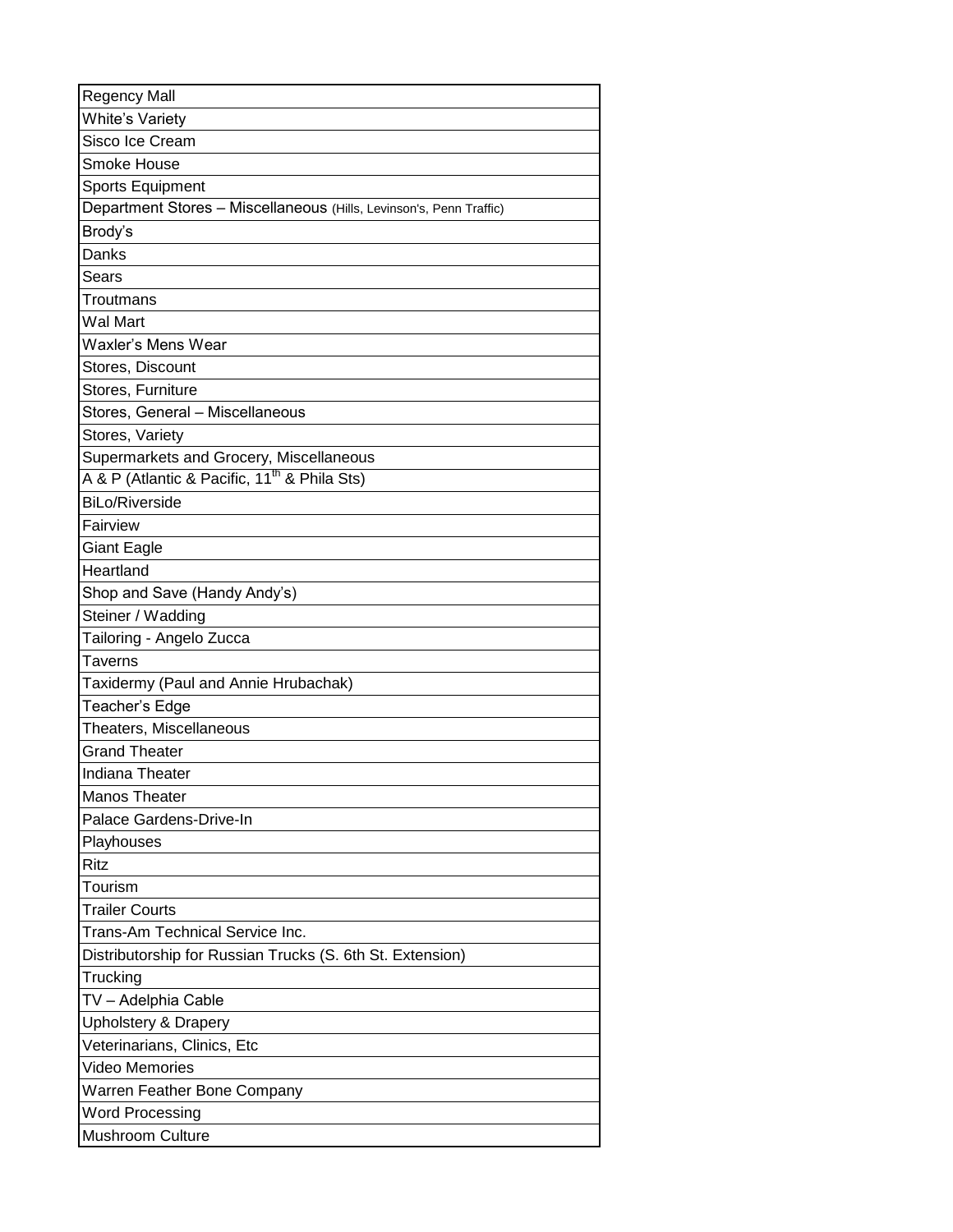| Cambria County - Miscellaneous (2)            |
|-----------------------------------------------|
| Johnstown                                     |
| Portage                                       |
| Spangler                                      |
| Carbon                                        |
| Cemeteries - Miscellaneous (2)                |
| Abandoned - "Project Headstone"               |
| Armagh                                        |
| Barr-German Lutheran - West Wheatfield Twp    |
| <b>Bolivar - Westmoreland Co</b>              |
| Concord (covered by Keystone Lake)            |
| Edgewood                                      |
| Epitaphs                                      |
| Georgeville                                   |
| Gilgal                                        |
| Greenwood - Indiana PA                        |
| Harmony                                       |
| Loyalhanna Baptist                            |
| Memorial Park - Indiana PA                    |
| Nineveh/Wakefield                             |
| Oakland - Indiana PA                          |
| <b>Old Mahoning Baptist</b>                   |
| Penrod                                        |
| <b>Pet Cemeteries</b>                         |
| Restoration                                   |
| Ruffner                                       |
| Salisbury Prison - North Carolina - Civil War |
| Strongstown                                   |
| <b>West View - Boliver</b>                    |
| Census - General                              |
| Bicentennial                                  |
| Bicentennial - Indiana County (2)             |
| Indiana County (2), Bicentennial              |
| Bicentennial - Towns/Townships                |
| Centennial Exhibition 1876                    |
| Centennial 1903                               |
| Centennial - Indiana County - 1916            |
| Indiana County - 1916, Centennial             |
| Centennial - IUP - 1975                       |
| IUP - 1975, Centennial                        |
| Constitution US 200 <sup>th</sup> Anniversary |
| Indiana County 1978, 175 Years of Progress in |
| 175 Years of Progress in Indiana County 1978  |
| Pre-Sesquicentennial 1953                     |
| Sesquicentennial 1953 - General (8 folders)   |
| Sesquicentennial 1966 - General (10 folders)  |
| 2000 Millenium                                |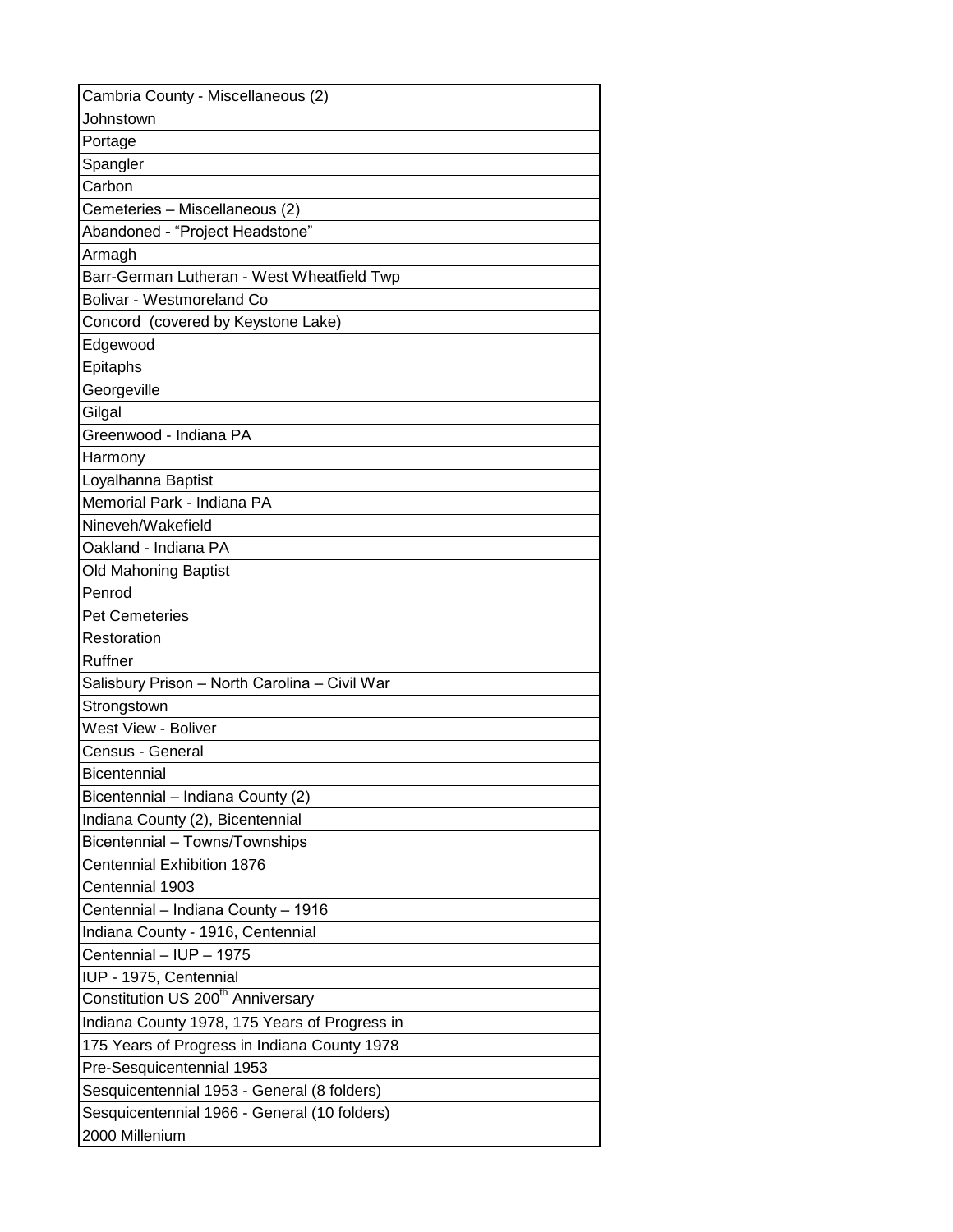| Millenium, 2000                                   |                                                                                      |
|---------------------------------------------------|--------------------------------------------------------------------------------------|
| <b>Center County</b>                              |                                                                                      |
| Assemblies of God                                 | Avonmore PA                                                                          |
| Assembly of God                                   | Jeannette PA                                                                         |
| First Assembly of God                             | Hillsdale PA                                                                         |
| First Assembly of God                             | Indiana PA                                                                           |
| First Assembly of God                             | near Punxsutawney PA                                                                 |
| Full Gospel Assembly of God                       | Indiana PA                                                                           |
| <b>Baptist Churches - Miscellaneous</b>           |                                                                                      |
| <b>Beulah Baptist Church</b>                      | Indiana, PA                                                                          |
| Calvary Baptist                                   | Buck Run near Clymer PA                                                              |
| Calvary Baptist                                   | Homer City, PA                                                                       |
| Cookport Baptist                                  | <b>Cookport PA</b>                                                                   |
| <b>East Mahoning Baptist</b>                      | Purchase Line PA                                                                     |
| <b>First Baptist</b>                              | <b>Blairsville PA</b>                                                                |
| <b>First Baptist</b>                              | <b>Brookville PA</b>                                                                 |
| <b>First Baptist</b>                              | Glen Campbell PA                                                                     |
| <b>First Baptist</b>                              | Indiana PA                                                                           |
| <b>First Baptist</b>                              | Punxsutawney PA (Jefferson Co)                                                       |
| <b>First Baptist</b>                              | Vintondale PA                                                                        |
| <b>Franklin Union Baptist</b>                     | Worthington PA                                                                       |
| Jenner Township Baptist                           | <b>Boswell PA</b>                                                                    |
| <b>Mahoning Baptist</b>                           | near Plumville PA                                                                    |
| <b>Memorial Baptist</b>                           | Dilltown PA                                                                          |
| <b>Memorial Baptist</b>                           | Johnstown PA                                                                         |
| Pine Flats Baptist (now Pine Flats Church of God) |                                                                                      |
| Saltsburg Baptist                                 | Saltsburg PA                                                                         |
| <b>Second Baptist</b>                             | <b>Blairsville PA</b>                                                                |
| <b>Shiloh Baptist</b>                             | Deckers Point PA                                                                     |
| Two Lick Baptist                                  | Dixonville PA                                                                        |
| <b>Brethren - Miscellaneous</b>                   |                                                                                      |
| Church of the Brethren                            | Indiana PA                                                                           |
| Church of the Brethren                            | Purchase Line PA                                                                     |
| <b>Evangelical United Brethren</b>                | Indiana PA                                                                           |
| Marchand Evangelical United Brethren              | Marchand PA                                                                          |
| Mt. Tabor Evangelical United Brethren             | near Blairsville PA                                                                  |
| Mt. Union Evangelical United Brethren             | Alverda PA                                                                           |
| Plumcreek Church of the Brethren                  | Shelocta PA                                                                          |
| Rochester Mills Evangelical United Bethren        |                                                                                      |
| Salem (or Pine) Evangelical United Brethren       | Locust, Canoe Twp, PA                                                                |
| Tanoma Evangelical United Brethren                | Tanoma PA                                                                            |
|                                                   | Pine (or Salem) Evangelical United Brethren Locust, Canoe Twp, Pa                    |
| Roman Catholic - Miscellaneous                    |                                                                                      |
| <b>Assumption Roman Catholic</b>                  | <b>Ernest PA</b>                                                                     |
| Church of the Good Shepherd                       | Kent PA<br>(formerly Holy Cross, Iselin; St. Gertrude, McIntyre; St Anthony, Altman) |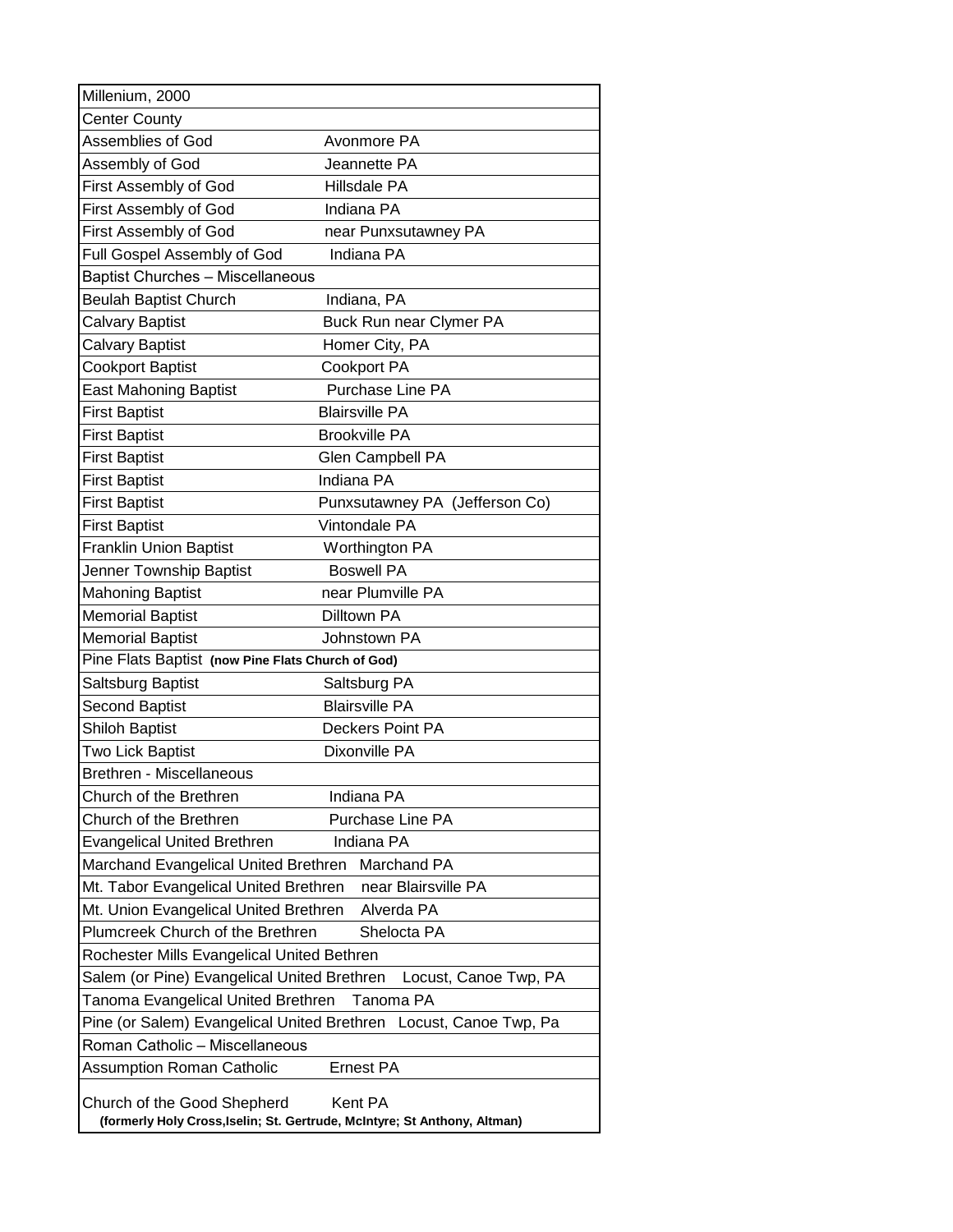|                                                                                           | <b>Clymer PA</b><br>(formerly Church of Assumption, Ernest; St Anthony, Clymer; St |
|-------------------------------------------------------------------------------------------|------------------------------------------------------------------------------------|
| Elizabeth, Starford; St Francis of Assisi, Rossiter; St Michael,                          |                                                                                    |
| Glen Campbell; St. Patrick's, Cameron Bottom)                                             |                                                                                    |
| Holy Cross (see Church of the Good Shepherd) Iselin PA                                    |                                                                                    |
| <b>Immaculate Conception</b>                                                              | <b>Brookville PA</b>                                                               |
| Newman Center (St. Thomas More Center)                                                    | Indiana PA                                                                         |
| Our Lady of Mount Carmel                                                                  | Barnsboro PA                                                                       |
| Sacred Heart Chapel                                                                       | Sagamore PA                                                                        |
| Sacred Heart Roman Catholic (see Church of Resurrection) Alverda PA                       |                                                                                    |
| St Anthony's                                                                              |                                                                                    |
| <b>St Bernard of Clairvaux</b>                                                            |                                                                                    |
| St Elizabeth (see Church of the Resurrection)                                             | <b>Starford PA</b>                                                                 |
| <b>St Francis</b>                                                                         |                                                                                    |
| St Gertrude                                                                               | Westmoreland Co.                                                                   |
| St John's Parish                                                                          | Coylesville PA                                                                     |
| St Joseph's Mission Church                                                                |                                                                                    |
| <b>St Louis</b>                                                                           |                                                                                    |
| St Mary's                                                                                 |                                                                                    |
| <b>St Matthew</b>                                                                         |                                                                                    |
| St Michael (see Church of the Resurrection) Glen Campbell PA                              |                                                                                    |
| <b>St Patrick</b>                                                                         | (see Church of the Resurrection) Cameron Bottom PA                                 |
| <b>St Patrick</b>                                                                         | Armstrong Co.                                                                      |
| S/S Peter & Paul (see Church of the Resurrection)                                         | Arcadia PA                                                                         |
| S/S Simon & Jude                                                                          | <b>Blairsville PA</b>                                                              |
| St Vincent's                                                                              |                                                                                    |
|                                                                                           |                                                                                    |
| Orthodox - Miscellaneous                                                                  |                                                                                    |
|                                                                                           |                                                                                    |
|                                                                                           |                                                                                    |
|                                                                                           |                                                                                    |
|                                                                                           |                                                                                    |
|                                                                                           |                                                                                    |
|                                                                                           |                                                                                    |
|                                                                                           |                                                                                    |
|                                                                                           |                                                                                    |
|                                                                                           |                                                                                    |
|                                                                                           |                                                                                    |
|                                                                                           |                                                                                    |
|                                                                                           |                                                                                    |
|                                                                                           |                                                                                    |
| St. John the Baptist Greek Orthodox Black Lick PA                                         |                                                                                    |
| (was Russian Orthodox/then Greek Orthodox/in 1910 became St John<br>the Baptist Orthodox) |                                                                                    |
| St John the Baptist Ukrainian Orthodox                                                    | Dixonville PA                                                                      |
|                                                                                           | <b>Ernest PA</b>                                                                   |
| St Jude Thaddeus Greek<br><b>St Michael Orthodox Greek</b>                                |                                                                                    |
| St Peter & Paul Greek                                                                     | Clymer PA<br>Punxsutawney PA                                                       |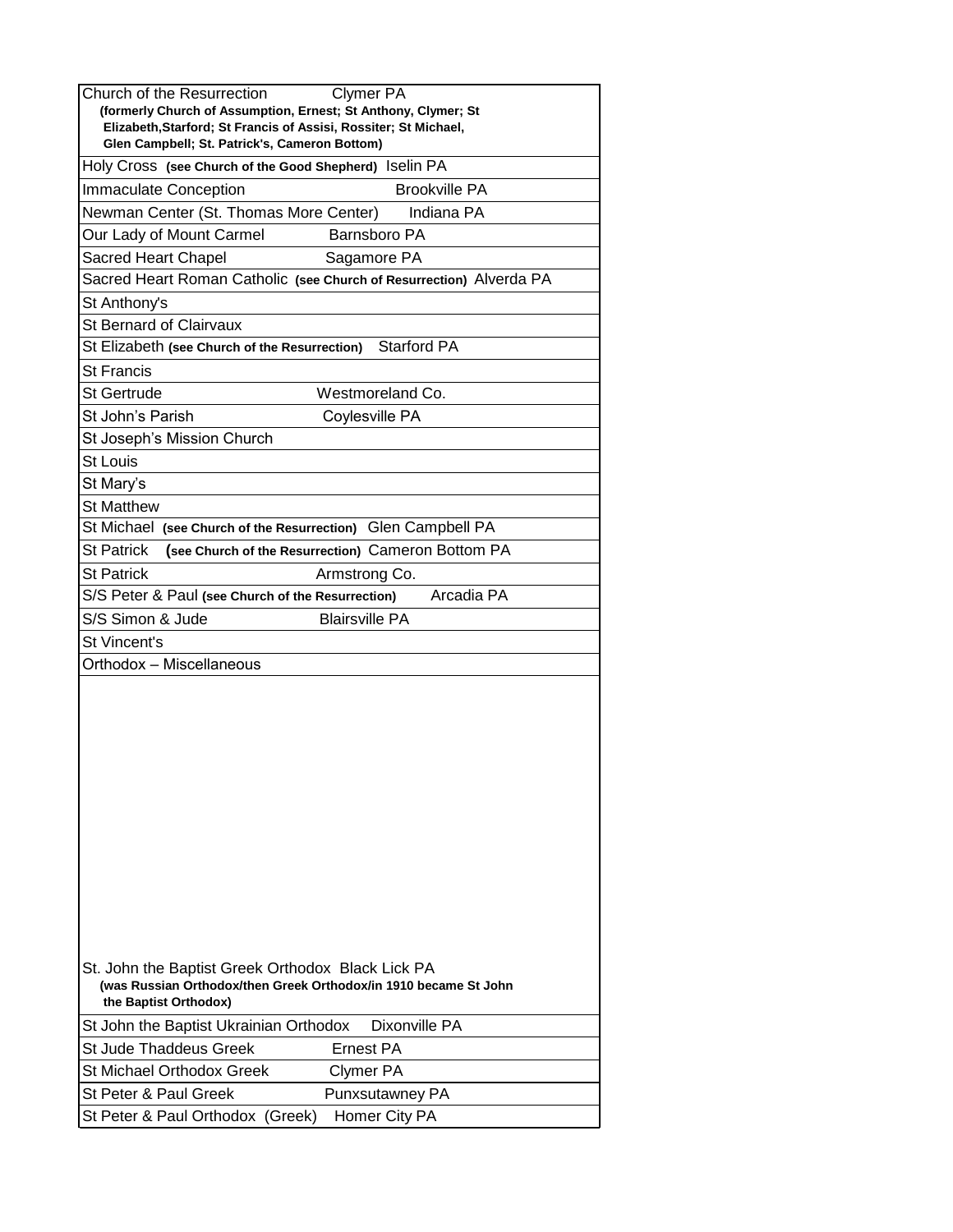| Vintondale PA                                               |
|-------------------------------------------------------------|
|                                                             |
| Coal Run PA                                                 |
| Homer City PA                                               |
| Sagamore PA                                                 |
|                                                             |
| Jefferson Co                                                |
| <b>Clymer PA</b>                                            |
|                                                             |
| Blairsville Alliance (aka Christian & Missionary Alliance)  |
| <b>Burnside PA</b>                                          |
| Homer City PA                                               |
| Indiana PA                                                  |
| Punxsutawney PA                                             |
| <b>Clymer PA</b>                                            |
|                                                             |
| Ebensburg PA                                                |
| Indiana PA                                                  |
| Jefferson Co                                                |
| Jefferson Co                                                |
|                                                             |
|                                                             |
| Indiana PA                                                  |
|                                                             |
| West Lebanon PA                                             |
| <b>Brookville PA</b>                                        |
| Homer City PA                                               |
| Indiana PA                                                  |
| Saltsburg PA                                                |
|                                                             |
| Indiana PA                                                  |
| Episcopal Church of the Holy Trinity Brookville PA          |
| <b>Blairsville PA</b>                                       |
|                                                             |
| <b>Brush Valley PA</b>                                      |
| Cherry Tree PA                                              |
| <b>Cookport PA</b>                                          |
| <b>Brookville PA</b>                                        |
| near Brush Valley PA                                        |
| Marchand PA                                                 |
|                                                             |
| Deckers Point PA                                            |
|                                                             |
| Armstrong Co                                                |
| <b>Brush Valley PA</b>                                      |
| Grove Chapel Lutheran (prior to 3-31-1883 was North Bethel) |
| <b>Five Points PA</b>                                       |
|                                                             |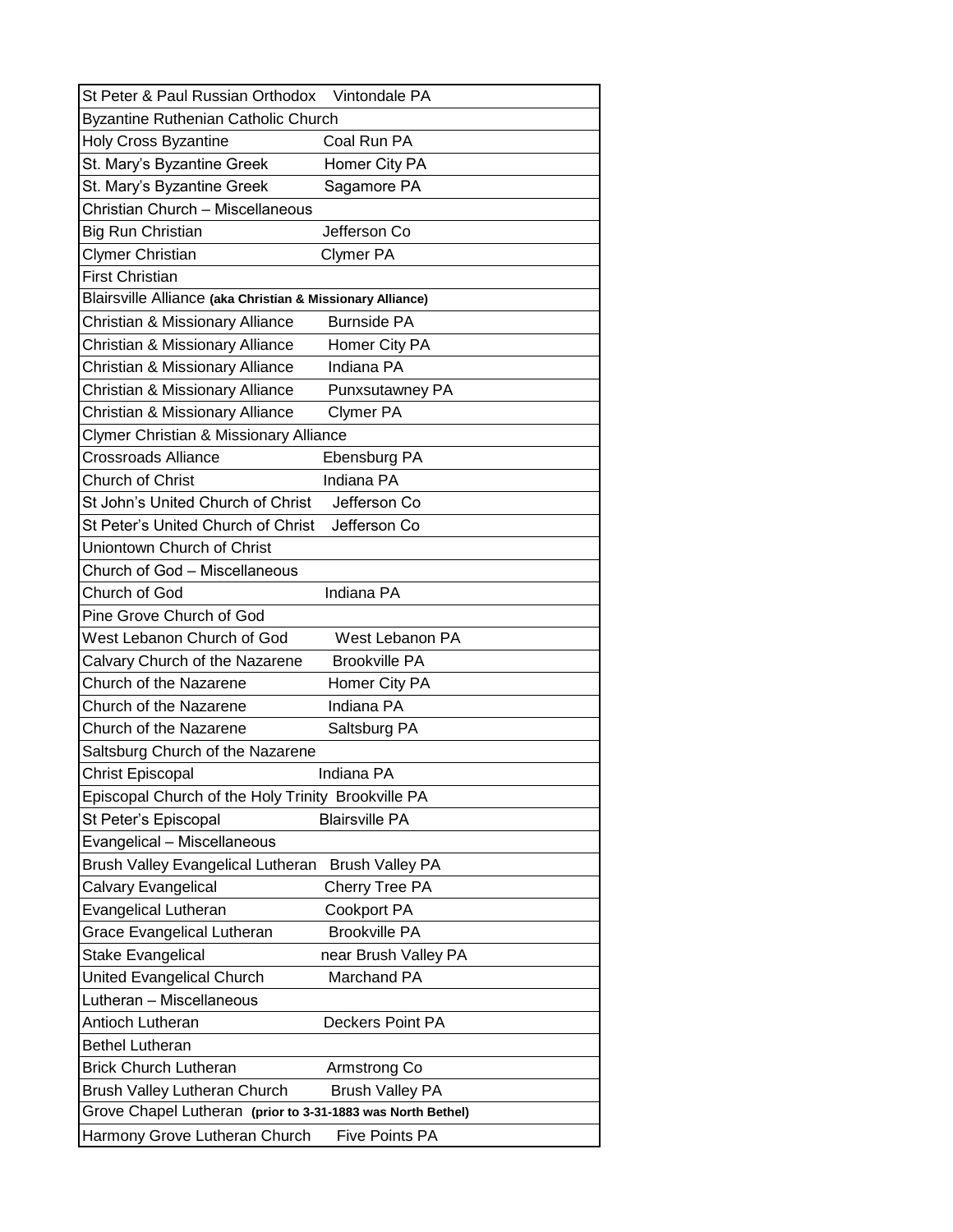| <b>Hebron Lutheran</b>                            | <b>Blairsville PA</b>                                                    |
|---------------------------------------------------|--------------------------------------------------------------------------|
| Holy Trinity Evangelical Lutheran                 | Alverda PA                                                               |
| Lutheran Chapel                                   | Coral PA                                                                 |
| Mt Union Lutheran                                 | <b>Elderton PA</b>                                                       |
| Mt Zion Lutheran                                  | <b>Trade City PA</b>                                                     |
| <b>Pleasant Union Lutheran</b>                    | <b>Rural Valley PA</b>                                                   |
| Redeemer Lutheran                                 | <b>Cookport PA</b>                                                       |
| St. James Lutheran                                | <b>Westmoreland Co</b>                                                   |
| St. John's Lutheran                               | Indiana PA                                                               |
| St Paul's Evangelical Lutheran                    | Strongstown PA                                                           |
| Salem Lutheran                                    | Smicksburg PA                                                            |
| Sons of Zebedee Evangelical Lutheran Saltsburg PA |                                                                          |
| <b>Trinity Evangelical Lutheran</b>               | Labrobe PA                                                               |
| <b>Trinity Lutheran Church</b>                    | Homer City PA                                                            |
| Zion Lutheran (2 folders)                         | Indiana PA                                                               |
| Methodist - Miscellaneous                         |                                                                          |
| Armagh Methodist                                  |                                                                          |
| <b>Belsano Methodist</b>                          |                                                                          |
| <b>Blacklick Community Methodist</b>              |                                                                          |
| <b>Blacklick Free Methodist</b>                   |                                                                          |
| <b>Blacklick Methodist Episcopal</b>              |                                                                          |
| <b>Blairsville Methodist</b>                      |                                                                          |
| <b>Burnside United Methodist</b>                  |                                                                          |
| Calvary United Methodist Church                   | <b>Brush Valley PA</b>                                                   |
| Clymer Methodist                                  |                                                                          |
| Commodore Methodist Episcopal                     |                                                                          |
| <b>Cookport Methodist</b>                         |                                                                          |
| <b>Cramer Methodist</b>                           |                                                                          |
| <b>Creekside Methodist</b>                        |                                                                          |
| Dayton Methodist - Dayton-Milton Methodist        |                                                                          |
| Diamondville United Methodist                     |                                                                          |
| Dixonville Wesleyan Methodist                     |                                                                          |
| <b>First United Methodist of Brookville</b>       |                                                                          |
| <b>First United Methodist</b>                     | <b>Marion Center PA</b>                                                  |
| <b>First United Methodist</b>                     | Punxsutawney PA                                                          |
| <b>Free Methodist</b>                             |                                                                          |
| Grace United Methodist (2 folders)                | Indiana PA                                                               |
| <b>Hazelet Methodist</b>                          | near Cherry Tree PA                                                      |
| <b>Hillsdale Methodist</b>                        |                                                                          |
| <b>Homer City United Methodist</b>                |                                                                          |
| <b>Hopewell Methodist</b>                         | near Graceton PA                                                         |
| Lakeside Methodist                                | DuBois PA                                                                |
| <b>Marion Center Methodist</b>                    |                                                                          |
| Mt. Tabor United Methodist                        | Oliveburg, Jefferson Co                                                  |
| Mt. Union United Methodist                        | near Strongstown PA                                                      |
|                                                   | North Freedom United Methodist (Calvary United Evangelical) Jefferson Co |
| <b>Paradise Methodist</b>                         | <b>Brookville PA</b>                                                     |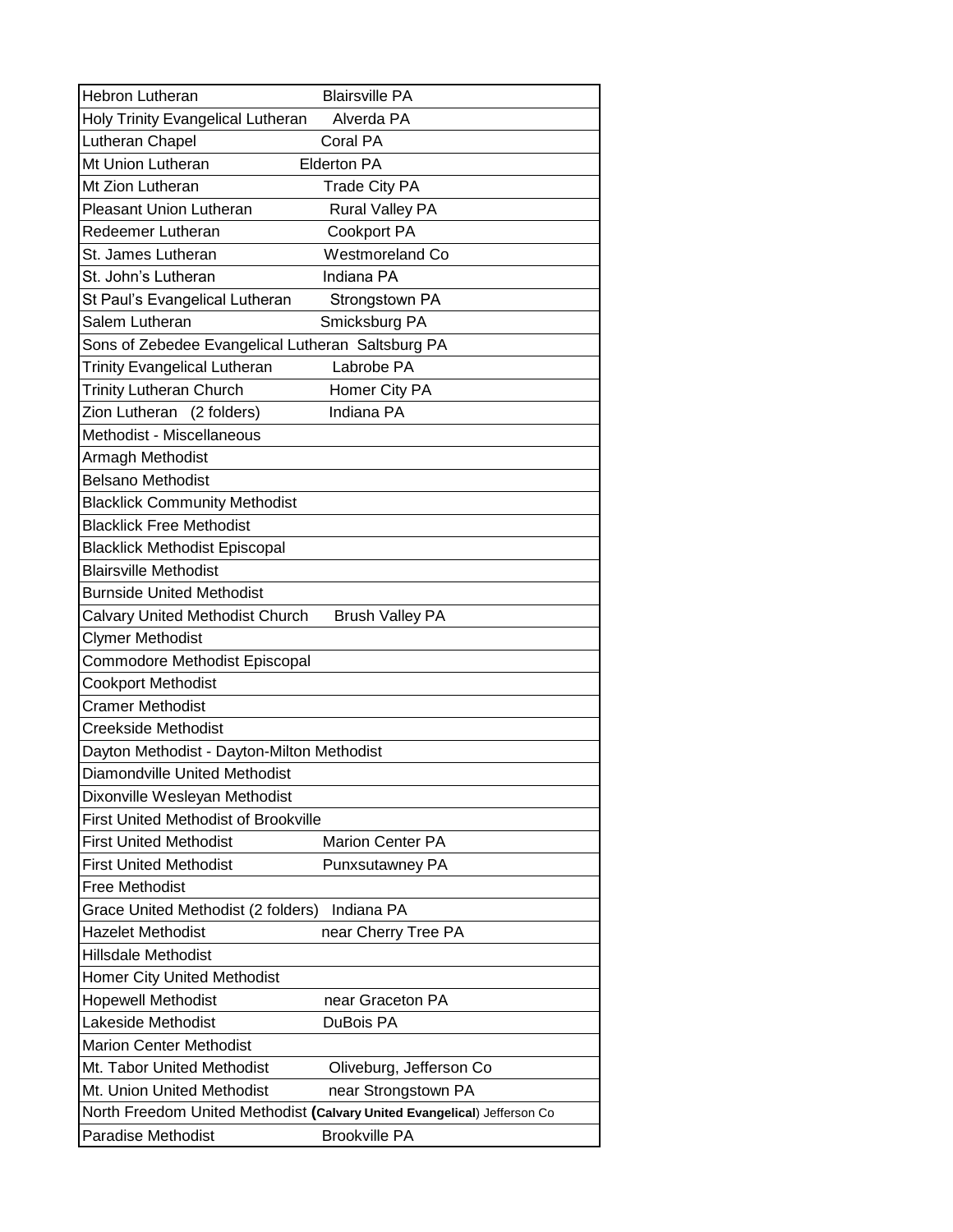| Penn Run Methodist (merged with Harmony Presby to form Harmony U P)                                                  |  |
|----------------------------------------------------------------------------------------------------------------------|--|
| Port Barnett United Presbyterian<br>Jefferson Co                                                                     |  |
| <b>Purchase Line United Methodist</b><br>Commodore PA                                                                |  |
| St. James A.M.E. Zion Church (African Methodist) Indiana PA                                                          |  |
| St John's United Methodist<br>Barnesboro PA                                                                          |  |
| <b>Saltsburg United Methodist</b>                                                                                    |  |
| <b>Seward United Methodist</b><br><b>Westmoreland Co</b>                                                             |  |
| <b>Smithport United Methodist</b><br>Glen Campbell PA                                                                |  |
| Spangler Methodist                                                                                                   |  |
| <b>Starford Methodist</b>                                                                                            |  |
| Spruce Grove Wesleyan Methodist<br>(former Yellow Creek Wesleyan)                                                    |  |
| <b>Steffy Methodist</b><br>near Rossiter PA                                                                          |  |
| <b>Strongstown Methodist</b>                                                                                         |  |
| <b>Tanoma United Methodist</b>                                                                                       |  |
| <b>Torrance United Methoidst</b><br><b>Westmoreland Co</b>                                                           |  |
| Trinity United Methodist (merged with Evangelical United Brethren)                                                   |  |
| Dixonville PA<br>Wesleyan Methoidst                                                                                  |  |
| Wesleyan Methodist<br>Indiana PA                                                                                     |  |
| <b>Zion Methodist</b><br>near Porter, Jefferson Co                                                                   |  |
| Churches - Miscellaneous                                                                                             |  |
| Abundant Life<br>Mahaffey PA                                                                                         |  |
| Berean Bible Fellowship<br><b>Clymer PA</b>                                                                          |  |
| Indiana PA<br>Beth Israel Synagogue                                                                                  |  |
| <b>Bethany Chapel</b><br><b>Marion Center PA</b>                                                                     |  |
| Indiana PA<br>Calvary Evangelical Free Church<br>was West Pike Community Church/Ben Franklin Rd S/Non-denominational |  |
| <b>Church Camps</b>                                                                                                  |  |
| <b>Church Caretakers</b>                                                                                             |  |
| Church in the Wilderness<br>Westmoreland Co.                                                                         |  |
| Church of Jesus Christ of Latter Day Saints                                                                          |  |
|                                                                                                                      |  |
| <b>Church World Services</b>                                                                                         |  |
| <b>Circuit Rider</b>                                                                                                 |  |
| Indiana PA<br>Cornerstone Worship Ctr                                                                                |  |
| General Information on religion and churches                                                                         |  |
| <b>Gospel Community Church</b><br>Strongstown PA                                                                     |  |
| History of Indiana County Churches                                                                                   |  |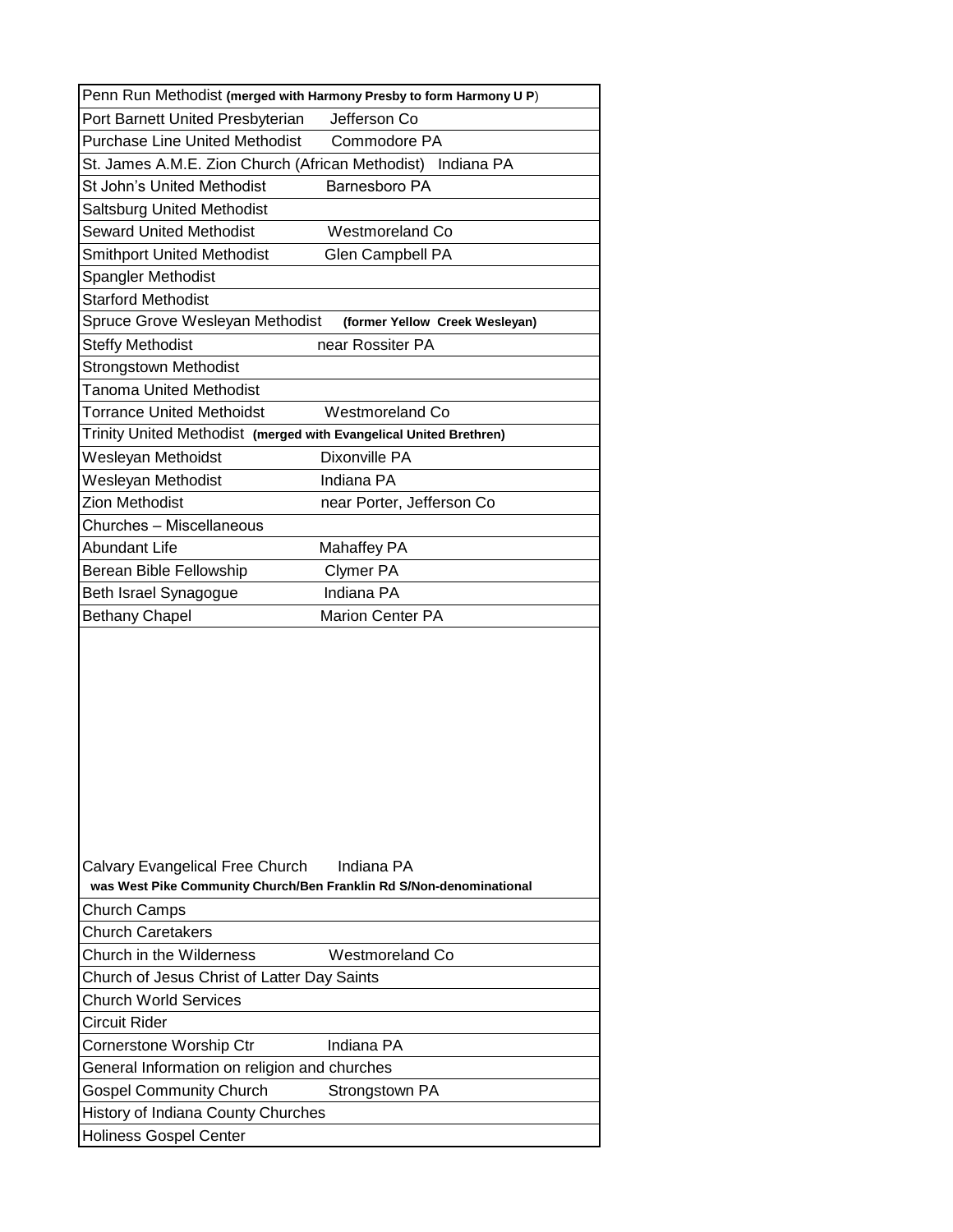| <b>Islamic Center</b>                                 |                              |
|-------------------------------------------------------|------------------------------|
| Jehovah's Witnesses                                   |                              |
| Laurel Swamp Union Church                             |                              |
| Lord of Life Non-denominational                       |                              |
| Mennonite                                             |                              |
| <b>Missionaries</b>                                   |                              |
| Monastery                                             | <b>Cherryhill Twp</b>        |
| Non-denominational Churches                           |                              |
| Old Log Church in the Schellsburg Cemetery Bedford Co |                              |
| Old Salem                                             | Derry Twp, Westmoreland Co   |
| Pilgrim Holiness Church                               | Gypsy PA                     |
| Religious Congregations in Indiana                    |                              |
| Ruffner                                               | Tanoma Road                  |
| St Jacob's Reformed                                   | South Bend, Armstrong Co     |
| Sabbath School Association                            |                              |
| Sagamore Community Bible Church                       |                              |
| St Jacob's Reformed Church                            | South Bend, Armstrong Co     |
| Seventh Day Adventist                                 |                              |
| <b>Union Church of Diamondville</b>                   |                              |
| <b>United Campus Ministry</b>                         |                              |
| Unitarian Universalist Fellowship Indiana PA          |                              |
| now Calvary Evangelical Free Church/Nn-denominational |                              |
| Presbyterian - Miscellaneous                          |                              |
| Armagh Presbyterian                                   |                              |
| Atwood Presbyterian                                   | Armstrong Co                 |
| Beracha Presbyterian                                  | <b>Plumville PA</b>          |
| Bethany Presbyterian Church                           | Johnstown PA                 |
| <b>Bethel Presbyterian</b>                            | Center Twp.                  |
| <b>Bethel United Presbytrerian</b>                    | near Clyde PA                |
| <b>Blacklick Presbyterian</b>                         |                              |
| Calvary Presbyterian (3 folders)                      | Indiana PA                   |
| Cherry Tree Presbyterian                              |                              |
| Clarksburg Presbyterian                               |                              |
| Clymer Presbyterian (First Presbyterian)              |                              |
| Concord Presbyterian                                  | near Dayton PA, Armstrong Co |
| Crete U P.                                            | RD 5, Indiana PA             |
| Curry Run Presbyterian                                | Shelocta PA                  |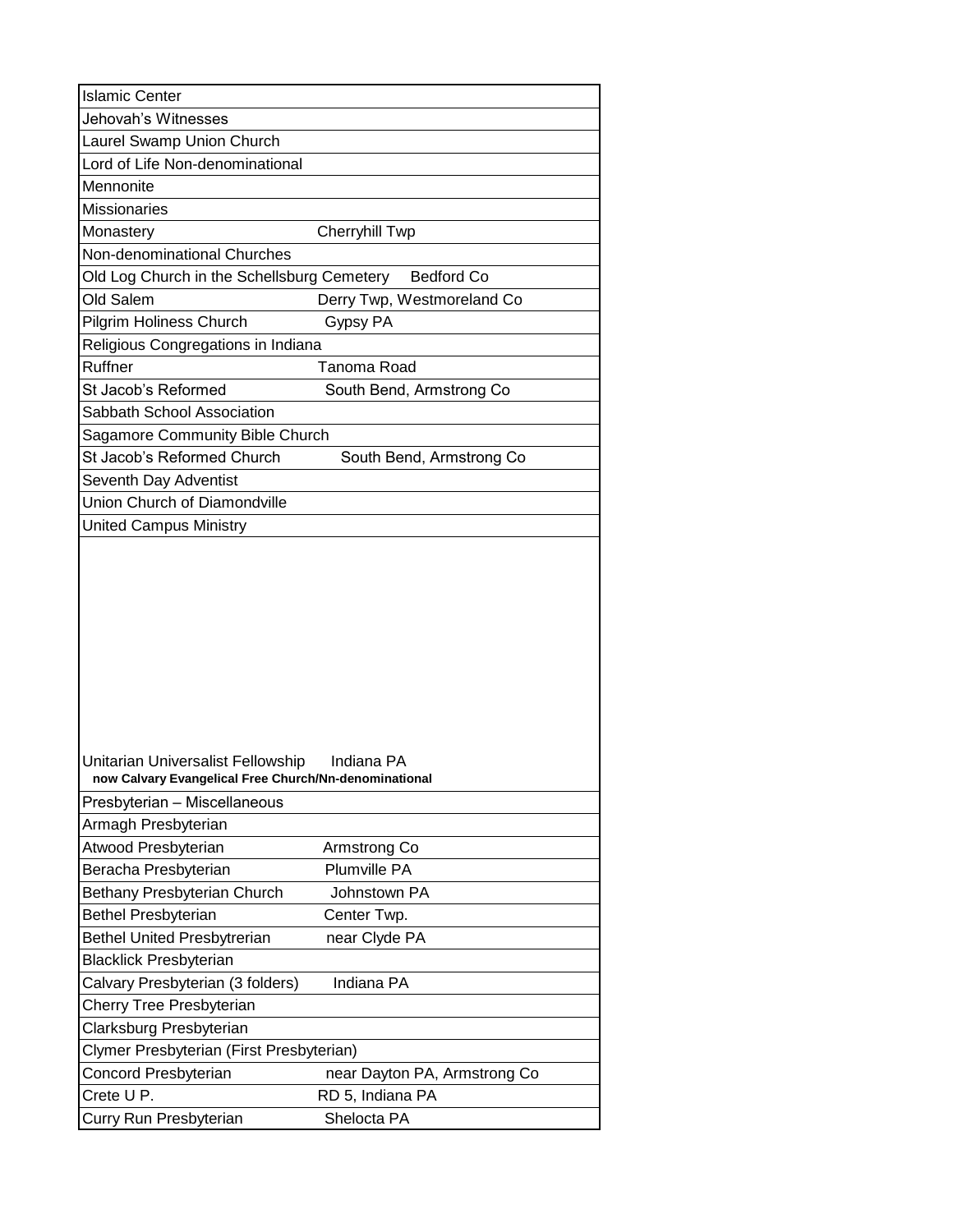| Dayton Glade Run Presbyterian            | Dayton PA               |
|------------------------------------------|-------------------------|
| East Union Presbyterian                  | <b>Taylorsville PA</b>  |
| Ebenezer Presbyterian                    | Lewisville PA           |
| Elders Ridge Presbyterian                |                         |
| <b>Elderton Presbyterian</b>             |                         |
| Faith Orthodox Presbyterian              | Indiana PA              |
| <b>First Presbyterian of Apollo</b>      | Apollo PA               |
| <b>First Presbyterian of Blairsville</b> | <b>Blairsville PA</b>   |
| Gilgal Presbyterian                      | Marion Center PA        |
| Graystone Presbyterian (3 folders)       | Indiana PA              |
| Harmony Presbyterian                     | Penn Run PA             |
| Heilwood Presbyterian                    |                         |
| Homer City United Presbyterian           |                         |
| Hope Reform Presbyterian Church          | Indiana PA              |
| Jacksonville Presbyterian                | Kent PA                 |
| Livermore Presbyterian                   | <b>Westmoreland Co</b>  |
| Mahoning United Presbyterian             |                         |
| Marion Center Presbyterian               | <b>Marion Center PA</b> |
| Nu Mine Presbyterian                     | Armstrong Co            |
| Pisgah Presbyterian                      | Jefferson Co            |
| Plum Creek Presbyterian                  | near Creekside PA       |
| Plumville Presbyterian                   | Plumville PA            |
| Poke Run Presbyterian                    | Apollo PA               |
| Poke Run Presbyterian                    | <b>Delmont PA</b>       |
| Presbyterian Church of Brookville        | Jefferson Co            |
| Presbyterian Church of Indiana           |                         |
| Rayne Presbyterian                       |                         |
| Rochester Mills Presbyterian             |                         |
| Rockbridge Presbyterian                  |                         |
| Rossiter 2 <sup>nd</sup> Presbyterian    |                         |
| Rural Valley Presbyterian                | Armstrong Co            |
| Saltsburg United Presbyterian            | Saltsburg PA            |
| Shelocta Presbyterian                    |                         |
| Shiloh Presbyterian                      | Elk Co                  |
| Smicksburg Presbyterian                  | Smicksburg PA           |
| Tunnelton Presbyterian                   |                         |
| Warrior Run Presbyterian                 | Monroe Co               |
| Washington Presbyterian                  | Home PA                 |
| West Lebanon Presbyterian                |                         |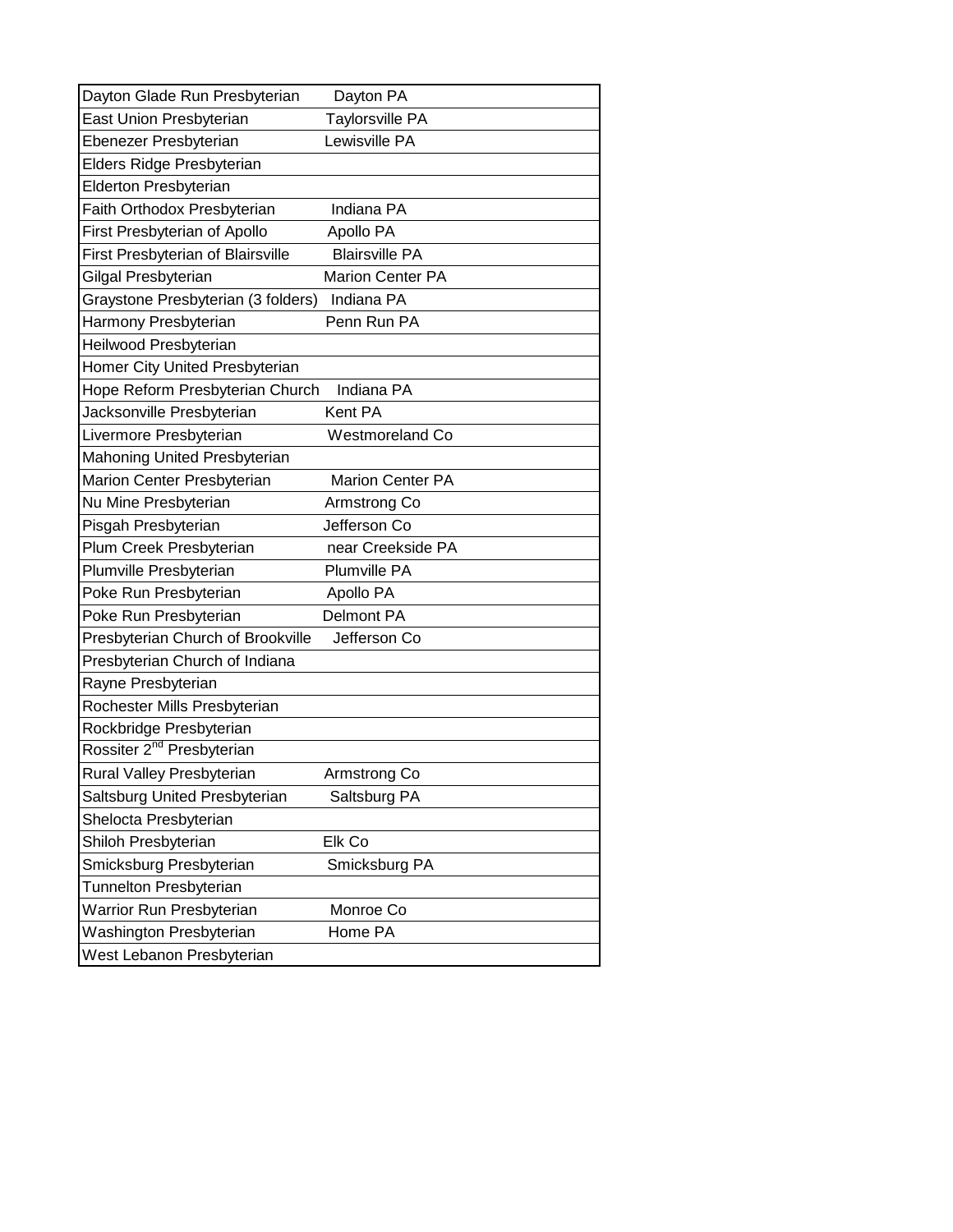| West Union United Presbyterian                | West Lebabon PA                    |
|-----------------------------------------------|------------------------------------|
| (once called Crooked Creek Presbyterian)      |                                    |
| Civic Defense<br>(Air Force/Civil Air Patrol) |                                    |
| Civic Leaders                                 |                                    |
| <b>Clarion County</b>                         |                                    |
| <b>Clearfield County</b>                      |                                    |
| Collectors/Collecting - Miscellaneous         |                                    |
| Antiques                                      | Mr. & Mrs. William Force           |
| Autographs                                    |                                    |
| <b>Baseball Cards</b>                         |                                    |
| Bears                                         | Pavlik, Bernadette - Roser, Jeanne |
| <b>Bells</b>                                  | Myers, John - Greensburg PA        |
| Books on Fishing                              | Caveney, Jan                       |
| Boot Jacks                                    | Cubb, Charles F. - Coraopolis      |
| <b>Bottles</b>                                |                                    |
| Buttons                                       |                                    |
| Carousels                                     |                                    |
| <b>Character Glass</b>                        | Davern, Melva - Greensburg         |
| Glass, Character                              |                                    |
| <b>Christmas Tree Ornaments</b>               |                                    |
| <b>Ornaments, Christmas Tree</b>              |                                    |
| Civil War Memorabilia                         |                                    |
| Clocks                                        |                                    |
| Coca-Cola Memorabilia                         | Fisher, Esther - Smicksburg        |
| Coca-Cola Memorabilia                         | Pavik, Diane - Latrobe PA          |
| Coins (numismatics)                           |                                    |
| Crockery                                      | <b>Ball, Gary/Conley, Robert</b>   |
| Deer                                          | Kilgore, Marge - Smicksburg        |
| <b>Dolls</b>                                  |                                    |
| Eggs                                          |                                    |
| Fans                                          | Anderson, Janelle/Gresh, Karen     |
| Farm Toys                                     | Bortz, Norman                      |
| Folk Art                                      |                                    |
| G. I. Joe                                     | <b>States, Don &amp; Mary</b>      |
| <b>Glass Collectors</b>                       |                                    |
| <b>Glass Collectors</b>                       | Cramer, Edna                       |
| <b>Glass Collectors</b>                       | Dalton, Rethe                      |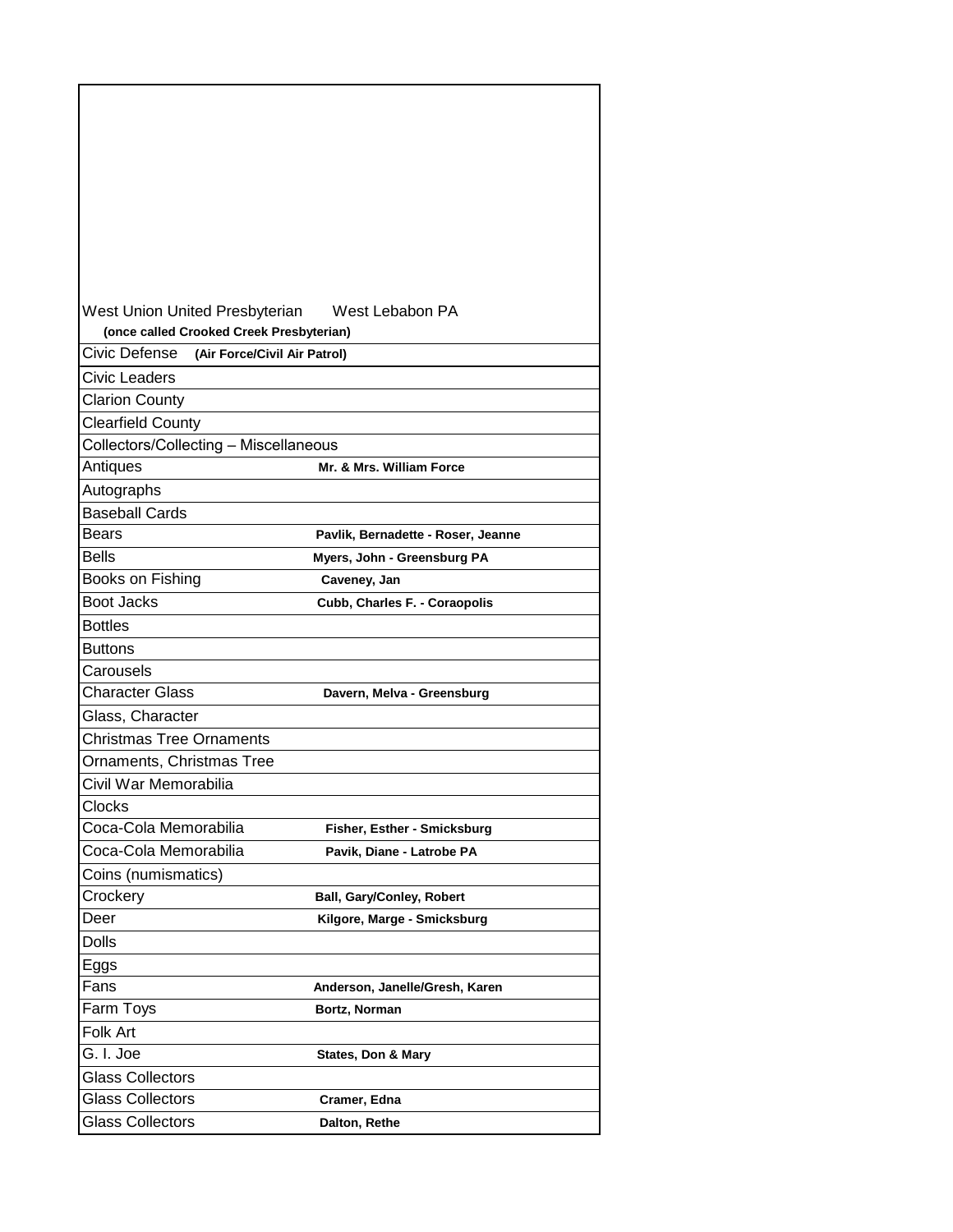| <b>Glass Collectors</b>                        | Dellapesta, Robert                                                            |
|------------------------------------------------|-------------------------------------------------------------------------------|
| Glass Collectors                               | Green, Ralph                                                                  |
| Glass Collectors                               | Kelly, Kathy/Phoenix Glass                                                    |
| Glass Collectors                               | <b>McKinley, Carolyn/Goofus Glass</b>                                         |
| Glass Collectors                               | Miller, John & Marilyn/Stained Glass                                          |
| Glass Collectors                               | Minich, Claudia                                                               |
| Glass Collectors                               | Morabito, Frank                                                               |
| Glass Collectors                               | Rainbow Diamond Depression Glass Club, Indiana                                |
| Glass Collectors                               | Rupp, Robert                                                                  |
| Glass Collectors                               | Wolfe, Joan & Chuck                                                           |
| Howdy Doody Memorabilia                        | Ferment, Bob - New Alexandria                                                 |
| <b>Indian Artifacts</b>                        | Parker, Greg/ McCreight/Major Israel                                          |
| JFK Memorabilia                                | Shimps, Rodney                                                                |
| <b>Knives</b>                                  | States, Don & Mary                                                            |
| <b>Lunch Boxes</b>                             | Russell, Dave                                                                 |
| Medical Memorabilia                            |                                                                               |
| Memorabilia, George Washington                 |                                                                               |
| Washington, George Memorabilia                 |                                                                               |
| <b>Miniature Cars</b>                          | Rupp, Chuch - Latrobe                                                         |
| Train Collections, Model                       |                                                                               |
| <b>Model Train Collections</b>                 |                                                                               |
| Owls                                           | Augeld, Joe - Fayette Co                                                      |
| Pigs                                           | Bothel, Lucy                                                                  |
| Plates                                         | Young, Elsie                                                                  |
| <b>Postal Cards</b>                            | Parker, George                                                                |
| Pottery                                        |                                                                               |
| Quilts                                         |                                                                               |
| Radios                                         | Bosel, Greg                                                                   |
| <b>Radio Premiums</b>                          | <b>Evangelista, Tony</b>                                                      |
| Salt Dips                                      | York, Dorothy - Penn Hills                                                    |
| Salt and Pepper Shakers                        | Phillips, Marian                                                              |
| Santa Clause                                   | McQuilkin, Anna                                                               |
| Sports Memorabilia                             | Hill, Bob - Blairsville PA                                                    |
| Tableware                                      |                                                                               |
| <b>Tin Containers</b>                          | Klingensmith, Merle/Miller Pam                                                |
| <b>Blairsville Dispatch</b>                    |                                                                               |
| <b>Cheering Review</b>                         |                                                                               |
| Computers                                      |                                                                               |
| Emergency 911 Project                          |                                                                               |
| Handspun Literary Magazine                     |                                                                               |
| Indiana Countian                               |                                                                               |
| Indiana County Newspaper                       |                                                                               |
| Indiana Evening Gazette (2 folders)            |                                                                               |
| Indiana Evening Gazette Susquicentennial Issue |                                                                               |
|                                                | Indiana Evening Gazette '100 <sup>th</sup> Anniversary Gazette' - (4 folders) |
| Indiana Horizon/Gazette                        |                                                                               |
| Indiana Progress                               |                                                                               |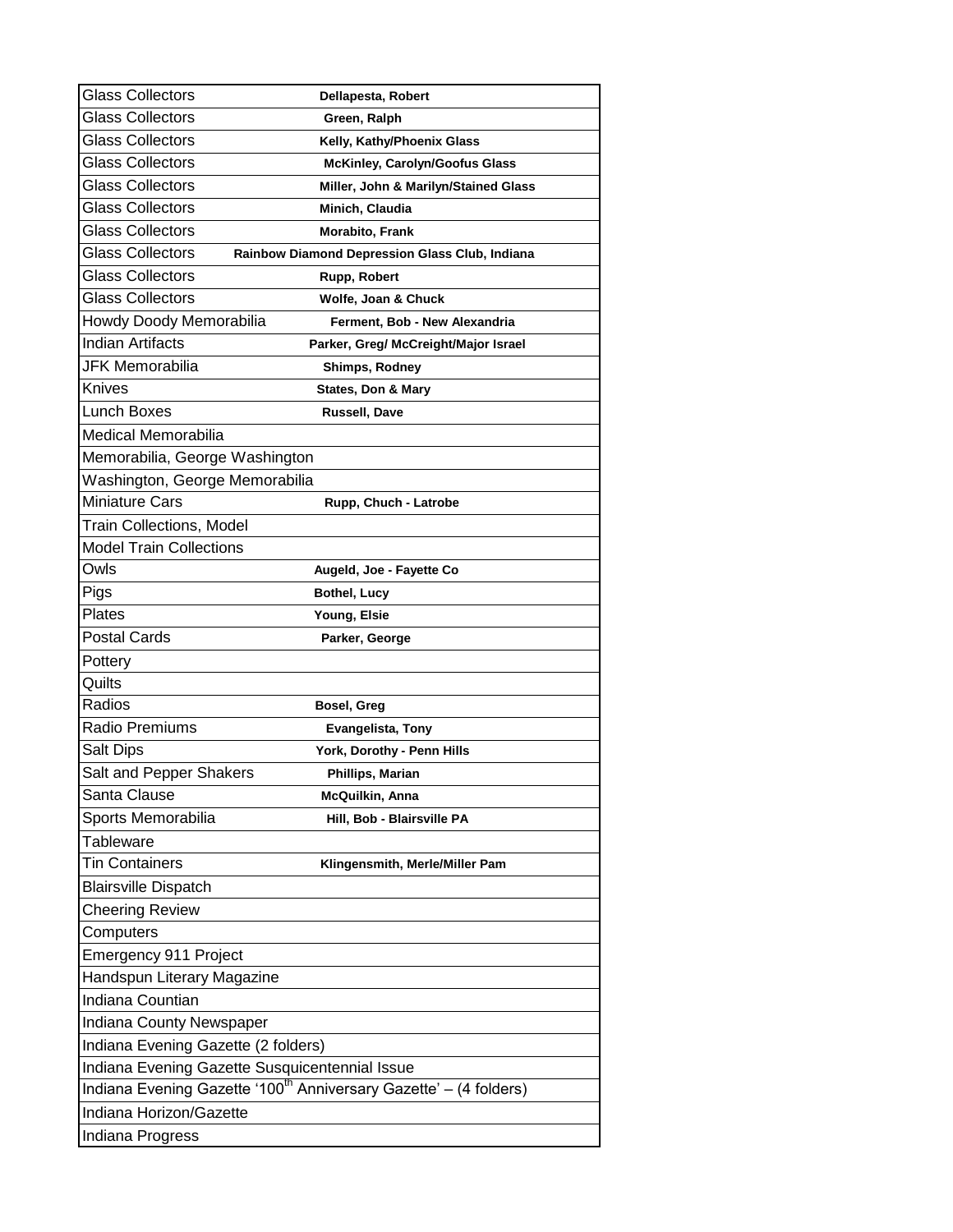| <b>Indiana Times</b>                               |                                                                  |
|----------------------------------------------------|------------------------------------------------------------------|
| Indiana Weekly News                                |                                                                  |
|                                                    | Newspapers - General Information & Items on Miscellaneous Papers |
| Patriot                                            |                                                                  |
| Radio                                              |                                                                  |
| Saltsburg Press                                    |                                                                  |
| <b>Telephone Companies</b>                         |                                                                  |
| TV and Cablevision                                 |                                                                  |
| Cablevision, TV and                                |                                                                  |
| Telephone/Telegraph                                |                                                                  |
| Telegraph, Telephone                               |                                                                  |
| WIUP FM                                            |                                                                  |
| Conservation - Miscellaneous                       |                                                                  |
| Atlas Project - Birds                              |                                                                  |
| Birds, Atlas Project                               |                                                                  |
| Civilian Conservation Corps -"CCC" a branch of WPA |                                                                  |
| <b>Forest - Wilderness Areas</b>                   |                                                                  |
| <b>Indiana County Conservation District</b>        |                                                                  |
| Pennsylvania Conservation Corps "PCC"              |                                                                  |
| Pennsylvania Fish Commission                       |                                                                  |
| Soil & Water                                       |                                                                  |
| Waterways                                          |                                                                  |
| Western Pennsylvania Conservancy                   |                                                                  |
| Wildlife                                           |                                                                  |
| <b>Butler Courthouse</b>                           |                                                                  |
| Courthouse, Butler                                 |                                                                  |
| <b>Green County Courthouse</b>                     |                                                                  |
| Courthouse, Green County                           |                                                                  |
| Indiana Courthouse 1807                            |                                                                  |
| Indiana Courthouse 1870                            |                                                                  |
| Indiana Courthouse 1971 - New                      |                                                                  |
| Indiana Courthouses - Miscellaneous                |                                                                  |
| Courthouses - Miscellaneous, Indiana               |                                                                  |
| Pennsylvania Courthouses                           |                                                                  |
| Courthouses, Pennsylvania                          |                                                                  |
| <b>Westmoreland County Courthouse</b>              |                                                                  |
| Courthouse, Westmoreland County                    |                                                                  |
| Crafts/Craftsmen - Miscellaneous                   |                                                                  |
| Aircraft-Construction                              | Luckey, Alan                                                     |
| Airplanes (Experimental)                           | Frye, Dick & Bruce McWilliams                                    |
| Antique Cars                                       |                                                                  |
| Cars, Antique                                      |                                                                  |
| Auto - Twyford                                     | McCracken, Bill - Jefferson Co                                   |
| <b>Applesauce Ornaments</b>                        | Legge, Lynne                                                     |
| Ornaments, Applesauce                              |                                                                  |
| Barrels' N Kegs Crafting                           | Conde, Mick - Jeannette PA                                       |
| Basketry                                           | Leighey, Helen; Kish, John & Eleanor                             |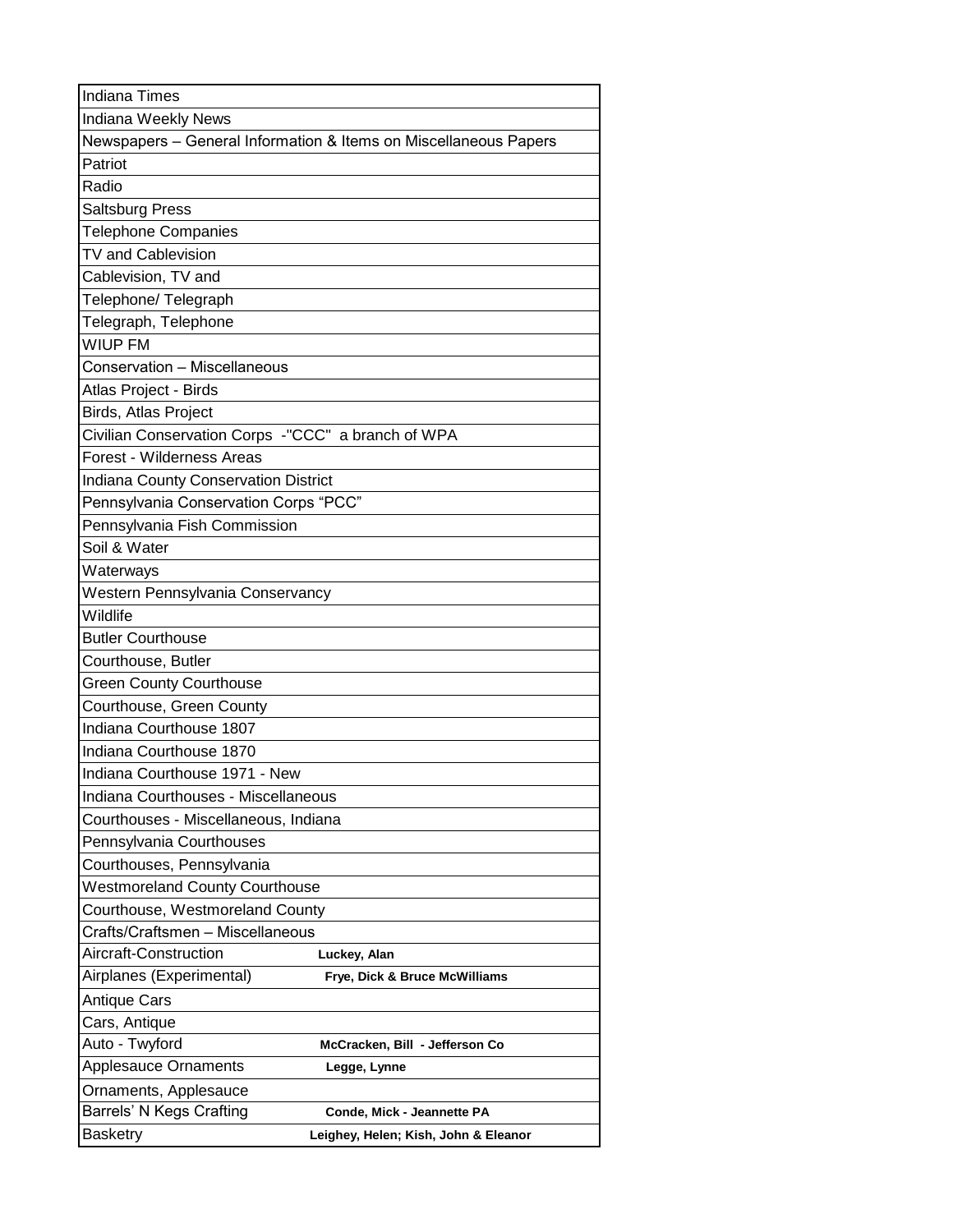| <b>Baskets Decorated</b>          |                                   |
|-----------------------------------|-----------------------------------|
| Bears                             | Phillipi, Neysa - Homer City PA   |
| Bladesmithing in Pennsylvania     |                                   |
| <b>Bread Dough Ornaments</b>      | Walker, Janet                     |
| Ornaments, Bread Dough            |                                   |
| Caneing Chairs                    |                                   |
| <b>Carousel Horses</b>            | Lemon, Karen - Penn Run           |
| <b>Carpet Carving</b>             | Painter, Fred - New Alexandria PA |
| <b>Christmas Ornaments</b>        |                                   |
| Ornaments, Christmas              |                                   |
| Clocks (Horology)                 | Wetzel, Harry; Sebold, George F   |
| <b>Country Stores</b>             |                                   |
| Crocheting                        | Rhine, Amy                        |
| <b>Designers Fashion</b>          |                                   |
| Designer - Logos, Brochures, Etc. | Haines, Madeline                  |
| <b>Doll Clothing</b>              | <b>Lambe, Connie</b>              |
| Dolls "Father Xmas"               | Carter, Walt                      |
| Dolls - Porcelain                 | Marconi, Carol                    |
| <b>Easter Crafts</b>              |                                   |
| Egg Decorating                    |                                   |
| <b>Embroidery &amp; Cut Work</b>  |                                   |
| Embroidery - Native American Art  |                                   |
| <b>Flower Cloth</b>               |                                   |
| Embroidery - pajntaub             |                                   |
| Pajntaub, Embroidery              |                                   |
| <b>Family Crest Tapestry</b>      | Jones, Carol - Greensburg PA      |
| <b>Tapestry, Family Crest</b>     |                                   |
| Fans                              | Rebo, Mary - Homer City PA        |
| <b>Flax Spinning</b>              | Plack, Kathy M.                   |
| <b>Furniture Handcrafted</b>      |                                   |
| Glass Blowing                     | Pappal, Michael                   |
| <b>Glass Cutter</b>               | O'Brien, Shawn                    |
| Inkle Making (Fabric Tapes)       | <b>McNutt, Nancy</b>              |
| Jewelry                           |                                   |
| Knitting                          |                                   |
| Lacemaking, Bobbins               |                                   |
| Lamp Shades                       | Miller, Mary                      |
| Lamps, Tiffany Style              | Crist, George                     |
| Lapidaryist - Gem Stones          | Koontz, Anna & John, Saltsburg PA |
| Gem Stones, Lapidaryiest          |                                   |
| Leather Craft                     | Zigon, Frank/ McNutt, Pete        |
| Lithography/Engraving Etching     | Kospelnik, Joe & Patty            |
| Etching, Lithography/Engraving    |                                   |
| Engraving Etching, Lithography    |                                   |
| Medieval Armor Manufacture        | Jones, Patrick - Jeannette PA     |
| <b>Metal Craft</b>                | McNabb, Marissa                   |
| Miniatures                        |                                   |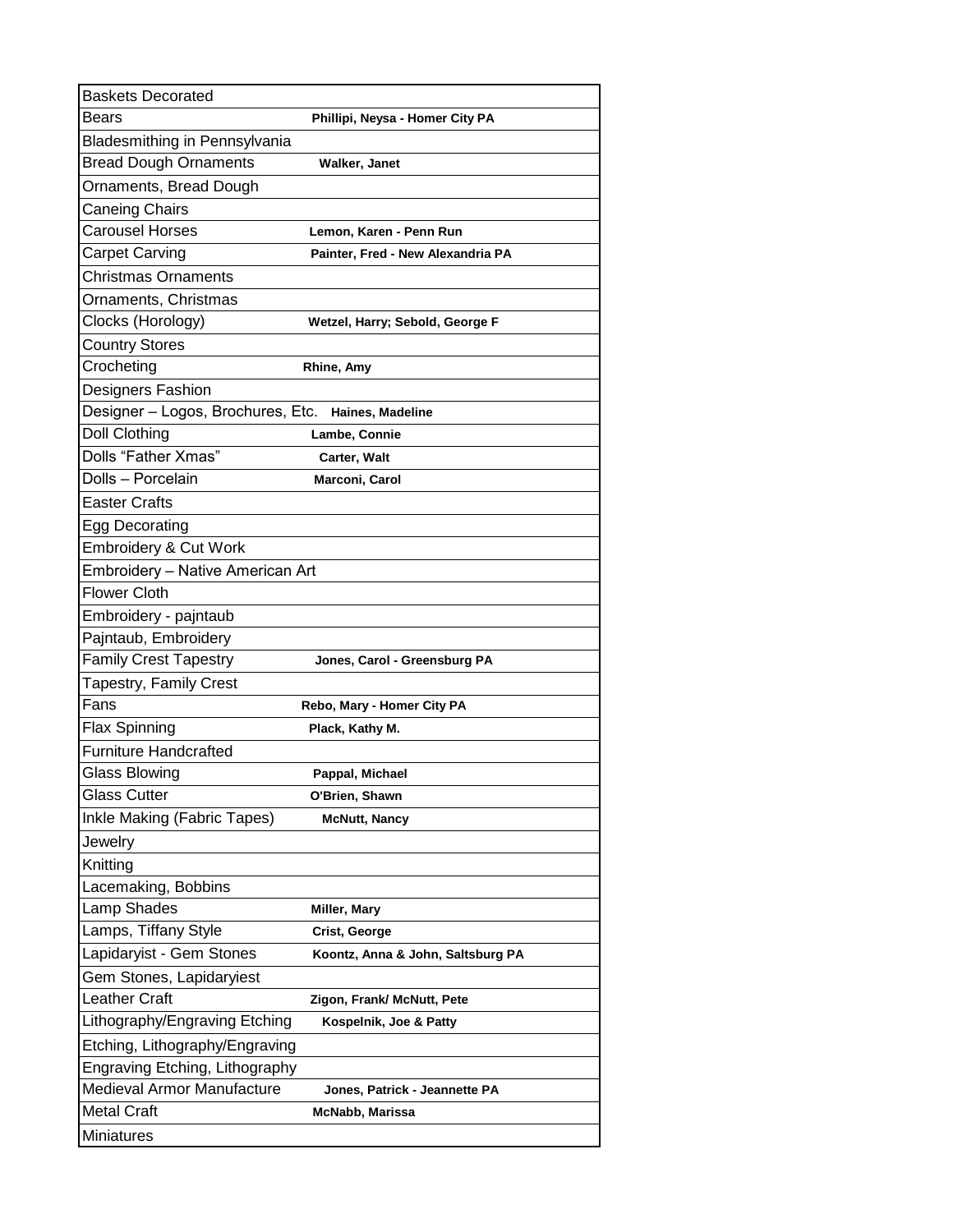| <b>Model Rockets</b>                   |                                              |
|----------------------------------------|----------------------------------------------|
| Rockets, Model                         |                                              |
| Native American Artifacts              | <b>Stamps, James</b>                         |
| Needlepoint                            | Markle, Jane                                 |
| <b>Painted Purses</b>                  | Hanna, Marcy - Clymer PA                     |
| Purses, Painted                        |                                              |
| Piano Construction                     | Farnsworth, John                             |
| <b>Portrait Pillows</b>                | Thomas, Maxine - Murraysville PA             |
| Pottery                                |                                              |
| Quilting                               |                                              |
| Saddlery                               | Paynter, Sandy - Brush Valley PA             |
| Scrap Art                              | Slenker, Bob & Jean - Indiana PA             |
| Scrimshaw                              |                                              |
| Sculpture – Bronze                     | McCombie, John - Rayne Twp.                  |
| Sculpture – Cement                     | White, Christopher - Clymer PA               |
| Sculpture - Ceramic                    | Stephens, William - Dilltown, PA             |
| Sculpture – Chain Saw                  | Smith, Walt                                  |
| <b>Sculpture - Coal Mining Figures</b> | Coy, Norman - Willet PA                      |
| Sculpture – Metal                      | Scillia, Mike                                |
| Sculpture – Scrap                      | Como, Tom - Blairsville PA                   |
| Sculpture - Scrap                      | Flora, Joseph - Scottsdale PA                |
| Sculpture – Soft Fabric                | Savits, Nancy - Latrobe PA                   |
| Sewing Crafts                          | McBride, Ellie - Indiana PA                  |
| Sheep to Shawl Contest                 |                                              |
| Sheep to Yarn                          | <b>Silver Brook Farms</b>                    |
| Spinner                                | Munsch, Sue - Penn Run PA                    |
| Spun Glass                             | Mulcahy, Kathleen - Allegheny County         |
| Glass, Spun                            |                                              |
| <b>Stained Glass</b>                   | Silianoff, Carter, Croup, Sourwine           |
| Glass, Stained                         | Silianoff, Carter, Croup, Sourwine           |
| Stencilina                             | Laughlin, Palilla, Samios                    |
| Tapestry                               | <b>Hinks, Christianne</b>                    |
| Tatting/Wooden Toys                    | Burggraf, Enid & Robert - Indiana PA         |
| Wooden Toys, Tatting                   |                                              |
| Taxidermy                              | Phillips, Katzmiller - Blairsville PA        |
| Textiles, etc.                         | Farinello, Katzmiller                        |
| Ties                                   | Walls, Diane - Clymer PA                     |
| <b>Tole Painting</b>                   |                                              |
| Painting, Tole                         |                                              |
| Turkey Callers (Mft. & Collecting)     | Piper, Frank - Delmont PA                    |
| Violin Making                          | Shingledecker, John - Clymer PA              |
| Violin Making                          | Lovell, William - Cookport PA                |
| Weaving/Knitting                       |                                              |
| Knitting, Weaving                      |                                              |
| Wind Chimes                            | Ross, David & Miriam- Marion Center PA       |
| Chimes, Wind                           | Ross, David & Miriam- Marion Center PA       |
| <b>Wood Carving</b>                    | Deemer, E; Horency, T; LeFebure, J; Orwid, B |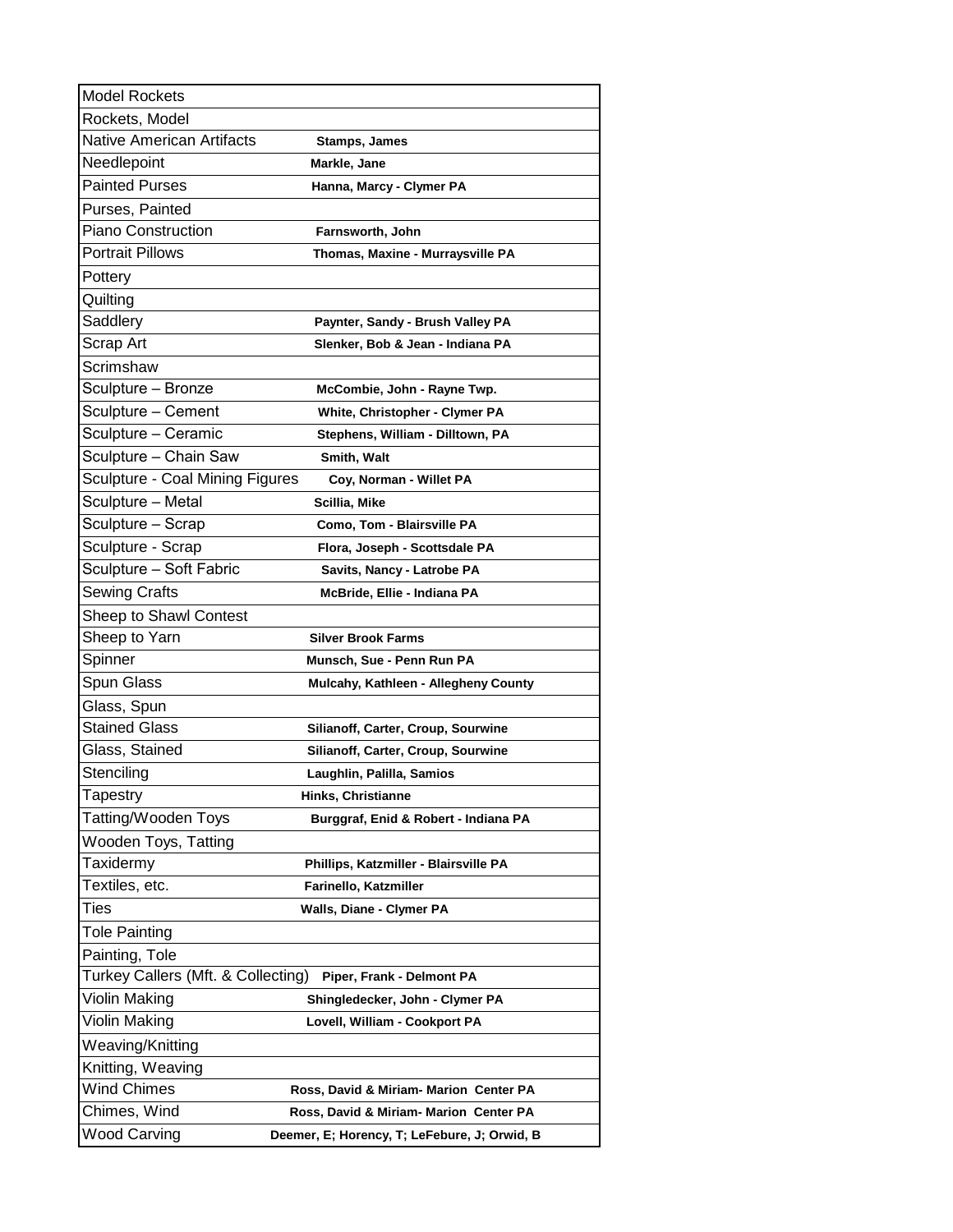| <b>Wood Sculpture</b>                                                | Weaver, John - Home PA   |
|----------------------------------------------------------------------|--------------------------|
| Sculpture, Wood                                                      | Weaver, John - Home PA   |
| <b>Wood Turning</b>                                                  | <b>Ellsworth, David</b>  |
| Woodworking - Furniture, etc.                                        | Stahlman, John - Home PA |
| Furniture, etc., Woodworking                                         | Stahlman, John - Home PA |
| <b>Crawford County</b>                                               |                          |
| <b>Cumberland County</b>                                             |                          |
| Dams, Miscellaneous                                                  |                          |
| Conemaugh Dam                                                        |                          |
| Two Lick Creek Dam                                                   |                          |
| Dauphin County                                                       |                          |
| Delaware County                                                      |                          |
| Disasters, Miscellaneous                                             |                          |
| $9 - 11$                                                             |                          |
| Airplane Crashes                                                     |                          |
| <b>Automobile Accidents</b>                                          |                          |
| Blizzards 1990-1980'S, 1950-1980'S                                   |                          |
| Blizzards 1994-2003                                                  |                          |
| Blizzards 2003                                                       |                          |
| <b>Chemical Spills</b>                                               |                          |
| <b>Coal Disasters</b>                                                |                          |
| Depression "The Great One"                                           |                          |
| Emergency Program--Federal, State, County                            |                          |
| Fires (4 folders)                                                    |                          |
| Fires - Brookside Dairy                                              |                          |
| <b>Brookside Dairy, Fires</b>                                        |                          |
| Fires - Forest                                                       |                          |
| Forest, Fires                                                        |                          |
| Fires - Jimmy Stewart Airport - 1997                                 |                          |
| Airport, Jimmy Stewart, Fires, 1997                                  |                          |
| Fires - Moore Hotel                                                  |                          |
| Moore Hotel, Fires                                                   |                          |
| Flood - Miscellaneous                                                |                          |
| Flood - 1964                                                         |                          |
| Flood - 1970, August 30-31                                           |                          |
| Flood - 1972, June 24 "Agnes"                                        |                          |
| Flood - 1977 (4 folders)                                             |                          |
| Flood - 1993<br>Flood - 1996                                         |                          |
| Flood - 2004                                                         |                          |
|                                                                      |                          |
| Flood, Johnstown - Miscellaneous<br>Johnstown - Miscellaneous, Flood |                          |
| Flood, Johnstown - 1889                                              |                          |
| Johnstown - 1889, Flood                                              |                          |
| Flood, Johnstown - 1889 Centennial                                   |                          |
| Johnstown - 1889 Centennial, Flood                                   |                          |
| Flood - St Patrick's Day 1936 (2 folders)                            |                          |
|                                                                      |                          |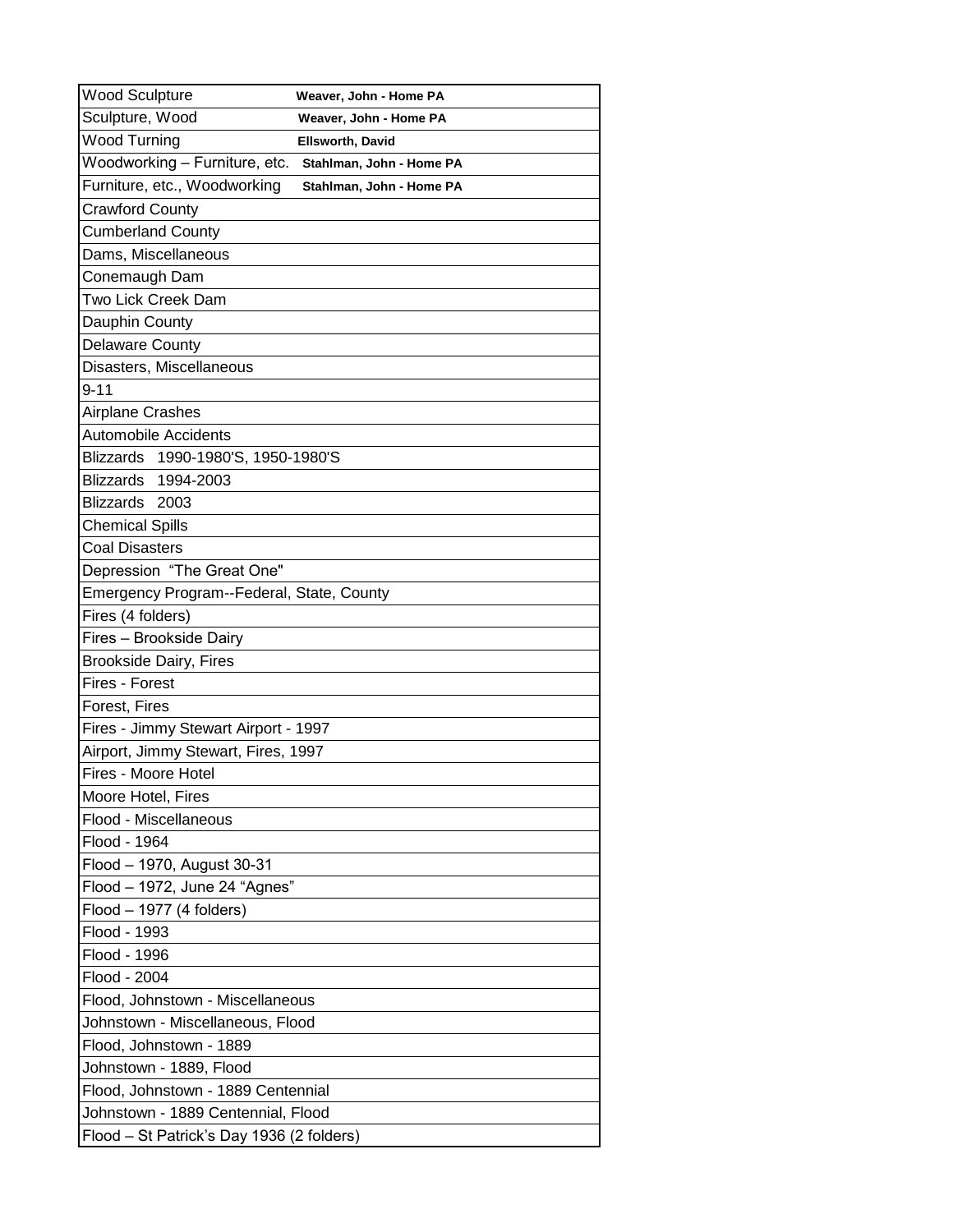| Hurricane Andrew/Katrina                                           |
|--------------------------------------------------------------------|
| <b>Liability Crisis</b>                                            |
| <b>Mine Disasters</b>                                              |
| Nuclear - T.M.I. Meltdown - Middletown PA                          |
| Radiation                                                          |
| <b>Railroad Wrecks</b>                                             |
| <b>Tornados and Windstorms</b>                                     |
| Windstorms, Tornados and                                           |
| Economic Development - Miscellaneous                               |
| <b>Corporate Campus Industrial Parks</b>                           |
| Industrial Parks, Corporate Campus                                 |
| Employment - Unemployment Stats                                    |
| Unemployment Stats, Employment                                     |
| Greater Indiana Enterprise Zone                                    |
| <b>Housing Development</b>                                         |
| Korean Food Plant                                                  |
| Oil Crisis - Impact on Economy - IUP Professor Asamoah             |
| Education - Miscellaneous (2 folders)                              |
| <b>Adult Learning Center</b>                                       |
| After School Programs                                              |
| Branch Campuses of State Universities-Penn State, Univ of Pgh, IUP |
| Citizen Bee                                                        |
| <b>County Institute</b>                                            |
| <b>Drivers Education and Testing</b>                               |
| Drop Out Prevention Program                                        |
| Educators                                                          |
| Even Start - Library Vans & Instructors for Rural Areas            |
| <b>Foreign Students</b>                                            |
| Funding - schools                                                  |
| <b>Gifted Children</b>                                             |
| <b>Grey Matter Games</b>                                           |
| Headstart                                                          |
| Home Instruction                                                   |
| Indiana Co. Personal Computer (PC) User Group                      |
| Computer (PC) User Group, Indiana Co, Personal                     |
| Indiana Reading Council                                            |
| Reading Council, Indiana                                           |
| Learning Disabilities                                              |
| Metacognitive Strategies (Learning Program)                        |
| Newspaper in Education                                             |
| <b>OBE - Outcome Based Education</b>                               |
| Outcome Based Education, OBE                                       |
| <b>Partners in Education</b>                                       |
| Penn Academy for Professional Teachers                             |
| Pennsylvania Bar Association State-Wide Mock Trial Competition     |
| Project "Write"                                                    |
| Reading Programs Literacy Council                                  |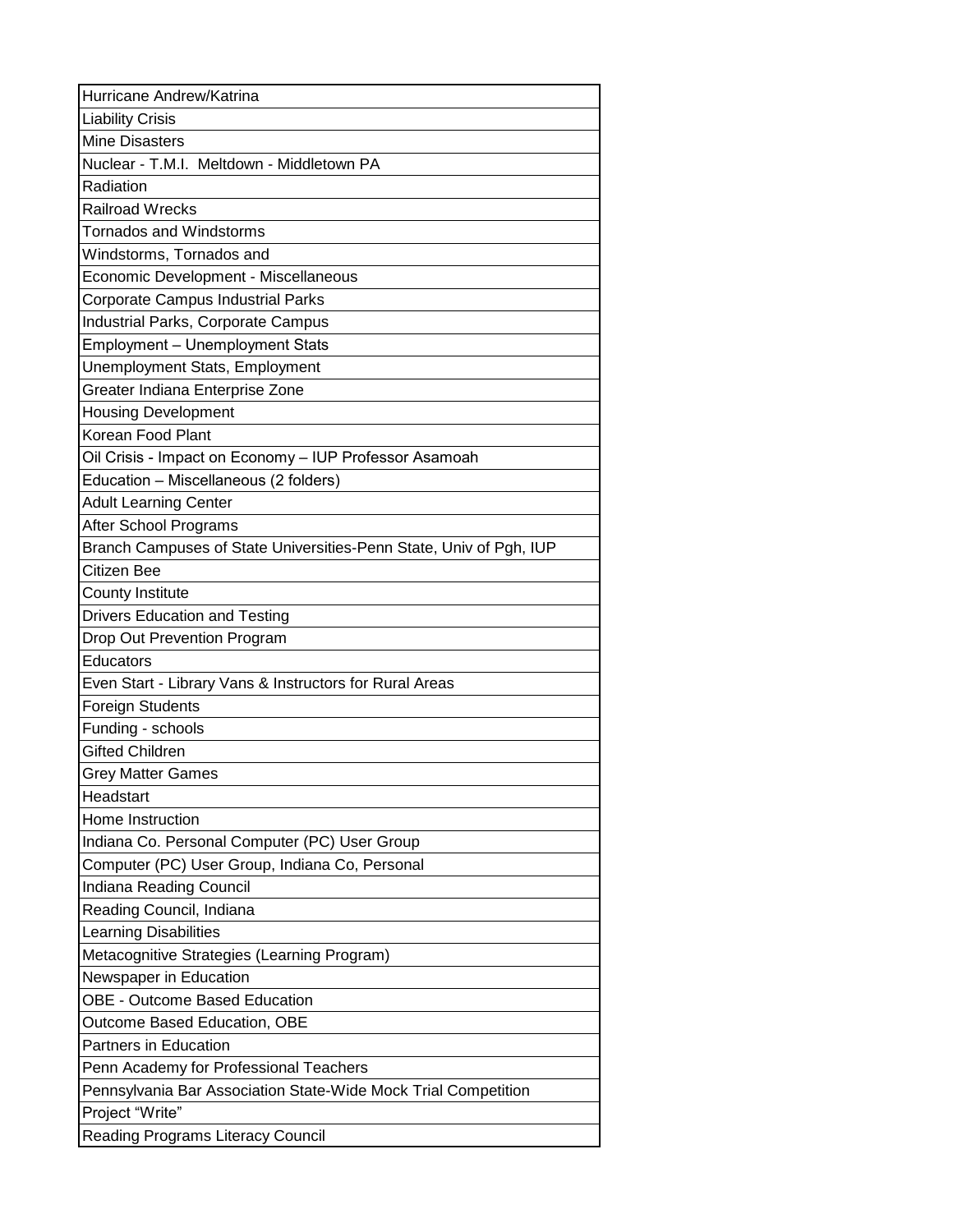| <b>Reflections Contest</b>                                       |
|------------------------------------------------------------------|
| SAT Scores (Scholastic Aptitude Tests)                           |
| Scholastic Aptitude Tests, SAT Scores                            |
| Scholarships                                                     |
| Sign Language and Video Enhancement                              |
| SW Pennsylvania Association Supervision & Curriculum Development |
| Space Exposed Experiment Developed for Students                  |
| Spelling Bee - Indiana County District                           |
| <b>Special Education</b>                                         |
| State System of Higher Education                                 |
| <b>Stride Project</b>                                            |
| Survey of Public Schools                                         |
| <b>Teachers Aides</b>                                            |
| Telecommunications in the Classroom                              |
| <b>Traveling Safety Programs</b>                                 |
| <b>Workshops for Teachers</b>                                    |
| <b>Elk County</b>                                                |
| <b>Bi-Gas Pilot Plant</b>                                        |
| Coal, Industry & Mining                                          |
| <b>Nuclear Energy</b>                                            |
| Solar Energy                                                     |
| Windmills                                                        |
| Bioremediation                                                   |
| Deer Damage                                                      |
| DER - Dept of Environmental Resources, Miscellaneous             |
| Environmental Resources, Dept of - DER                           |
| Earth Day, Etc                                                   |
| <b>Environmental Appreciation Academy</b>                        |
| <b>Forest Rangers</b>                                            |
| <b>High Voltage Transmission Project</b>                         |
| Indiana County Solid Waste Authority                             |
| Solid Waste Authority, Indiana County                            |
| Landfills                                                        |
| Marsh Run                                                        |
| Mine Subsidence                                                  |
| National Environmental Education & Training Center               |
| Natural Phenomina - Eclipse                                      |
| Eclipse, Natural Phenomina                                       |
| Non-Biodegradable - Landfills                                    |
| Landfills, Non-Biodegradable                                     |
| Nuclear Waste Disposal                                           |
| Penelec's Environment Projects                                   |
| Pollutants-Atmosphere, Chemical                                  |
| Pollutants, Ground                                               |
| Reclamation After Strip Mining, Oil, Gas & Coal                  |
| Recycling - General                                              |
| Recycling - Tires                                                |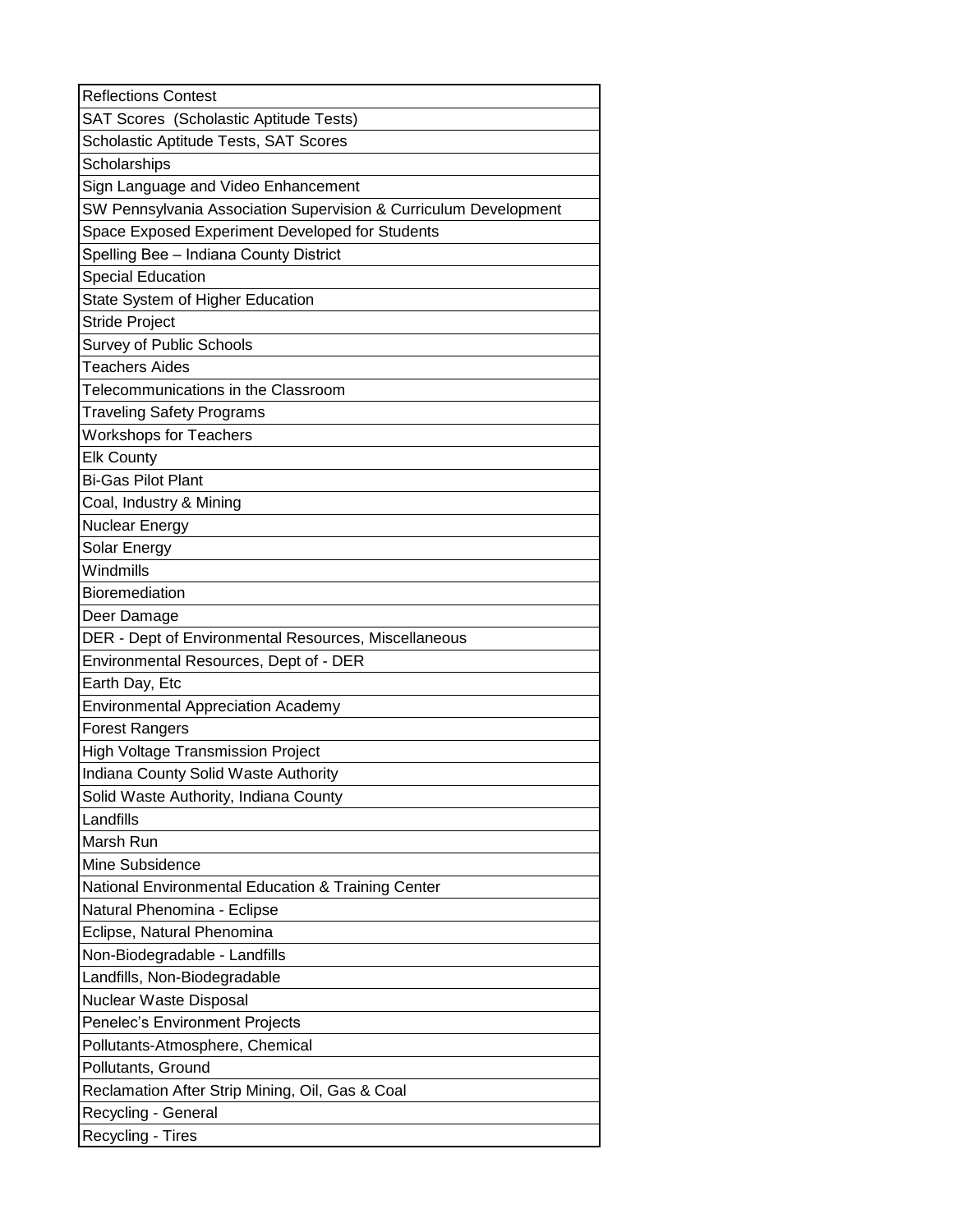| Salvage<br>Sewage, Sludge, Waste, Disposal System<br>Surveys<br>Water - Reclamation and Systems<br>Weather<br>Wetlands<br><b>Wildlife and Nature</b><br><b>Erie County</b><br><b>Ethnic Data</b><br><b>Ethnic Names</b><br>Jews In Pennsylvania<br>Poles in Pennsylvania<br>Welsh In Pennsylvania<br>Fairs - Miscellaneous |
|----------------------------------------------------------------------------------------------------------------------------------------------------------------------------------------------------------------------------------------------------------------------------------------------------------------------------|
|                                                                                                                                                                                                                                                                                                                            |
|                                                                                                                                                                                                                                                                                                                            |
|                                                                                                                                                                                                                                                                                                                            |
|                                                                                                                                                                                                                                                                                                                            |
|                                                                                                                                                                                                                                                                                                                            |
|                                                                                                                                                                                                                                                                                                                            |
|                                                                                                                                                                                                                                                                                                                            |
|                                                                                                                                                                                                                                                                                                                            |
|                                                                                                                                                                                                                                                                                                                            |
|                                                                                                                                                                                                                                                                                                                            |
|                                                                                                                                                                                                                                                                                                                            |
|                                                                                                                                                                                                                                                                                                                            |
|                                                                                                                                                                                                                                                                                                                            |
|                                                                                                                                                                                                                                                                                                                            |
| "Abilities" Fair                                                                                                                                                                                                                                                                                                           |
| Cookport, Green Township, Indiana Co                                                                                                                                                                                                                                                                                       |
| Dayton, Armstrong Co                                                                                                                                                                                                                                                                                                       |
| Fairs - Environmental                                                                                                                                                                                                                                                                                                      |
| Environmental, Fairs                                                                                                                                                                                                                                                                                                       |
| Indiana County - Early History                                                                                                                                                                                                                                                                                             |
| Indiana County 1956                                                                                                                                                                                                                                                                                                        |
| Indiana County 1980 thru 1986                                                                                                                                                                                                                                                                                              |
| Indiana County 1987 -1988                                                                                                                                                                                                                                                                                                  |
| Indiana County 1989                                                                                                                                                                                                                                                                                                        |
| Indiana County 1990                                                                                                                                                                                                                                                                                                        |
| Indiana County 1991                                                                                                                                                                                                                                                                                                        |
| Indiana County 1992                                                                                                                                                                                                                                                                                                        |
| Indiana County 1993                                                                                                                                                                                                                                                                                                        |
| Indiana County 1994                                                                                                                                                                                                                                                                                                        |
| Indiana County 1995                                                                                                                                                                                                                                                                                                        |
| Indiana County 1996                                                                                                                                                                                                                                                                                                        |
| Indiana County 1998                                                                                                                                                                                                                                                                                                        |
| Indiana County 1999                                                                                                                                                                                                                                                                                                        |
| Indiana County 2000                                                                                                                                                                                                                                                                                                        |
| Indiana County 2001                                                                                                                                                                                                                                                                                                        |
| Indiana County 2002                                                                                                                                                                                                                                                                                                        |
| Indiana County 2003                                                                                                                                                                                                                                                                                                        |
| Indiana County 2004                                                                                                                                                                                                                                                                                                        |
| Industrial Arts Fair, Annual                                                                                                                                                                                                                                                                                               |
| Ox Hill Fair, Plumville PA                                                                                                                                                                                                                                                                                                 |
| Pennsylvania Fairs - Listings                                                                                                                                                                                                                                                                                              |
| State Farm Show, Harrisburg, PA 1992-1993                                                                                                                                                                                                                                                                                  |
| State Farm Show, Harrisburg, PA 1994-95                                                                                                                                                                                                                                                                                    |
| State Farm Show, Harrisburg, PA 1996                                                                                                                                                                                                                                                                                       |
| State Farm Show, Harrisburg, PA 1997                                                                                                                                                                                                                                                                                       |
| State Farm Show, Harrisburg, PA 2000-2004                                                                                                                                                                                                                                                                                  |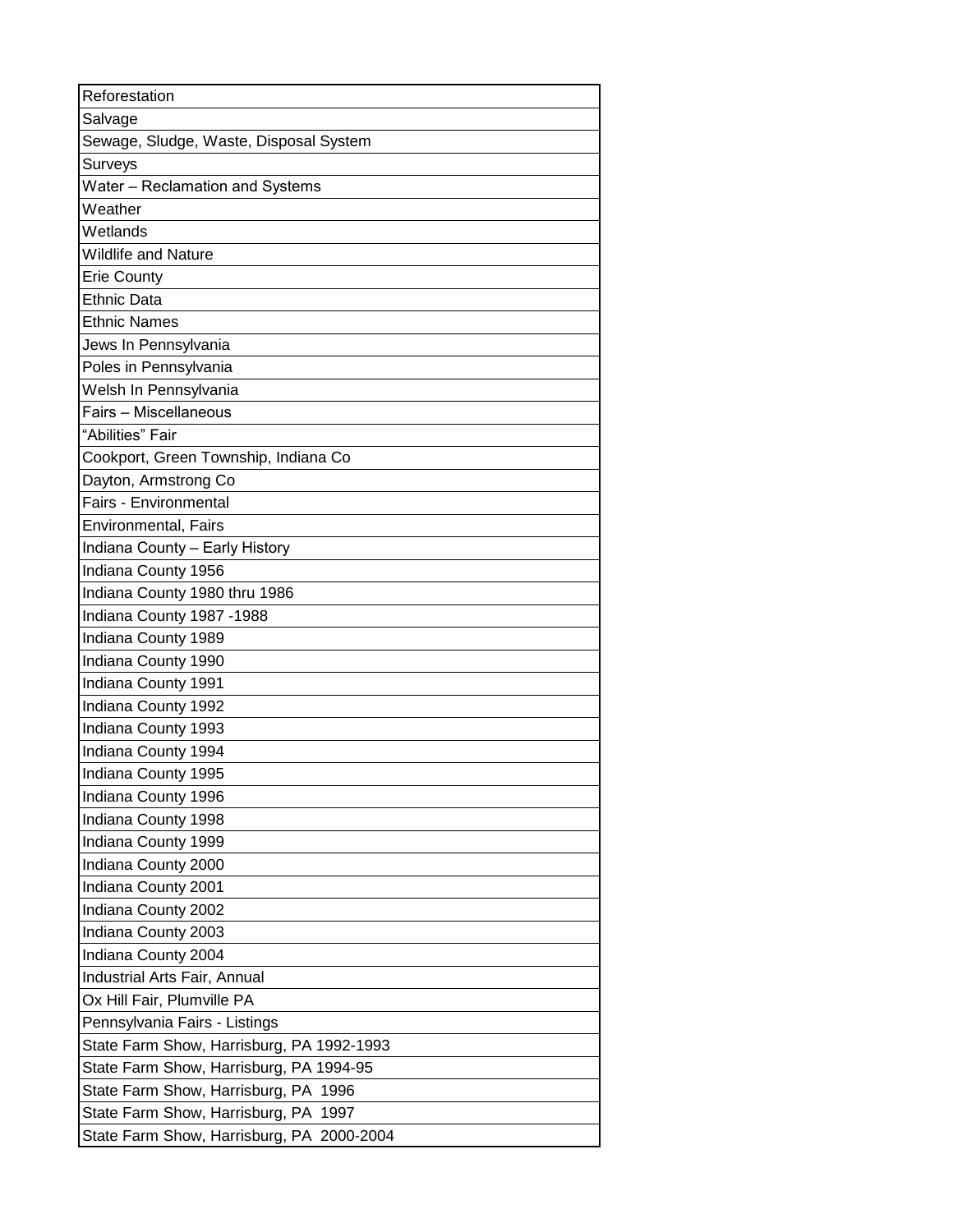| <b>Family Sponsoring</b>                                        |
|-----------------------------------------------------------------|
| Dressing the Part - Smithsonian Project                         |
| <b>Fads and Fancies</b>                                         |
| <b>Fashions of Yesteryear</b>                                   |
| <b>First Ladies Gowns</b>                                       |
| <b>Fayette County</b>                                           |
| Fayette County - Homesteading -Penn Craft                       |
| Homesteading- Penn Craft, Fayette County                        |
| Fayette County - Indian Head                                    |
| Indian Head, Fayette County                                     |
| Festivals - Miscellaneous                                       |
| Annual Car Show - Homer City PA                                 |
| Car Show - Homer City PA, Annual                                |
| Annual Heritage Days - Blairsville PA                           |
| Heritage Days - Blairsville PA, Annual                          |
| Annual Multiple Sclerosis Walk                                  |
| Multiple Sclerosis Walk, Annual                                 |
| Air Shows                                                       |
| Airport Awareness Days (annual)                                 |
| Appalachian Wagon Train                                         |
| Arbor Day                                                       |
| Armagh Days                                                     |
| <b>Artisans Festival</b>                                        |
| Boat Regatta - Yellow Creek State Park                          |
| Brain Games & History Day                                       |
| <b>Brush Valley Days</b>                                        |
| Canal Days - Spring Festival Days - Saltsburg PA                |
| <b>Candlestick Festival</b>                                     |
| <b>Celebrity Waiters Luncheon</b>                               |
| Chevy Chase Community Day                                       |
| Christmas Angel Tree Project                                    |
| Christmas - It's a Wonderful Life Festival                      |
| <b>Christmas Lighting Special Decorations</b>                   |
| <b>Christmas Traditions &amp; Folklore</b><br>(2 folders)       |
| <b>Christmas Tree Festivals</b>                                 |
| <b>Christmas Stories</b>                                        |
| Christmas Traditions (2 folders)                                |
| Churches Among the Pines Summer Festival                        |
| Roadster Factory - Armagh PA, Classic British Car Festival      |
| Classic British Car Festival(Roadster Factory) Armagh PA        |
| <b>Clymer Days</b>                                              |
| Coin Club Annual Show                                           |
| <b>Colonial Festival</b>                                        |
| Country Music Jamboree - sponsored by Fraternal Order of Police |
| <b>Dairy Princess</b>                                           |
| Debutante Ball                                                  |
| Deaf Awareness Day                                              |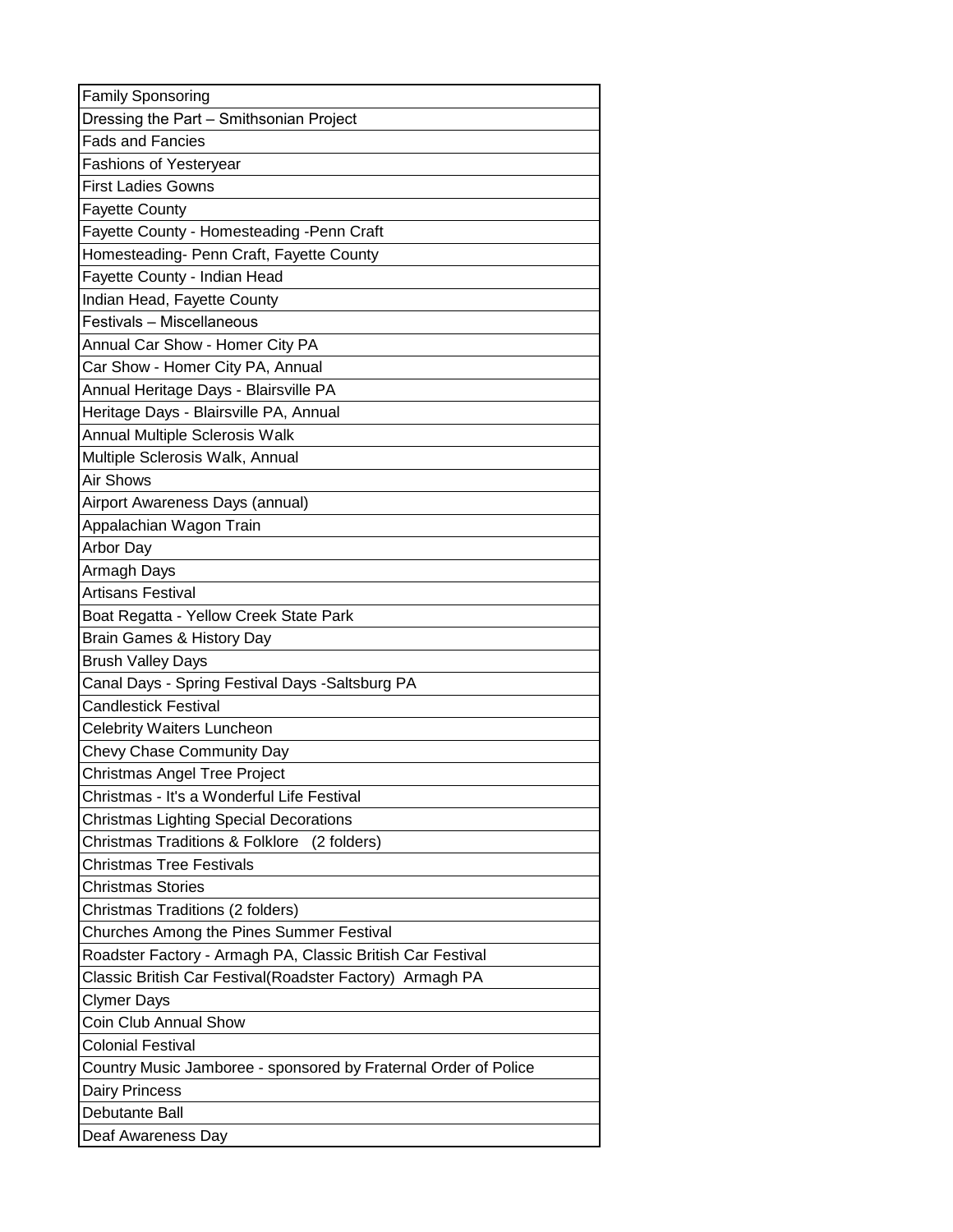| Diamond Days                                                |
|-------------------------------------------------------------|
| Easter Egg Festival - Greenwalt Farms, West Newton PA       |
| Farm City Annual Celebration                                |
| <b>Fathers Day</b>                                          |
| Festival of Lights - lue Spruce Park                        |
| Flag Day                                                    |
| Flax Scutching, Stahlstown PA                               |
| Friendship Princes Pageant, Shelocta PA                     |
| <b>Frog Festival</b>                                        |
| Ground Hog Day - Feb 2nd - Punxsutawney PA (2 folders)      |
| Halloween                                                   |
| Hanukkah                                                    |
| Homemakers Show Annual                                      |
| <b>Hoodlebug Festival</b>                                   |
| Ice Show - Annual - Sponsored by Dept of Parks & Recreation |
| Incoming Indiana - Indiana PA                               |
| Independence Day - JULY 4                                   |
| <b>Indian Summer Fest</b>                                   |
| Junior Miss Pageant - changed to Woman of the Year          |
| Woman of the Year, Junior Miss Pageant - changed to         |
| Kwanzaa                                                     |
| Labor Day                                                   |
| <b>Laurel State Festival</b>                                |
| Lincoln Day Dinner - sponsored by GOP Women                 |
| Maple - Maple Sugaring - Myersdale, Somerset Co             |
| Marathons (Fools Run, etc.)                                 |
| Fools Run, etc, Marathons                                   |
| Martin Luther King Day                                      |
| Mayflower                                                   |
| Memorial Day (2 folders)                                    |
| Miscellaneous Listings throughout Pennsylvania              |
| Miss Indiana County - 1955, 1956, 1957                      |
| Miss Pennsylvania                                           |
| Mother's Day                                                |
| National Christmas Pageant of Peace - Grampian PA           |
| New Growth Arts Festival - 1972-1989                        |
| New Growth Arts Festival - 1990-1993                        |
| New Growth Arts Festival - 1994-2002                        |
| New Growth Arts Festival - 2003-2004                        |
| Nurse of Hope                                               |
| Peace Officers - Memorial Day                               |
| Pennsylvania Week Fairs - Pennsylvania State Farm Show      |
| Plumfest - Plumville PA                                     |
| Queen Evergreen # 1 1964 - 1979                             |
| Queen Evergreen #2 1980 - 1989                              |
| Queen Evergreen #3 1990 - 1995                              |
| Queen Evergreen #4 1996 - present                           |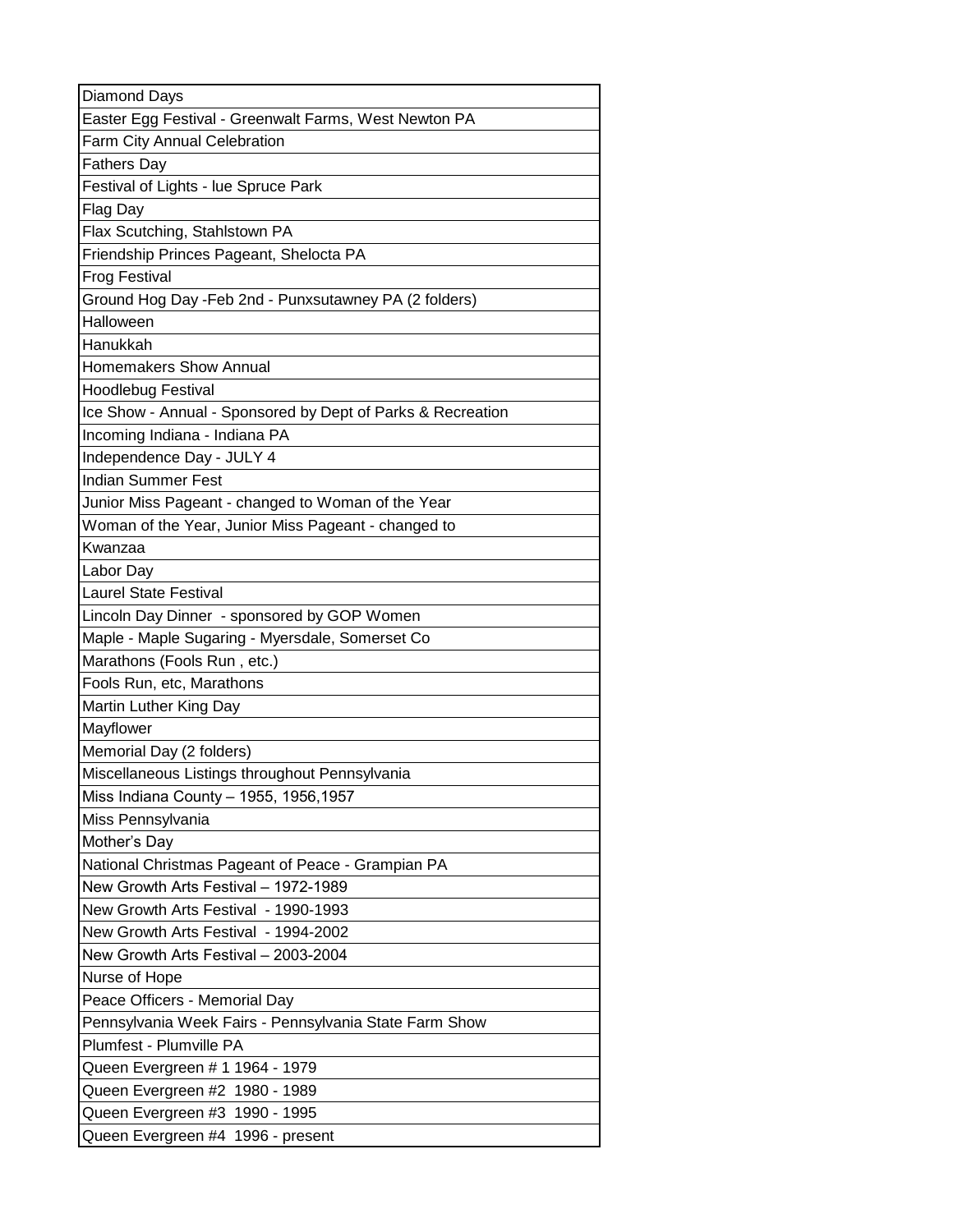| St Andrews - Scottish                                                             |
|-----------------------------------------------------------------------------------|
| St Patrick's Day - "Green Week"                                                   |
| Senior Extravaganza                                                               |
| Shelocta Artisans Festival                                                        |
| Smicksburg                                                                        |
| Thanksgiving Day                                                                  |
| Valentine's Day                                                                   |
| Veteran's Day (Parades, etc)                                                      |
| Victorian Christmas Festival                                                      |
| Christmas Festival, Victorian                                                     |
| Fire Departments -Miscellaneous                                                   |
| Fire Academy (Control and Education)                                              |
| Fire Wardens, Forestry                                                            |
| Forestry, Fire Wardens                                                            |
| <b>Armagh Fire Department</b>                                                     |
| <b>Blairsville Fire Department</b>                                                |
| <b>Clymer Fire Department</b>                                                     |
| <b>Creekside Fire Department</b>                                                  |
| <b>Homer City Fire Department</b>                                                 |
| Indiana Fire Association                                                          |
| Indiana Fire Association Centennial History                                       |
| Indiana Fire Association 125 <sup>th</sup> Anniversary                            |
| <b>Marion Center Fire Department</b>                                              |
| Saltsburg Fire Department                                                         |
| <b>Flags of America</b>                                                           |
| Flags of Pennsylvania                                                             |
| <b>Flags of England</b>                                                           |
| Folklore (2 folders)                                                              |
| Folklore Stories by Col Henry Shoemaker                                           |
| <b>Ghost of Packsaddle Gap</b>                                                    |
| <b>Ghost Stories</b>                                                              |
| <b>Franklin County</b>                                                            |
| Bathroom - history                                                                |
| Design - Shakers Furniture                                                        |
| Furniture                                                                         |
| Furniture, Finishing                                                              |
| Tableware                                                                         |
| Furniture & Fixtures, Restoration                                                 |
| Bob Rymer - Elizabeth Township                                                    |
| <b>Furniture Handcrafted</b>                                                      |
| <b>Furniture Manufacturing</b>                                                    |
| Genealogical - General                                                            |
| Genealogical Research, Harold Ditzler, Biglerville PA<br><b>Germanic Counties</b> |
|                                                                                   |
| Great Britain<br>Ireland                                                          |
|                                                                                   |
| List of Deportees<br>Tanton, England                                              |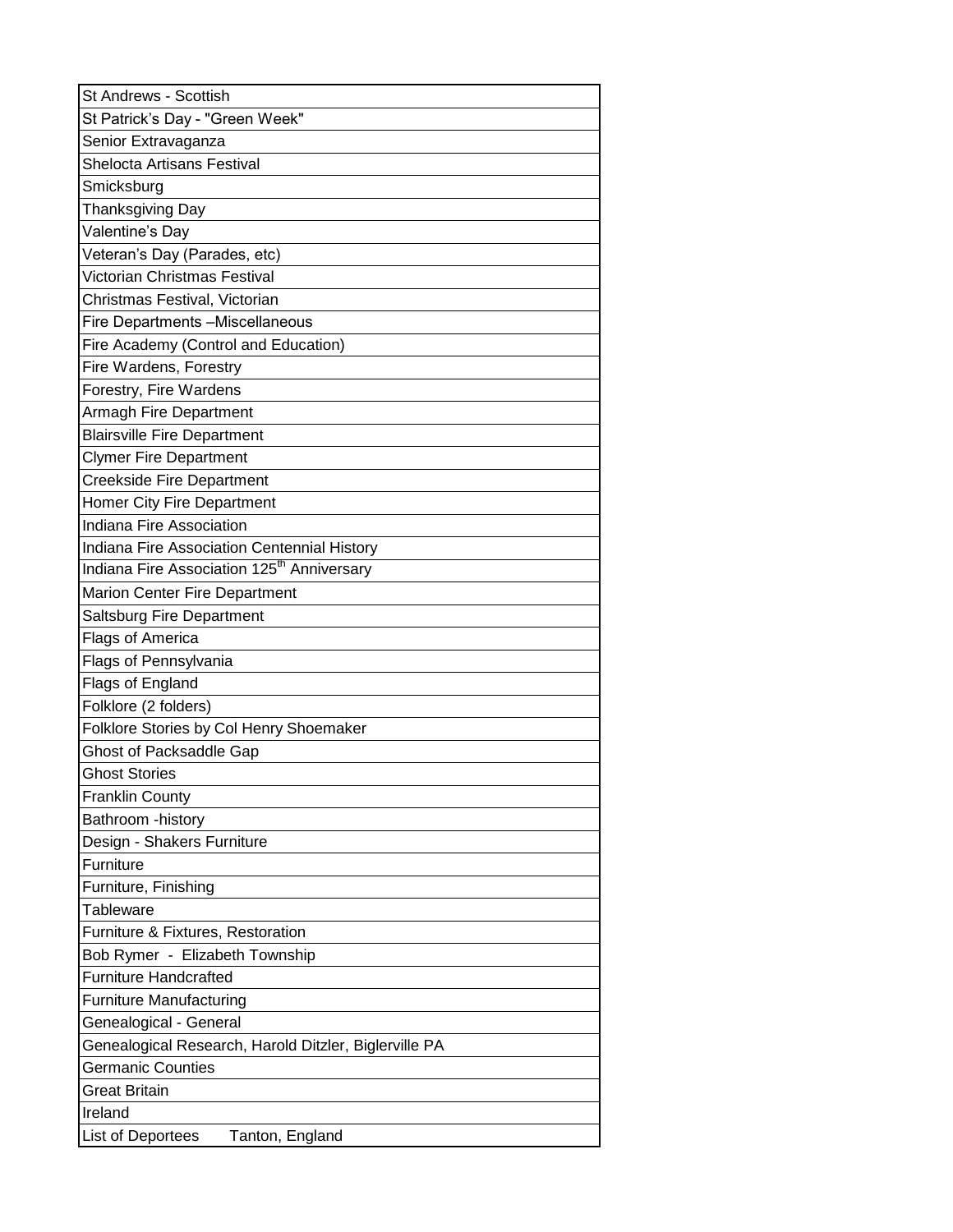| Mormon Library                                    |
|---------------------------------------------------|
| Green County - Miscellaneous                      |
| Waynesburg                                        |
| Health - Miscellaneous Data                       |
| Abortion                                          |
| Acupuncture                                       |
| Adolescence Problems of Suicide                   |
| Suicide, Adolescence, Problems of                 |
| Aging, Homes and Services                         |
| Agoraphobia                                       |
| Aids                                              |
| Allergies                                         |
| Alzheimer's                                       |
| Anatomy                                           |
| Anesthesia                                        |
| Animal Heartworm                                  |
| Arthritis                                         |
| Asthma                                            |
| <b>ATA Fitness Center</b>                         |
| Fitness Center, ATA                               |
| At Risk Youth Dysfunctional                       |
| Autism                                            |
| Benjamin Rush Award                               |
| <b>Better Start Van</b>                           |
| <b>Biological Patterns</b>                        |
| Birth Control and Family Planning                 |
| Family Planning, Birth Control and                |
| <b>Bladder and Kidney Diseases</b>                |
| Kidney Diseases, Bladder and                      |
| Bone Diseases - "Osteoporosis"                    |
| Osteoporosis, Bone Diseases                       |
| Cancer                                            |
| Carbon Monoxide                                   |
| <b>Center for Health Careers</b>                  |
| Health Careers, Center For                        |
| Chemical Abuse - Drugs - Alcohol                  |
| Drugs - Alcohol, Chemical Abuse                   |
| Alcohol, Chemical Buse - Drugs                    |
| <b>Child Abuse</b>                                |
| County Agencies offering In-Home Health Services  |
| Health Services, County Agencies offering In-Home |
| Daycare/Child Care                                |
| Child Care, Daycare                               |
| Depression                                        |
| Detoxification                                    |
| Diet and Nutrition                                |
| Nutrition, Diet and                               |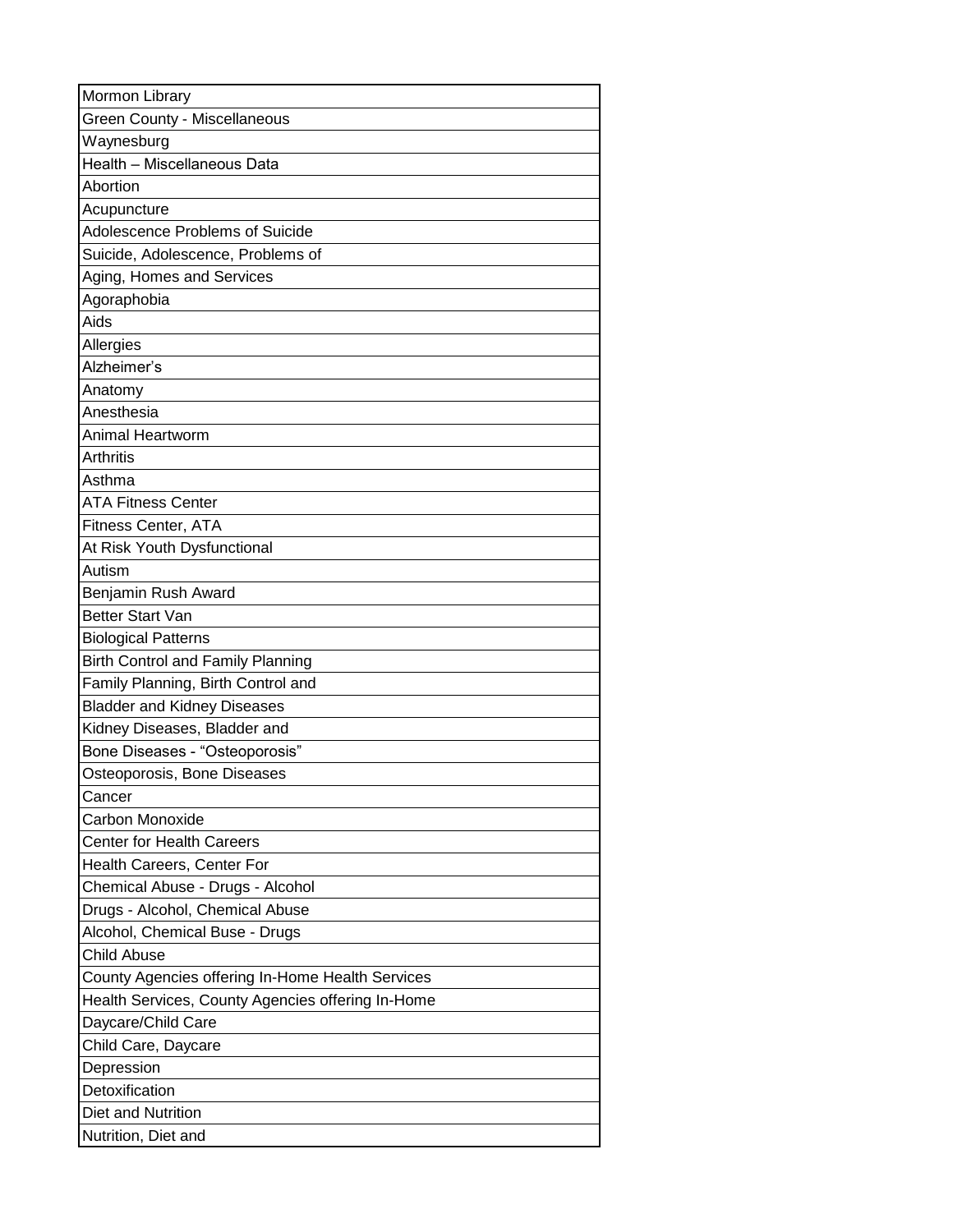| <b>Eating Disorders</b>                                        |
|----------------------------------------------------------------|
| <b>Energy Balancing</b>                                        |
| Epidemiology                                                   |
| <b>Exercise and Physical Fitness</b>                           |
| Physical Fitness, Exercise and                                 |
| Eye Surgery                                                    |
| Fluoridation                                                   |
| Food Poisoning                                                 |
| <b>Gastro Intestinal Disorders</b>                             |
| Genetics                                                       |
| Gorell Elder Day Care Center                                   |
| Elder Day Care Center, Gorell                                  |
| Group Homes Inc                                                |
| Hand Foot and Mouth Disease                                    |
| Handicapped Agencies, Awards Etc.                              |
| Health Care (Industry & General Competition, Advertising Etc.) |
| <b>Hearing Impaired</b>                                        |
| <b>Heart Disease</b>                                           |
| <b>Heat Exhaustion</b>                                         |
| Hormones                                                       |
| Huntington's Disease                                           |
| Influenza                                                      |
| Interlock Program                                              |
| Keystone Rehabilitation & Management, Etc.                     |
| Lead Poisoning                                                 |
| Legionnaire's Disease                                          |
| Leukemia                                                       |
| Lifeline                                                       |
| Lyme Disease                                                   |
| Lymphedema                                                     |
| Lupus Erythematosis                                            |
| Magnetic Resonance Imaging (MRI)                               |
| MRI, Magnetic Resonance Imaging                                |
| <b>Mental Health Concerns</b>                                  |
| Migraines                                                      |
| Multiple Endocrine Neoplasia (Men 1)                           |
| <b>Multiple Sclerosis</b>                                      |
| Northstar Health Services, Inc                                 |
| Obesity                                                        |
| <b>Old Home Remedies</b>                                       |
| Open Door Drug Crisis Center                                   |
| Drug Crisis Center, Open Door                                  |
| Paramedic Program                                              |
| Parkinson's Disease                                            |
| Pennsylvania Department of Health - Indiana Office             |
| Plants, Common/Healing Power                                   |
| Poisons                                                        |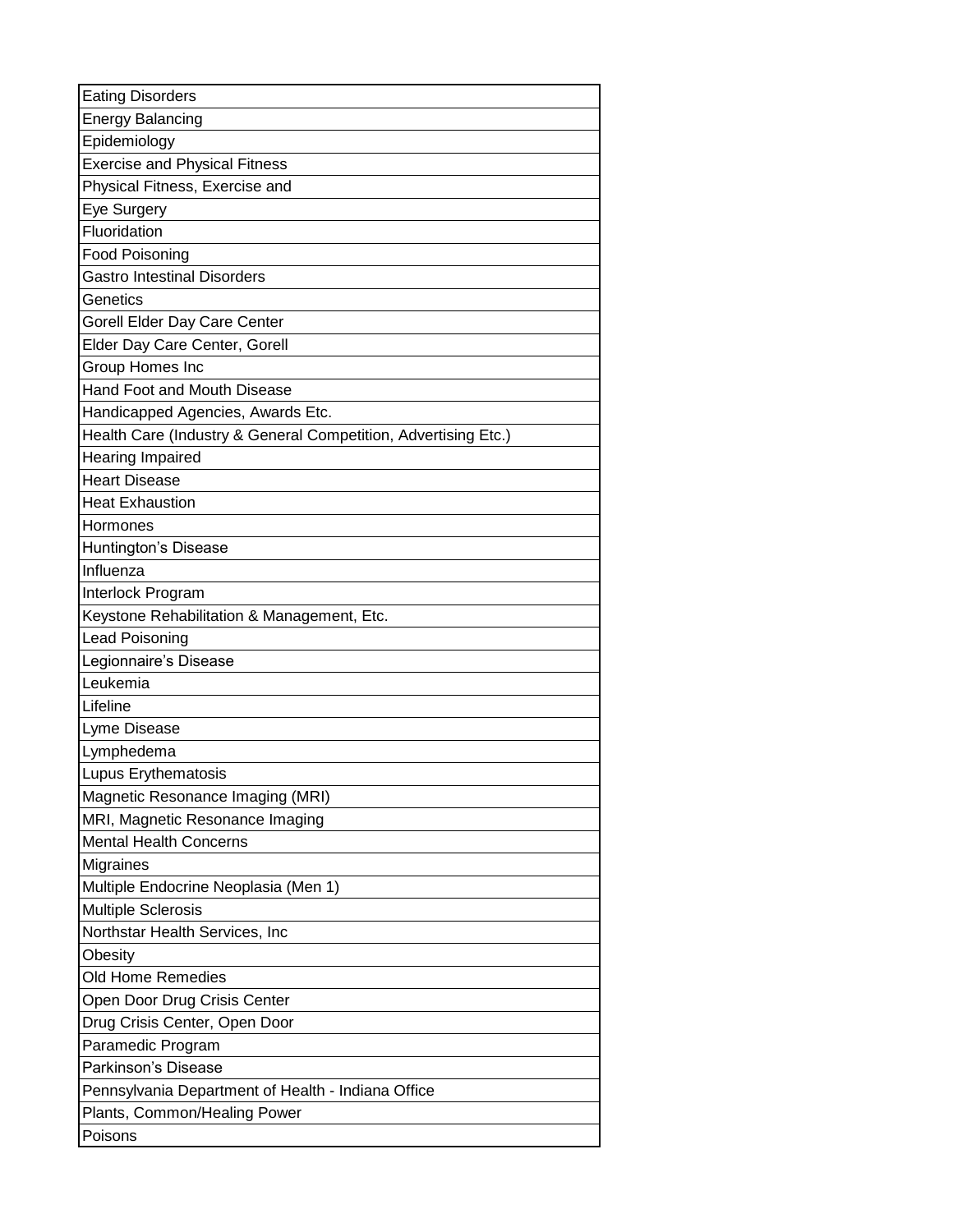| Poliomyelitis                                                      |
|--------------------------------------------------------------------|
| Pregnancy                                                          |
| Progeria - Early Aging                                             |
| Early Aging, Progeria                                              |
| Rabies                                                             |
| Radiation                                                          |
| Resuscitation - CPR - By Pass Machine                              |
| CPR - By Pass Machine, Resuscitation                               |
| Salt                                                               |
| Self-help Alliance Drop-in-Center                                  |
| Sexual Harassment                                                  |
| SMRT - Special Medical Response Team                               |
| Spinabifida                                                        |
| <b>Sports Medicine</b>                                             |
| <b>Stress &amp; Depression</b>                                     |
| Depression, Stress &                                               |
| <b>Student Assistance Program</b>                                  |
| Teen Pregnancies                                                   |
| <b>Therapeutic Activity Center</b>                                 |
| Tobacco Hazards                                                    |
| Transplants                                                        |
| <b>Trauma Emergency Service</b>                                    |
| <b>Tuberculosis</b>                                                |
| Vaccines                                                           |
| Venereal Disease                                                   |
| Viral Infections - (non venereal)                                  |
| Webb Psychological Associates                                      |
| WIC Program - (Women, Infants, Children)                           |
| Historical Compendium S W Pennsylvania Communities                 |
| Heritage Plaque Project                                            |
| Historical Districts - Miscellaneous Pennsylvania-Indiana County   |
| Historic Preservation - Buildings                                  |
| <b>Buildings, Historic Preservation</b>                            |
| <b>Historic Preservation Week - Awards</b>                         |
| <b>Historical Resources Survey</b>                                 |
| National Register of Historic Places                               |
| PA Historical & Museum Commission, Bureau of Historic Preservation |
| Preservation on College Campuses                                   |
| Barns, Pennsylvania                                                |
| <b>Blairsville's Armory</b>                                        |
| Bridges, Covered, Architecture of, Location in Penna.              |
| Bridges, Covered - Miscellaneous (2 folders)                       |
| Bridges, Covered - Harmon                                          |
| Bridges, Covered - Kintersburg                                     |
| Bridges, Covered - McGee Mill                                      |
| Bridges, Covered - Thomas                                          |
| Bridges, Covered - Trusal                                          |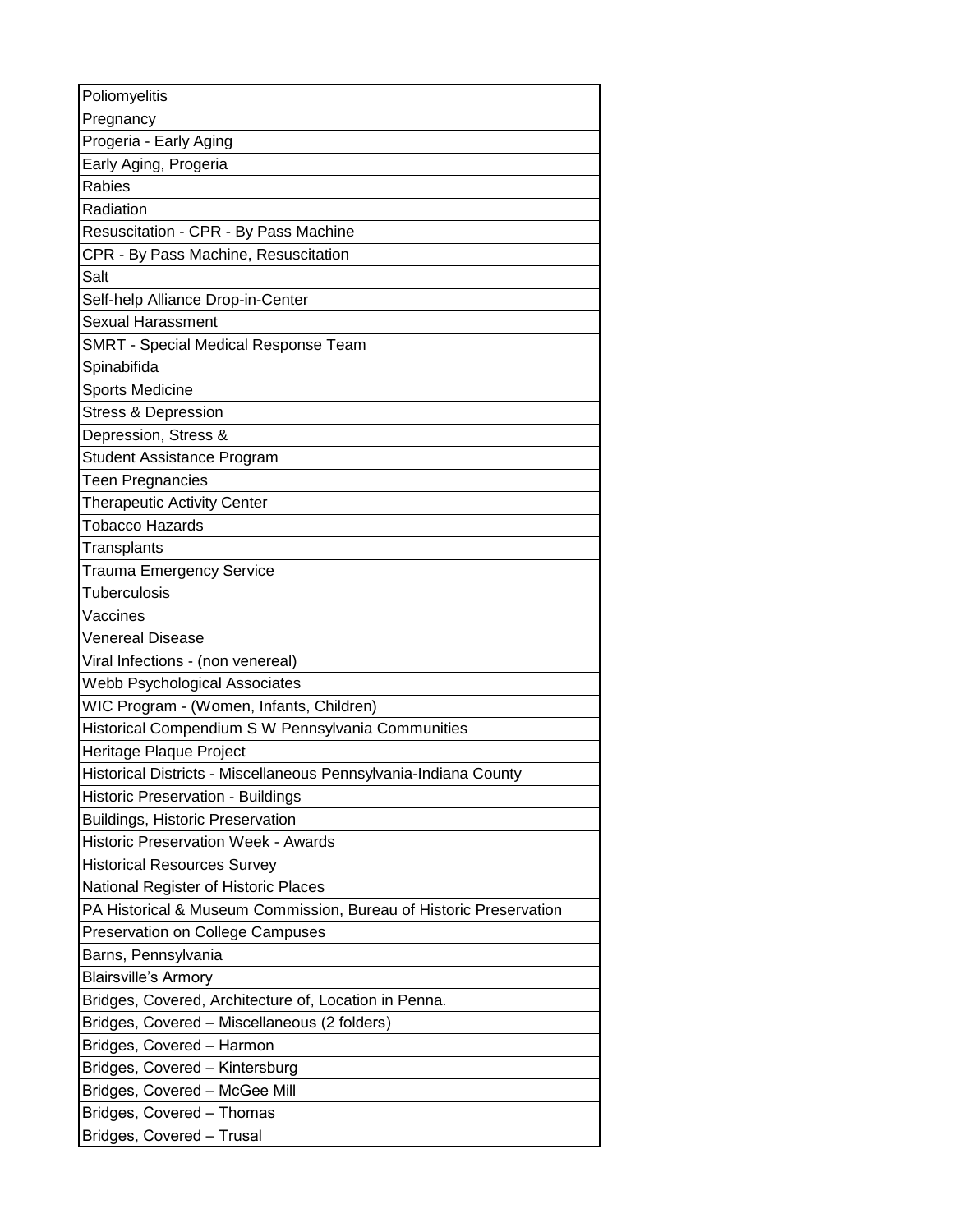| Bridges - Iron                                                          |
|-------------------------------------------------------------------------|
| <b>Century Farms</b>                                                    |
| <b>Cherry Tree Monument</b>                                             |
| <b>Drake Cabin</b><br>Apollo PA                                         |
| <b>Buena Vista Furnace</b>                                              |
| Eliza Furnace<br>Cambria Co PA                                          |
| Forts - Miscellaneous                                                   |
| Fencelor's Fort<br><b>Bradford Co</b>                                   |
| Fort Armstrong                                                          |
| <b>Fort Erie</b>                                                        |
| Fort Ligonier<br>Westmoreland Co                                        |
| Fort Moorhead #1, Correspondence of DIG 1970                            |
| Fort Moorhead #2                                                        |
| <b>Fort Necessity</b><br>Fayette Co                                     |
| <b>Fort Pitt</b><br>Allegheny Co                                        |
| Fort Wallace<br>near Blairsville PA                                     |
| Hannah's Town                                                           |
| <b>Helen Furnace</b><br>Clarion Co                                      |
| <b>Historic Hotels of America</b>                                       |
| <b>Historical Sites - General Information</b>                           |
| <b>Historical Sites and Parks - Miscellaneous</b>                       |
| <b>Historical Sites - Preservation</b>                                  |
| <b>Historical Site Survey</b>                                           |
| <b>Historical Markers</b>                                               |
| <b>Hopewell Furnace</b><br>Berks/Chester Coline                         |
| Horseshoe Curve<br><b>Blair Co</b>                                      |
| N. 6 <sup>th</sup> St, Indiana PA<br>Jail, Old                          |
| <b>Laurel Hill Furnace</b><br>New Florence PA                           |
| Mills, Ewings                                                           |
| <b>Monuments</b><br>Drakes Well and Cherry Tree                         |
| Mt. Washington Tavern<br>Fayette Co                                     |
| Old Oak Tree                                                            |
| Railroad East Broad Top                                                 |
| <b>Ritter's Iron Furnace</b><br>near Vintondale                         |
| Saltsburg's Town Hall<br>Saltsburg (Old R.R. Station)                   |
| Shavers Spring - once known as Armstrong's Spring                       |
| Steamtown                                                               |
| <b>Twolick Creek Country Club</b>                                       |
| Train Station                                                           |
| Historical and Genealogical Society of Indiana County - Misc(4 folders) |
| Accessions                                                              |
| <b>Annual Meeting</b>                                                   |
| <b>Antique Fairs and Shows</b>                                          |
| <b>Brochures</b>                                                        |
| <b>Grants - Subsidies</b>                                               |
| Subsidies, Grants                                                       |
| Heritage Farm Auction                                                   |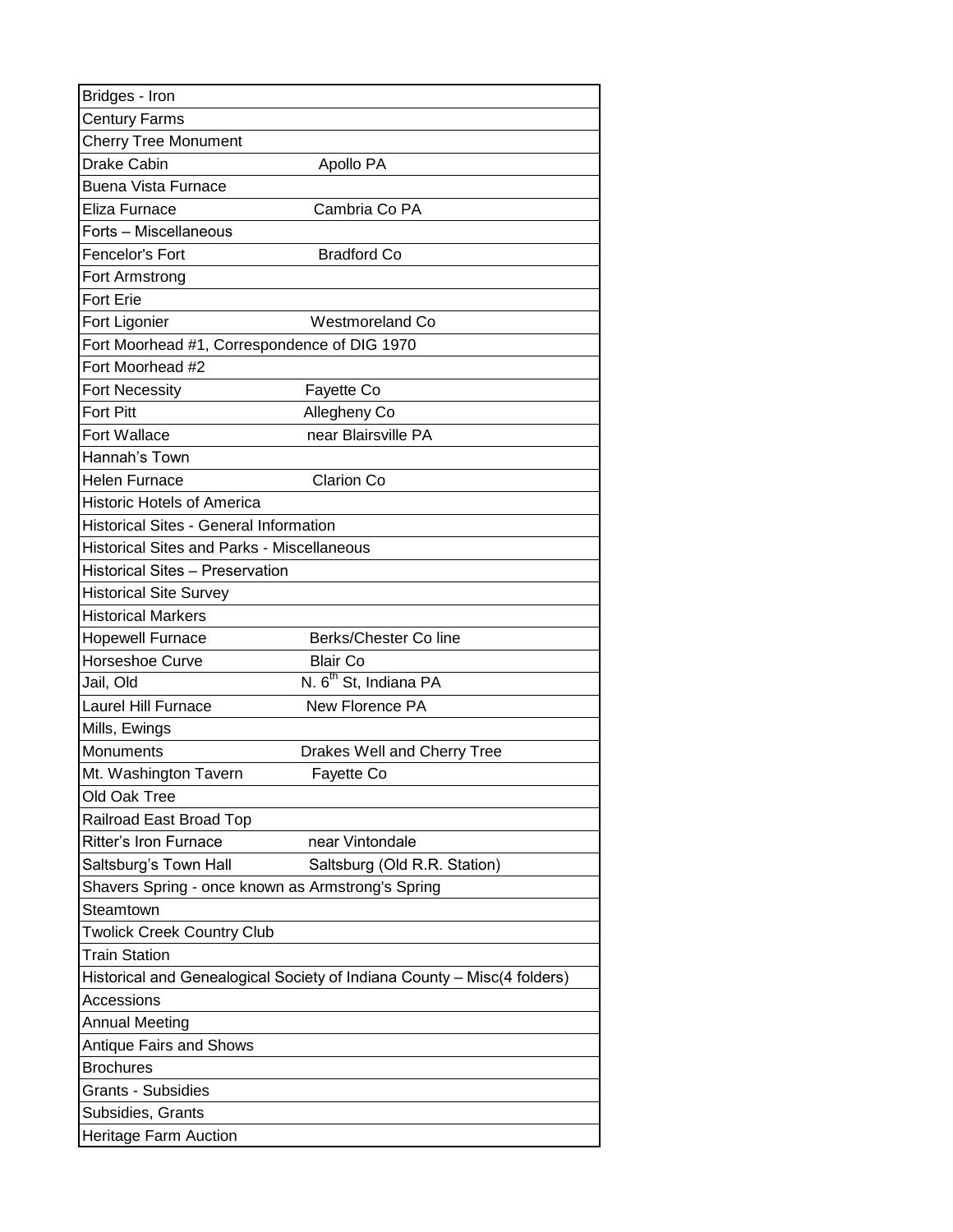| <b>House Tours</b>                                                          |
|-----------------------------------------------------------------------------|
| Indiana County Heritage                                                     |
| <b>Memorial Plates</b>                                                      |
| New Museum Buildings                                                        |
| Programs - Christmas at Clark House                                         |
| Programs - exhibitions #1 - before 1975                                     |
| Programs -exhibitions #2 – before 1975                                      |
| Programs -exhibitions #3 - 1975-1987                                        |
| Projects and Activities #1 - 1988-1991                                      |
| Projects and Activities #2 - 1992-1997                                      |
| Quilt RaffleTours - old                                                     |
| Tours - Old                                                                 |
| Allegheny "3 Rivers" Historical Society of Western PA Pittsburgh PA         |
| Armstrong Co. Historical Society<br><b>Kittanning PA</b>                    |
| <b>Avonmore Area Historical Society</b><br>Westmoreland Co                  |
| <b>Berks Co Historical Society</b><br>Reading PA                            |
| Altoona PA<br><b>Blair Co Historical Society</b>                            |
| <b>Blairsville Historical Society</b>                                       |
| <b>Brenizer Historical Society</b><br>Westmoreland Co                       |
| Cambria Co Historical Society<br>Ebensburg PA                               |
| <b>Clearfield Historical Society</b><br>DuBois PA                           |
| <b>Connecticut Historical Society</b>                                       |
| Dayton Historical Society<br><b>Marshall House</b>                          |
| Derry Area Historical Society                                               |
| Erie Co. Historical Society                                                 |
| <b>Green Co Historical Society</b><br>Waynesboro PA                         |
| <b>Homer City Historical Society</b>                                        |
| Jefferson Co Historical Society<br>Punxsutawney PA                          |
| <b>Maryland Historical Society</b>                                          |
| <b>Ohio Historical Society</b>                                              |
| <b>Punxsutawney Historical Society</b><br>Jefferson Co                      |
| <b>Red Brick Branch</b><br>New Florence PA                                  |
| <b>Saltsburg Historical Society</b><br><b>Smicksburg Historical Society</b> |
| <b>Strongstown Historical Society</b>                                       |
| <b>Utah Historical Society</b><br>Salt Lake City UT                         |
| Western Penna. Historical Society<br>Pittsburgh PA                          |
| <b>Westmoreland Co Historical Society</b>                                   |
| Westmoreland – Fayette Historical Society                                   |
| <b>Historical Write Ups</b>                                                 |
| Horn Papers                                                                 |
| Hobbies - Miscellaneous                                                     |
| <b>Airplane Construction</b>                                                |
| Auto Restoration - (old)                                                    |
| Batman Memorabilia<br>Jerry Dean, Adamsburg PA                              |
| Banks-Manufactured<br><b>Bob Thomas</b>                                     |
| <b>Bicycle Restoration</b>                                                  |
|                                                                             |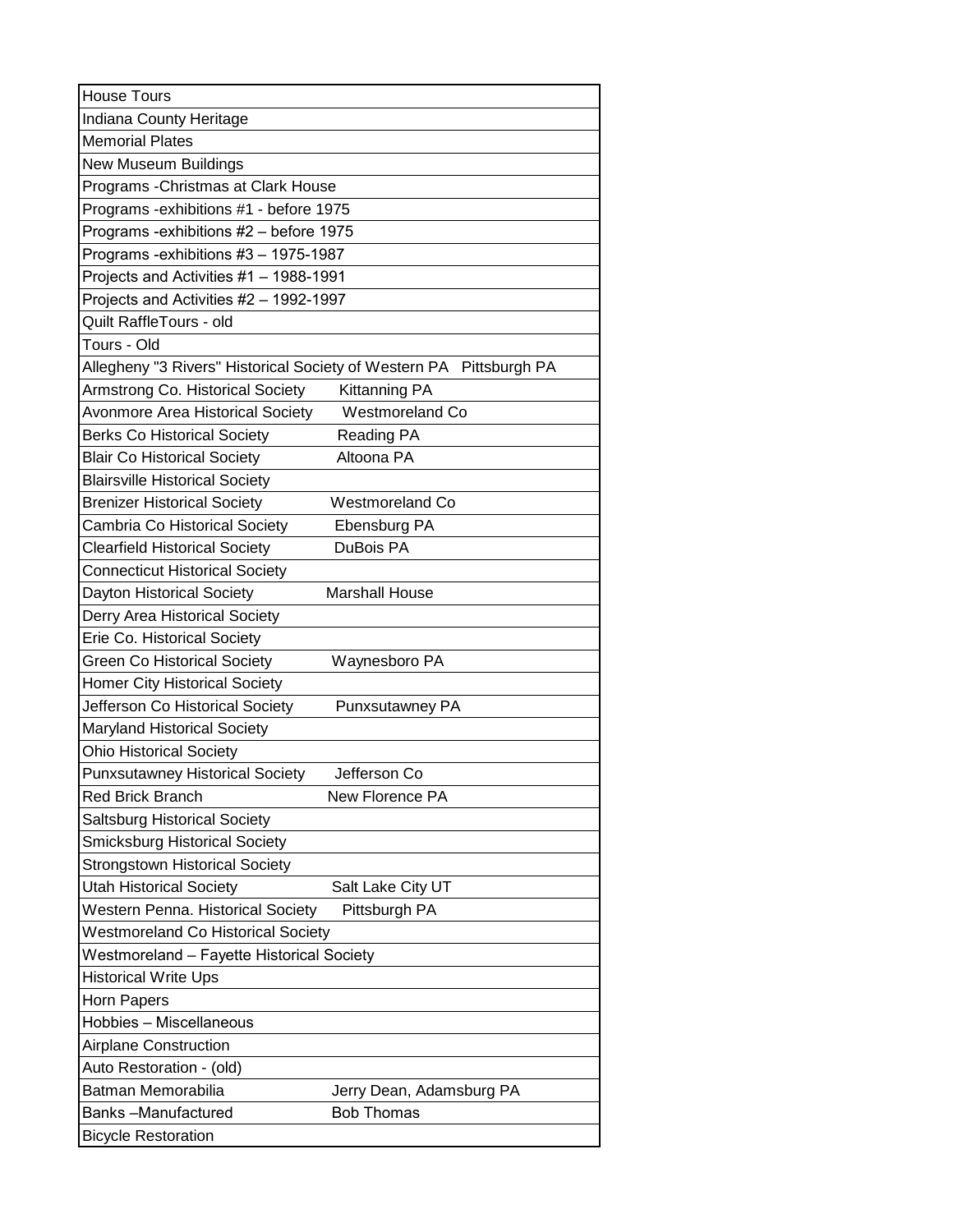| <b>Bird Watching</b>                                  |                               |
|-------------------------------------------------------|-------------------------------|
| Boating - Ice                                         |                               |
| Bonsai                                                |                               |
| Decorative Displays                                   | Joseph Grieco                 |
| Dickensvale Village                                   | H. Dunmire of Shelocta        |
| Dog Training                                          |                               |
| <b>Doll Houses</b>                                    |                               |
| <b>Doll Restoration</b>                               | John Thomas                   |
| Dolls, Rubber                                         | Shelley Waton                 |
| Dowsing                                               |                               |
| <b>Dried Flower Arrangements</b>                      | Zaida Weaver                  |
| <b>Duck Motifs</b>                                    | Terry and Gregg Sharp         |
| Etymology (word origins)                              | Ken Blose                     |
| Fly-tying                                             |                               |
| <b>Furniture &amp; Fixture Restoration</b>            | Bob Rymer, Elizabeth Twp.     |
| Gardening                                             |                               |
| Genealogical Research                                 | Harold Ditzler, Bigleville PA |
| <b>Glass Cutting</b>                                  | Ray Monticue                  |
| Goats - breeding / showing                            | Jean Jacobs                   |
| Gourds                                                |                               |
| <b>Gourmet Cookery</b>                                |                               |
| <b>Herbalist</b>                                      | <b>Evelyn Snook</b>           |
| <b>Historical Interests</b>                           | Steve Bengo                   |
| Home Brewing                                          |                               |
| <b>Horse Shoeing</b>                                  | Joe Bruckhart, Buffington Co  |
| <b>Indian Craft</b>                                   | Carol Lynn Ford               |
| Junk Sculpture                                        |                               |
| <b>Kites</b>                                          |                               |
| Magic/Magicians                                       |                               |
| Magicians, Magic                                      |                               |
| <b>Military Modeling</b>                              | Mike Crevak, Blairsville, PA  |
| Models - Machinery and Cars - Building and Collecting |                               |
| <b>Model Railroads and Clubs</b>                      | Walter Marr, Homer City PA    |
| Photography                                           |                               |
| Player Piano Restoration                              |                               |
| Pumpkin carving                                       |                               |
| <b>Puppets and Puppeteers</b>                         |                               |
| R. R. Car Restoration                                 |                               |
| <b>Shaker Furniture Reproduction</b>                  |                               |
| Sheep-dog Trials                                      |                               |
| Slot car racing                                       |                               |
| Spelunking - Cave Exploration                         |                               |
| Caving Exploration, Spelunking                        |                               |
| <b>Stamp Collecting</b>                               |                               |
| <b>Stringed Musical Instruments</b>                   | Linda Wilcox, Jefferson Co    |
| <b>Teddy Bear Manufacture</b>                         | Terry Hays, South Greensburg  |
| Theater - Parlor Players                              | Dilltown                      |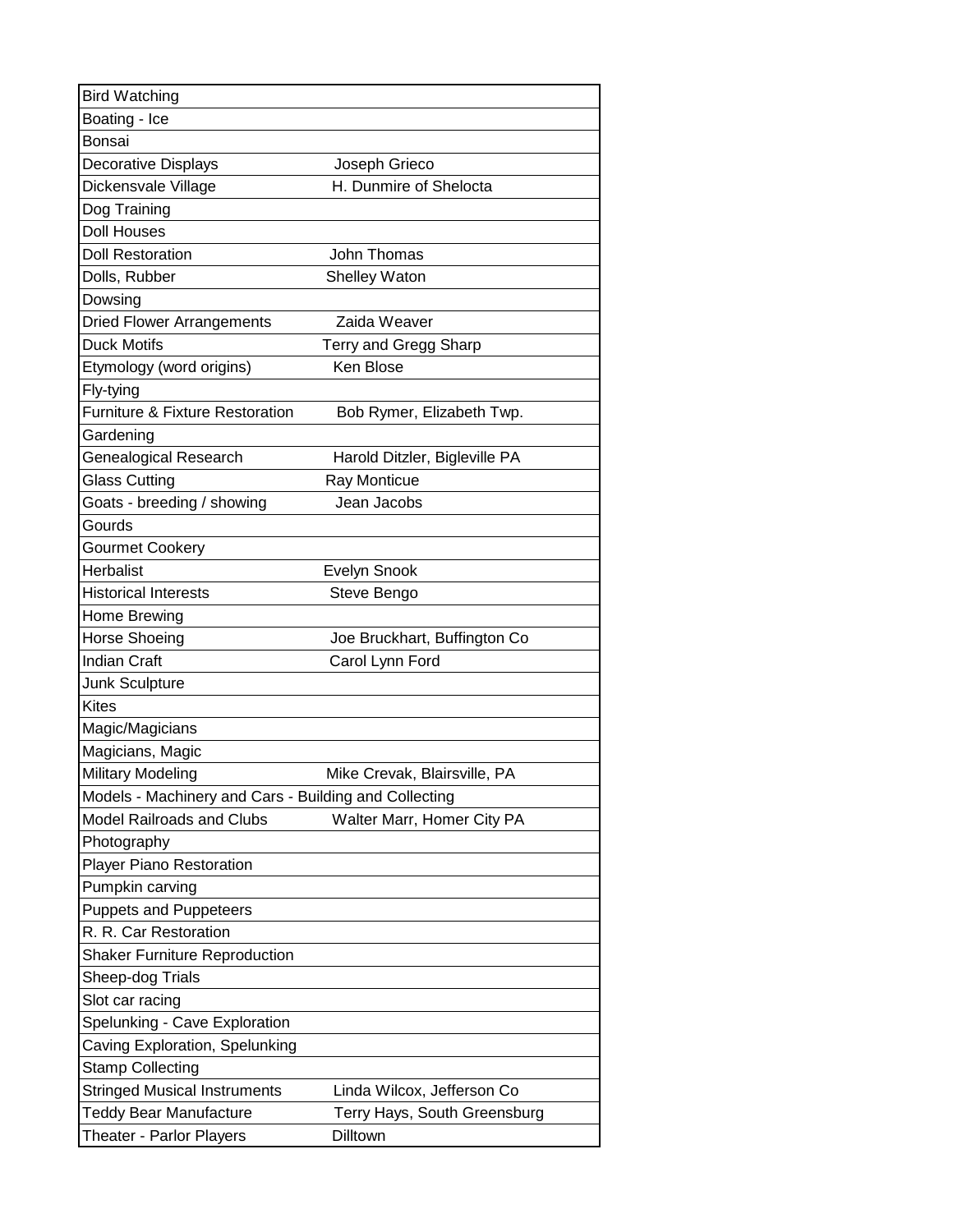| <b>Tiny Town</b>                                       | H. H. Mnners          |
|--------------------------------------------------------|-----------------------|
| Toy Farm Machinery - Customized                        |                       |
| Weaving                                                |                       |
| Weavers                                                | Debbie & Rich Hazy    |
| Wildflowers                                            |                       |
| Wishing Wells, construction of                         |                       |
| Woodcarving                                            |                       |
| Woodworking                                            | Dan Trimble           |
| Horticulture                                           |                       |
| <b>Cardiac Rehabilitation Center</b>                   |                       |
| Early Hospitals, Indiana County                        |                       |
| Dental Staff - Clinic                                  |                       |
| <b>Hospital Related Issues</b>                         |                       |
| Indiana Hospital (4 folders)                           |                       |
| Indiana Hospital Auxiliary                             |                       |
| Indiana Hospital Newsletter and Annual Report          |                       |
| Medical Staff #1 - Doctors                             |                       |
| Doctors, Medical Staff #1                              |                       |
| Medical Staff #2 - Dentists                            |                       |
| Dentists, Medical Staff #2                             |                       |
| Nursing Education - staff                              |                       |
| <b>Professional Center Services</b>                    |                       |
| <b>Transitional Care Center</b>                        |                       |
| ARC Home #1                                            |                       |
| <b>Armstrong County Cancer Center</b>                  |                       |
| <b>Beacon Manor Nursing Home</b>                       | Wayne Ave, Indiana PA |
| <b>Bethany Manor Personal Care</b>                     | Indiana PA            |
| <b>Blais Psychological Care Center</b>                 | Indiana PA            |
| <b>Blairsville Diagnostic Center</b>                   |                       |
| Brookville Hospital Rehabilitation Center Jefferson Co |                       |
| Cherry Tree Unit - Indiana Hospital Owned              |                       |
| <b>Eastern Orthodox Foundation</b>                     |                       |
| <b>Emerson Square Personal Care</b>                    |                       |
| Frick Hospital                                         | <b>Mount Pleasant</b> |
| Indian Haven County Home                               |                       |
| Indiana Dialysis Center                                |                       |
| Keeper of the Flame                                    |                       |
| Keystone Rehabilitation Clinic                         | Indiana PA            |
| Kittanning Hospital                                    | Armstrong Co          |
| Latrobe Hospital                                       |                       |
| <b>McGinnis</b>                                        | Ligonier PA           |
| <b>Mahoning Health Center</b>                          |                       |
| <b>Medical Centers/ Clinics</b>                        |                       |
| <b>Miners Hospital</b>                                 | Spangler, Cambria Co  |
| Mountain View Nursing Home                             | Hillsdale PA          |
| <b>Nursing Homes - Miscellaneous</b>                   |                       |
| <b>Oncology Facilities</b>                             |                       |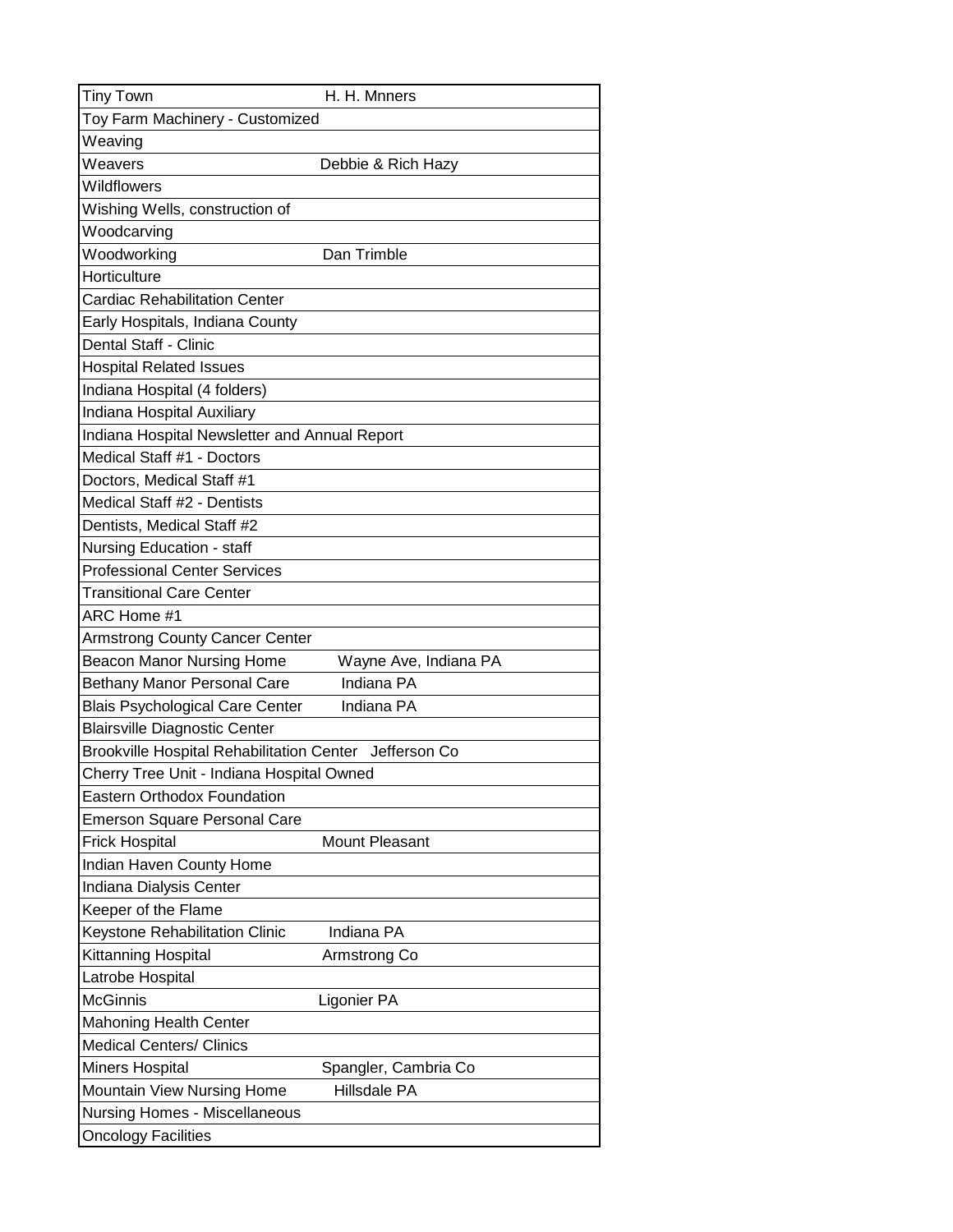| <b>Personal Care Homes</b>                                 |                                                                            |  |
|------------------------------------------------------------|----------------------------------------------------------------------------|--|
| <b>Plumville Family Medicine</b>                           |                                                                            |  |
| Punxsutawney Hospital (Adrian)                             |                                                                            |  |
| Punxsutawney Family Medicine (Indiana Hospital Owned)      |                                                                            |  |
| <b>Punxsutawney Rehabilitation Center</b>                  |                                                                            |  |
| Rose Haven Personal Care Home                              |                                                                            |  |
| Saltsburg General Hospital                                 |                                                                            |  |
| Saltsburg Health Center                                    |                                                                            |  |
| St Andrews Village                                         |                                                                            |  |
| <b>Torrance State Hospital</b>                             |                                                                            |  |
| Bed & Breakfasts - Miscellaneous                           |                                                                            |  |
| Hotel/Motel/Inns - Miscellaneous                           |                                                                            |  |
| <b>Best Western</b>                                        |                                                                            |  |
| <b>Betty Miller Hotel</b>                                  |                                                                            |  |
| <b>Brown Hotel</b>                                         |                                                                            |  |
| <b>Buffalo Lodge</b>                                       |                                                                            |  |
| <b>Chestnut Ridge Complex</b>                              |                                                                            |  |
| Comfort Inn                                                |                                                                            |  |
| <b>Country Cordial Farmhouse</b>                           |                                                                            |  |
| Eastern Inn                                                |                                                                            |  |
| Holiday Inn                                                |                                                                            |  |
| <b>Houck Hotel</b>                                         |                                                                            |  |
| Indiana Hotel                                              |                                                                            |  |
| Moore Hotel                                                |                                                                            |  |
| Shryock's Tavern                                           |                                                                            |  |
| Super 8 Motel                                              |                                                                            |  |
| Anderson House                                             | 23 N 5th St, Indiana PA                                                    |  |
| Anderson House                                             | 915 School St, Indiana PA                                                  |  |
| <b>Barr House</b>                                          | 429 Philadelphia St, Indiana PA                                            |  |
| Bennett, Edward                                            | S 6th St, Indiana PA                                                       |  |
| <b>Bennett -Wettling House</b>                             | 230 N 6th St, Indiana PA                                                   |  |
| <b>Blair House</b>                                         | 115 S 6th St, Indiana PA                                                   |  |
| Bonnie Brae - Watson House                                 | 145 N 7th St, Indiana PA                                                   |  |
| Breezedale - Sutton - Elkin                                | <b>IUP</b>                                                                 |  |
| Cameron (Bennett) Stone Castle                             | 6th & School Sts, Indiana PA                                               |  |
| Clark House (3 folders)                                    | 200 S 6th St, Indiana PA                                                   |  |
| Croylands - Harry White's Stone House N 9th St, Indiana PA |                                                                            |  |
| Daugherty Houses                                           | 399 S 4th St & 1003 Church St                                              |  |
| Dennison<br>SEE Mitchell or Buterbaugh House               |                                                                            |  |
| Douglas House                                              |                                                                            |  |
| Drake Cabin                                                |                                                                            |  |
| Eastern Inn                                                | 419 Philadelphia St, Indiana PA                                            |  |
| <b>Ellis House</b>                                         | <b>Baptist Church Parsonage</b>                                            |  |
| <b>Fisher Mansion</b>                                      | 220 N 6th St, Indiana PA                                                   |  |
| <b>Gessler House</b>                                       |                                                                            |  |
|                                                            | Griffith, Dr. H. P. (House& Dental Office) 555 Philadelphia St, Indiana PA |  |
| Harley, Thomas                                             | East Pike, Indiana PA                                                      |  |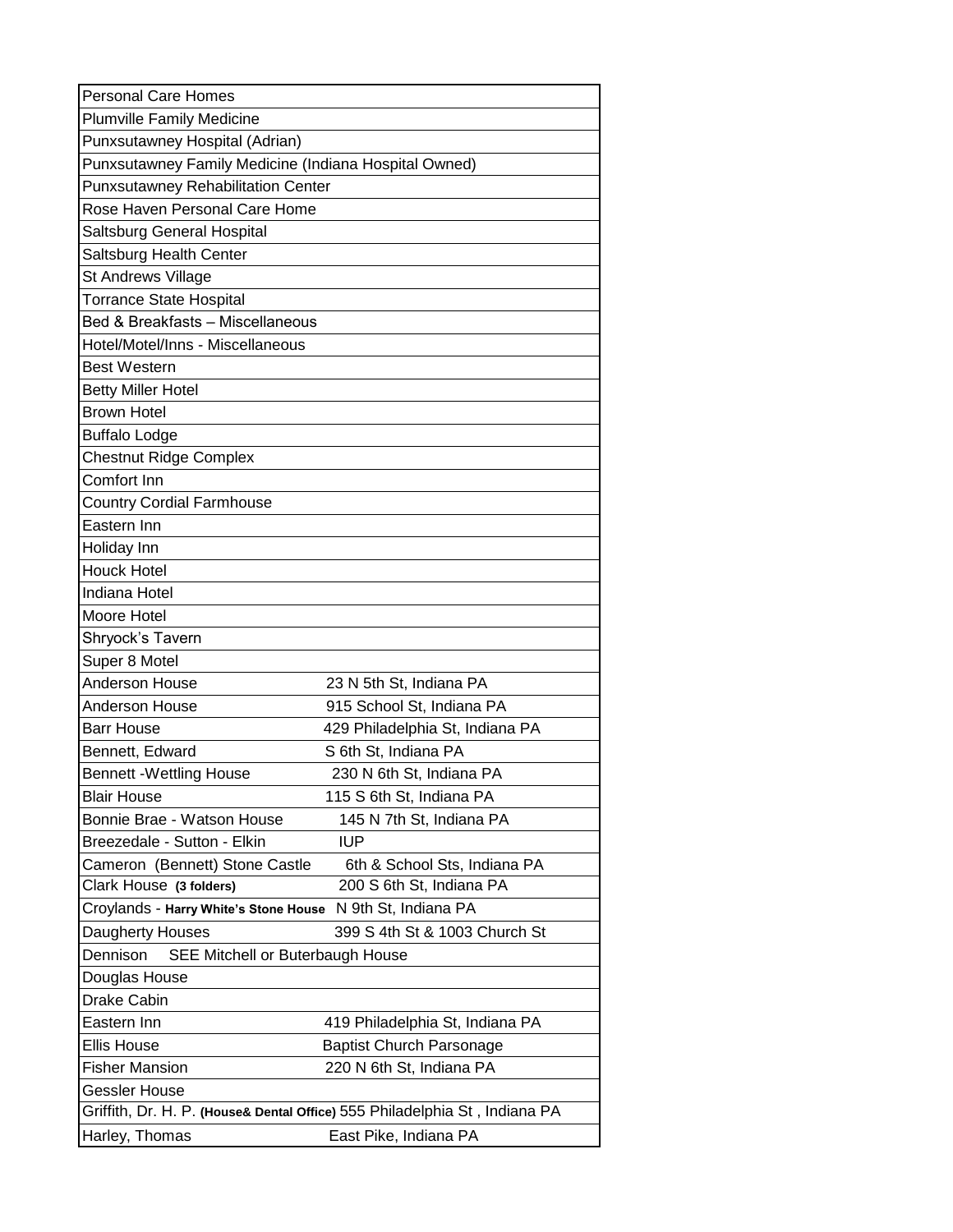| Hicks, Mervin House                       | East Pike, Indiana PA                                               |
|-------------------------------------------|---------------------------------------------------------------------|
| Hill House                                |                                                                     |
| <b>Houston House</b>                      | 583 Philadelphia St, Indiana PA                                     |
| Kauffman House                            |                                                                     |
| Langham House                             |                                                                     |
| Mack/Bonya - Sutton House                 | 134 S 6th St, Indiana PA                                            |
| McElhaney House                           |                                                                     |
|                                           | Mitchell House /Buterbaugh/Dennison 517 Philadelphia St, Indiana PA |
| <b>Mitchell House</b>                     | 57 Church St, Indiana PA                                            |
| *Mitchell, Robert - underground railroad  |                                                                     |
| Moorehead                                 | 422 West, White Twp                                                 |
| Nicely                                    | 636 Wayne Ave, Indiana PA                                           |
| Nixon                                     | 6th & Nixon Alley, Indiana PA                                       |
| Peeler                                    | 422 West, Indiana PA                                                |
| Pioneer Log Cabin (Kelly)                 | 6 <sup>th</sup> and Wayne (HGS)                                     |
| Ralston, David/Dennison/Wissel            | 33 & 41 S 6 <sup>th</sup> St, Indiana PA                            |
| Robinson, Lucius Waterman                 | 422 West, Indiana PA                                                |
| Rowe                                      | 450 Philadelphia St, Indiana PA                                     |
| St Clair -J. Blair Sutton                 |                                                                     |
| Stiving                                   | 524 Church St, Indiana PA                                           |
| Sutton, J. Blair                          | Church & 6th Sts, Indiana PA                                        |
| Sutton, Peter                             | 922 Philadelphia St, Indiana PA                                     |
| Sutton, John                              | 134 S 6th St, Indiana PA                                            |
| Sutton, Thomas                            | 209 S 6th St, Indiana PA                                            |
| Tarnoff - James M. Stewart                | 102 S 7th St, Indiana PA                                            |
| Taylor                                    |                                                                     |
| Whitby                                    | 429 Philadelphia St, Indiana PA                                     |
| Wissell (former Monastery)                | 917 Philadlephia St, Indiana PA                                     |
| <b>Willard Home</b>                       |                                                                     |
| Underground Houses (Non-historic)         |                                                                     |
| Historical Houses - Miscellaneous         |                                                                     |
| <b>Baker Mansion</b>                      |                                                                     |
| <b>Blacklick Twp Houses</b>               |                                                                     |
| <b>Blair House</b>                        |                                                                     |
| <b>Blairsville Miscellaneous</b>          |                                                                     |
| Brown's Tavern - see Smith Homestead      |                                                                     |
| <b>Brush Valley Twp</b>                   |                                                                     |
| Carlyle                                   | Alexandria PA                                                       |
| Cherry Hill Twp                           |                                                                     |
| Chillingworth - Stone House               | Homer City PA                                                       |
| Collins Inn - Noon House                  | Ebensburg PA                                                        |
| Conemaugh Twp                             |                                                                     |
| Eisenhower House                          | Gettysburg PA                                                       |
| Fairbanks, Robert & Joy                   | near Blairsville PA                                                 |
| <b>Falling Water</b>                      | <b>Fayette Twp</b>                                                  |
| Fleming                                   | Armstrong Co                                                        |
| Friendship Hill - Home of Albert Gallatin | Fayette Co                                                          |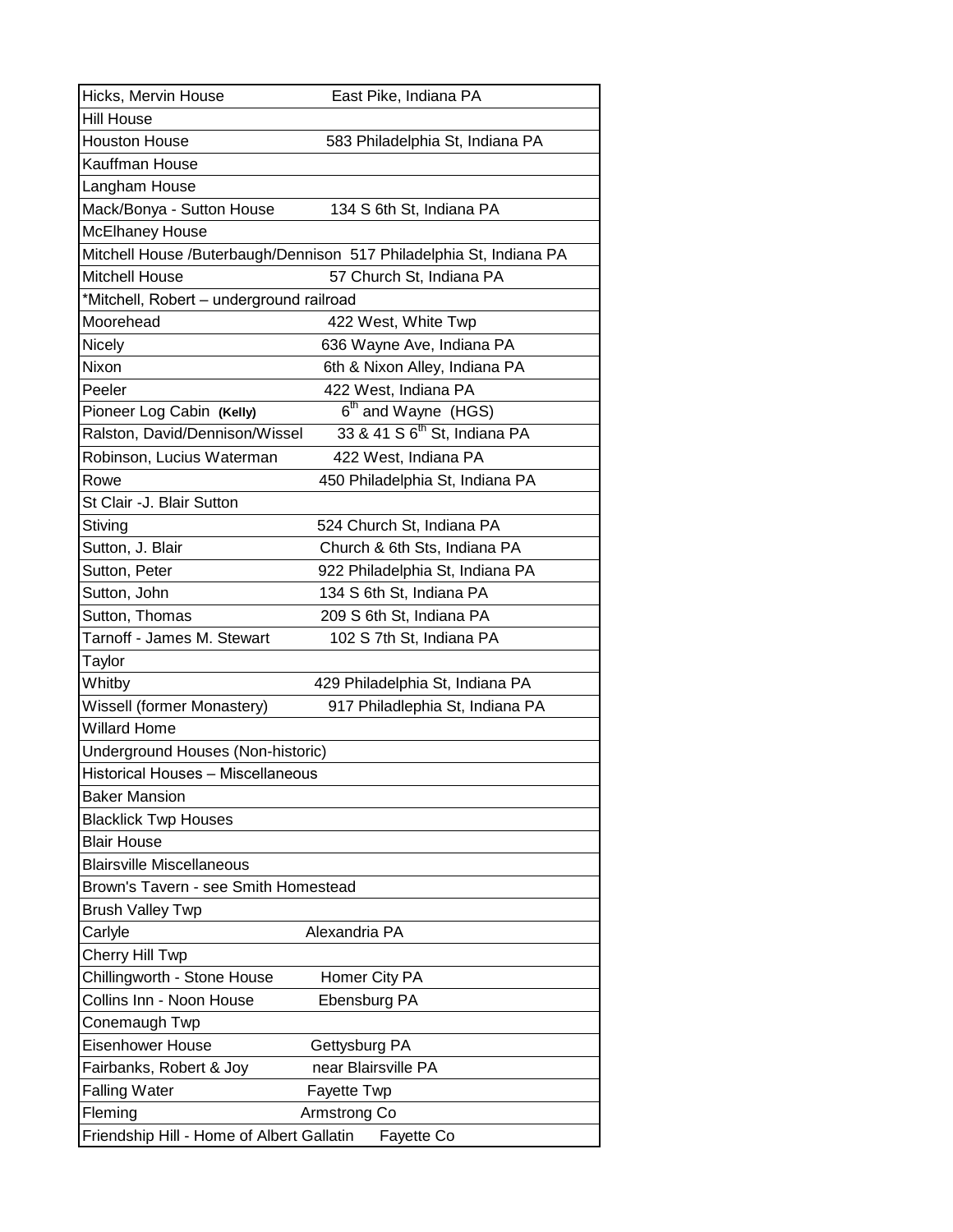| Grey Towers - Home of Gov Gifford Pinchot           |                                                       |
|-----------------------------------------------------|-------------------------------------------------------|
| Henderson, Mary                                     |                                                       |
| Hudson Maple Leaf Farm                              | near Creekside PA                                     |
| <b>Irwin House</b>                                  | Irwin PA                                              |
| Jackson House- Home of Brig Gen Samual Jackson      | Apollo PA                                             |
| Kingston House                                      | Westmoreland Co                                       |
| Kinport Porter House                                | Cherry Tree PA                                        |
| Kurtz, T. H. - House of Serian                      | Punxsutawney PA                                       |
| Larimer House                                       | N Huntingdon Co                                       |
| Learn                                               |                                                       |
| Lemon House                                         | near Cresson PA                                       |
| Linden Hall                                         | Fayette Co                                            |
| Log Houses                                          |                                                       |
| Lowry House                                         |                                                       |
| McCormick House - Old Stone House Smicksburg PA     |                                                       |
| McCrory House - West Indies Mission Brush Valley PA |                                                       |
| <b>Marshall House</b>                               | Dayton PA                                             |
| Moore, Samuel                                       | 232 Point St, Saltsburg PA                            |
| <b>Mormon House</b>                                 | Sequehanna PA                                         |
| Neill Log House                                     | Schenley Park, Pittsburgh PA                          |
| <b>Nolo Stone House</b>                             | Nolo PA                                               |
| Noon House - Collins Inn                            | Ebensburg PA                                          |
| <b>Oligher House</b>                                | <b>Brush Valley PA</b>                                |
| Patchin House                                       | <b>Burnside PA</b>                                    |
| Robinson Home                                       | Saltsburg PA                                          |
| Robinson, Lucius                                    | 422 West, Waterman PA                                 |
| Saltsburg - Miscellaneous                           |                                                       |
| <b>Schwab Estate</b>                                | Loretta PA                                            |
| Schwab Estate                                       | North Braddock PA                                     |
| Shearer Farm House                                  | near Twolick, Indiana Co                              |
| Smith, A. Woodward                                  | <b>Blairsville PA</b>                                 |
| Smith, Martin                                       | between Elders Ridge & West Lebanon, PA               |
| Springhill, aka Brown's Tavern                      | Rt 130 E of Greensburg, PA                            |
| Stewart, Archibald                                  | Penn Run, PA                                          |
| Stone Houses in Indiana County                      |                                                       |
| <b>Stone House</b>                                  | <b>Blairsville PA</b>                                 |
| <b>Stone House</b>                                  | near Butler, PA                                       |
| Stone House                                         | Nolo, PA                                              |
| Stone House Museum                                  | Saltsburg PA                                          |
| Sutter                                              | Homer City PA                                         |
| Swedish Log Cabin                                   | on Darby Creek, Upper Darby PA                        |
| Thompson                                            | Rayne Twp, Indiana Co, PA                             |
|                                                     | Wheatland - Home of Pres Buchanan West Wheatfield Twp |
| Winters House (former Monistery)                    | Cherryhill Twp, Indiana Co                            |
| West Wheatfield Twp Houses                          |                                                       |
| <b>White Twp Houses</b>                             |                                                       |
| Huntingdon County                                   |                                                       |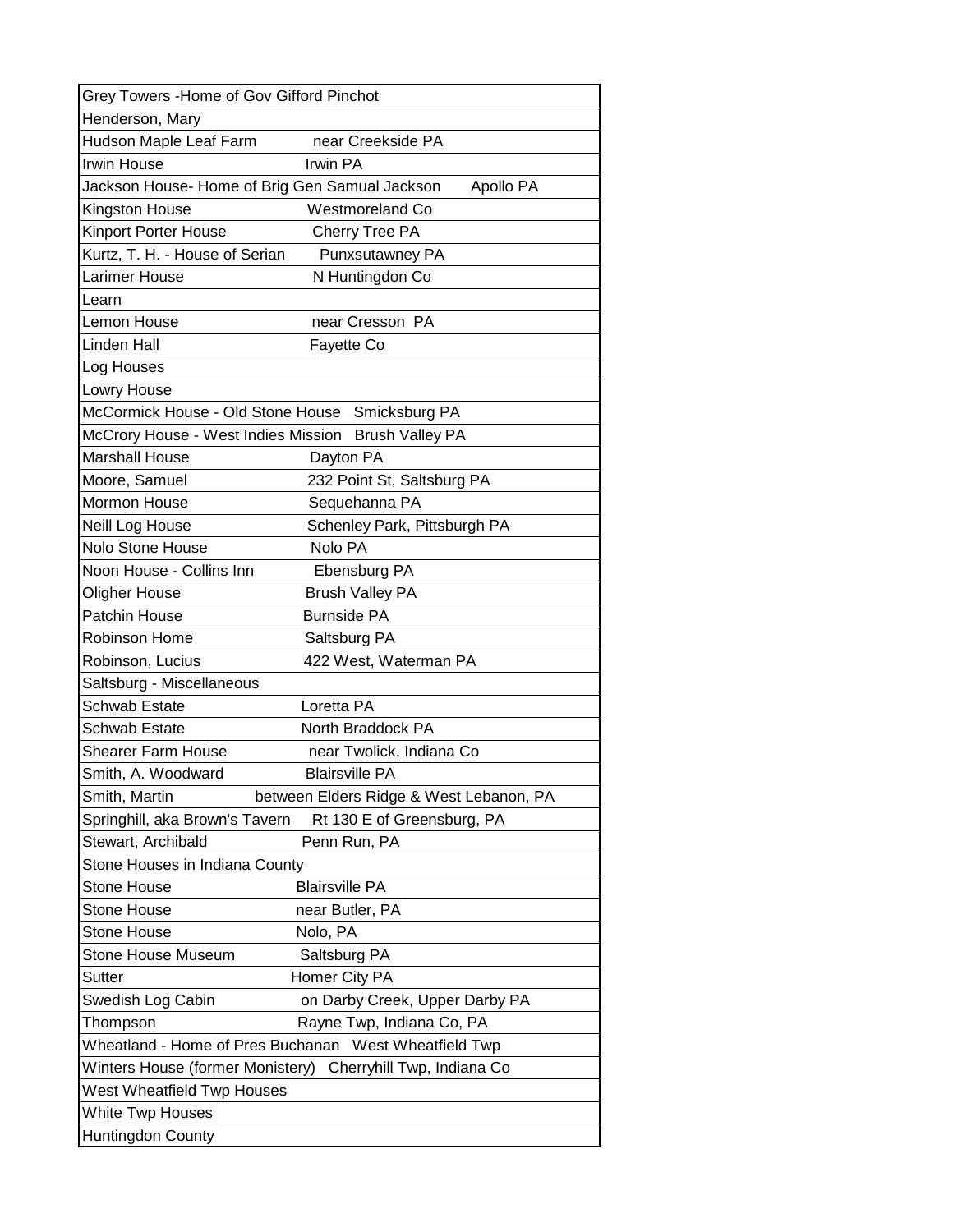| Aerial views                                             |
|----------------------------------------------------------|
| Bells of Indiana County                                  |
| Chronology                                               |
| Contest Pictures "Know your County"                      |
| Cost of Living Data                                      |
| <b>Expansion and Development</b>                         |
| Farm Goods                                               |
| Government -Officials                                    |
| History of the County (3 folders)                        |
| <b>Housing Costs</b>                                     |
| Immigrants                                               |
| <b>Indiana County News</b>                               |
| National Register for Historic Sites for Indiana County  |
| News Summaries Year's End (5 folders)                    |
| Newspapers                                               |
| Newspaper clippings - Historical - 20-30 years ago items |
| Paupers                                                  |
| Points of Interest                                       |
| <b>Politics and Elections</b>                            |
| Prohibition Era in Indiana County                        |
| Study Commission on Community Life                       |
| Surveys                                                  |
| Tax Data - Unemployment stats                            |
| 25 Years After Moon Landing                              |
| <b>Unemployment Stats</b>                                |
| Indians - General (2 folders)                            |
| Indians Active in Indiana County, Indiana                |
| Adena -- Mound builders                                  |
| Agents - Indian                                          |
| Ancient Art - American Woodland Indians                  |
| Cocopah Indians                                          |
| Delaware                                                 |
| Historic Paths - PA Indians                              |
| Indian Industrial School<br>Carlisle PA, Cumberland Co   |
| Indians - Library listing                                |
| Jefferson and the Logan Massacre                         |
| Monongahela                                              |
| Moravian                                                 |
| Seneca (Chief Cornplanter)                               |
| Shawnee                                                  |
| Susquehannocks                                           |
| <b>Industries - Miscellaneous</b>                        |
| Archives of Industrial Society (Steel)                   |
| <b>Arone Servistar</b><br>Homer City PA                  |
| Asphalt Manufacture - Sharp Excavators & Blacktopping    |
| Sharp Escavators & Blacktopping, Asphalt Manufacture     |
| B.J.M. Enterprises Inc                                   |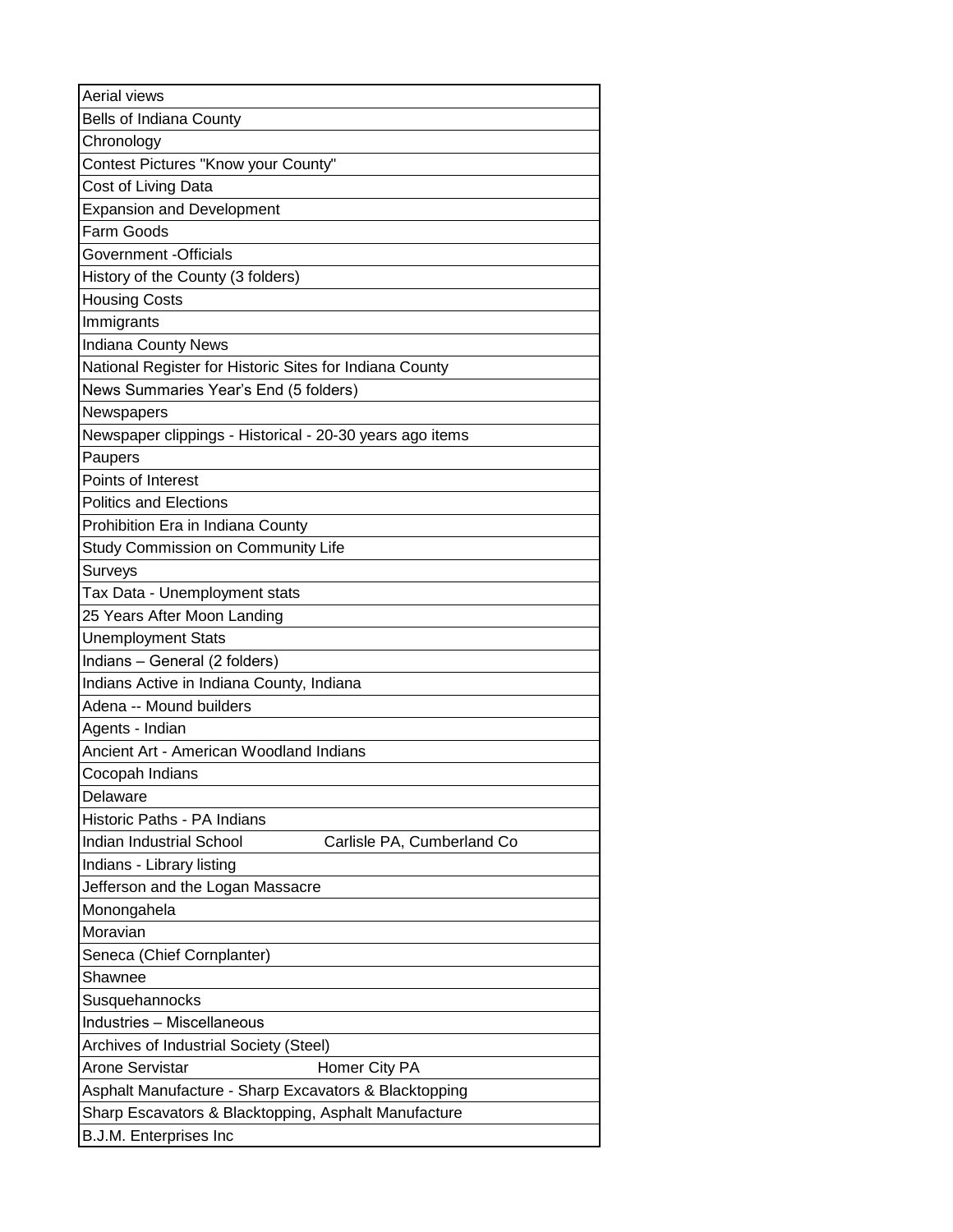| <b>Bakeries - Miscellaneous</b>                               |
|---------------------------------------------------------------|
| Balco Inc.<br><b>Blairsville PA</b>                           |
| <b>Beck Machine Company</b>                                   |
| <b>Bee Keeping</b>                                            |
| Bent-Rung Ladder                                              |
| Biocontrol Technologies, formerly Coratomic Inc.              |
| Blacksmithing                                                 |
| <b>Blairsville Machine Products</b>                           |
| <b>Blairsville Vault Company</b>                              |
| <b>Breweries</b>                                              |
| <b>Brickmaking</b>                                            |
| Brodsky & Co. Inc                                             |
| Brookville Glove Co.                                          |
| <b>Broom Manufacturing</b>                                    |
| <b>CKE Manufacturing</b>                                      |
| C.Q. Inc. (Coal Quality Expert)                               |
| Caldwell Nail Manufacturing Company                           |
| Cambria Ironworks                                             |
| Campus Sweater and Sportswear                                 |
| Canning Factory                                               |
| <b>Canton Turkey Farms</b>                                    |
| <b>Cheese Production</b>                                      |
| Cherryhill Manufacturing Corp.                                |
| Christmas Tree Farms (2 folders)                              |
| <b>Blairsville PA</b><br><b>Clark Metal Products</b>          |
| Clean Lung                                                    |
| Clymer Manufacturing Co.                                      |
| <b>Co-Generation Plants</b>                                   |
| Coal Preparation & Gasification                               |
| Coke (Coal) Production                                        |
| Colorcrete                                                    |
| Cold Storage and Refrigeration Company                        |
| Collar Factory (Horse)                                        |
| Horse, Collar Factory                                         |
| <b>Collins Threshing Machine Factory</b>                      |
| Threshing Machine Factory, Collins                            |
| Concrete "Pace" (Pre-cast Architectural Elements Corporation) |
| <b>Tunnelton PA</b><br>Conemaugh Hydroelectric Plant          |
| Hydroelectric Plant, Conemaugh<br><b>Tunnelton PA</b>         |
| <b>Blairsville PA</b><br>Conemaugh Sanitary Iron Works        |
| <b>Blairsville PA</b><br>Iron Works, Conemaugh Sanitary       |
| <b>Construction-- Carpenters</b>                              |
| Carpenters, Construction                                      |
| <b>Construction - Roads</b>                                   |
| Roads, Construction                                           |
| Conveyor-Services Corp - Conveyor Belts                       |
| Coreco Fiberglass Corp                                        |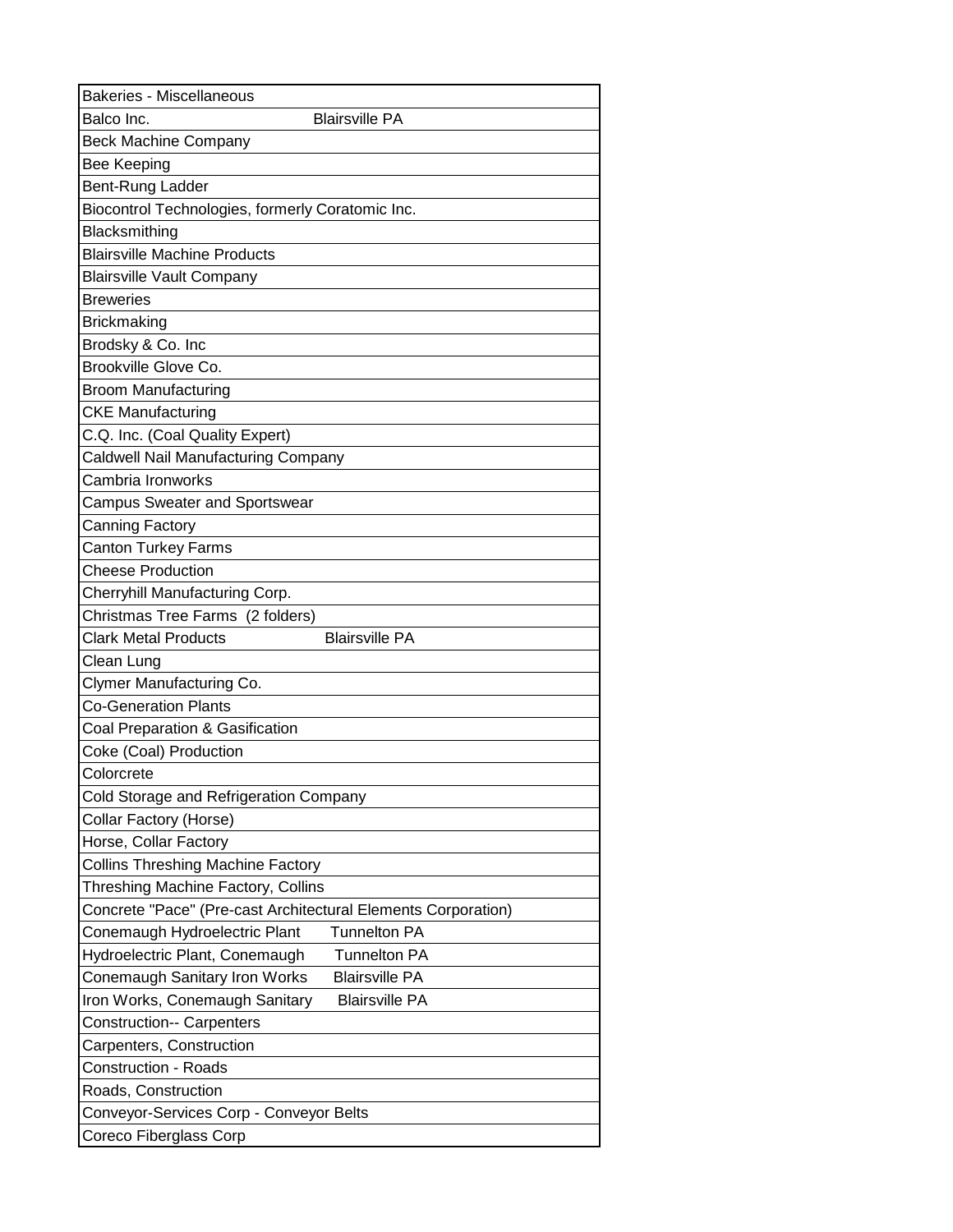| Country Creations by Donna Inc                               |                               |
|--------------------------------------------------------------|-------------------------------|
| Creamery                                                     | <b>Marion Center PA</b>       |
| Diamond Drug Inc                                             |                               |
| Dietrich Industries Inc.                                     | <b>Blairsville PA</b>         |
| <b>Distilleries</b>                                          |                               |
| Dlubak Organic Coatings and Designs Blairsville PA           |                               |
| Dog World Complex (Marlene Romanie)                          |                               |
| <b>Drattuts Manufacturing</b>                                |                               |
| Drilling -- Oil and Gas                                      |                               |
| Oil and Gas, Drilling                                        |                               |
| Gas, Drilling - Oil and                                      |                               |
| <b>Eastcraft Specialty Products</b>                          | Greensburg PA                 |
| Electro Mec Inc                                              | Lucernemines PA               |
| <b>Enerco Associates</b>                                     |                               |
| <b>FMC Corp. (formerly Syntron)</b>                          |                               |
| <b>Fairman Roof Trusses</b>                                  |                               |
| Farming - Berry - Stutzmans                                  | Rt. 422, East                 |
| Farming - Customer Supported Agriculture Project Elderton PA |                               |
| Farming and Dairy (4 folders)                                |                               |
| Dairy, Farming and (4 folders)                               |                               |
| Farming - Hydroponic                                         |                               |
| Farming -Mushrooms                                           |                               |
| Farming - Llamas                                             |                               |
| Farming - Ostrich                                            |                               |
| <b>Federal Laboratories</b>                                  | Tunnelton - near Saltsburg PA |
| Femco Machine Co.                                            |                               |
| <b>Fisher Scientific</b>                                     |                               |
| <b>Fishing Lures Manufacturing</b>                           |                               |
| <b>Food Processing Plant</b>                                 |                               |
| Forestry                                                     |                               |
| Foundry                                                      |                               |
| Foundries and Forges - Miscellaneous                         |                               |
| Freighting                                                   |                               |
| <b>Furniture Manufacture</b>                                 |                               |
| Garfield Fire Clay Company                                   |                               |
| Gas - Industrial                                             |                               |
| Gas Wells - Peoples Natural Gas Company                      |                               |
| General Carbide                                              | Greensburg PA                 |
| General Information on Industry                              |                               |
| Generating Stations for Electric - General Data              |                               |
| <b>Generating Stations - Conemaugh</b>                       | Seward/Huff PA                |
| <b>Generating Stations - Homer City</b>                      |                               |
| <b>Generating Stations - Keystone</b>                        | Shelocta PA                   |
| <b>Generating Stations - Nuclear - TMI</b>                   |                               |
| <b>Ginseng Gathering and Cultivation</b>                     |                               |
| <b>Glass Company</b>                                         | <b>Blairsville PA</b>         |
| <b>Glass Company</b>                                         | Saltsburg PA                  |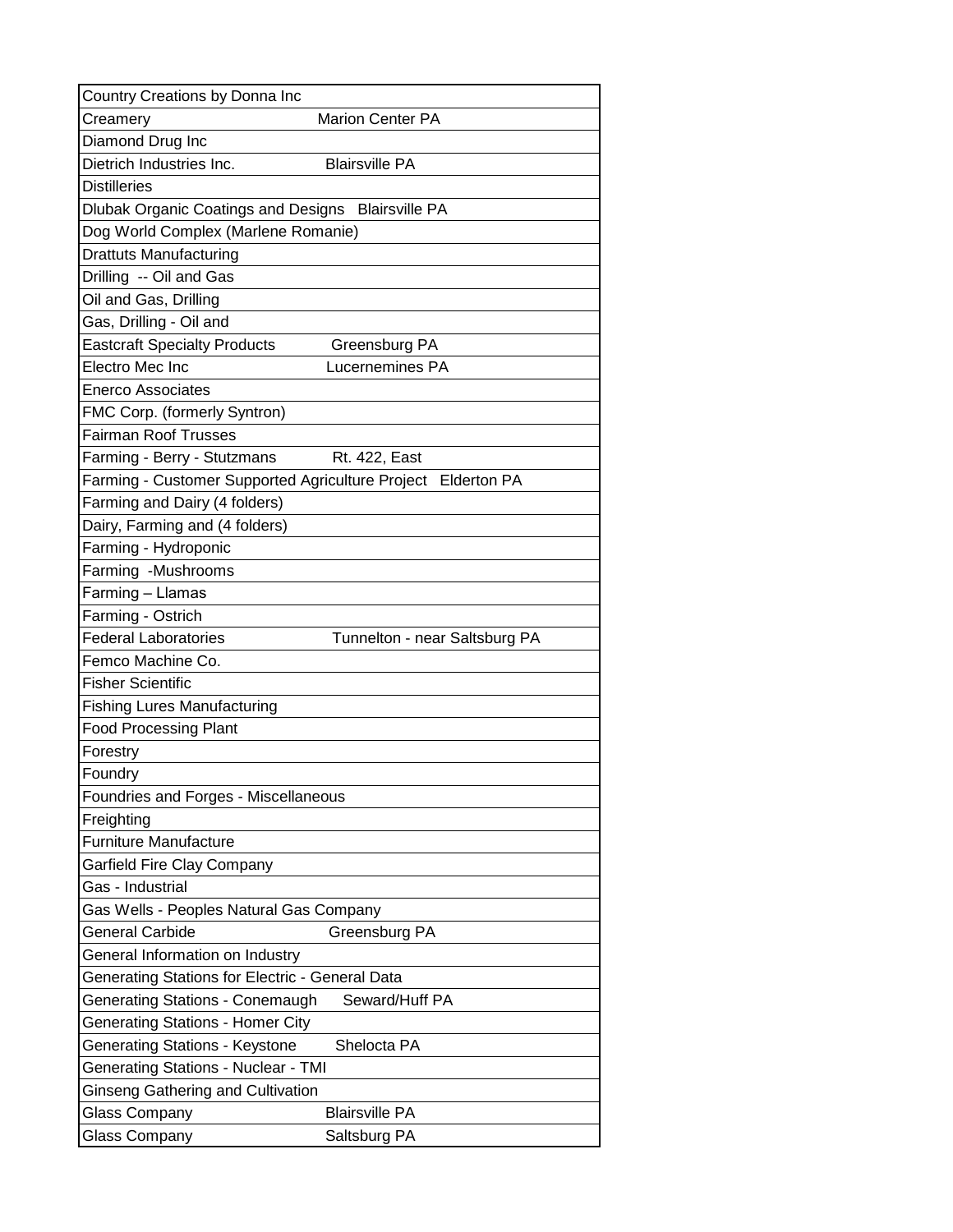| <b>Glass Manufacturing</b>                                           | Indiana PA              |
|----------------------------------------------------------------------|-------------------------|
| Glass - Miscellaneous                                                |                         |
| Glass - Diamond                                                      |                         |
| Glass - Tiffany                                                      | <b>Connellsville PA</b> |
| Glass                                                                | Westmoreland            |
| <b>Glass Works</b>                                                   | <b>Blairsville PA</b>   |
| Gorell Enterprises (formerly "SEASON ALL")                           |                         |
| Season All, Gorell Enterprises (formerly                             |                         |
| <b>Graham Power Rake</b>                                             |                         |
| <b>Grain Elevators</b>                                               |                         |
| Granite Works - Woodburn                                             |                         |
| Woodburn, Granite Works                                              |                         |
| Greiner Baking Company Inc.                                          |                         |
| Gun Manufacturing - James Peightal                                   | <b>Ernest PA</b>        |
| Guthrie Tuck Manufacturing Co.                                       |                         |
| Hatcheries and Incubators - Poultry Raising & Egg Production         |                         |
| Poultry Raising & Egg Production, Hatcheries and Incubators          |                         |
| Hen-E-Ta Bone Co. (along Penn RR)                                    | <b>Blairsville PA</b>   |
| Horse Breeding                                                       |                         |
| Hydroelectric Plants - General Information                           |                         |
| Ice Cream Manufacture - Clark Brothers                               |                         |
| Clark Brothers, Ice Cream Manufacture                                |                         |
| Indiana Carriage Works                                               |                         |
| Carriage Works, Indiana                                              |                         |
| Indiana Coca Cola Bottling Works                                     |                         |
| Coca Cola Bottling Works, Indiana                                    |                         |
| Indiana Dairy                                                        |                         |
| Dairy, Indiana                                                       |                         |
| Tool Company, Indiana Hughes                                         |                         |
| Indiana Hughes Tool Company                                          |                         |
| Indiana Lumber and Supply                                            |                         |
| Lumber and Supply, Indiana                                           |                         |
| Indiana Provision Company - Sisco Ice Cream                          |                         |
| Sisco Ice Cream Company, Indiana Provision Company                   |                         |
| Indiana Truck and Equipment Company-formerly International Harvester |                         |
| International Harvester, Indiana Truck & Equipment Co-formerly       |                         |
| Industrial Development - Miscellaneous Data                          |                         |
| <b>Industrial Park Facilities</b>                                    |                         |
| Industries of the Past                                               |                         |
| <b>International Fabric Finishers</b>                                |                         |
| K & K Mine Products, Inc.                                            |                         |
| Lampshades                                                           |                         |
| Leather Manufacturing - Kings Leather                                |                         |
| Kings Leather, Leather Manufacturing                                 |                         |
| Leather, Miscellaneous                                               |                         |
| License Plate Manufacturing                                          |                         |
| Linden Prototype Manufacturing                                       |                         |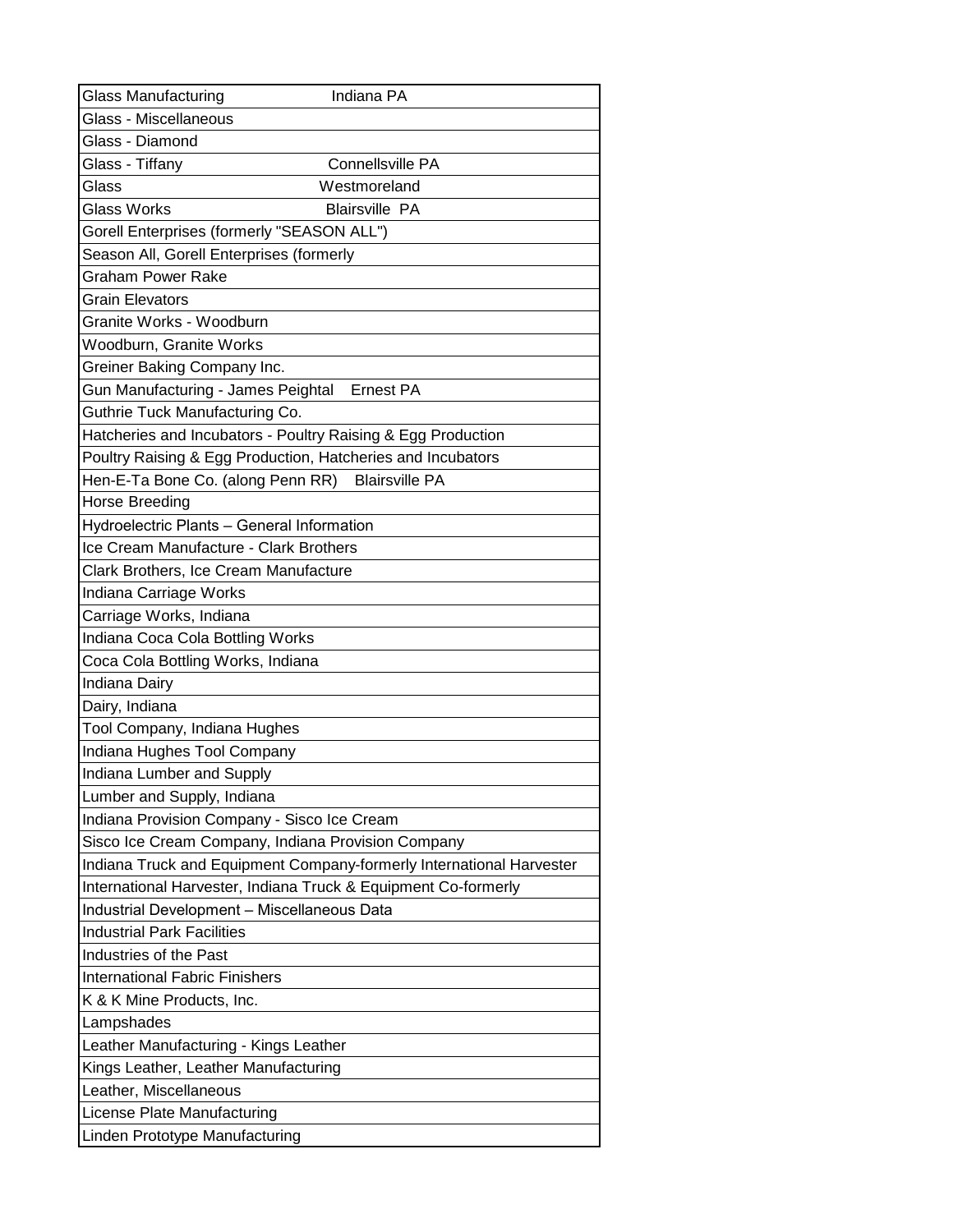| Livestock Raising - Cattle, Sheep, Horses                         |
|-------------------------------------------------------------------|
| Lockard Company - Oil and Gas                                     |
| Oil and Gas, Lockard Company                                      |
| Logging                                                           |
| Saw Mills, Lumbering and                                          |
| Lumbering and Saw Mills                                           |
| Macaroni Company                                                  |
| <b>Magas Muffler</b>                                              |
| Manufacturing - Miscellaneous                                     |
| <b>Maple Sugaring</b>                                             |
| Marble Works                                                      |
| Marhoefer's Baking Company                                        |
| Baking Company, Marhoefer's                                       |
| <b>Marisco Fish Lures</b>                                         |
| Fish Lures, Marisco                                               |
| Mazza (Giuseppe) Manufacturing Homer City PA                      |
| McCreary Tire & Rubber--Now Specialty Tire & Rubber (2 folders)   |
| Specialty Tire & Rubber, McCreary Tire & Rubber - Now (2 folders) |
| McCreary Tire & Rubber Co.                                        |
| McNaughton Oil Company                                            |
| Milk Plant Receiving Station - (Reick - McJunkin)                 |
| Mills - Agey's Mill                                               |
| Mills - Campbell                                                  |
| Mills - Cork Grinding                                             |
| Mills - Flour                                                     |
| St. Vincent's - Altemus<br>Mills - Grist                          |
| Mills - Paper                                                     |
| Mills - Penn Run                                                  |
| Mills - Rolling Iron & Steel<br>Johnstown PA                      |
| Mills - Silk<br><b>Blairsville PA</b>                             |
| Mills - Woolen                                                    |
| Mills - Kinter - UGRR Site                                        |
| Mills - Miscellaneous:                                            |
| Mining Coal 1                                                     |
| Mining Coal 2 1960-1970                                           |
| Mining Coal 3 1980                                                |
| Mining Coal 4 1990                                                |
| Mining Coal 5 Mining Town Write Ups                               |
| Mining Coal 6 Problems in Power Alley                             |
| Mining Coal 7 Greenwich Colleries                                 |
| Greenwich Colleries, Mining Coal 7                                |
| Mining Coal 8 New Florence                                        |
| Mining Coal 9 Miscellaneous                                       |
| Mining Coal, Strip                                                |
| Mining, Salt                                                      |
| <b>Mitchell Chemical Company</b>                                  |
| <b>Moonlight Mushrooms</b><br><b>Butler Co</b>                    |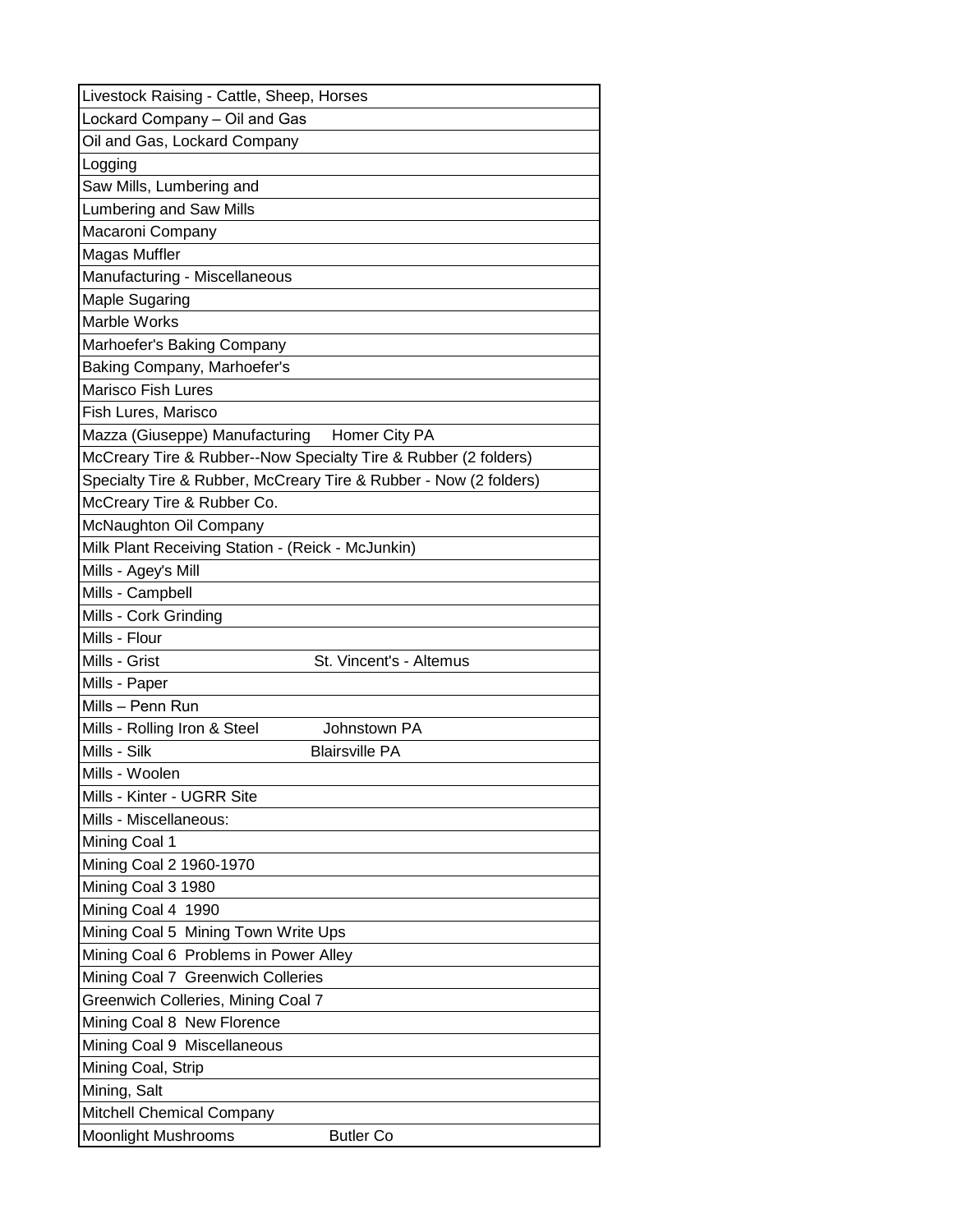| Moreau, A. F. and Sons                                |                       |
|-------------------------------------------------------|-----------------------|
| National Mines Service Company                        |                       |
| <b>Natural Gas Storage</b>                            | South Bend PA         |
| Noodle Co.                                            | Maple St, Indiana PA  |
| Nurseries/Orchards                                    |                       |
| Orchards, Nurseries                                   |                       |
| Old Home Manor - Livestock Raising                    |                       |
| Livestock Raising, Old Home Manor                     |                       |
| Petroleum                                             |                       |
| Phillips Gas & Oil Company                            |                       |
| Pottery Manufacturing Mfg in Pennsylvania             |                       |
| Prairie State Incubator Factory                       |                       |
| <b>Precision Wire</b>                                 | <b>Blairsville PA</b> |
| <b>Pretzel Manufacturing</b>                          |                       |
| Printing                                              |                       |
| Punxsutawney Beef & Provision                         |                       |
| Quaker State Oil                                      |                       |
| Quarries                                              |                       |
| <b>Quintech Electronics Communications Inc</b>        |                       |
| Railroading                                           |                       |
| Livestock, Ranching                                   |                       |
| Ranching - Livestock                                  |                       |
| <b>Rand Powder Mill</b>                               | Uniontown/Fayette Co  |
| <b>Regional Equipment Center</b>                      | <b>Blairsville PA</b> |
| Renosky Lures (Fish Lures)                            |                       |
| Fish Lures, Renosky Lures                             |                       |
| Road & Bridge Building                                |                       |
| Bridge Building, Road &                               |                       |
| Roadster Factory and Auto Parts                       |                       |
| Rochester & Pittsburgh Coal Company (2 folders)       |                       |
| <b>Robertshaw Controls</b>                            |                       |
| Royal Oil & Gas Co                                    |                       |
| Oil & Gas Co, Royal                                   |                       |
| Safety Mine Car Brake Company                         |                       |
| Salt Industry                                         |                       |
| Sanitation, Garbage Hauling, etc                      |                       |
| Garbage Hauling, etc, Sanitation                      |                       |
| Season-All (Aluminum Door) NOW Gorell Enterprises     |                       |
| <b>Shirt Manufacturing Company</b>                    | Barnsboro             |
| Shoe Manufacturing and Repair                         |                       |
| Sisco Ice Production and Storage                      |                       |
| Ice Production and Storage, Sisco                     |                       |
| Smithing (Blacksmith, Ferriers, Gunsmith)             |                       |
| Blacksmith, Ferriers, Gunsmith), Smithing             |                       |
| Ferriers, Gunsmith), Smithing (Blacksmith             |                       |
| Gunsmith), Smithing (Blacksmith, Ferriers             |                       |
| So-In-Co (Southern Indiana County Industrial Complex) |                       |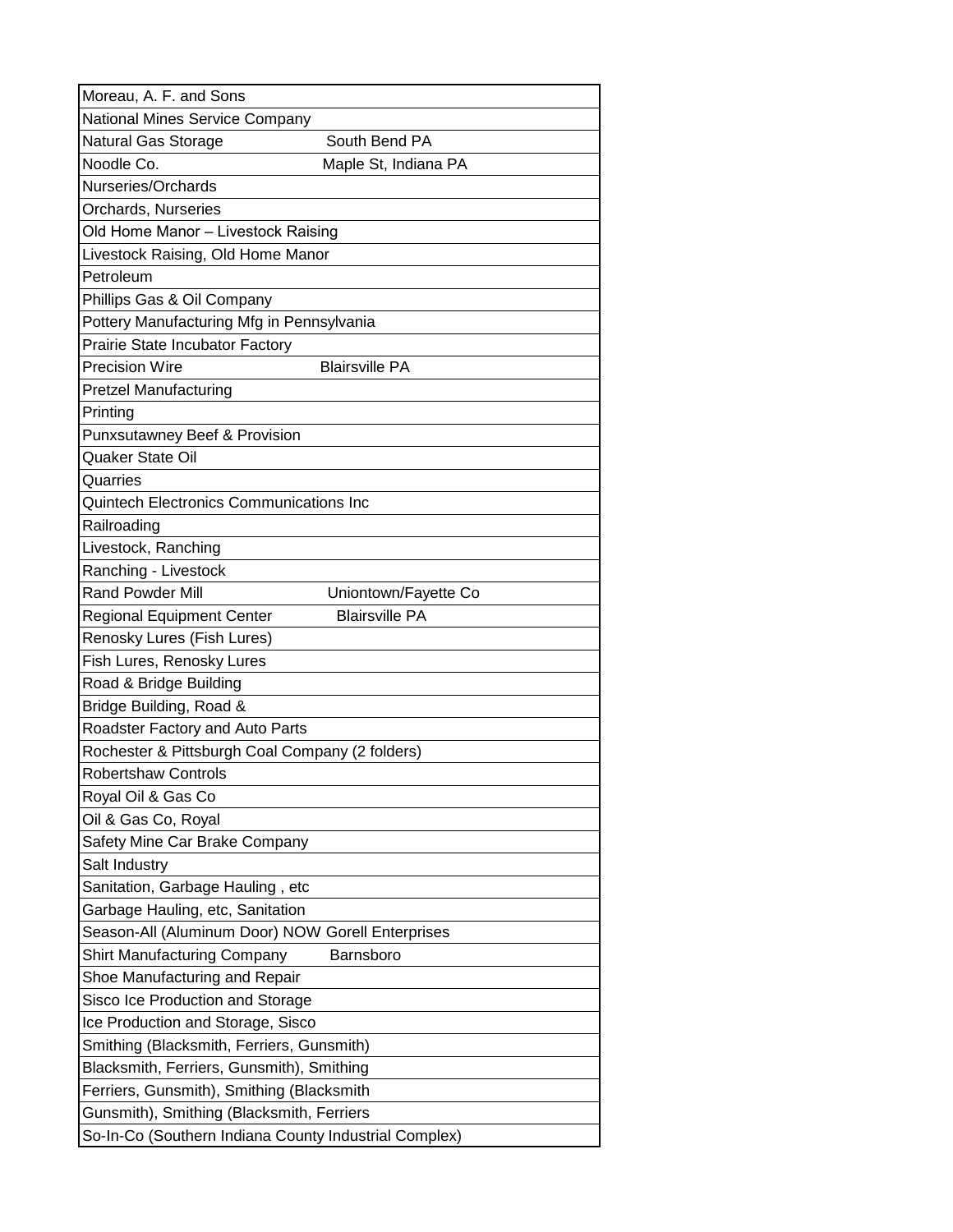| Southern Indiana County Industrial Comples) So-In-Co         |
|--------------------------------------------------------------|
| Soda Pop Manufacturing                                       |
| Southwest Central Rural Electric Company                     |
| Electric Company, Southwest Central Rural                    |
| Space Chemical Incorporation                                 |
| Specialty Tires (formerly McCreary Tire)                     |
| McCreary Tire), Specialty Tires (formerly                    |
| Specialty Metals Plant - Westinghouse<br>near Blairsville PA |
| Westinghouse, Specialty Metals Plant<br>near Blairsville PA  |
| Sportswear                                                   |
| <b>Star Manufacturing</b>                                    |
| <b>Steel</b><br>Johnstown PA                                 |
| <b>Straw Pulp Mill</b>                                       |
| Syntron                                                      |
| Tannery                                                      |
| <b>Textiles</b>                                              |
| Tire Pyrolysis - Recycling Tires                             |
| Recycling Tires, Tire Pyrolysis                              |
| Tomato Production - Ringold Nurseries - Hydroponic           |
| Ringold Nurseries - Hydroponic, Tomato Production            |
| Two Lick Manufacturing Co                                    |
| <b>USA Waste Services</b>                                    |
| Waste Services, USA                                          |
| <b>United Door</b>                                           |
| Upholstering                                                 |
| <b>Water Authorities</b>                                     |
| <b>Wilbert Vault Company Inc</b>                             |
| Vault Company Inc, Wilbert                                   |
| Wine Making in Pennsylvania                                  |
| <b>World Electronics</b>                                     |
| Electronics, World                                           |
| Inventors                                                    |
| Jefferson County                                             |
| Judiciary - Miscellaneous Data - History                     |
| Attorney - Justices                                          |
| Justices, Attorney                                           |
| Courts - Judges                                              |
| Judges, Courts                                               |
| <b>Constables and Squires - Sheriffs</b>                     |
| Squires - Sheriffs, Constables and                           |
| Sheriffs, Constables and Squires                             |
| Juvenile Court System                                        |
| Court System, Juvenile                                       |
| Parole System                                                |
| Lackawanna County                                            |
| Lancaster County - Miscellaneous Data                        |
| Land Purchases (Early)                                       |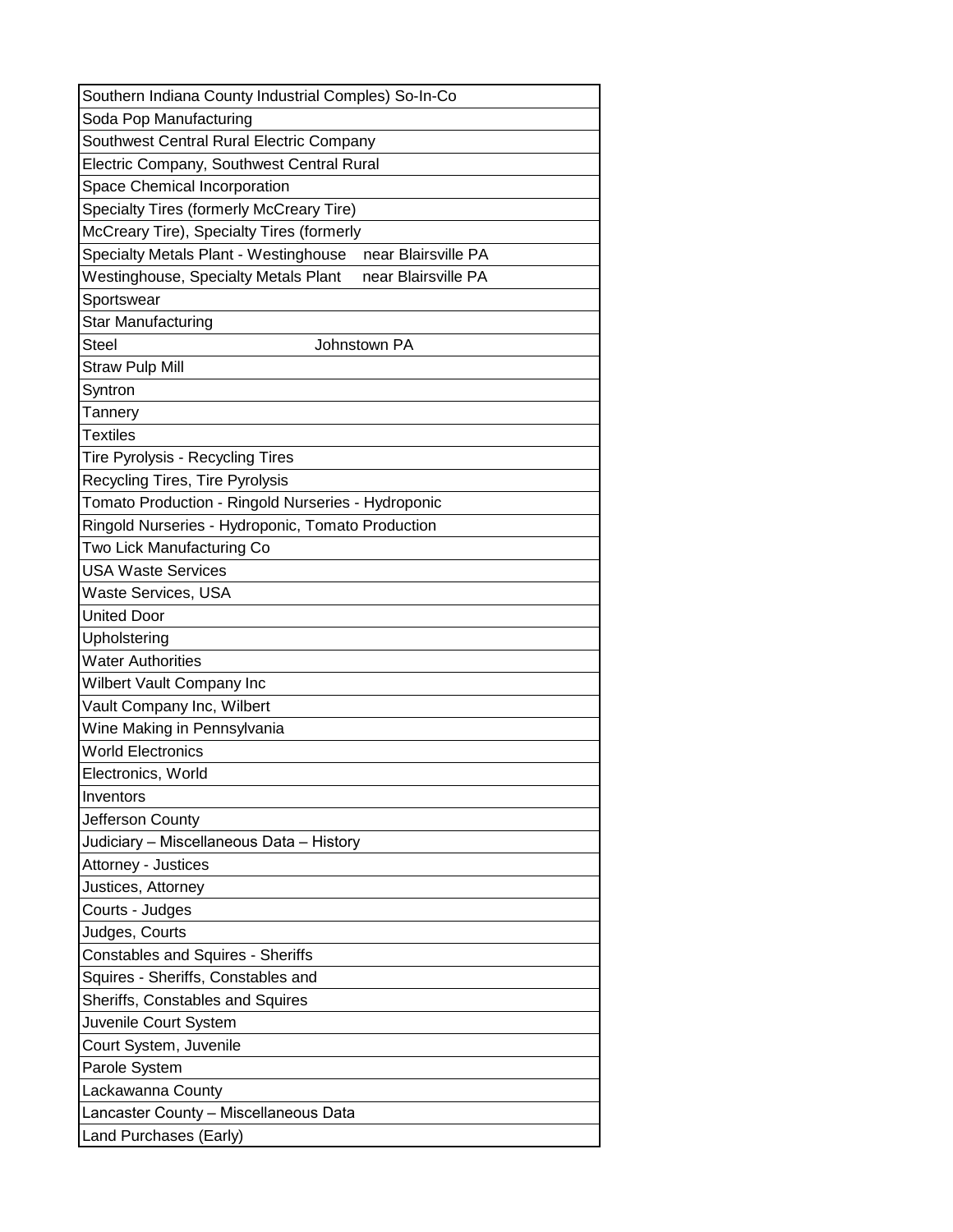| <b>Bar Bouncers</b>                               |
|---------------------------------------------------|
| <b>Child Labor Laws</b>                           |
| Crime - Prior to 1959                             |
| Crime - 1960-1989                                 |
| Crime - 1990-                                     |
| Crime                                             |
| Drug Task Force                                   |
| Executions - Indiana County                       |
| <b>Executions - State</b>                         |
| Guns                                              |
| Jails/Prisons                                     |
| Prisons, Jails                                    |
| <b>Meter Maids</b>                                |
| <b>Pine Grove State Correctional Institution</b>  |
| <b>State Correctional Institution, Pine Grove</b> |
| Police & Constables                               |
| Constables, Police &                              |
| <b>Probation Officers</b>                         |
| <b>State Police</b>                               |
| State Prisons                                     |
| <b>Lawrence County</b>                            |
| <b>Lebanon County</b>                             |
| Lehigh County                                     |
| Libraries - Miscellaneous                         |
| American Genealogical Lending Library             |
| Genealogical Lending Library, American            |
| Indiana Free Library (3 folders)                  |
| <b>Blacklick Civic &amp; Literacy Club</b>        |
| Literacy Club, Blacklick Civic &                  |
| <b>Blairsville Fortnightly Literary Club</b>      |
| Literacy Club, Blairsville Fortnightly            |
| Chatauqua                                         |
| <b>Fairy Tales</b>                                |
| Ingleside Literary Society                        |
| Literacy Society, Ingleside                       |
| <b>Library Hall</b>                               |
| Neonymus - New Worlds                             |
| Paperbacks                                        |
| Poetry & Prose                                    |
| Quotations                                        |
| Literacy Club, Shakespeare Social and             |
| Shakespeare Social and Literary Club              |
| <b>Luzerne County</b>                             |
| Atlas, Beers                                      |
| Maps, Indiana County                              |
| Maps, IUP Campus                                  |
| Maps, Pennsylvania                                |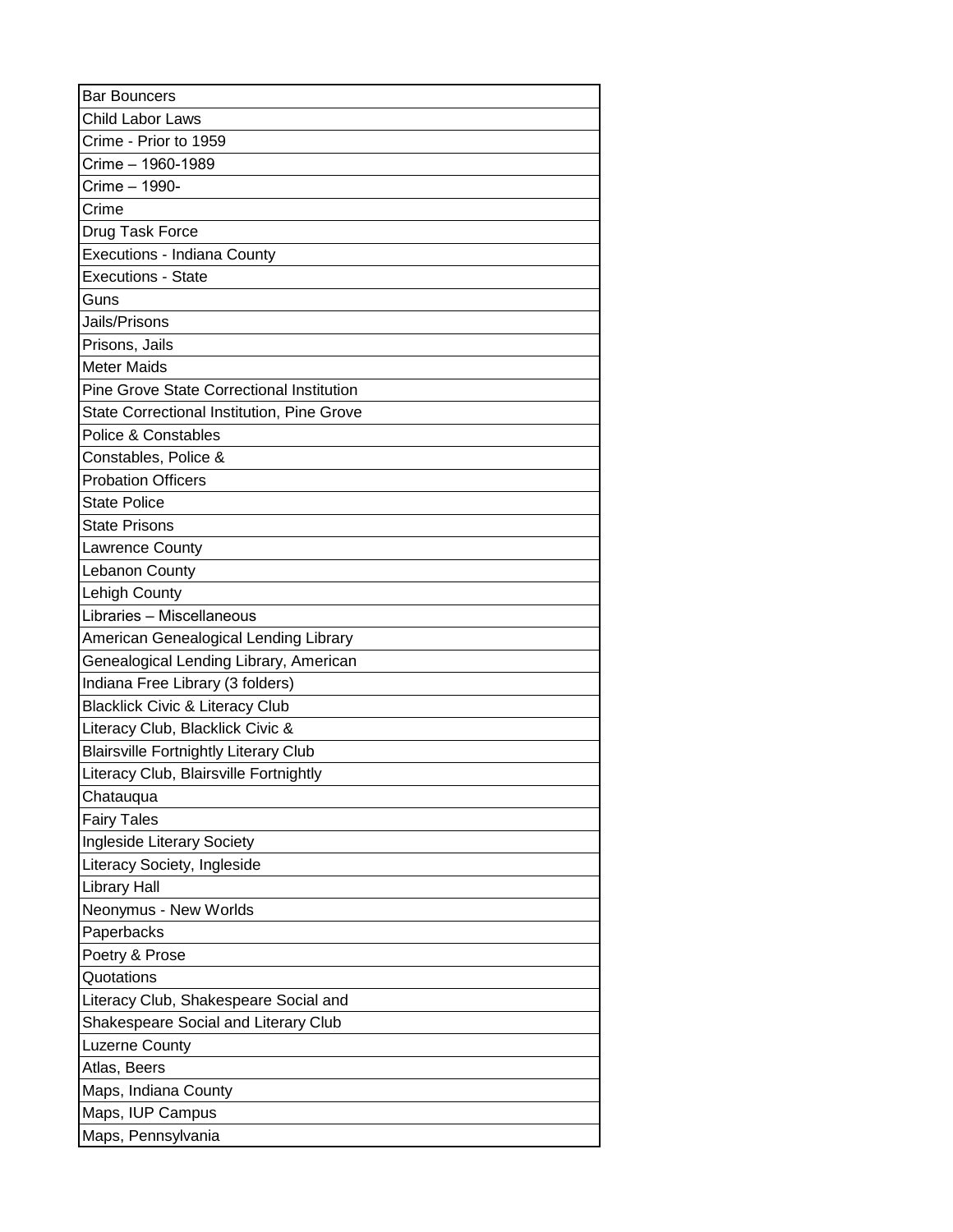| McKean County                                                        |
|----------------------------------------------------------------------|
| <b>Mifflin County</b>                                                |
| Mt. Rushmore                                                         |
| Museums, Miscellaneous                                               |
| Museums, Brochures                                                   |
| Carnegie Institute<br>Pittsburgh PA                                  |
| Coal Mining Heritage Museum<br>Johnstown PA                          |
| <b>Coal Mining Museum</b><br>Punxsutawney PA                         |
| Compass Inn<br>Laughlintown PA                                       |
| <b>Coolspring Museum (Power Machines)</b><br>Jefferson Co            |
| Doylestown Museums - Mercer, Moravian Pottery & Tile, Fontill Castle |
| Drake Oil Well Museum<br><b>Titusville PA</b>                        |
| <b>Erie Historical Museum</b>                                        |
| <b>Esherick Museum</b><br>near Valley Forge PA                       |
| <b>Frick Museum</b><br>Point Breeze, Pittsburgh PA                   |
| Gas Engines - Harvey Wilcox Museum<br><b>Coolsprings PA</b>          |
| Harvey Wilcox Museum, Gas Engines<br><b>Coolsprings PA</b>           |
| <b>Glass Museum</b>                                                  |
| <b>Gun Museum</b>                                                    |
| Jimmy Stewart Museum (5 folders)                                     |
| Johnstown Flood Museum<br>Johnstown PA                               |
| Flood Museum, Johnstown                                              |
| Lancaster Museum                                                     |
| Lincoln Museum                                                       |
| Lumber Museum                                                        |
| Museum on Wheels                                                     |
| National Association of Watch & Clock Collector Museum               |
| Watch & Clock Collector Museum, National Association of              |
| Clock Collector Museum, National Association of Watch &              |
| Niagara Flagship Museum<br>Lake Erie PA                              |
| Pennsylvania Historical & Museum Commission                          |
| Pennsylvania Military Museum                                         |
| Military Museum, Pennsylvania                                        |
| Mining Museum, Portage                                               |
| Portage Mining Museum                                                |
| Railroad Museum                                                      |
| Rebecca Hadden Museum-formerly Stone House Museum<br>Saltsburg       |
| Stone House Museum, Rebecca Hadden Museum-formerly<br>Saltsburg      |
| <b>Sandwich Glass Museum</b><br>Sandwich MA                          |
| Glass Museum, Sandwich                                               |
| Schmick, John G. Museum<br>Smicksburg PA                             |
| Senator John Heinz Pittsburgh Regional History Center                |
| History Center, Senator John Heinz Pittsburgh Regional               |
| Seneca-Iroquois National Museum<br>Salamanaka, NY                    |
| Smithsonian Museum<br>Washington DC                                  |
| Southern Alleghenies Museum of Art<br>Loretto, Cambria Co, PA        |
| Steamtown Museum<br><b>Scranton PA</b>                               |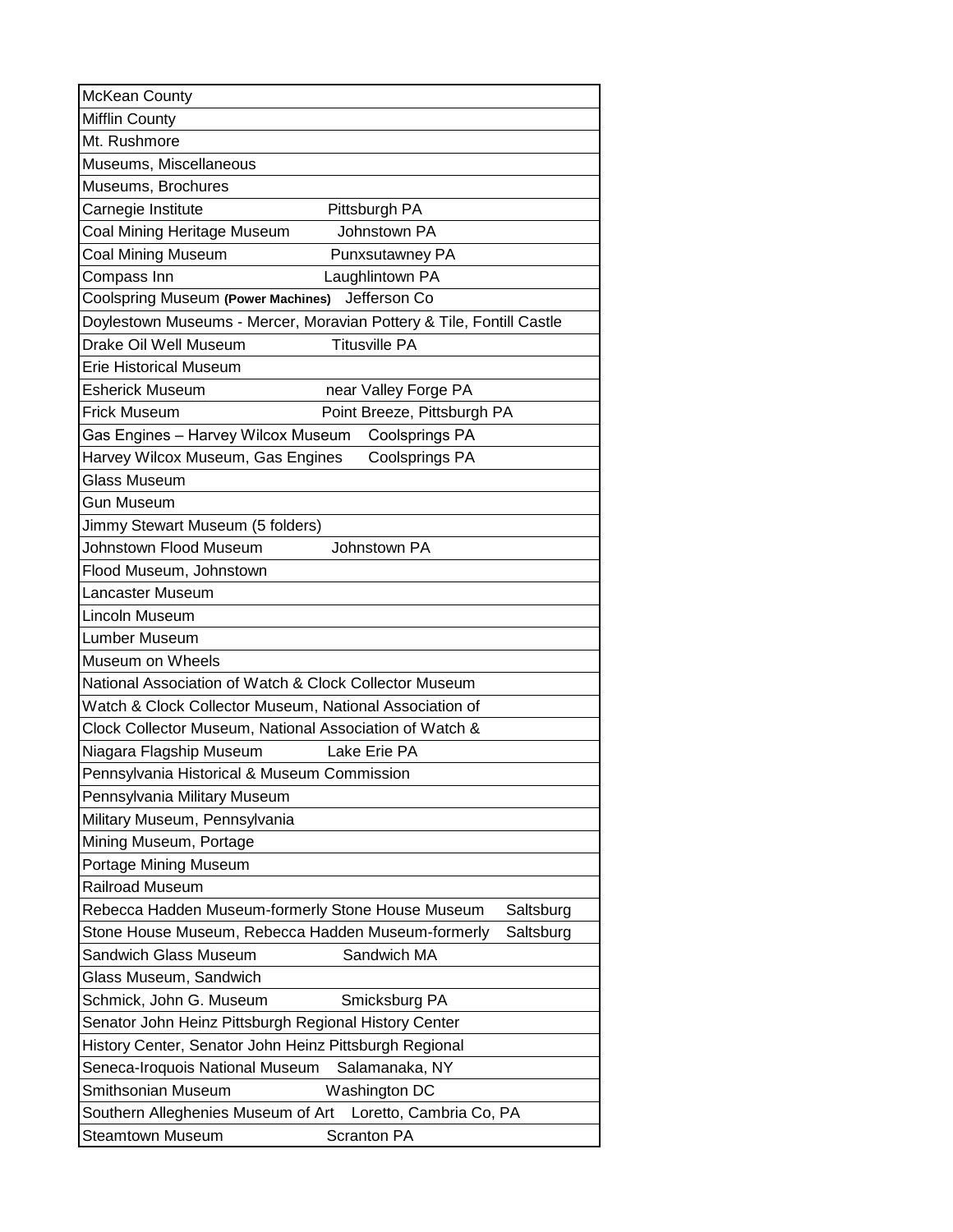| <b>Westmoreland County Museum</b><br>Greensburg PA                  |
|---------------------------------------------------------------------|
| Westmoreland - Fayette County Historical Museum                     |
| Music, Miscellaneous                                                |
| <b>Bands</b>                                                        |
| Bands, Military (Indiana Brass Band)                                |
| Indiana Brass Band, Bands, Military                                 |
| <b>Blairsville Band</b>                                             |
| Band, Blairsville                                                   |
| <b>Commonwealth Ancient Bands</b>                                   |
| Bands, Commonwealth Ancient                                         |
| Indiana High School Band                                            |
| Band, Indiana High School                                           |
| Marion Center High School Band                                      |
| Band, Marion Center High School                                     |
| <b>Orchestral Instruments</b>                                       |
| <b>Sweet Adelines</b>                                               |
| Northampton County                                                  |
| Old Photos from Indiana Gazette (4 folders)                         |
| Organizations, Miscellaneous                                        |
| Adelphoi Village                                                    |
| <b>Aging Services</b>                                               |
| Agricultural Stabilization & Conservation Services                  |
| Alice Paul House                                                    |
| <b>Alcoholics Anonymous</b>                                         |
| <b>Alcoholism Council</b>                                           |
| Alpha Delta Kappa - ADK / Mu Chapter<br><b>IUP</b>                  |
| <b>Allied Club</b><br>432 Philadelphia St, Indiana PA               |
| American Association of University Women                            |
| American Automobile Association<br>AAA                              |
| American Association of Retired Persons AARP                        |
| American Bar Association                                            |
| American Cancer Society (2 folders)                                 |
| Cancer Society, American (2 folders)                                |
| American Diabetic Association                                       |
| Diabetic Association, American                                      |
| <b>American Field Services</b>                                      |
| American Heart Association                                          |
| Heart Association, American                                         |
| American Legion                                                     |
| American Lung Association (TB & Christmas Seals)                    |
| American Red Cross (3 folders)                                      |
| Red Cross, American                                                 |
| Animal Shelter of Indiana County                                    |
| ARIN - Armstrong Indiana Intermediate Unit 23                       |
| Armstrong/Indiana Advisory Council on Comprehensive Health Planning |
| Armstrong/Indiana County Cattlemen's Association                    |
| Armstrong/Indiana County Association for the Blind                  |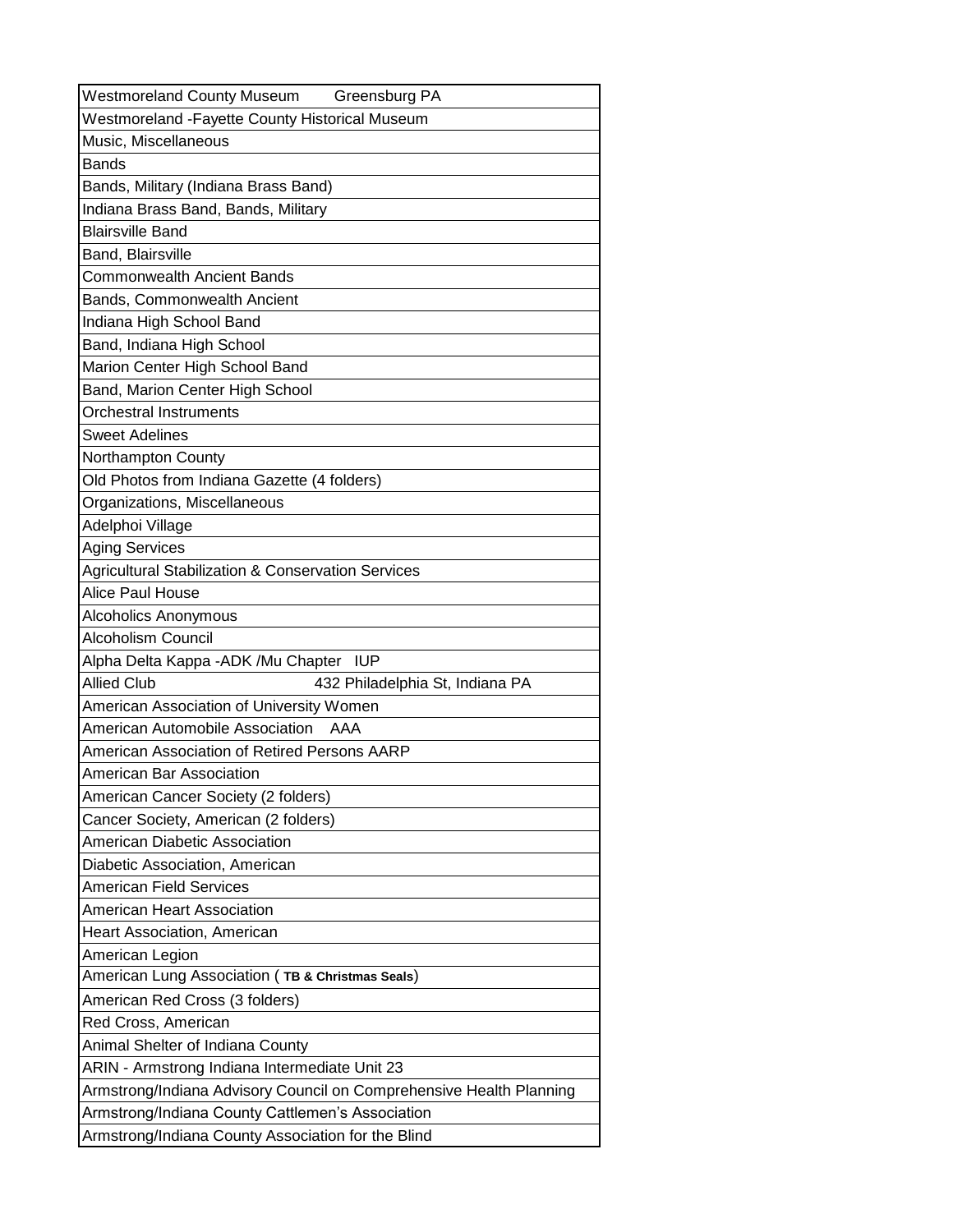| Blind, Armstrong/Indiana County Association for the                    |
|------------------------------------------------------------------------|
| Armstrong/Indiana County Drug & Alcohol Commission                     |
| Drug & Alcohol Commission, Armstrong/Indiana County                    |
| Armstrong/Indiana County Mental Health & Retardation                   |
| Mental Health & Retardation, Armstrong/Indiana County                  |
| <b>Arthritis Foundation</b>                                            |
| Association of Retarded Citizens ARC                                   |
| Retarded Citizens, Association of                                      |
| Athena Award - Business & Professional Woman's Club                    |
| Business & Professional Women's Club - Athena Award                    |
| Benevolent & Protective Order of Elks / BPOE                           |
| Elks / BPOE, Benevolent & Protective Order of                          |
| Big Brother / Big Sister                                               |
| <b>Blairsville Community Center Organization</b>                       |
| <b>Board of Assistance</b>                                             |
| <b>Board of Realtors</b>                                               |
| Realtors, Board of                                                     |
| Boroughs Association - Indiana County                                  |
| Bureau of Employment Security (2 folders)                              |
| Employment Security, Bureau of (2 folders)                             |
| Business & Professional Women's Club (2 folders)                       |
| CareNet                                                                |
| Caring for Children Foundation                                         |
| Catholic Daughters of America - CDA                                    |
| Center for Improvement of Family Life/ "Parents Anonymous"             |
| Center for Organ Recovery "CORE"                                       |
| <b>Center for Rural PA</b>                                             |
| Chamber of Commerce, Listings/clubs/etc.                               |
| <b>Chamber of Commerce</b>                                             |
| <b>Chevy Chase Community Center</b>                                    |
| <b>Child Welfare Services</b>                                          |
| <b>Children &amp; Youth Services</b>                                   |
| <b>Children of American Colonists - CAC</b>                            |
| <b>Christian Coalition</b>                                             |
| <b>Christian Counseling Services</b>                                   |
| <b>Church Crisis Committee</b>                                         |
| <b>Citizens Ambulance</b>                                              |
| Ambulance, Citizens                                                    |
| Citizens for Decency - Indiana County Chapter of National Federal Club |
| Clubs of Indiana - partial listing                                     |
| Community Nursing Service – Indiana County                             |
| Nursing Service - Indiana County, Community                            |
| Comprehensive Employment & Training Act -CETA                          |
| <b>Consumer Affairs Bureau</b>                                         |
| Credit Union of Indiana County - Branch of Federal Union               |
| Cycle America                                                          |
| Daughters of American Colonist, James Le Tort Chapter                  |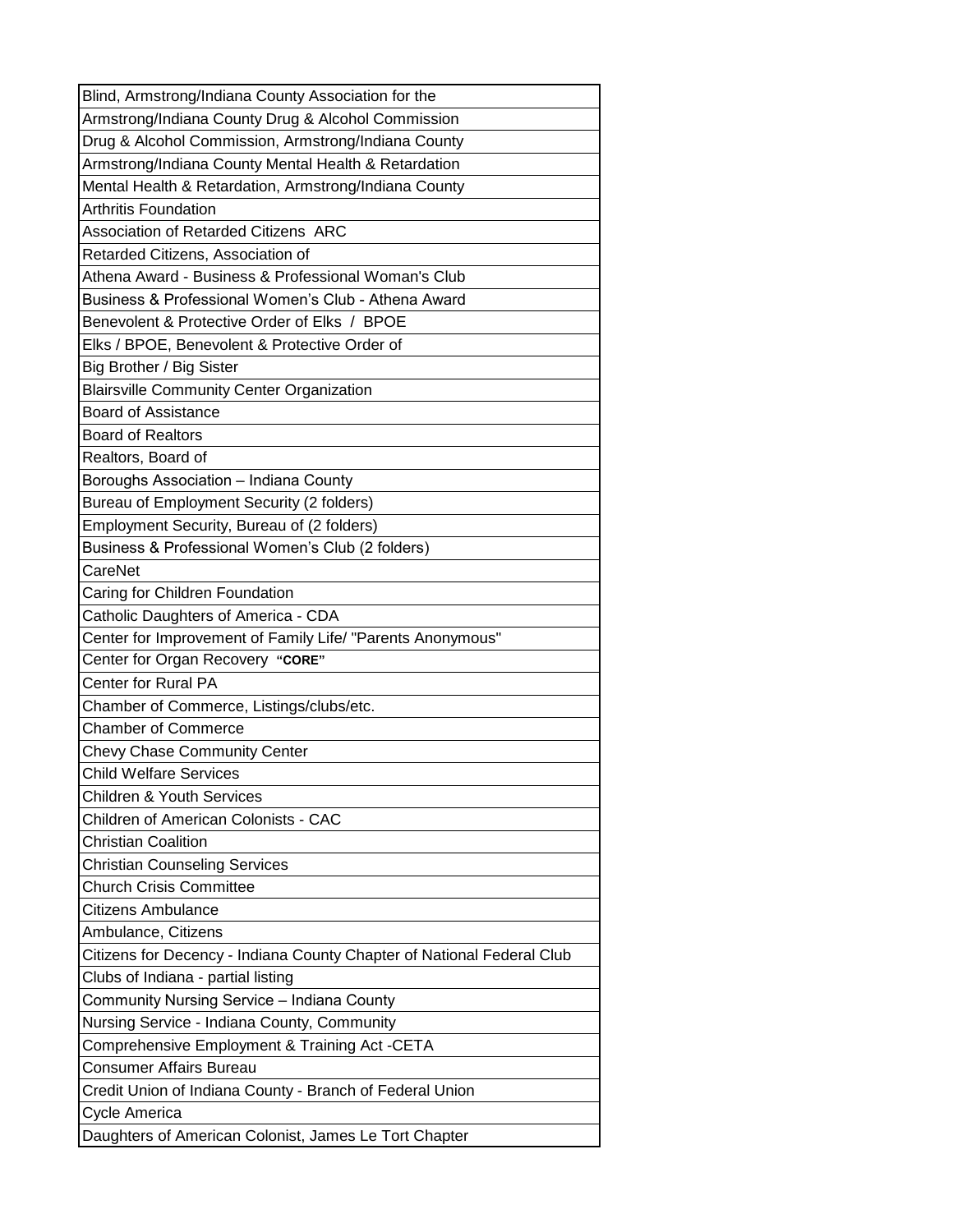| Dads & Tots Club                                                  |
|-------------------------------------------------------------------|
| Daughters of American Colonists - DAC                             |
| Daughters of American Revolutions - DAR (2 folders)               |
| Delta Kappa Gamma Epsilon Chapter "DKE"                           |
| De Moley                                                          |
| Department of Community Affairs                                   |
| Community Affairs, Department of                                  |
| Department of Public Assistance / Welfare                         |
| Public Assistance/Welfare, Department of                          |
| Dislocated Miners Information Program                             |
| Miners Information Program, Dislocated                            |
| Distinguished Artist Award                                        |
| Artist Award, Distinguished                                       |
| Downtown Indiana Management Program DIBA                          |
| <b>Ducks Unlimited</b>                                            |
| <b>Easter Seal Society</b>                                        |
| Eastern Orthodox Foundation Rehab Center                          |
| <b>Elkin Glee Club</b>                                            |
| <b>Emergency Medical Service Institute Operating Fund</b>         |
| <b>Emergency Management Operations Center</b>                     |
| Employer Advisory Council of Indiana County                       |
| <b>Enterprise Zone Study</b>                                      |
| Epilepsy Foundation of Western Pennsylvania                       |
| Evergreen Search & Rescue Team                                    |
| Faith in Action                                                   |
| <b>Family Center</b>                                              |
| <b>Family Community Leadership</b>                                |
| Family Health Council, Inc                                        |
| <b>Family Hospice</b>                                             |
| Farmers Association (now Farm Bureau)                             |
| Federation of Women's Clubs                                       |
| Flying Farmers International Organization                         |
| <b>Food Banks</b>                                                 |
| Food Share Program                                                |
| <b>Foster Parents' Association</b>                                |
| Four - Footed Friends                                             |
| Four H Clubs - Future Farmers & Homemakers of America (4 folders) |
| <b>Fraternal Order of Eagles</b>                                  |
| Eagles, Fraternal Order of                                        |
| Fraternal Orders & Service Clubs in PA.                           |
| Fresh Air Fund, Friendly Towns Program                            |
| <b>Friendly Visitors Program</b>                                  |
| <b>Friends and Neighbors</b>                                      |
| Friends of the Parks                                              |
| Full Gospel Business Mens Fellowship International                |
| <b>Funding for Charities</b>                                      |
| Charities, Funding for                                            |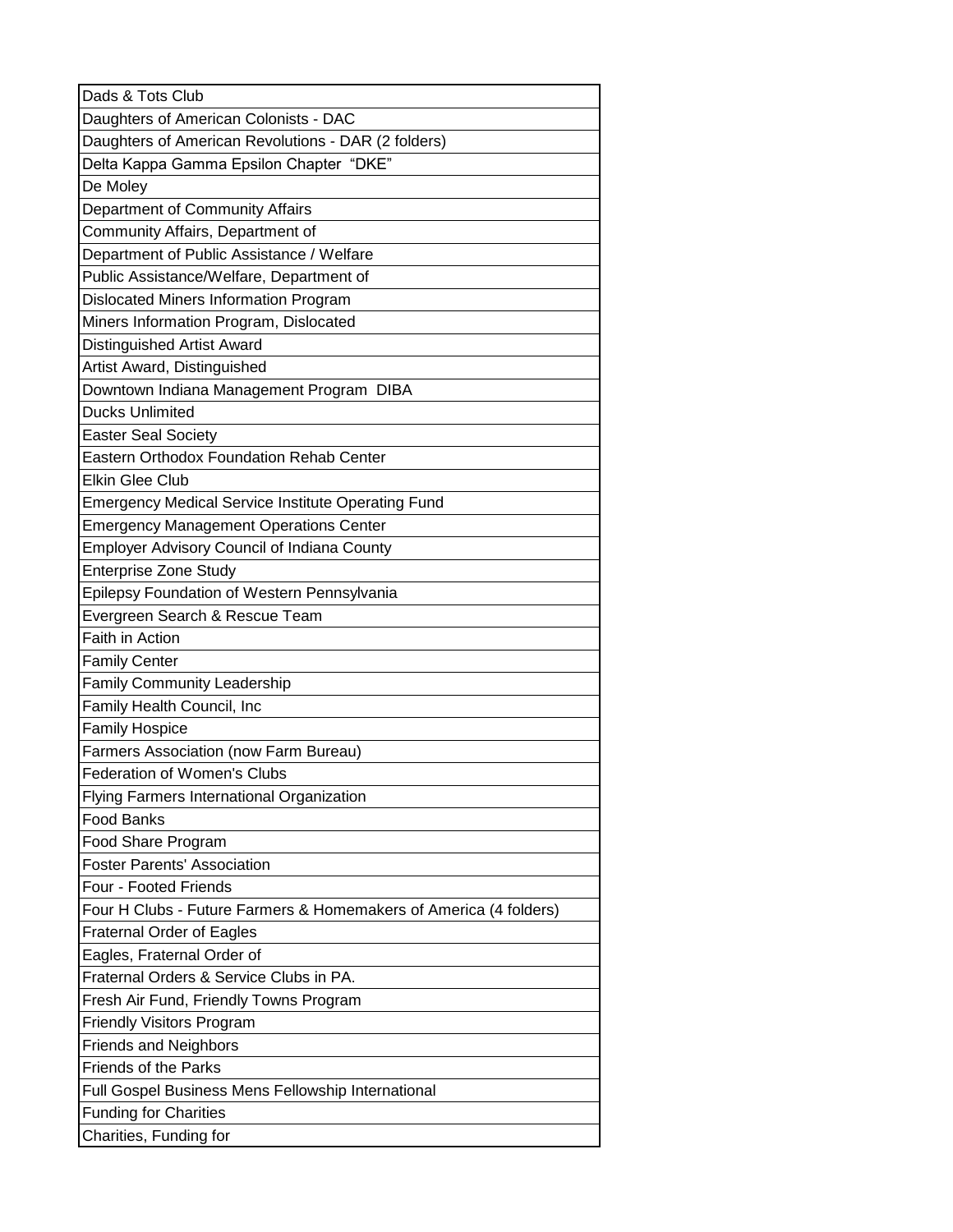| Future Business Leaders of America - FBLA        |
|--------------------------------------------------|
| <b>Gamblers Anonymous</b>                        |
| Garden Club, Evergreen                           |
| Garden Club                                      |
| Gorell Elder Day-Care Center                     |
| Elder Day-Care Center, Gorell                    |
| Grand Army of Republic - GAR                     |
| Governor's Veterans Outreach & Assistance        |
| Grange                                           |
| Greater Indiana Endowment                        |
| Green Thumb Inc                                  |
| Guidance Center                                  |
| Habitat for Humanity, Christian Ministry at Home |
| Hadassah - Indiana County Chapter                |
| Hazmat                                           |
| <b>Helping Hands</b>                             |
| Saltsburg, Inc., Historic                        |
| Historic Saltsburg, Inc                          |
| <b>Highway Safety Center</b>                     |
| Holmes Safety Association & Mine Rescue          |
| Mine Rescue, Holmes Safety Association &         |
| Homer City Area Business Assoc Inc               |
| Hot Line Service, Consumer                       |
| Housing Authority of Indiana County - HAIC       |
| <b>Human Services</b>                            |
| Humane Society of Indiana County                 |
| Indiana Area Council of Churches                 |
| Council of Churches, Indiana Area                |
| Indiana Area Dairy Goat Association              |
| Dairy Goat Association, Indiana Area             |
| Indiana Area Education Association               |
| Education Association, Indiana Area              |
| Indiana/Armstrong Builders Association           |
| Builders Association, Indiana/Armstrong          |
| Indiana Art Association                          |
| Art Association, Indiana                         |
| Indiana Arts Council                             |
| Arts Council, Indiana                            |
| Indiana Ballroom Dance Club                      |
| Ballroom Dance Club, Indiana                     |
| Indiana Country Club                             |
| Indiana County Airport Authority                 |
| Airport Authority, Indiana County                |
| Indiana County Annual Prayer Breakfast           |
| Prayer Breakfast, Indiana County Annual          |
| Indiana County Association of Life Underwriters  |
| Indiana County Association of Retarded Citizens  |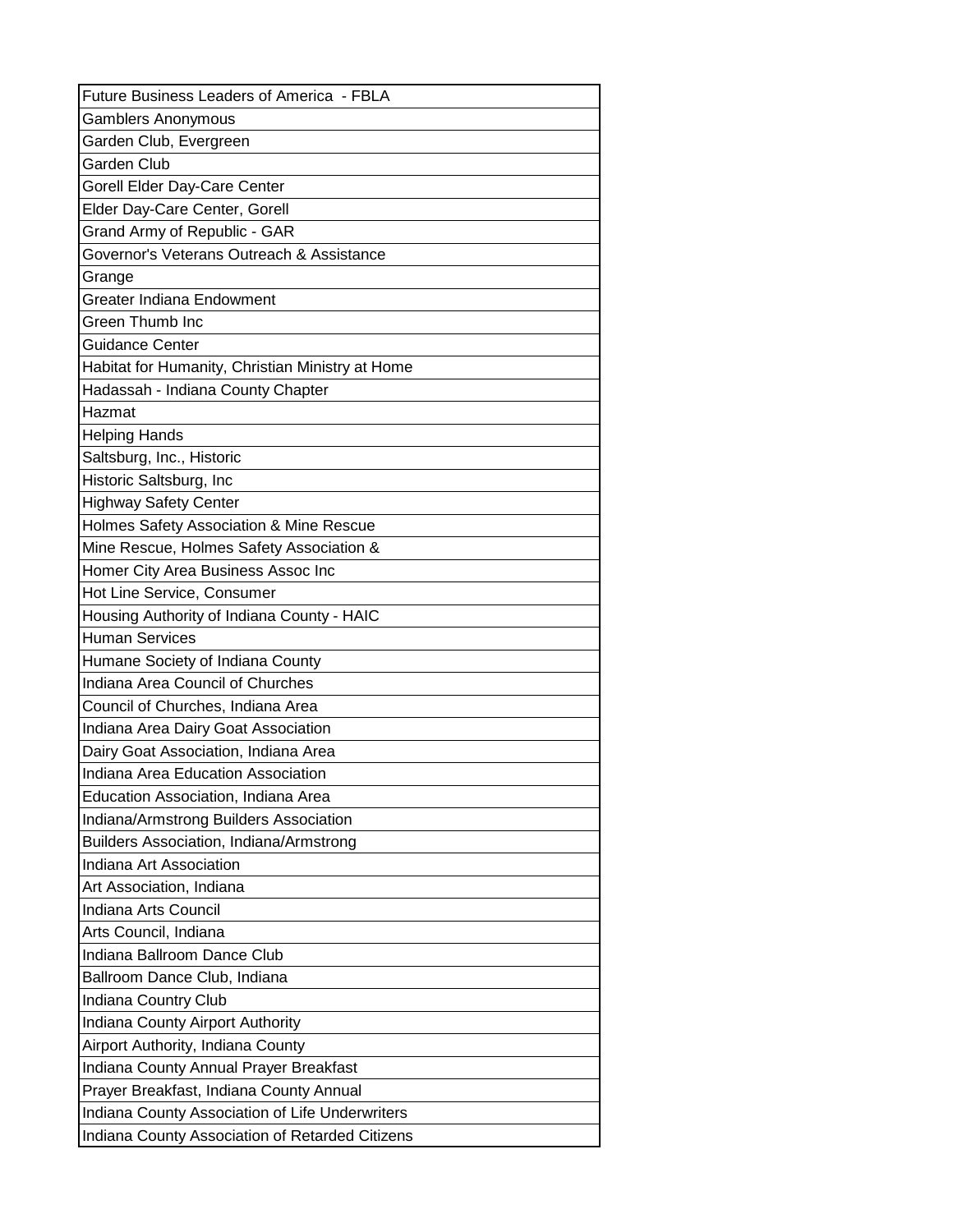| Retard Citizens, Indiana County Association of             |
|------------------------------------------------------------|
| Indiana County Child Day Care                              |
| Child Day Care, Indiana County                             |
| Day Care, Indiana County Child                             |
| Indiana County Christmas Tree Growers Association          |
| Christmas Tree Growers Association, Indiana County         |
| Indiana County Commissioners Veterans Advisory Council     |
| Vererans Advisory Council, Indiana County Commissioners    |
| Indiana County Committee of Government, COG                |
| Indiana County Community Action Program, ICCAP (2 folders) |
| Indiana County Cooperative Extension - Agriculture         |
| Indiana County Cooperative Extension - Homemakers          |
| Indiana County Dental Society                              |
| Dental Society, Indiana County                             |
| Indiana County Department Human Services                   |
| Human Services, Indiana County Department                  |
| Indiana County Development Authority                       |
| Development Authority, Indiana County                      |
| Indiana County Economic Development Association            |
| Economic Development Association, Indiana County           |
| Indiana County Fiber Arts Guild                            |
| Fiber Arts Guild, Indiana County                           |
| Indiana County Fire Chiefs Association                     |
| Fire Chiefs Association, Indiana County                    |
| Indiana County Group Homes, Inc.                           |
| Group Homes, Inc., Indiana County                          |
| Indiana County Homeless / Housing Task Force               |
| Homeless/Housing Task Force, Indiana County                |
| Indiana County Medical Society                             |
| Medical Society, Indiana County                            |
| Indiana County Municipal Services Authority                |
| Municipal Services Authority, Indiana County               |
| Indiana County Proud                                       |
| Indiana County Shrine Club                                 |
| Indiana County Tavern Owners Association                   |
| Tavern Owners Association, Indiana County                  |
| Indiana Tennis Association                                 |
| Tennis Association, Indiana                                |
| Indiana County Transit Authority                           |
| Transit Authority, Indiana County                          |
| Indiana County Workshop                                    |
| Indiana Flyer Club                                         |
| Indiana Hospital School of Nursing Alumni Association      |
| Nursing Alumni Association, Indiana Hospital School of     |
| Indiana Outing Club                                        |
| Outing Club, Indiana                                       |
| Indiana Players, Inc                                       |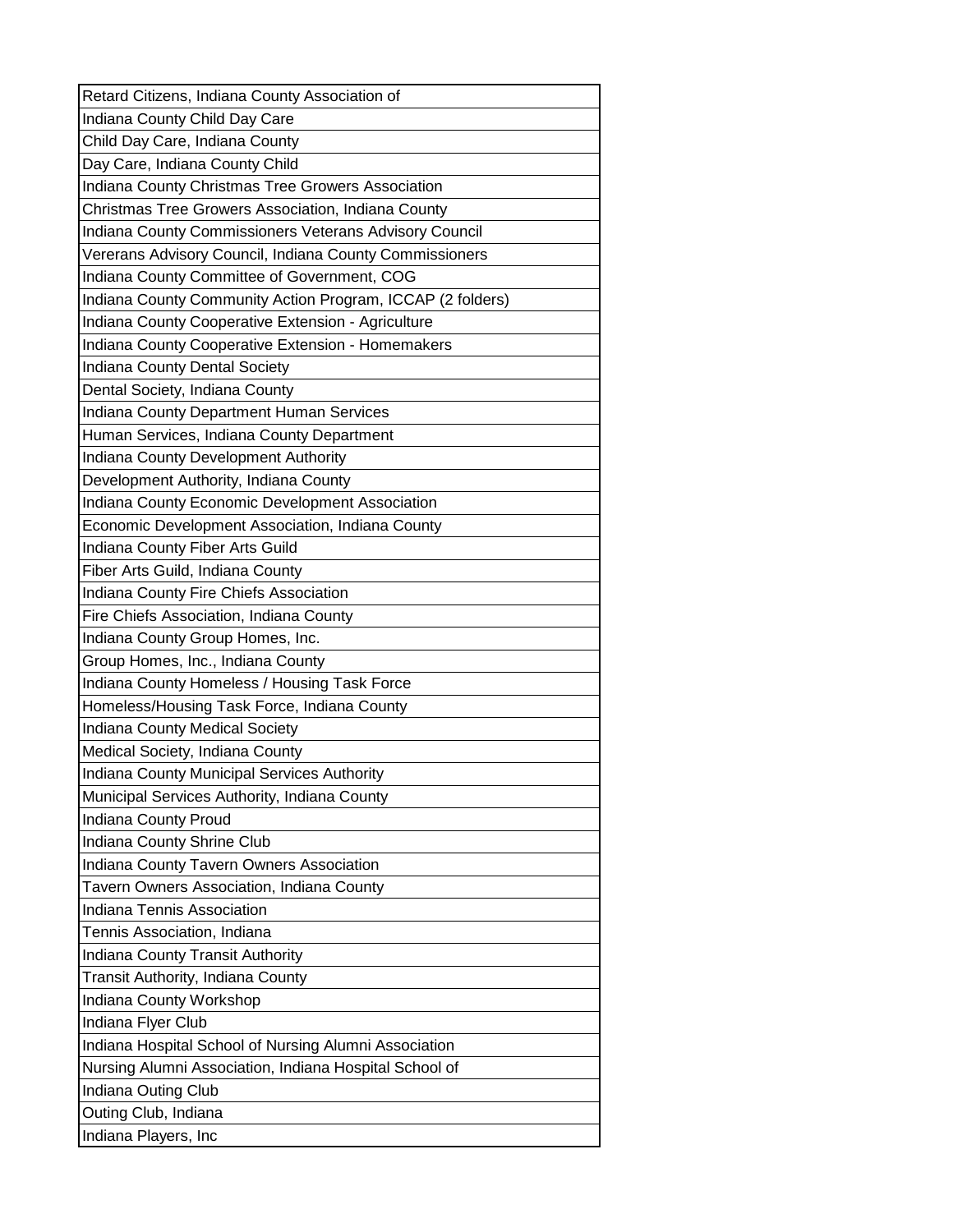| Indiana Reading Council                                      |
|--------------------------------------------------------------|
| Reading Council, Indiana                                     |
| Indiana Symphony Society                                     |
| Symphony Society, Indiana                                    |
| Indiana Teen Center                                          |
| Indiana "Up Close"                                           |
| <b>Industrial Development Authority</b>                      |
| Info Line, Indiana County                                    |
| International Fellowship Exchange Student Program            |
| International Order of Rainbow Girls                         |
| Inter-Service Clubs Council                                  |
| JayCees - Jr. Chamber of Commerce                            |
| Junior Women's Civic Club JWCC                               |
| Keystone Rehabilitation Inc.                                 |
| Kiwanis                                                      |
| Knights of Labor, Labor Union                                |
| Ku Klux Klan                                                 |
| Labor / Management Conference                                |
| Laurel Highlands Kennel Club                                 |
| League of Women Voters                                       |
| Lifesteps                                                    |
| Lions Club & Auxiliary                                       |
| Long Rifle Club                                              |
| Love Basket Foundation                                       |
| Loyal Order of Moose                                         |
| Moose, Loyal Order of                                        |
| Loyalhanna Grotto of National Speleogical Society            |
| Lutheran Youth and Family Services                           |
| Mothers Against Drunk Driving - MADD                         |
| Make - A - Wish Foundation                                   |
| March of Dimes                                               |
| Masonic Order - Eastern Star - Rainbow Girls                 |
| Eastern Star - Rainbow Girls, Masonic Order                  |
| Mayor's Commission                                           |
| Meals on Wheels                                              |
| Medical Society and Auxiliary, Indiana Co.                   |
| Medicare                                                     |
| <b>Mental Health Association</b>                             |
| Military Order of World Wars, Indiana County Chapter         |
| Model Train Organizations, Central RR of Indiana County      |
| Monday Musical Club, Indiana                                 |
| Musical Club, Indiana, Monday                                |
| Mothers of Democracy                                         |
| <b>Municipal Services Authority</b>                          |
| <b>Multiple Sclerosis</b>                                    |
| Muscular Dystrophy Association                               |
| National Association for Advancement of Colored People NAACP |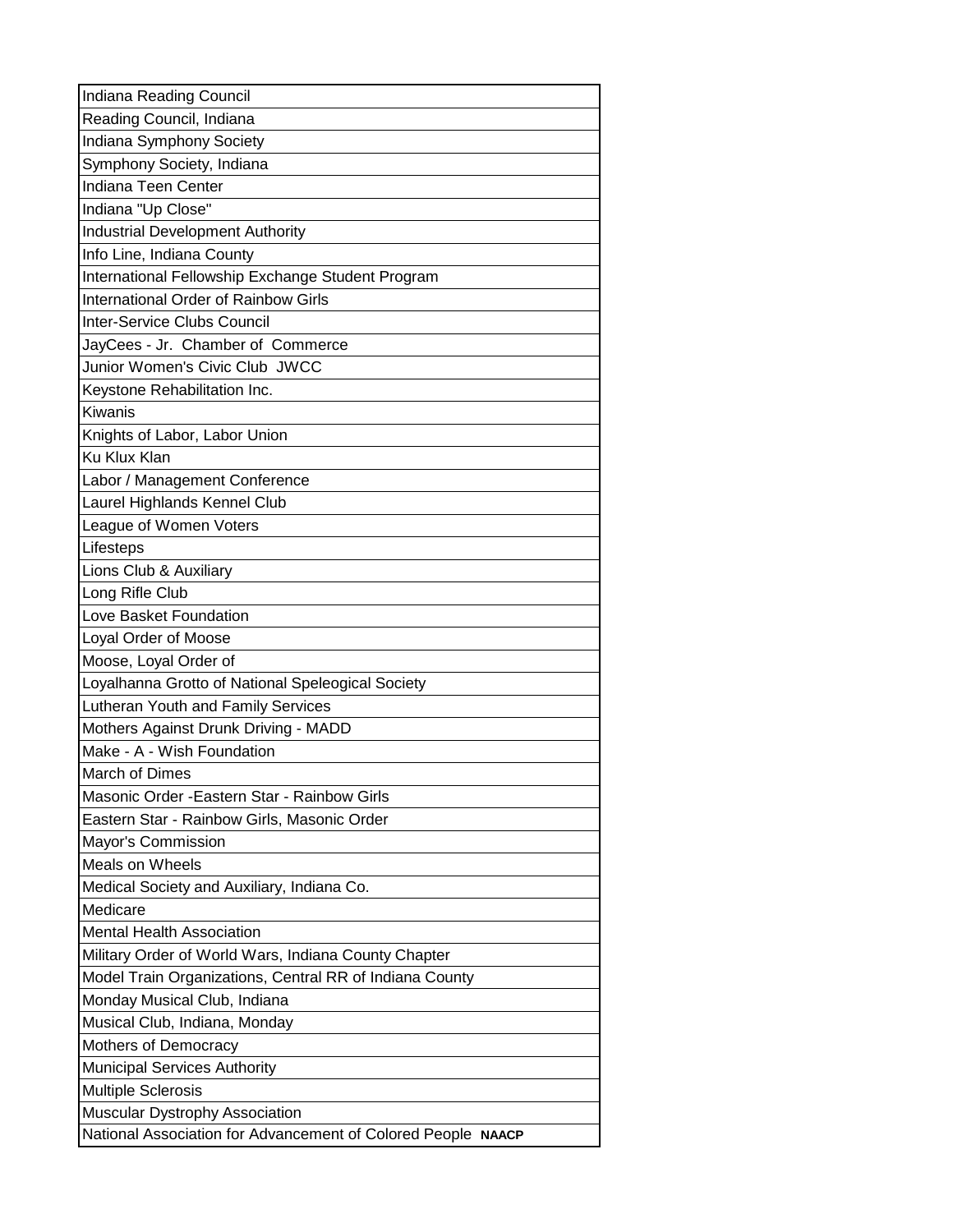| National Disaster Medical System                                      |
|-----------------------------------------------------------------------|
| National Federation for Decency, Indiana Co. Chapter                  |
| National League of Women Voters                                       |
| League of Women Voters, National                                      |
| National Traffic Safety Headquarters                                  |
| Naughty Pines Square Dance Club                                       |
| Square Dance Club, Naughty Pines                                      |
| New Beginnings                                                        |
| <b>New Century Club</b>                                               |
| Odd Fellows Lodge                                                     |
| Office of Deaf and Hearing Impairment                                 |
| Deaf and Hearing Impairment, Office of                                |
| Office of Planning and Development                                    |
| Planning and Development, Office of                                   |
| <b>Olympic Training Center</b>                                        |
| <b>Omni Management Services</b>                                       |
| Open Door                                                             |
| Optimist Club Inc., Boy of the Month Program                          |
| Boy of the Month Porgram, Optimist Club Inc.                          |
| <b>Outing Club</b>                                                    |
| Parent/ Teachers Association                                          |
| Pennsylvania Bureau of Employment and Unemployment Services           |
| Employment and Unemployment Services, Pennsylvania Bureau of          |
| Pennsylvania Christmas Tree Growers Association                       |
| Christmas Tree Growers Association, Pennsylvania                      |
| Pennsylvania Department of Community Affairs<br><b>DCA</b>            |
| Community Affairs, Pennsylvania Department of                         |
| Pennsylvania Farmers' Association                                     |
| Farmers' Association, Pennsylvania                                    |
| Pennsylvania Federation of Historical Societies                       |
| Historical Societies, Pennsylvania Federation of                      |
| Pennsylvania Hall of Fame of Champions of Older Workers               |
| Pennsylvania Industrial Heritage                                      |
| Industrial Heritage, Pennsylvania                                     |
| Pennsylvania Service Corps                                            |
| Service Corps, Pennsylvania                                           |
| Peace Corps - U.S.                                                    |
| Peace Links Men & Women Against Nuclear War                           |
| PIC Youth Program, TriCounty                                          |
| TriCounty PIC Youth Program                                           |
| Plum Creek Valley Long Rifles                                         |
| Long Rifles, Plum Creek Valley                                        |
| Power Safety International                                            |
| Pre-School Inter- Agency Task Force                                   |
| Prevention Unit of Armstrong/Indiana County Drug & Alcohol Commission |
| Drug & Alcohol Commission, Prevention Unit of Armstrong/Indiana       |
| Project - Self Sufficiency                                            |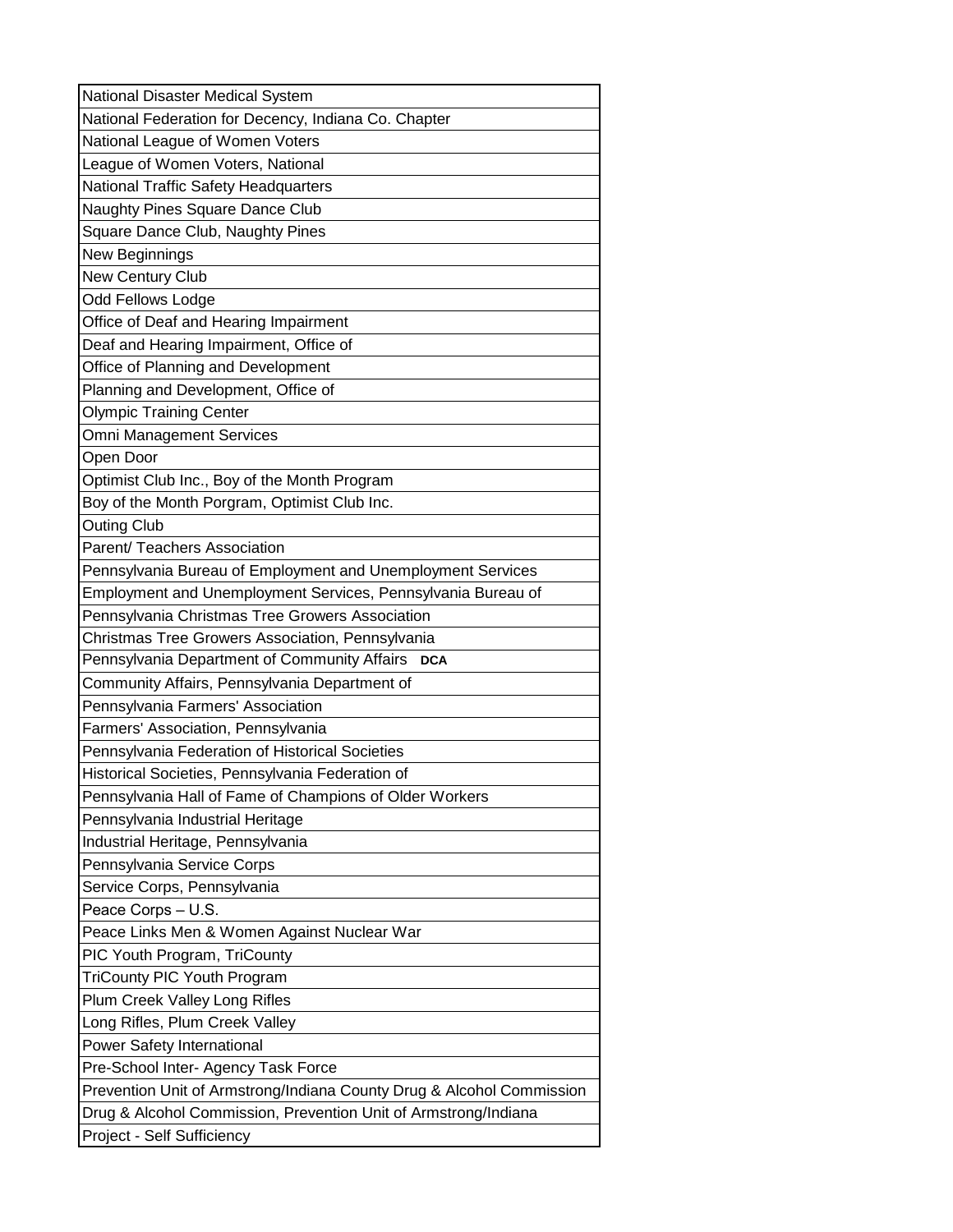| Prosper, Promote Rehabilitation of Subsidized Property for Economic<br>Revitalization, Temporary Tax Relief |
|-------------------------------------------------------------------------------------------------------------|
|                                                                                                             |
|                                                                                                             |
|                                                                                                             |
|                                                                                                             |
|                                                                                                             |
|                                                                                                             |
|                                                                                                             |
|                                                                                                             |
|                                                                                                             |
|                                                                                                             |
|                                                                                                             |
| Temporary Tax Relief, Prosper, Promote Rehabilitation of Subsidized<br>Property for Economic Revitalization |
| Questers                                                                                                    |
| Quota Club                                                                                                  |
| Racing Greyhound Adoption Inc                                                                               |
| <b>Racquet Club</b>                                                                                         |
| Rails to Trails Conservancy                                                                                 |
| Rainbow/Diamond/Depression Glass Club                                                                       |
| <b>Rainbow Girls</b>                                                                                        |
| Reach for Recovery                                                                                          |
| <b>Recreation &amp; Parks Commission</b>                                                                    |
| <b>Red Hat Society</b>                                                                                      |
| Redevelopment Authority Indiana County                                                                      |
| Republican Men's Club                                                                                       |
| Republican Women's Club<br><b>Retired Teachers Association</b>                                              |
| Rifle Clubs - Indiana, Plum Creek Valley, Red & Green                                                       |
| Rose Society                                                                                                |
| <b>Rotary Club</b>                                                                                          |
| Rotary Club, Midday                                                                                         |
| St. Andrew's Society of Indiana PA.                                                                         |
| SADD - Students Aganst Drunk Driving<br>Students Against Drunk Driving, SADD                                |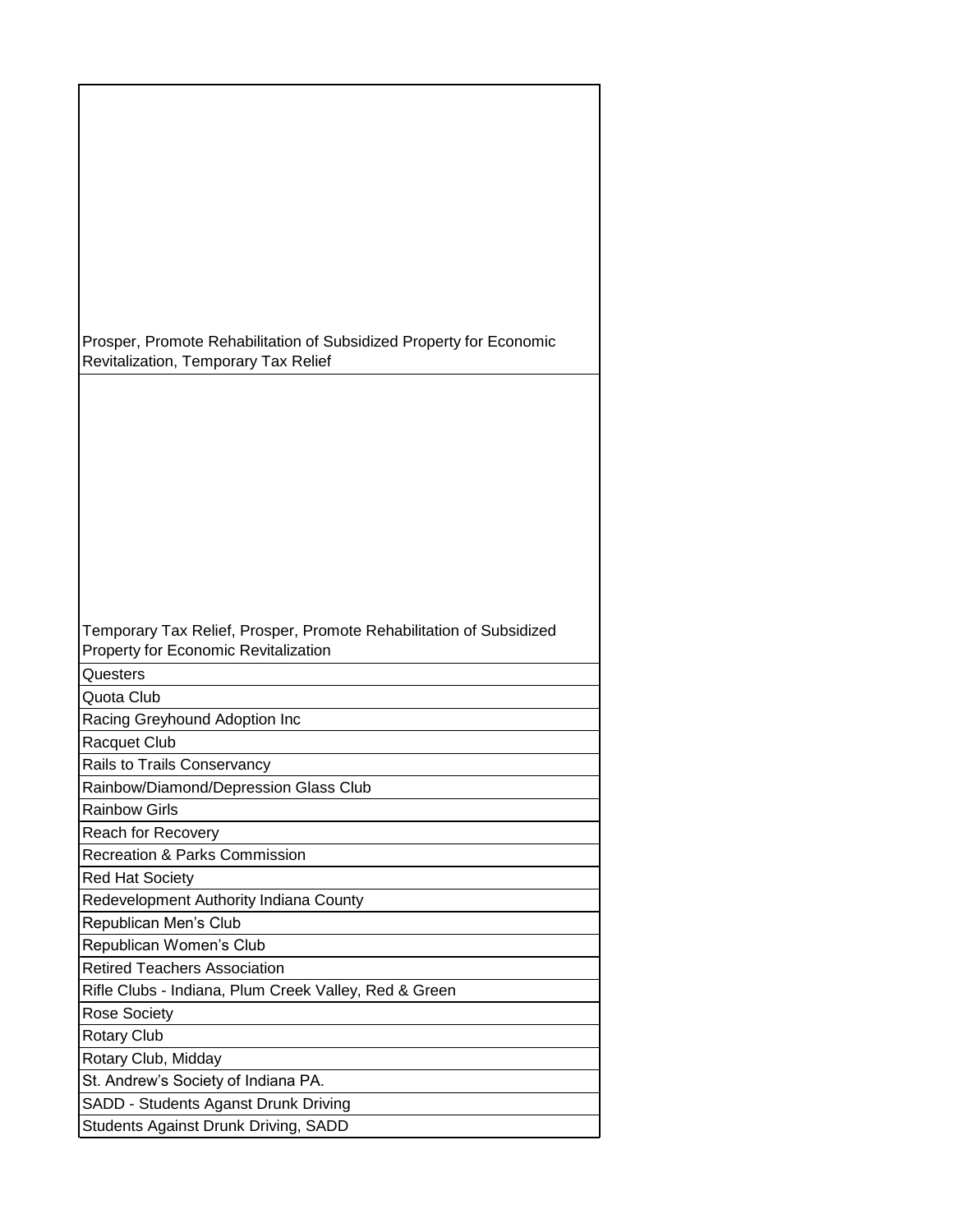| Safe Homes Project<br>Safety Town (Jr. Women's Civic Club Project) |
|--------------------------------------------------------------------|
|                                                                    |
|                                                                    |
| Salvation Army (2 folders)                                         |
| Save & Share - Register Tap Program                                |
| Score - Service Corps of Retired Executives                        |
| Retired Executives, Score - Service Corps of                       |
| Scouts - Boy (5 folders)                                           |
| Scouts - Girl (3 folders)                                          |
| Self-help Alliance                                                 |
| Self-help for Hard of Hearing                                      |
| Hearing, Self-help for Hard                                        |
| <b>Senior Citizens</b>                                             |
| Shriner's Club                                                     |
| Sign Language Club                                                 |
| Smicksburg-Dayton Business Association                             |
| Business Association, Smicksburg-Dayton                            |
| <b>Social Security</b>                                             |
| Society of Farm Women                                              |
| Farm Women, Society of                                             |
| Sons of Italy Lodge                                                |
| Southwest PA. Energy Center at IUP                                 |
| Special Medical Response Team                                      |
| Medical Response Team, Special                                     |
| Special Olympics, Indiana Co. Chapter                              |
| <b>Spiritual Hands</b>                                             |
| Sportsmen's Club                                                   |
| <b>Student Assistance Program</b>                                  |
| Summer Youth Corps Work Program                                    |
| <b>Sweet Adelines</b>                                              |
| Task Force - Poverty & Housing                                     |
| Poverty & Housing, Task Force                                      |
| Teen Alcohol Awareness Program                                     |
| Thunder Valley Lenape Nation                                       |
| Tourist Bureau of Indiana County                                   |
| Township Planning Commission                                       |
| <b>Toys for Tots</b>                                               |
| <b>Trade Unions</b>                                                |
| <b>Tri-County Manpower</b>                                         |
| Manpower, Tri-County                                               |
| <b>Tri-County Private Industry Council</b>                         |
| <b>Industry Council, Tri-County Private</b>                        |
| Two Lick Country Club<br>East Pike on Ramsey Run                   |
| Two Lick Valley Gun Club                                           |
| Gun Club, Two Lick Valley                                          |
| Tug-a-Truck                                                        |
| Unions, Miscellaneous                                              |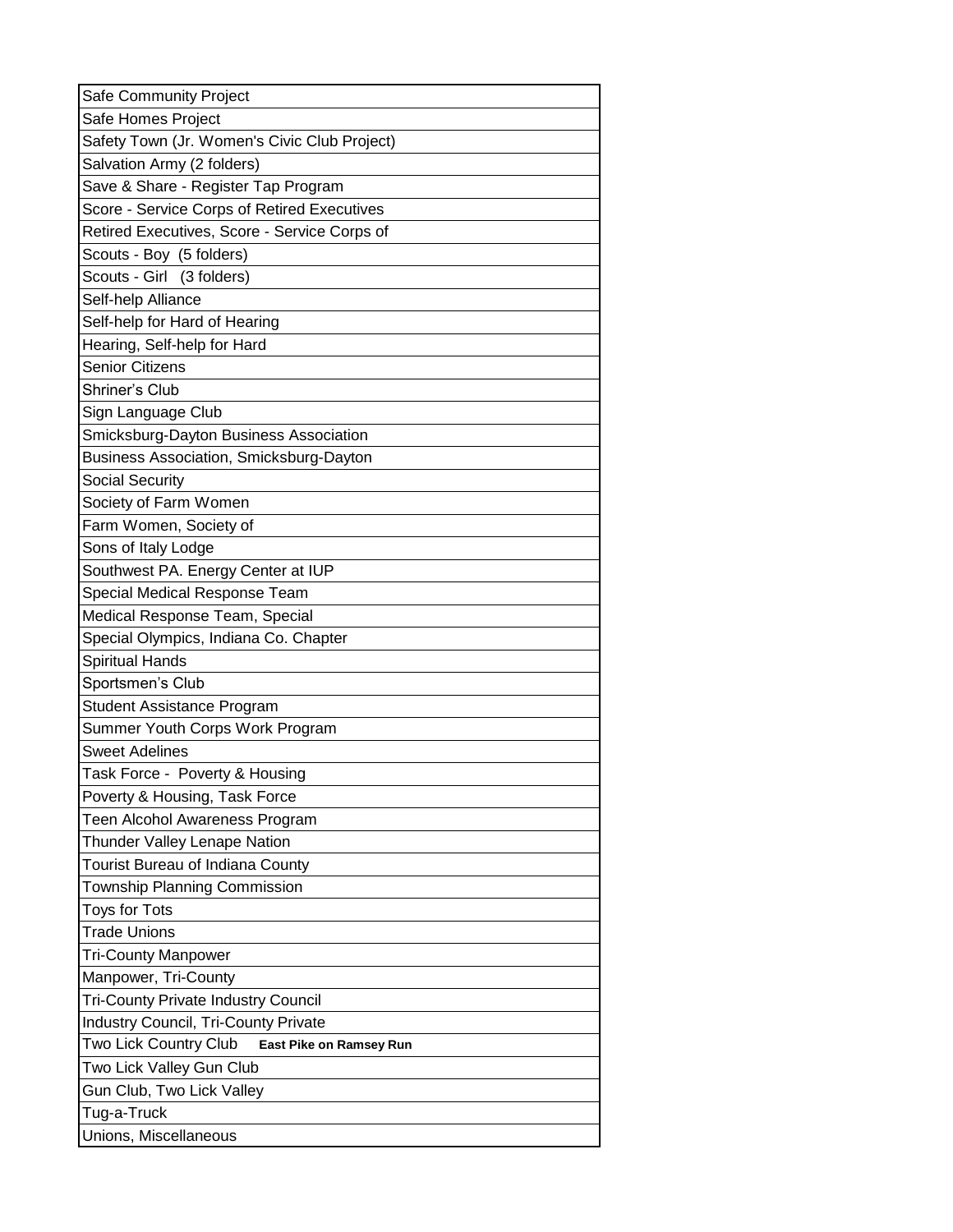| <b>United Cerebral Palsy</b>                                              |  |  |
|---------------------------------------------------------------------------|--|--|
| Cerebral Palsy, United                                                    |  |  |
| United Mine Workers of America (UMWA)                                     |  |  |
| Mine Workers of America, United (UMWA)                                    |  |  |
| United Mine Workers of America R&P Unemployment Assistance Fund           |  |  |
| R&P Unemployment Assistance Fund, United Mine Workers of America          |  |  |
| <b>United Ministerial Association</b>                                     |  |  |
| Ministerial Association, United                                           |  |  |
| United Nations International Childrens Fund<br><b>'UNICEF'</b>            |  |  |
| United Way (2 folders)                                                    |  |  |
| Veterans of Foreign Wars VFW                                              |  |  |
| Vision Quest Wagon Train                                                  |  |  |
| Visiting Nurses / Hospice Association                                     |  |  |
| <b>Hospice Association, Visiting Nurses</b>                               |  |  |
| Visitors to the Aged Program<br><b>VTA</b>                                |  |  |
| Welcome to Indiana, "The Bright New Look" Project                         |  |  |
| Welcome Wagon                                                             |  |  |
| Western Pennsylvania Industrial Arts Show                                 |  |  |
| Industrial Arts Show, Western Pennsylvania                                |  |  |
| Western Pennsylvania Quarter Horse Association                            |  |  |
| Quarter Horse Association, Western Pennsylvania                           |  |  |
| Women's Christian Temperance Union, wctu                                  |  |  |
| Women's Clubs, Civic, Miscellaneous                                       |  |  |
| Women's Rights - Libs, Suffragettes, etc                                  |  |  |
| <b>Works Project Administration</b>                                       |  |  |
| Workshops - Sheltered                                                     |  |  |
| YMCA & YWCA<br>(2 folders)<br>Young Men & Woman Association               |  |  |
| Young Adult Handicapped Inc                                               |  |  |
| <b>Youth Education Association</b>                                        |  |  |
| Youth Job-Training Corps                                                  |  |  |
| <b>Youth Service Corps</b><br>Tri County Private Industry council (TCPIA) |  |  |
| Zonta Club                                                                |  |  |
| Parks and Recreation Centers, Miscellaneous                               |  |  |
| Appalachian Trail                                                         |  |  |
| <b>Armstrong Twp Park</b>                                                 |  |  |
| <b>Baker Trail</b>                                                        |  |  |
| <b>Blue Spruce County Park</b><br>off Rt 110 near Ernest PA               |  |  |
| <b>Boyertown USA</b><br>near Altoona PA                                   |  |  |
| <b>Brush Valley Rec. Center</b><br><b>Burrell Township</b>                |  |  |
| <b>Bushy Run Battlefield</b><br>near Jeannette PA                         |  |  |
| <b>Buttermilk Falls</b>                                                   |  |  |
| Camp Cadet - Civil Air Patrol/Civil Defense                               |  |  |
| Civil Air Patrol/Civil Defense, Camp Cadet                                |  |  |
| Camp Orendo Health Camp Sponsored by Lions Club                           |  |  |
| Camp Seph Mack - Boy Scouts                                               |  |  |
| Boy Scots, Camp Seph Mack                                                 |  |  |
| Camp Sunrise, Lions Health Camp                                           |  |  |
|                                                                           |  |  |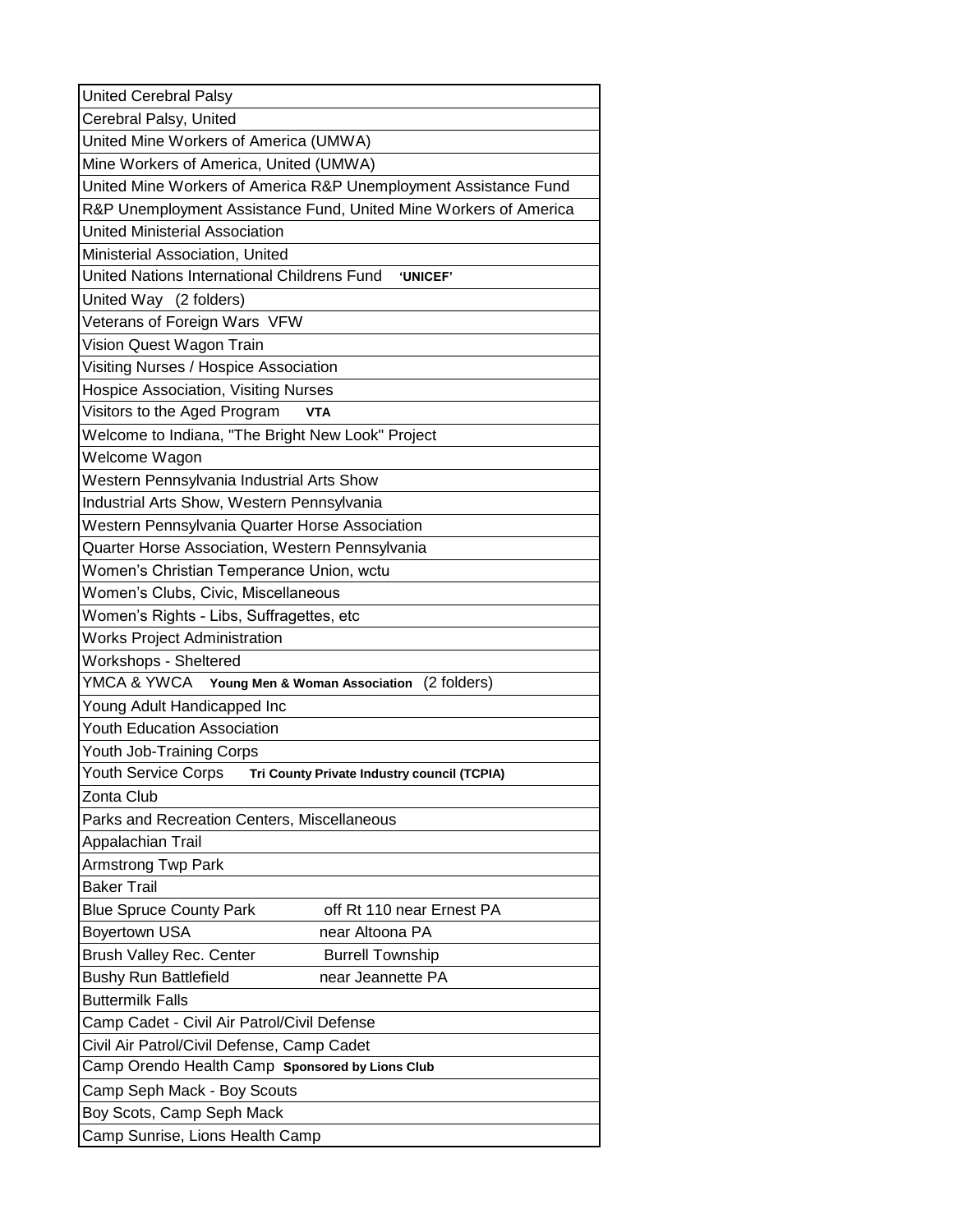| <b>Campbell Park</b>                          | Wayne Ave, Indiana PA                 |
|-----------------------------------------------|---------------------------------------|
| Campbell's Mill                               | near Black Lick PA                    |
| <b>Canal Park</b>                             | Saltsburg PA                          |
| <b>Chevy Chase Community Center</b>           |                                       |
| Cliffside Park                                | off old rte 119 S, near Homer City PA |
| Cloe Lake                                     | Ball Twp, Jefferson Co                |
| <b>Commerce Center and Park</b>               |                                       |
| Compass Inn                                   | near Laughlintown, Westmoreland Co    |
| Conemaugh Dam                                 | near Saltsburg PA                     |
| <b>Conneaut Lake Park</b>                     | <b>Allegheny County</b>               |
| Cook Forest State Park                        |                                       |
| Corporate Campus                              |                                       |
| <b>Crooked Creek Lake</b>                     | near Ford City PA                     |
| Dreamland Park and Pool                       |                                       |
| Duman's Lake Park                             | Cambria Co                            |
| <b>East Pike Recreation Complex</b>           |                                       |
| <b>Elderton/Plumcreek Area Park</b>           |                                       |
| Floodway Park                                 | Homer City PA                         |
| <b>French Creek</b>                           |                                       |
| Getty Heights Park                            | 286S, near Rustic Lodge, Indiana PA   |
| <b>Ghost Town Trail - Rails to Trails</b>     |                                       |
| Rails to Trails, Ghost Town Trail             |                                       |
| <b>Harpers Ferry</b>                          |                                       |
| <b>Hemlock Lake Park</b>                      | <b>Banks Twp</b>                      |
| Hiking and Biking Trails of Pennsylvania      |                                       |
| Hotel Hershey Resort & Gardens                |                                       |
| <b>IUP Co-op Recreation Park</b>              |                                       |
| Ice Center                                    |                                       |
| Idlewild                                      | near Ligonier PA                      |
| <b>Idlewood Inn Resort</b>                    | Green Tree, near Pittsburgh PA        |
| Indian Springs                                |                                       |
| Indiana Area Cross Country Skiing Trails      |                                       |
| Cross Country Skiing Trails, Indiana Area     |                                       |
| Indiana Area Recreation and Parks Commission  |                                       |
| Recreation and Parks Commission, Indiana Area |                                       |
| Indiana/Cambria Trails                        |                                       |
| Indiana County Parks, Miscellaneous           |                                       |
| <b>Industrial Parks</b>                       |                                       |
| Iron Kettle Campgound                         | near Coral PA                         |
| Kennywood Park                                | near Pittsburgh PA                    |
| Keystone Overlook                             | near Shelocta PA                      |
| Keystone State Park                           | near New Alexandria PA                |
| Kinzua Dam and Park                           |                                       |
| <b>Laurel Hill State Park</b>                 | near Seven Springs PA                 |
| Lion's Health Camp Club                       | near Indiana PA                       |
| Loyalhanna Lake Reservoir and Dam             | near Saltsburg PA                     |
| McConnells Mill State Park                    | near Portersville PA                  |
|                                               |                                       |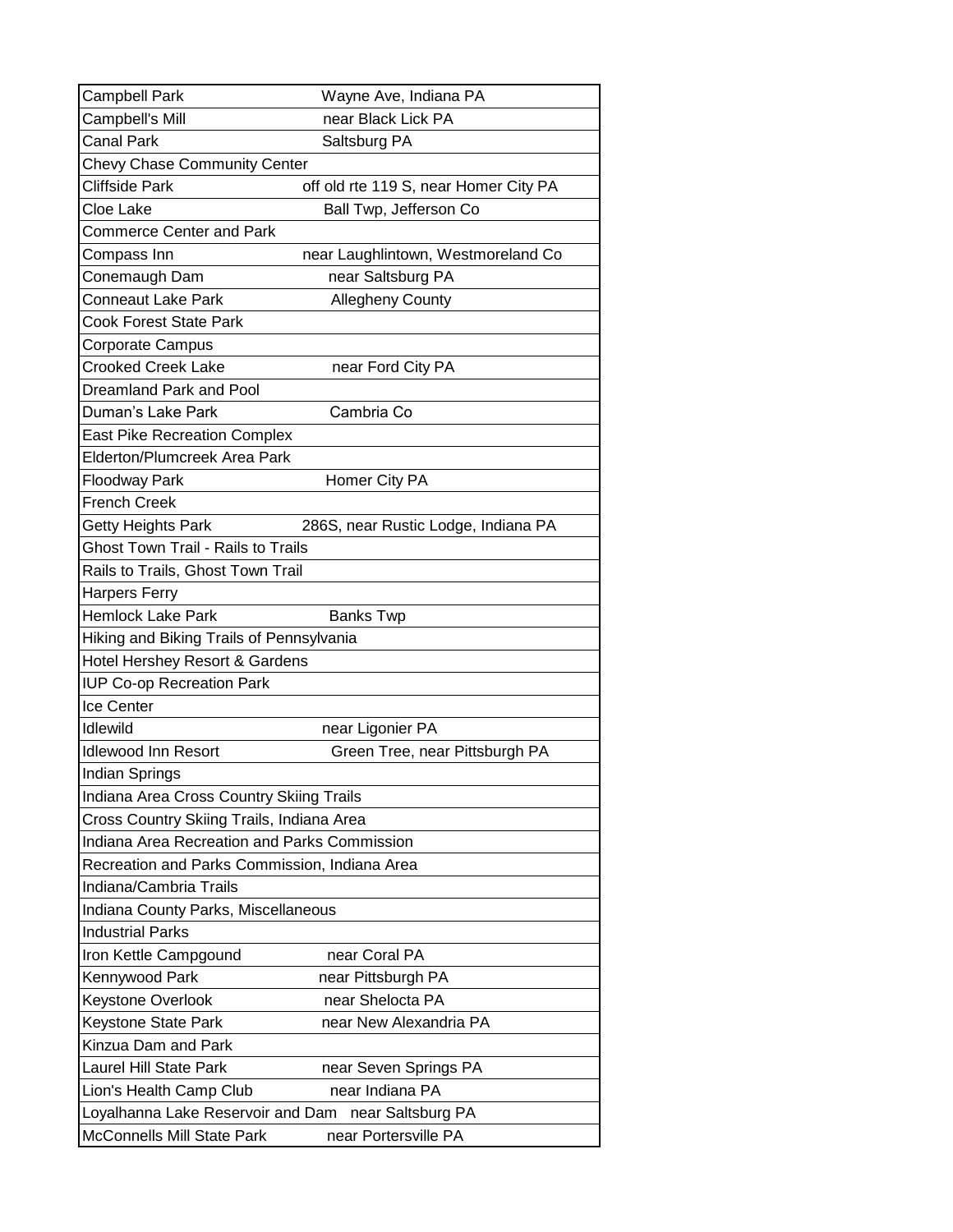| <b>Mack Community Center</b>                              | Indiana PA             |
|-----------------------------------------------------------|------------------------|
| <b>Mahoning Creek Lake</b>                                | near Dayton PA         |
| <b>Memorial Park</b>                                      | Indiana PA             |
| <b>Mountain View Ranch</b>                                | near Indiana PA        |
| <b>Mucci Pavilion</b>                                     | Brenizer, Derry Twp    |
| <b>National Parks</b>                                     |                        |
| <b>National Park Service</b>                              |                        |
| Nature in the Parks                                       |                        |
| New Horizons - Retreat & Campground                       | near Indiana PA        |
| Old Smicksburg Park                                       |                        |
| Ole Bull State Park                                       |                        |
| Pennsylvania Campground Directory                         |                        |
| Pennsylvania State Parks                                  |                        |
| State Parks, Pennsylvania                                 |                        |
| <b>Phipps Conservatory</b>                                | <b>Schenly Park PA</b> |
| Pine Ridge Park                                           | near Blairsville PA    |
| Pine Township Park                                        | near Heilwood PA       |
| Pocono Mountains                                          |                        |
| <b>Point Park</b>                                         | near Pittsburgh PA     |
| Presque Isle State Park                                   | Erie PA                |
| Prince Gallitzen State Park                               | near Patton PA         |
| Pymatuning Lake State Park                                | near Linesville PA     |
| Raccoon Creek State Park                                  | near Murdicksville, PA |
| Raystown Lake                                             |                        |
| Recreation Centers - Small Parks, Miscellaneous           |                        |
| Sandcastle Water Park                                     | Pittsburgh PA          |
| Saylor Park, John P                                       | <b>Black Lick PA</b>   |
| Seven Springs Sports & Skiing                             |                        |
| <b>Shannock Valley Recreation Center</b>                  |                        |
| Shawnee Lake State Park                                   | near Bedford PA        |
| Sportsman Club                                            | near Penn Run PA       |
| <b>State Police Summer Camp</b>                           |                        |
| Two Lick Country Club                                     |                        |
| Two Lick Reservoir                                        | East Pike, Indiana PA  |
| U. S. Space Camp                                          | Huntsville AL          |
| Valley Forge State Park                                   |                        |
| Waterways in Pennsylvania                                 |                        |
| <b>Westmoreland County Parks</b>                          |                        |
| County Parks, Westmoreland                                |                        |
| <b>White Twp. Recreation Complex</b>                      |                        |
| <b>White's Woods and Park</b>                             | N 12th St, Indiana PA  |
| <b>Yellow Creek State Park</b>                            | near Penn Run PA       |
| Yellowstone National Park                                 |                        |
| Conventions<br><b>Counties that Never Were</b>            |                        |
|                                                           |                        |
| De Longueuil, Baron  Expedition thru Western Pennsylvania |                        |
| Independence Hall                                         |                        |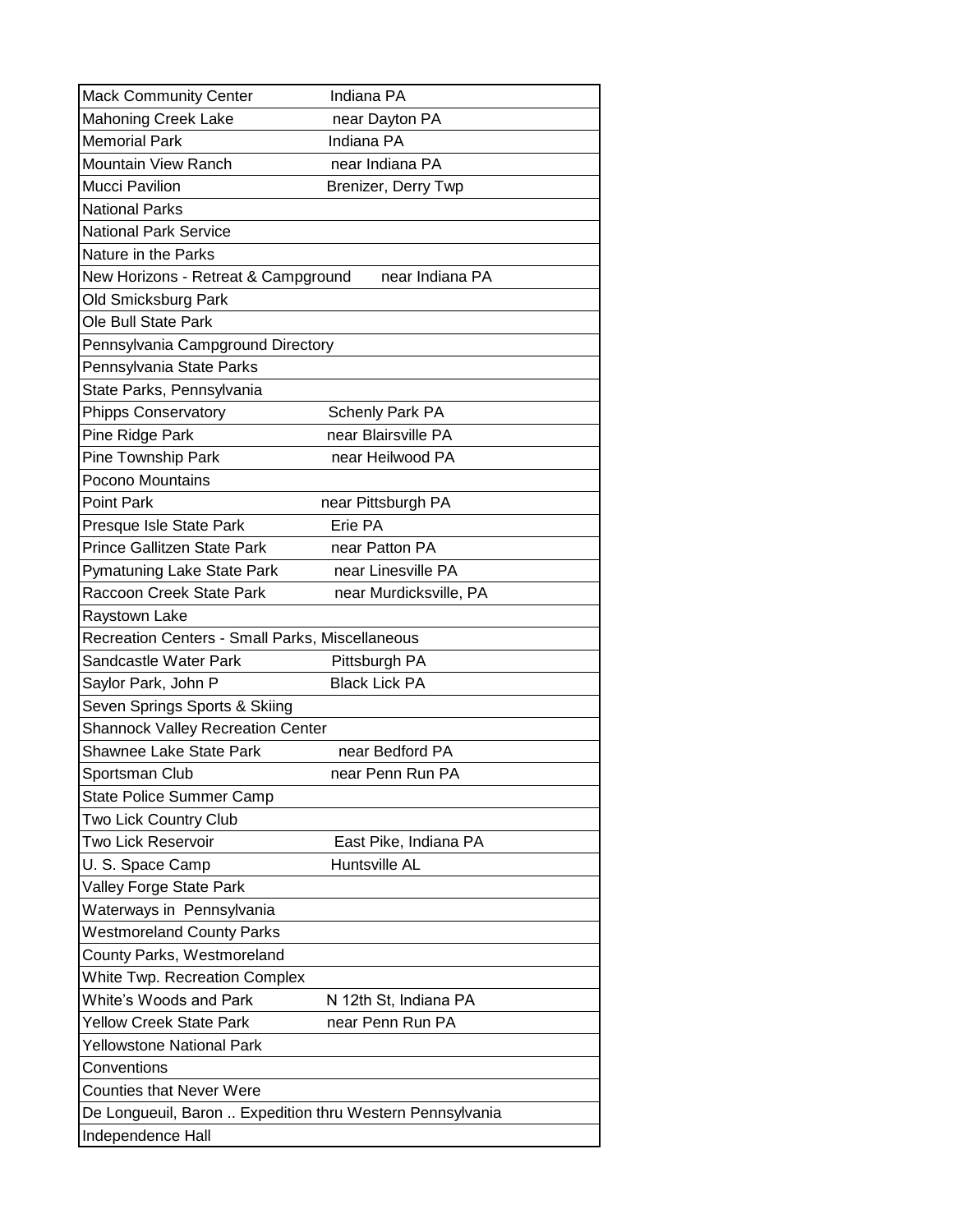| Mellon Institute                             |                                    |
|----------------------------------------------|------------------------------------|
| Pamphlets on Pennsylvania                    |                                    |
| Pennsbury Manor,                             | Morrisville PA                     |
| Pennsylvania Dutch German Settlements        |                                    |
| Pennsylvania Historical Association          |                                    |
| Historical Association, Pennsylvania         |                                    |
| Pennsylvania History - Miscellaneous         |                                    |
| Pennsylvania History Outline                 |                                    |
| Pennsylvania State Capitol -- Harrisburg PA  |                                    |
| Harrisburg PA, Pennsylvnaia State Capitol    |                                    |
| Proclamations                                |                                    |
| Spanish Colony                               |                                    |
| Statistics on Pennsylvania - Population, etc |                                    |
| Three Rivers: Geography, etc.                |                                    |
| Washington & Jefferson College Museum        |                                    |
| Perry County                                 |                                    |
| Personalities, Miscellaneous (2 folders)     |                                    |
| Abraham, Howard<br>"Hub"                     | <b>Clymer PA</b>                   |
| Ackerman, Ethel                              | Farmwife, New Alexandria PA        |
| Ackerman, Dr. Robert                         | <b>IUP Professor on Alcoholism</b> |
| Adams, Dr. Richard                           |                                    |
| Agnew, Charles R                             |                                    |
| Albright, Cherie                             | 1996 Director, Alice Paul House    |
| Allen, Dr. David                             |                                    |
| Allison, J. L.                               | Newspaper columnist                |
| Altman, Henry                                |                                    |
| Arms, Christopher Tyler                      |                                    |
| Audubon, John James                          |                                    |
| Avilio, Lynn                                 |                                    |
| Bacha, Jeff                                  |                                    |
| Baldwin, James M. D.                         |                                    |
| Balsinger, Barbara                           | Founder, IUP Museum                |
| Banks, Mary Jane                             |                                    |
| Barker, Eric                                 |                                    |
| Barron, Rich                                 | Ice Cream Barron                   |
| Bartlebaugh, William                         |                                    |
| Barton, Clara                                | <b>American Red Cross</b>          |
| Barty, Billy                                 | Born at Millsboro PA               |
| Basquett, Lina                               | Dog fancier & judge                |
| Bastion, Lloyd                               |                                    |
| Bauer, Rev. James M.D.                       |                                    |
| Beard, Irene Liggett                         | Educator/co-founder of Armagh PA   |
| Bearer, Martin                               |                                    |
| Beaver, James A.                             | Disabaled veteran/Governor of PA   |
| Bechtel, Willis                              |                                    |
| Bee, Dr. Daniel H.                           |                                    |
| Behrenberg, John (glass company)             | Delmont PA                         |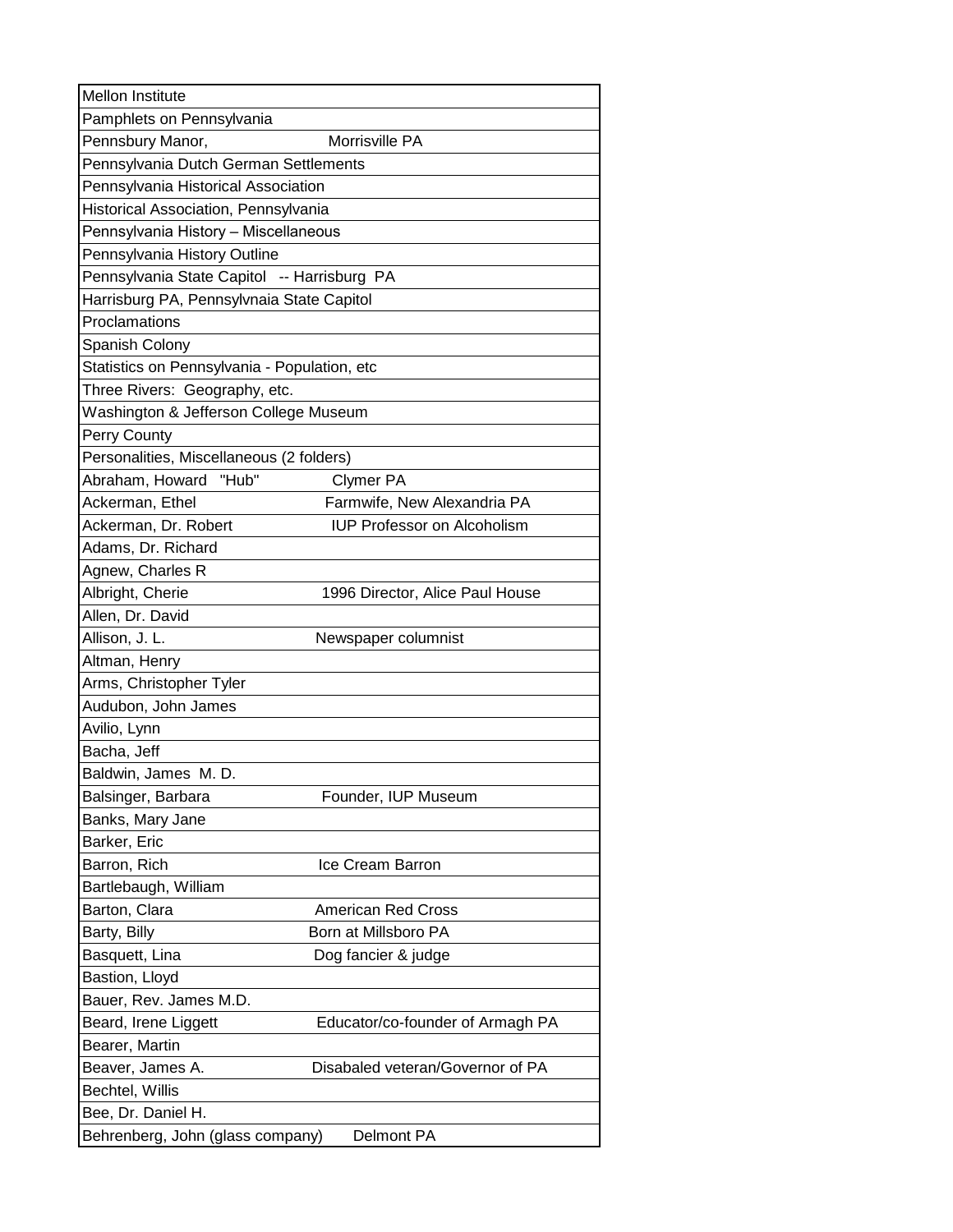| Beil, George Jr.                       |                                   |
|----------------------------------------|-----------------------------------|
| Bem, Louise                            |                                   |
| Benedict, Jack                         |                                   |
| Bennett, Alex                          |                                   |
| Bennett, Michael                       |                                   |
| Bennett, Verna                         |                                   |
| Berlin, Gail                           | <b>IUP Professor / Holocaust</b>  |
| Bernardi, Tony                         | Coach                             |
| Berry, Richard (PHD)                   |                                   |
| Betts, Dr. William W.                  | <b>IUP Faculty</b>                |
| <b>Beyer Family</b>                    |                                   |
| Bieger, George                         | <b>IUP Faculty/Pilot</b>          |
| Bigler, William and John               |                                   |
| Black, Jeremiah Sullivan               | Judge                             |
| Blair, John P.                         | Judge                             |
| Blaney, Ford                           |                                   |
| Bloom, Keith                           | Teacher/Muscian                   |
| Bloom, Sara Lambert                    | Musician/Essayist/Teacher         |
| Bloom, Sarah J                         |                                   |
| Bly, Nellie                            | Born Elizabeth Cochran            |
| Bokisa, Dave                           | Scissor Doctor, Spangler PA       |
| Bollinger, Nellie Pleskaitis           |                                   |
| Boone, Daniel                          | In Pennsylvania                   |
| Bordas, Dr. Carl                       | IUP Chemistry/ Concentration Camp |
| Bosnic, Joseph                         |                                   |
| Bouquet, Henry                         | Wars/Battle Bushy Run             |
| Boyer, Bonnie                          | Labor Hall of Fame                |
| Bracken, Evelyn Claypoole              | Genealogist                       |
| Braddock, Edward - General             |                                   |
| Brady, Lisle                           |                                   |
| Brady, Samuel, Captain in Pennsylvania |                                   |
| Bratton, Ed                            | Owner of Giant Eagle              |
| Briggs, Cindy                          | Founder/Manager Country Kitchen   |
| Brocious, Dwight                       | Educator                          |
| Brophy, John                           | Labor Leader, Nanty Glo           |
| Brown, John                            | Abolitionist                      |
| Brown, Dr. Ralph                       | Homer City PA                     |
| Brumbaugh, Martin G.                   | PA Governor                       |
| Buchanan, James                        | President                         |
| Buchanan, William G.                   | PA House of Representatives       |
| Buck, Pearl                            | Author                            |
| Buffington, Joseph                     | Judge                             |
| Bukobskey, Gino                        | Shoe Shine Boy                    |
| Bull, Ole                              | New Norway at Oleona PA           |
| Burd, Col James                        |                                   |
| Burford, David                         | Labor Organizer                   |
| Burkert, Richard                       | Dir, Johnstown Flood Museum       |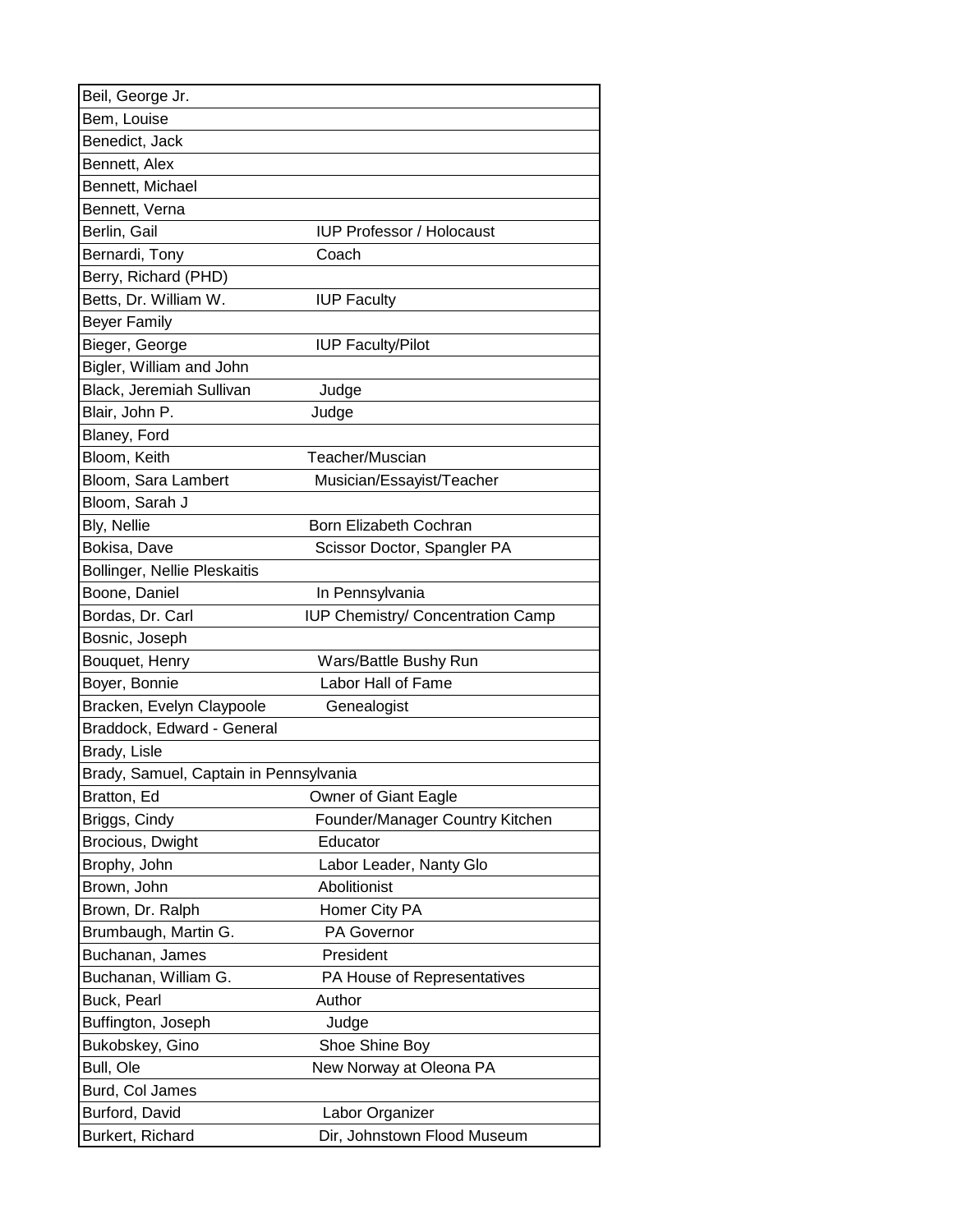| Burkett, Harold                | <b>Banker</b>                         |
|--------------------------------|---------------------------------------|
| Burkley, George G. MD          | President's Doctor, Blairsville PA    |
| Burtick, Teresa                |                                       |
| Bush, Lance                    | NASA/Space, Graceton PA               |
| Busovicki, John                |                                       |
| Buterbaugh, Dennis             |                                       |
| Buzzelli, James A.             | Colonel                               |
| Byrd, Richard E.               | Admiral                               |
| Cadman, Charles Wakefield      | Composer, Pittsburgh PA               |
| Cameron, Joseph R              | Policeman, Blairsville PA             |
| Cameron, Simon                 | Maytown, Lancaster Co, PA             |
| Campbell, Rev. Allan           |                                       |
| Campbell, Charles              | <b>Colonial Citizen &amp; Pioneer</b> |
| Campbell, Glen                 | TV visit Town of Glen Campbell PA     |
| Campbell, Rev. Van             |                                       |
| Carnegie, Andrew Industrialist |                                       |
| Carter, Jimmie                 | <b>US President</b>                   |
| Caruso, Frank                  | <b>Olympic Escort</b>                 |
| Casey, Ellen                   | PA's First Lady                       |
| Casey, Robert P.               | PA Governor                           |
| Cash, Johnny                   |                                       |
| Chambers, Coleen               |                                       |
| Chaney, David                  |                                       |
| Chapman, James F.              | Educator                              |
| Christy, Eugene                | Policeman & Lion Tamer                |
| Cignetti, Frank                |                                       |
| Cilo, Dan                      |                                       |
| Clark, Beverly Sue             | Saudi Arabia - War                    |
| Clark, Dr. Dorcas              |                                       |
| Clark, Edwin M                 | Judge                                 |
| Clark, Heath                   | R & P Coal Company                    |
| Clark, Joe                     | Educator                              |
| Clark, Dr. Joseph              | Geologist                             |
| Clark, Peggy                   | Congresswoman                         |
| Clark, Silas M                 | Attorney with Supreme Court           |
| Clarke, James                  | Pioneer                               |
| Claypool, Vernon               | Farmer/School Bus Driver              |
| Clymer, George                 | Signer of Declaration of Independence |
| Cochran, John                  | IUP Cook/Olympics in Atlanta GA       |
| Coe, Dr. Benjamin              |                                       |
| Coffey, Titian J               | Judge                                 |
| Coffman, John D                |                                       |
| Coffman, Wilbur L.             |                                       |
| Cofforth, Alexander Hamilton   | Congressman from Somerset Co. PA      |
| Cohen, Samuel, MD              | <b>Blairsville PA</b>                 |
| Colborn, Fern                  | Mill Run, Fayette Co PA               |
| Collins, Pamela                | <b>Accountant to Russia</b>           |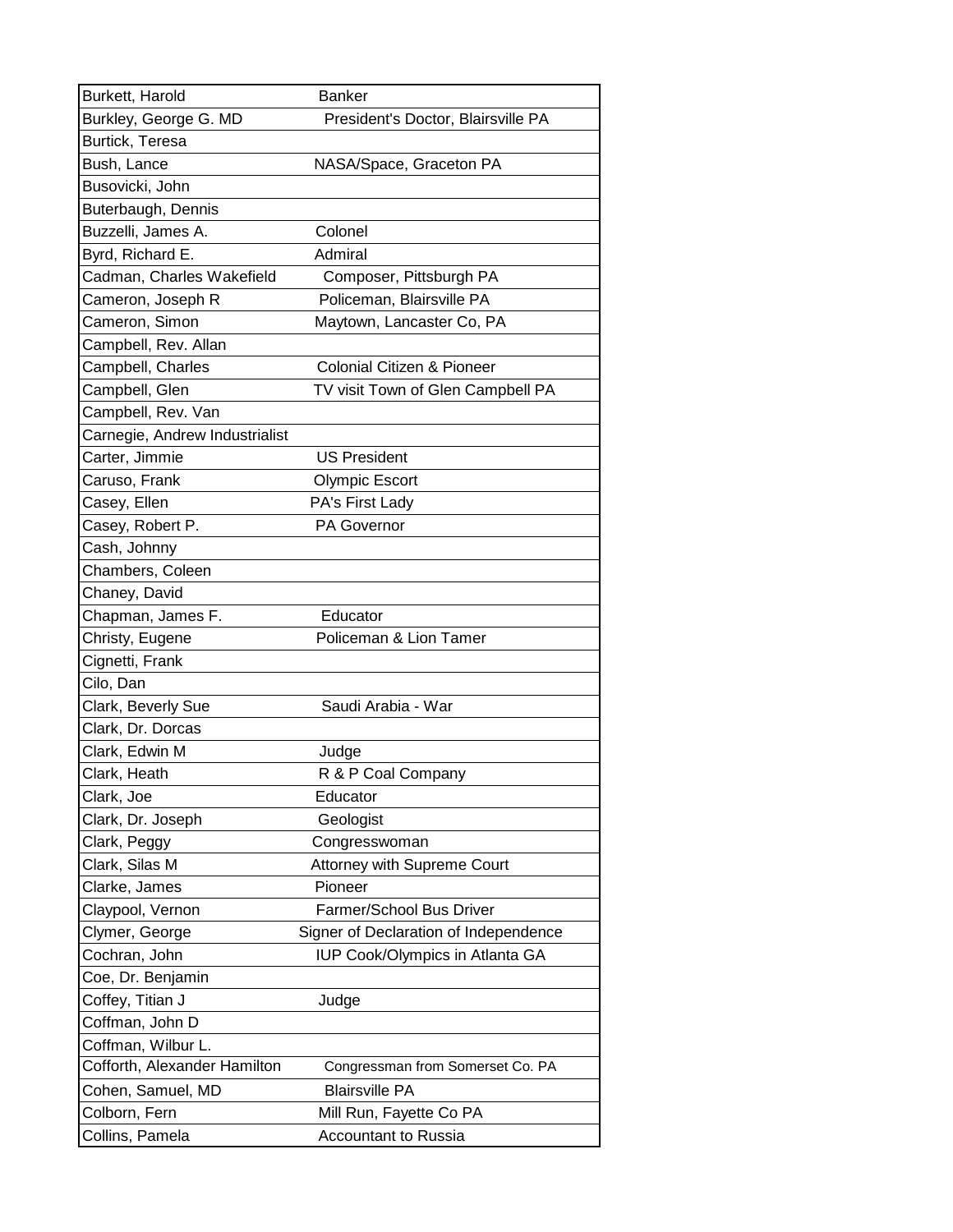| Colonna, James A             | Music Man                                  |
|------------------------------|--------------------------------------------|
| Connolly, Seamus             | <b>Glass Cutter</b>                        |
| Conrad, William              | Farmer, Strongstown PA                     |
| Copelli, Martha              | Hospital Admin Assistant                   |
| Cordier, Ralph Waldo         | Historian                                  |
| Cost Brothers, Ed and Bill   | Merchants 570 Phila St                     |
| Coury, George                | <b>Baseball Memorabilia</b>                |
| Cowley, Malcolm              | Literary/Editor/Poet/Historian, Belsano PA |
| Coyne, Thomas                | <b>County Commissioner</b>                 |
| Craig, Cliff                 | Memorial-Roanoke E.VA Dam, Parkwood PA     |
| Craig, Merle                 | The Bee Man                                |
| Crawford, William            | Colonel/George Washington's "Man-Friday"   |
| Creps, E. E.                 | Judge                                      |
| Croghan, George              | <b>Wilderness Diplomat</b>                 |
| Culliver, Concetta           | <b>IUP Political Science</b>               |
| Cunningham, Ben              | Artist/Jewelry/Teacher                     |
| Cunningham, H. C. & Josi     | Charter Members, Indiana Soc & Grange      |
| Cunningham, Leona            | Midwife                                    |
| Cunningham, Mary Lee         | Coach/Commissioner, Saltsburg PA           |
| Cunningham, Samuel           | Lawyer                                     |
| Daugherty, Jean B            | Children's Programs                        |
| Davis, Charles A             | <b>IUP Music Professor</b>                 |
| Davis, Isiah                 |                                            |
| Davis, Jim                   | "Puddler" Steel Industry                   |
| Davis, Vaughn                | Special Investigator                       |
| DeChurch, Elizabeth          | Educator                                   |
| DeMuth Family                |                                            |
| Dellafiora, James            | News Reporter, Homer City PA               |
| Dimit, Dr. Beatty            | Pennsylvania Grange                        |
| Ditch, Carl                  | Teacher "Ditch Dollar"                     |
| Dixon, Martha Pearce         |                                            |
| Dock, Lavinia                | Nursing                                    |
| Donnelly, Joseph             |                                            |
| Donnelly, Lucilla (Lucy) Ray | Newspaper                                  |
| Dougherty, Owen              | <b>IUP Coach</b>                           |
| Drake, Edwin L.              | Petroleum Industry/Drake's Well            |
| Drye, Mark                   |                                            |
| Duff, James Henderson        | <b>PA Governor</b>                         |
| Dunmire, Delbert             | <b>Punxsutawney School Reunion</b>         |
| Dzombak, Dr. Bill            | <b>Canal System</b>                        |
| Earhart, Amelia              | Pilot, Indiana Co Ties                     |
| Earle, George Howard         | <b>PA Governor</b>                         |
| Earley, Robert C.            | Judge                                      |
| Earley, Dr. Samuel           | Cherry Tree PA                             |
| Eberlin, Zade                | Master Sgt ROTC at IUP                     |
| Eck, Dr. John                | Dean, IUP                                  |
| Edison, Thomas A.            | Inventory                                  |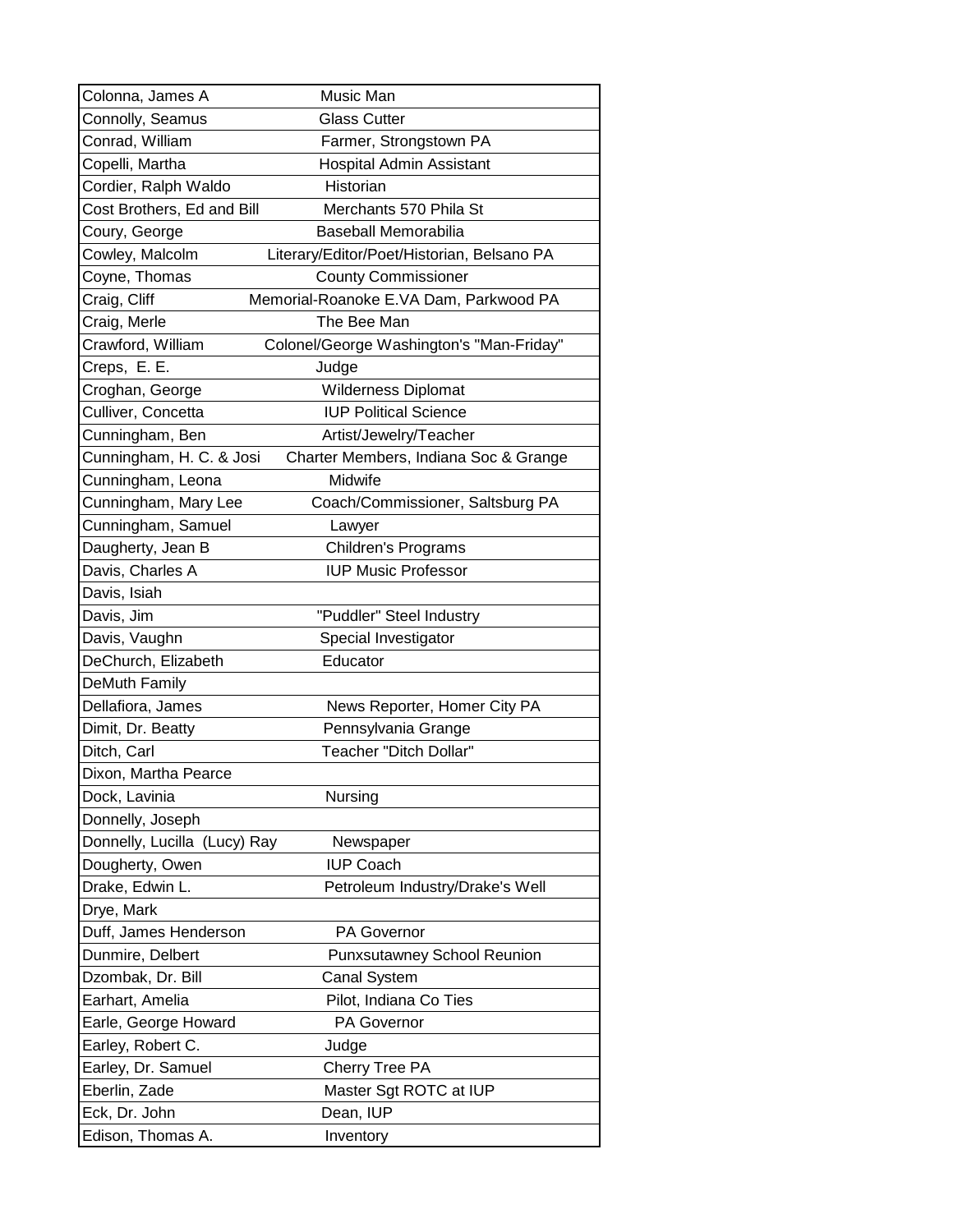| Edwards, Dr. Frank G.      | Dentist                                                             |
|----------------------------|---------------------------------------------------------------------|
| Eisenhower, Dwight D.      | US President - Home at Gettysburg PA                                |
| Elkin, John P.             | Judge - "Breezedale"                                                |
| Ensley, Robert             | <b>Travel Agency</b>                                                |
| Esposito, Gerald           | Citizen's Ambulance                                                 |
| Eveland, John              | Biologist, Ecologist, Photographer                                  |
| Everett, J. W. "Tiny"      |                                                                     |
| Faber, Eberhard IV         | <b>The Pencil</b>                                                   |
| Fairman, Kennard           |                                                                     |
| Farabaugh, Dick            | High School Football Coach/Hall of Fame                             |
| Farnsworth, John           |                                                                     |
| Ferguson, Elizabeth G.     | Poetist                                                             |
| Ferguson, Ruth Lamantia    | <b>New York Choral</b>                                              |
| Filoni, Albert L.          | Architect                                                           |
| Finazzo, Mike              | Magician, Edinboro PA                                               |
| Fink, Ellen                |                                                                     |
| Fink, Mike                 | Boatman, Pittsburgh PA                                              |
| Fink, Robert               | Historical Video - Saltsburg PA                                     |
| Fiscus, Marian             | <b>Curator IUP Museum/Children's Books</b>                          |
| Fisher, Gladys Washburn    | Composer                                                            |
| Fisher, Dr. Joan           | <b>IUP Vice President</b>                                           |
| Fisher, John F.            | PA Governor                                                         |
| Ford, Gerald               |                                                                     |
| Foster, Stephen            | America's Troubadour                                                |
| Franklin, Benjamin         |                                                                     |
| Frederick, Ada & Don       | Evergreen Nursery                                                   |
| Frick, Henry Clay          | Industrialist                                                       |
| Fricke, Tom                | Peace Corp Volunteer to Russia                                      |
| Fry, Joseph                | Bus Driver, Apollo Ridge                                            |
| Fulton, Bob                |                                                                     |
| Fulton, Richard            |                                                                     |
| Fulton, Stephanie and Gary | Stephanie-Woman Fire Fighter                                        |
|                            | Gallagher, George E. "Ed" Part of Team to rescue JFK, Clarksburg PA |
| Gallatin, Albert           | Statesman "Friendship Hill"                                         |
| Gallitzin, Prince          | Founder of Loretto, Cambria Co                                      |
| Gardner, Doris             | Lifelong Volunteer, Latrobe PA                                      |
| Gardner, Earl              | Engineer, R & P Coal Co/ PT Missionary                              |
|                            |                                                                     |
| Gatti, Joseph W. MD        |                                                                     |
| George, William Don        | Postman                                                             |
| Gera, Bernice              | 1st Woman in Pro Baseball/Hall of Fame                              |
| Gibson, Robert             |                                                                     |
| Girard, Stephen            | Founder of Girard School for Orphan Boys                            |
| Girty, Simon               | Indian Interpreter                                                  |
| Glebovich, Paul            | Harnanitarian                                                       |
| Godfrey, Arthur            | <b>Radio Personality</b>                                            |
| Goldstrohm, Dr. Robert G   |                                                                     |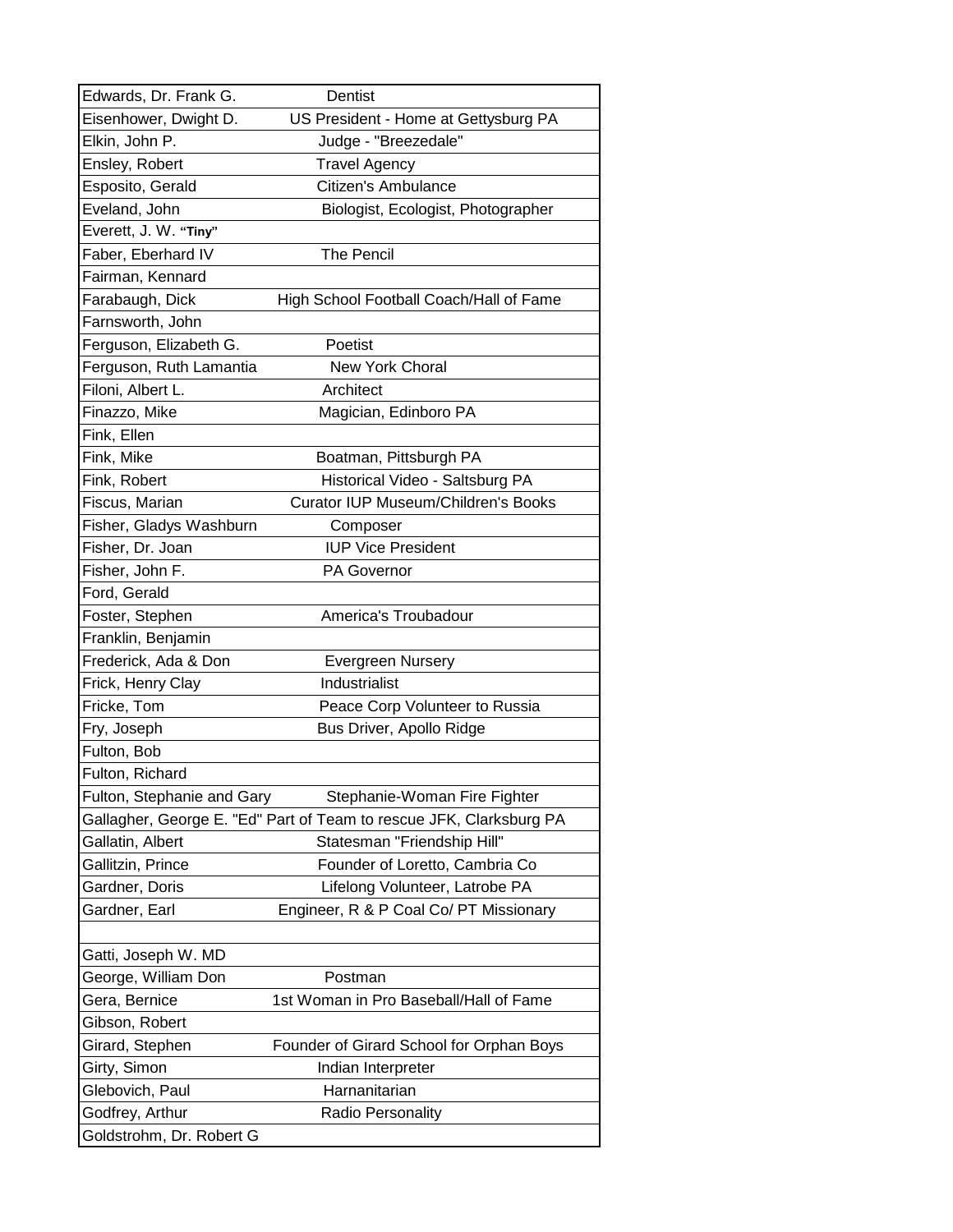| Gompers, Charles      |                                                |
|-----------------------|------------------------------------------------|
| Goodrich, Thomas      | Scholar, IUP Professor                         |
| Gorell, Wayne         |                                                |
| Gorman, F. Phillip    | Dr.                                            |
| Goss, Ray             | Broadcaster/Hall of Fame                       |
| Gottardi, Larry D     | <b>Brid General</b>                            |
|                       | Governors of Pennsylvania - Miscellaneous      |
| Gracian, Alex         | Cherry Tree PA                                 |
| Graff, Bill           | Assoc Editor, Indiana Gazette - Blairsville PA |
| Graff, Ralph C.       | World War I                                    |
| Graham, Joyce         | "From Russia with Love"                        |
| Grey, Zane            | author Western Books, Lackawaxen PA            |
| Grieshop, Anne        | Ex Director/Curator, Indiana Co Hist Society   |
| Griffith, Charles     | Editor                                         |
| Griffith, Dan         | Dairy Farmer                                   |
| Griffith, David       |                                                |
| Griffith, Don         | Composer                                       |
| Grosch, Katie         | Musician                                       |
| Gundy, Eleanor        | Pioneer Heart Valve Recipient                  |
| Haas, Dorothy         | Librarian                                      |
| Haddon, Rebecca       | Canal Days                                     |
| Hafer, Barbara        | <b>PA Auditor General</b>                      |
| Hagenbuch, David      | "Tepee Dave"                                   |
| Hall, Henry           |                                                |
| Halldin, Arthur G.    | Printer/Publisher                              |
| Hamacher, Hugh        | <b>Budget &amp; Accounting Supplies</b>        |
| Hammerstien, Oscar II | Lyricist                                       |
| Hanna, Carol          |                                                |
| Hanna, Herbert, Dr.   |                                                |
| Hansen, David         | <b>Police Dispatcher</b>                       |
| Harding, Warren G.    | President                                      |
| Harkless, Edwin       | Indiana Borough Manager                        |
| Hartman, Hazel        | Secretary, Armstrong School District           |
| Hartman, Dr. James    |                                                |
| Harvey, Frances       | Civic Leader                                   |
| Hastings, Daniel H.   | PA Governor                                    |
| Haug, Florence        | Secretary to IUP Presidents                    |
| Hawxhurst, Adeline    | Hospital Administrator                         |
| Hayes, Rutherford B.  | <b>US President</b>                            |
| Hazlett, Albert       | of John Browns Raiders                         |
| Heiges, Dr. Ralph     | Educator, IUP                                  |
| Heilman, Reuben M.    | Distinguished Citizen, Elderton PA             |
| Heinz, Henry John     | Heinz Products, Pittsburgh PA                  |
| Henry, Jayne          | Clown                                          |
| Herrling, Dick        | Lumber Jack - Canada                           |
| Hershey, Milton       | Founder of Hershey Chocolate Co                |
| Hertz, Charles        | <b>Game Protector</b>                          |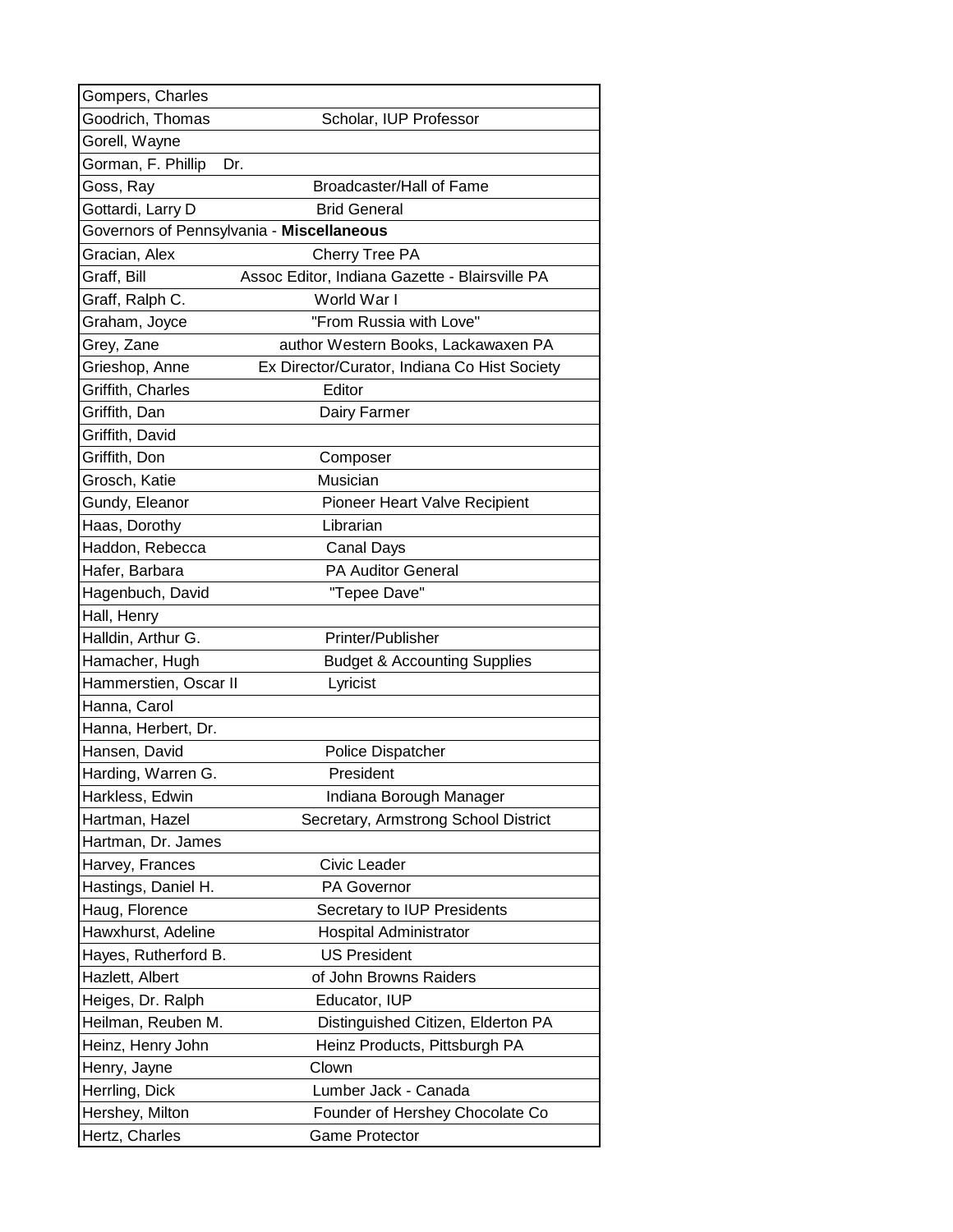| Hewitt, Earl Esr.             | "pop" Sportsman/Statesman                  |
|-------------------------------|--------------------------------------------|
| Hill, Brian                   | Baker, Iselin PA                           |
| Hill, Mary                    | Eagle Forum State Award '92/Home Schooling |
| Hilliard-Gordon, Dr. Patricia | Flying/Medicine - Homer City PA            |
| Hoenstine, Dr. E. Samuel      | Administrator                              |
| Hogan, Claire                 | 1996 Athena Award/ Cheerleader             |
| Hollingsworth, Anthony        |                                            |
| Holtz, Iris                   | Ex. Dir. Chevy Chase Community Center      |
| Hood, Frank B.                | Editor/Photographer                        |
| Hoover, Zenas                 |                                            |
| <b>Hudson Family</b>          | Farm "Maple Lawn Farm" Willet PA           |
| Hundley, Robert Lloyd         | White House Chief                          |
| Hunter, Billy                 | <b>Baseball Hall of Fame</b>               |
| Irvin, William Asteel         | Steel Industry                             |
| <b>Iselin Family</b>          | Coal Mine Industry/Town of Iselin PA       |
| Ishman, Donna                 | Genealogist                                |
| Jack, S.W.                    | Industrialist                              |
| Jackson, Robert Dr.           | "The Surgeon & The Spy"                    |
| Jackson, Samuel               | General                                    |
| Jackson, Walter H. Squire     | Historian                                  |
| Javornick, Jacob "Jake"       | Penn Manor Vocational Agriculture Teacher  |
| Jaycox, Kimberly              | Miss PA USA - 1997                         |
| Jeffries, Paul W.             | <b>Former Sheriff</b>                      |
| Jimenez-Jacobs, Dr. Pepita.   |                                            |
| Johnson, Bob                  | Sign Painter                               |
| Johnson, Frank                | Orphan, Boystown Nebraska                  |
| Johnson, Harry W.             | Developer/Builder/Sunset Acres             |
| Johnson, Ralph                | Aquatic's & Water Safety                   |
| Johnston, Woodrow             | Genealogist                                |
| Jones, Charles                | <b>Chamber of Commerce</b>                 |
| Juliette, Ron                 | Photographer                               |
| Kelly, Alexander              | Civil War Veteran & Medal of Honor Man     |
| Kelly, Tom                    | <b>TAR Syndrome</b>                        |
| Kennedy, John F.              | US President/Visited Indiana 10-15-1960    |
| Kensey, Leonard               | Paint/Pour clean spout                     |
| Kenworthy, Patricia           | Foot Flexologist                           |
| Kerr, Jim                     | Seeking POW/MIA                            |
| Kier, Samuel M.               | Oil Industry Founder                       |
| Kimmell, Elaine               | Oncology                                   |
| King, Don                     | Maintenance, Marion Center School District |
| King, Martin Luther           |                                            |
| King, Winfield L.             | King Leather, Inc.                         |
| Kinneer James                 | Herbalist                                  |
| Kinter Harry                  | World War II Veteran                       |
| Kiral, Thomas                 | Indiana County Detective                   |
| Kish, Bernie                  | Coach/Director Football Hall of Fame       |
| Klausing, Chuck               | <b>IUP Football Coach</b>                  |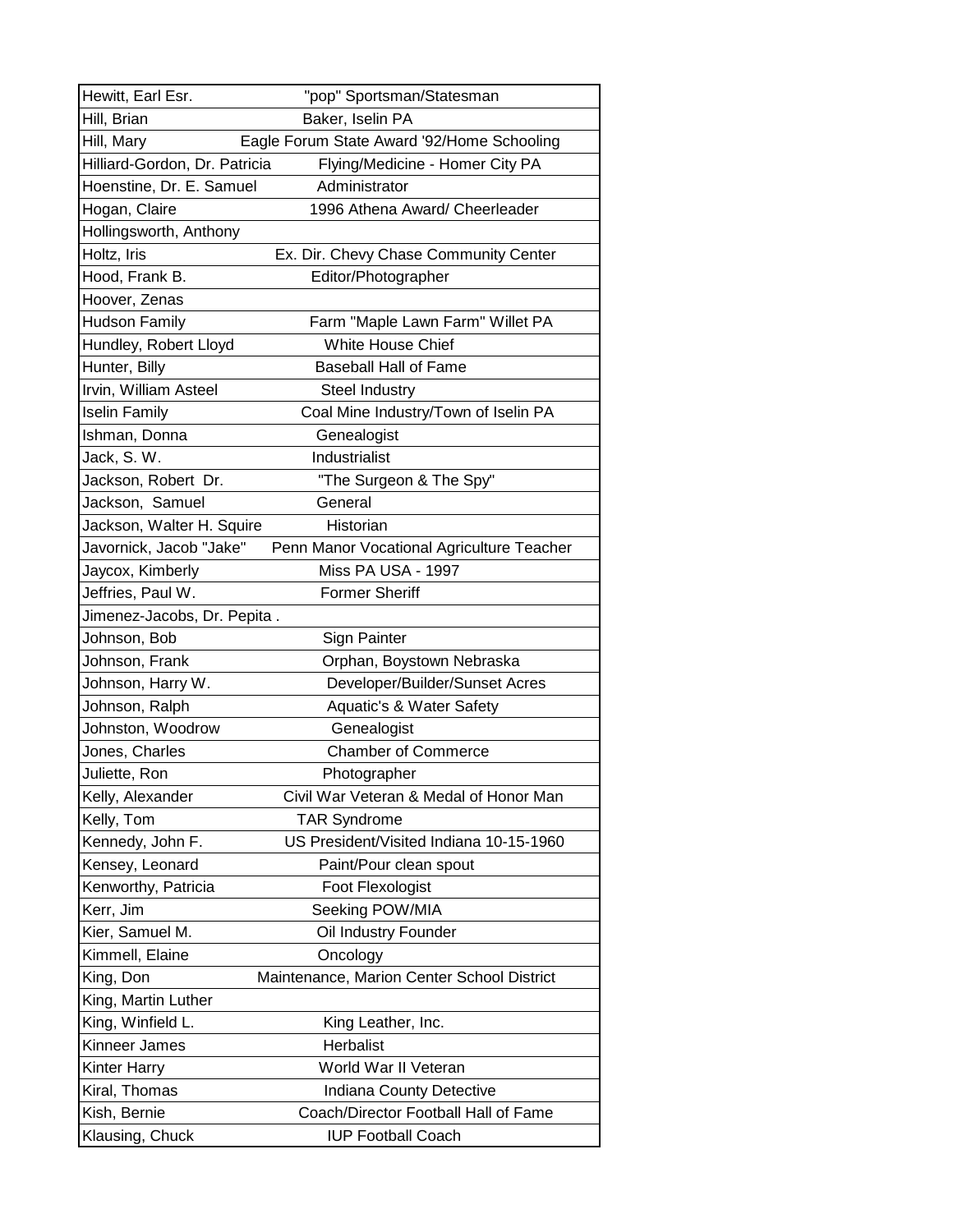| Knipe, Joseph, Brig Gen         | Civil War                                    |
|---------------------------------|----------------------------------------------|
| Knopick, Bill                   | Secret Service Officer, Washington DC        |
| Kolff, Dr. Jack                 | <b>Life Saving Heart Valve</b>               |
| Kopchick,(Kopjocj), John J.     | Molecular Biologist                          |
| Kovalchick, Dorothy             | <b>Baseball Hall of Fame</b>                 |
| Kovalchick, Joe                 | Kovalchick Salvage Co.                       |
| Kowalski, Allan                 | <b>International Management Service</b>      |
| Kunig, Horst E.                 | Inventor                                     |
| Kunkle, Connie                  | Mezzo Soprano/Alto Singer                    |
| Lackner, Alice                  |                                              |
| LaFontaine, Laurie              | Cambria/Indiana Trail Council Chairman       |
| Laird, Dr. David H.             | Supt Indiana Area Schools                    |
| Lan, Dr. Victor                 | Chinese                                      |
| Landrigan, Stephen              | Writer/Play in London, England               |
| Langham, Jonathon, Nichols      | Judge                                        |
| Langley, Samuel Pierpoint       | Allegheny Co.                                |
| Lasher. Karen                   | <b>Target Shooting - Rifle</b>               |
| Lashinsky, David                | K-9 Dog Trainer                              |
| Latrobe, Benjamin Henry         | Architect                                    |
| Laughlin, Randall               | Genealogist                                  |
| Leach, Pat                      | <b>County Extension Agent</b>                |
| Learn, Lisle S.                 | Supt of Penn Manor School                    |
| Leasure, Bill                   |                                              |
| Legislators, Indiana County     |                                              |
| Lepley, Gene                    | Newscaster, Native of Indiana PA             |
| Le Shack, Cathy                 |                                              |
| Le Tort, James                  |                                              |
| Liberto, Carmella               | Garbage-Refuse Co, Plum Boro, PA             |
| Lichteberger, Bert              |                                              |
| Lincoln, Abraham (2 folders)    | President in Pennsylvania                    |
| Lindberg                        |                                              |
| Lingenfelter, Dorothy           | Storytelling and Children's Programs         |
| Liston, Curtis and Annie Oakley |                                              |
| Liszewski, Eddie                | Accordianist                                 |
| Loboda, Col. Samuel             | <b>US Army Band Director</b>                 |
| Long, Herbert C.                | Radiologist                                  |
| Lo Presti, Angelo               | <b>Barber</b>                                |
| Lovette, Dr. Joanne P.          | <b>IUP</b>                                   |
| Luba, Theresa                   | Dir, Educational Dance Center                |
| Lucas, Bonnie                   | Fashion Show "From Fig Leaf On"              |
| Lucas, William                  | Anti-flu Vacine                              |
| Luckey, Alan                    | Pilot                                        |
| Luther, Lou                     | <b>Weight Lifting</b>                        |
| Lydic, Frank A.                 | Pioneer Chef/ Riverboat on Mississippi River |
| McAdoo, Charles                 | Policeman                                    |
| McAfoose, Nancy                 | County Fair Historian                        |
| McAnulty, Heather               | Dolphin Research                             |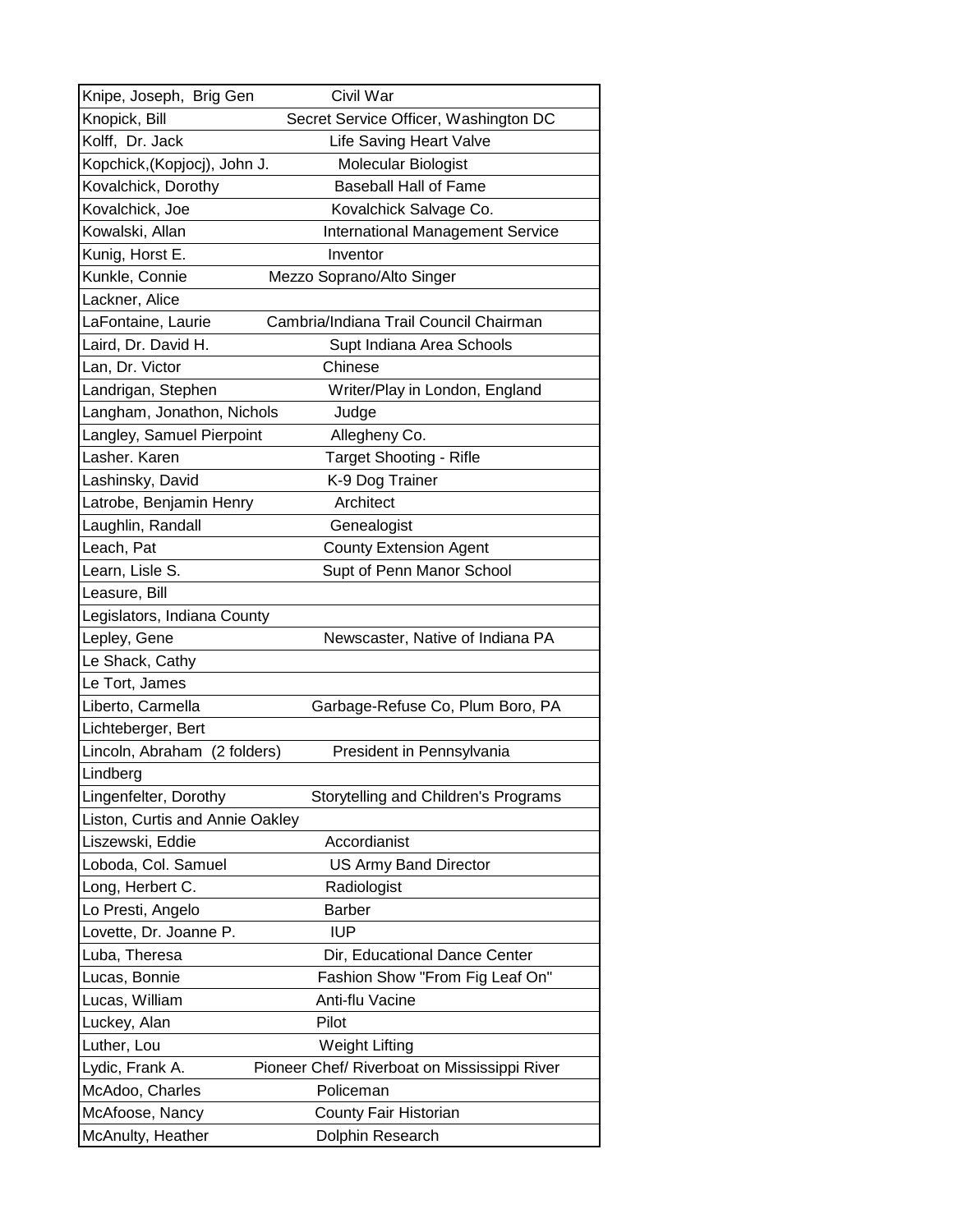| McAnulty, Herbert                                  | Indiana County Water Authority                |
|----------------------------------------------------|-----------------------------------------------|
| McCall, Max                                        |                                               |
| McCarty, Kevin                                     |                                               |
| McCarthy, Patrick F                                |                                               |
| McClelland, George                                 |                                               |
| McClure, Donald - Jr and Sr                        | Missionaries of Ethipoa                       |
| McClure, Dorothy                                   | Aviator                                       |
| McClurkin,: Harvey, Harry, Samuel, family          |                                               |
| McCollester, Dr. Charles                           | <b>IUP</b>                                    |
| McCool, Harry                                      | Mountain Man                                  |
| McCormick, John B.                                 | Turbine                                       |
| McCreary, Harry & sons Harry & Ralph and Harry III |                                               |
| McCreery, Joe                                      | "Cherry Tree Joe"                             |
| McCrory, John G.                                   | Founder of McCrory 5 & 10 Stores              |
| McCullough, David                                  | Author, Native of Pittsburgh, PA              |
| McCurdy, Clair                                     | <b>Boy Scouts</b>                             |
| McCurdy, Ruth                                      | Administrator at Indian Haven                 |
| McFeaters Family                                   | "Household of Faith"                          |
| McGeary, Ruth                                      | <b>Crossing Guard</b>                         |
| McGee, Ivan                                        |                                               |
| McGill, Patty                                      | Lyons Disease                                 |
| McGregor, Jack                                     | "Punch"/Patrolman                             |
| McGregor, Paul                                     | Founder, Dept of Recreation & Parks           |
| McIntyre, Wanda                                    |                                               |
| McKee, Adam                                        | McKees Tavern, Bellefonte PA                  |
| McKee, George Bartley                              | "Bart" Distinguished Citizen                  |
| McKee, Captain Hugh                                | <b>Bellefonte PA</b>                          |
| McKee, Mark T.                                     | Member of PAN AM Board                        |
| McKinley, Henry Clay<br>-Dr.                       |                                               |
| McKirgan, Craig M. D.                              | Olympic Team, Atlanta GA                      |
| McLaughlin, Blair                                  |                                               |
| McLaughlin, Gilbert                                |                                               |
| McLaughlin, Tom                                    | <b>Bag Pipes/Sheep Dogs</b>                   |
| McMann, Nell                                       | RN, World War II                              |
| McMillen, William R.                               | Educator/Businessman                          |
| McMullen, Donald                                   | <b>Harness Racing</b>                         |
| McMullen, Kevin                                    | <b>IUP Coach</b>                              |
| McNaughton, Dr. C. David                           |                                               |
| McNeal, Don                                        | PennDOT Engineer                              |
| McQuaide, Robert                                   | Owner, Coney Island Restaurant                |
| McQuilkin, Theodore                                | "Ted" - Teacher/Adopted by Indians            |
| McQuown, Bernie                                    | Football Coach/Indiana High School            |
| Mack, J. S.                                        | Pres, GC Murphy Co/Owner"Old Home Manor" farm |
| Mack, Joseph                                       | Attorney                                      |
| Magistrella, Edythe                                | Nurse                                         |
| Maliver, Deborah, Dr.                              |                                               |
| Maloskey, Kathy & Lindsey                          | Ice Skating                                   |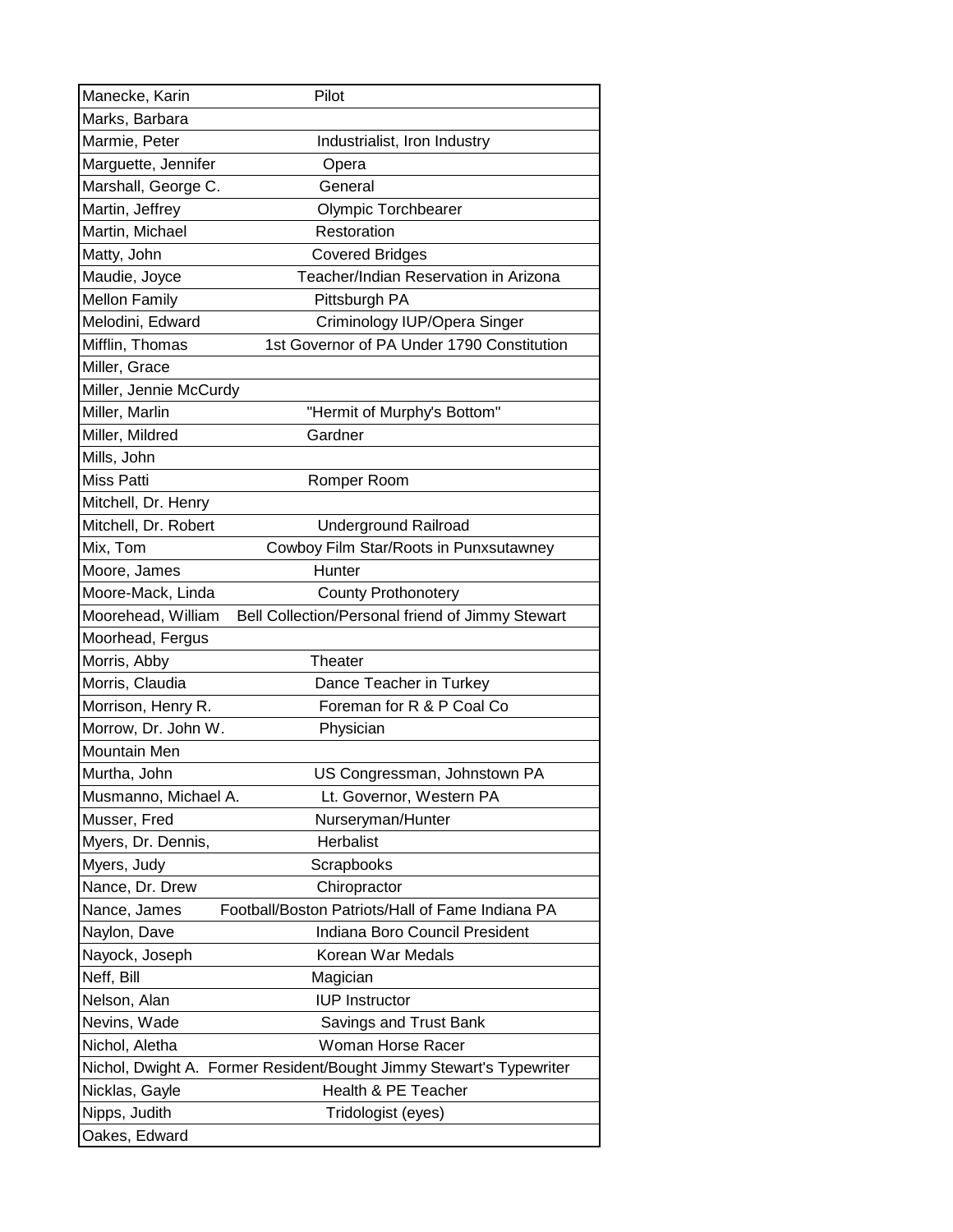| Offen, Ray                      | Gazette Deliveryman                       |
|---------------------------------|-------------------------------------------|
| Ogden, John                     | Retired VP - First Federal Savings & Loan |
| Olson, Chuck                    | Gettysburg Actor                          |
| Olson, Karen                    | Music                                     |
| Orr, Dave                       | Dairyman                                  |
| Palm, Ronn                      | Civil War Authority                       |
| Palmer, Stephen                 |                                           |
| Park, John                      | <b>Founder of Marion Center PA</b>        |
| Parks, Mary                     | TV News Reporter - Nun                    |
| Parks, Rosa                     |                                           |
| Patchin, John                   | Logging, Patchinville PA                  |
| Paterno, Joe                    | Penn State Football Coach                 |
| Patterson, George               | Builder - Underground home                |
| Patterson, Olof                 |                                           |
| Patton, Lenore                  | Executive Dir, Alice Paul House           |
| Paul, Alice                     | Suffergest 1885-1977                      |
| Pears, Ruth & Harold            | <b>YMCA</b>                               |
| Peary, Robert Edwin             | Explorer, North Pole                      |
| Pechan, Senator Albert          |                                           |
| Peck, Linda                     | Indiana County Court Administrator        |
| Peelor, David                   | Surveyor/Mapmaker                         |
| Peelor, Murray                  | <b>State Senator</b>                      |
| Peles, Steve                    | Race Car Driver                           |
| Peles, Virginia                 | <b>Christmas Decorations</b>              |
| Penn, William                   |                                           |
| Penrod, Lowman                  |                                           |
| Pentrack, Tom                   | <b>Blairsville Native to NASA</b>         |
| Perseo, Joe                     | <b>Blind Singer</b>                       |
| Pershing, John J.               | General "Black Jack"                      |
| Phillips, John M.               | Conservationalist                         |
| Pidgeon, John                   | Sr. Headmaster, Kiski Prep School         |
| Pino, B. J.                     |                                           |
| Piper, Daniel Bo                | Master Photographer                       |
| Pitcairn, Harold F.             | Aircraft                                  |
| Potter, Charles J.              | Board Member, R & P Coal Co.              |
| Pratt, Dr. Willis               | <b>IUP President</b>                      |
| Priestly, Joseph B.             | Scientist Disc "Oxygen"                   |
| Primak, Dr. Anatoly             | <b>IUP Physician</b>                      |
| Purdy, David                    | Inventor                                  |
| Quay, Matthew Stanley           | <b>Politics</b>                           |
| Ragan, Dennis                   |                                           |
| Rainey, Ralph & Margaret Family |                                           |
| Rankin, Floyd C.                | <b>School Director</b>                    |
| Ray, Robert Nelson              | Founder of Indiana Gazette                |
| Raymond, A. J.                  | Abraham Lincoln Impersonator              |
| Reagan, Ronald                  |                                           |
| Rearick, Robert                 | Barbor                                    |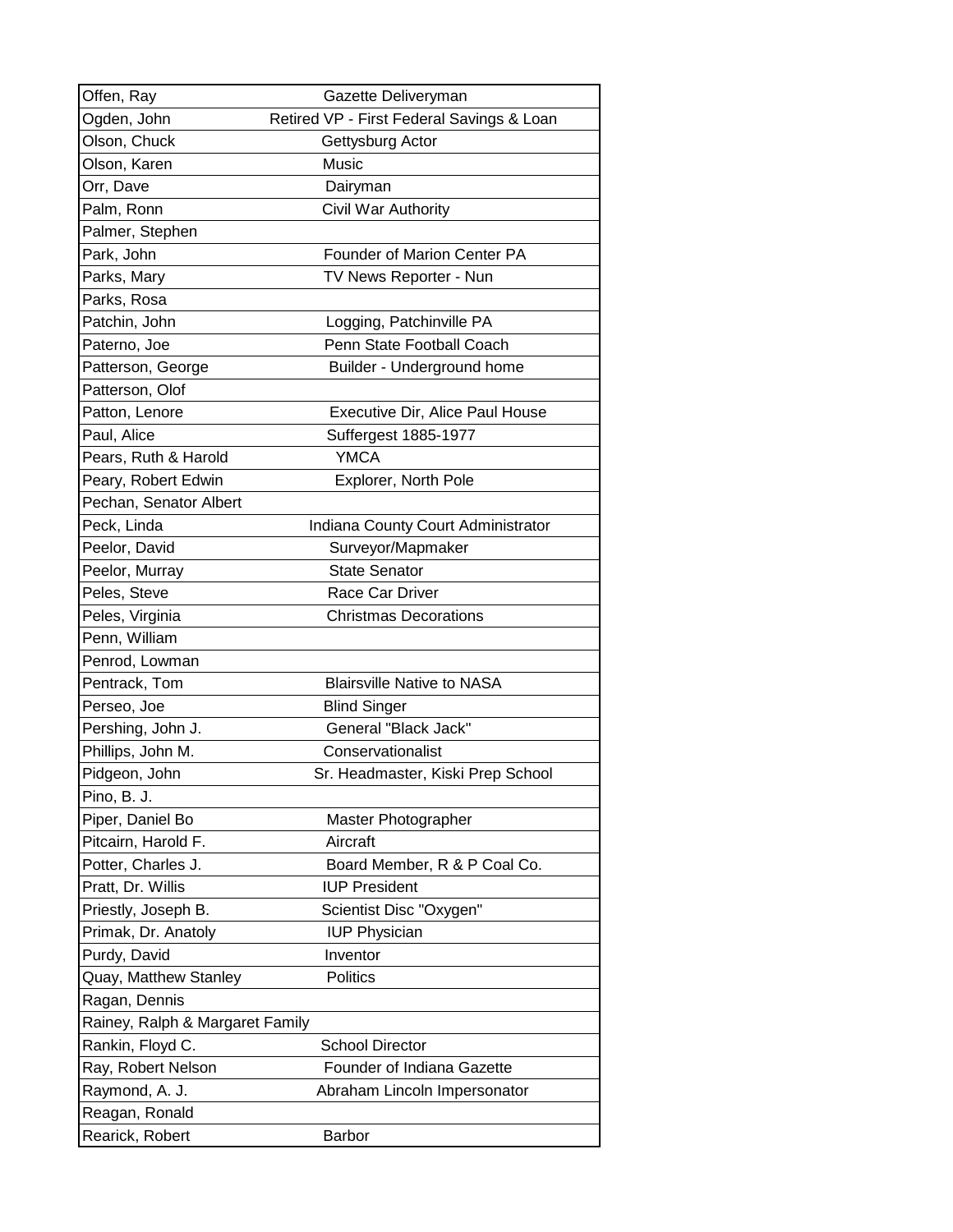| Recupero, Mary             | Cambria-Rowe Educator                              |
|----------------------------|----------------------------------------------------|
| Redd. Yvonne               | Singer                                             |
| Rendell, Ed                |                                                    |
| Reschini, Joseph           | <b>Businessman</b>                                 |
| Reynolds, Patrick          | <b>Author/PA Profiles</b>                          |
| Rezzolla, John             |                                                    |
| Rice, Conrad               | Pioneer                                            |
| Rich, John                 | <b>Woolrich Woolens</b>                            |
| Richards, Dr. Hilda        | Provost and VP Academic Affairs, IUP               |
| Richardson, Norman         | Boro Council Member/Mayor of Clymer                |
| Ridge, Tom                 | <b>PA Governor</b>                                 |
| Rife, Merle                | <b>IUP History Dept</b>                            |
| Rine, Paul                 | <b>Wild West Stuntmen</b>                          |
| Ritner, Joseph             | PA Governor (1835-1839)                            |
| Robertson, Ken             | Professional Guide/Big Game Hunting                |
| Robertson, Patricia        |                                                    |
| Robeson, George            | Guidance to US Naval Academy                       |
| Robinson, Lucius Waterman  | Coal Industry                                      |
| Rogers, Don                | Outdoorsman                                        |
| Rogers, Fred M.            | TV Personality - "Mr. Rogers Neighborhood"         |
| Rooney, Art                | <b>Pittsburgh Steelers</b>                         |
| Roschella, Clayre          | <b>Cambria Rowe Student</b>                        |
| Ross, Betsy                | American Flag                                      |
| Rouse, Jeff                | <b>Clark House Restoration/IUP Museum Director</b> |
| Rubin, Sam                 | Old Movies                                         |
| Ruddock, Margaret "Peg"    |                                                    |
| Ruddock, Rodney D.         | General/Principal Indiana Schools                  |
| Ruddock, W. Parker         | Judge                                              |
| Russell, Beulah            |                                                    |
| Russell, David & Penny     | "Buttermilk Falls"                                 |
| Russell, James Herbert     | Educator, Wayne Univ, Detroit MI                   |
| Ryan, Michael              |                                                    |
| St. Clair, Arthur          | General                                            |
| St Clair, Dr. Thomas, M.D. |                                                    |
| Sacco, Suzanne             | <b>Musicals</b>                                    |
| Safar, Dr. Peter           | Founder CPR                                        |
| Sarokon, Daniel            |                                                    |
| Saylor, John F.            | Congressman                                        |
| Scanlan, John              | Food Manager - Olympics, Atlanta GA                |
| Schilling, Jeff            | Comedian, Home PA                                  |
| Scott, Hugh                | Senator                                            |
| Scott, Kate M.             | <b>GAR</b>                                         |
| Serene, Joseph             | President, Board of Trustees at IUP                |
| Serene, Margaret           | <b>American Red Cross</b>                          |
| Sferro, Paul               | <b>Barber</b>                                      |
| Sgricci, George            | From Clymer - Heart Valve Replacement              |
| Shafer, Dr. Donald D       | <b>IUP Professor</b>                               |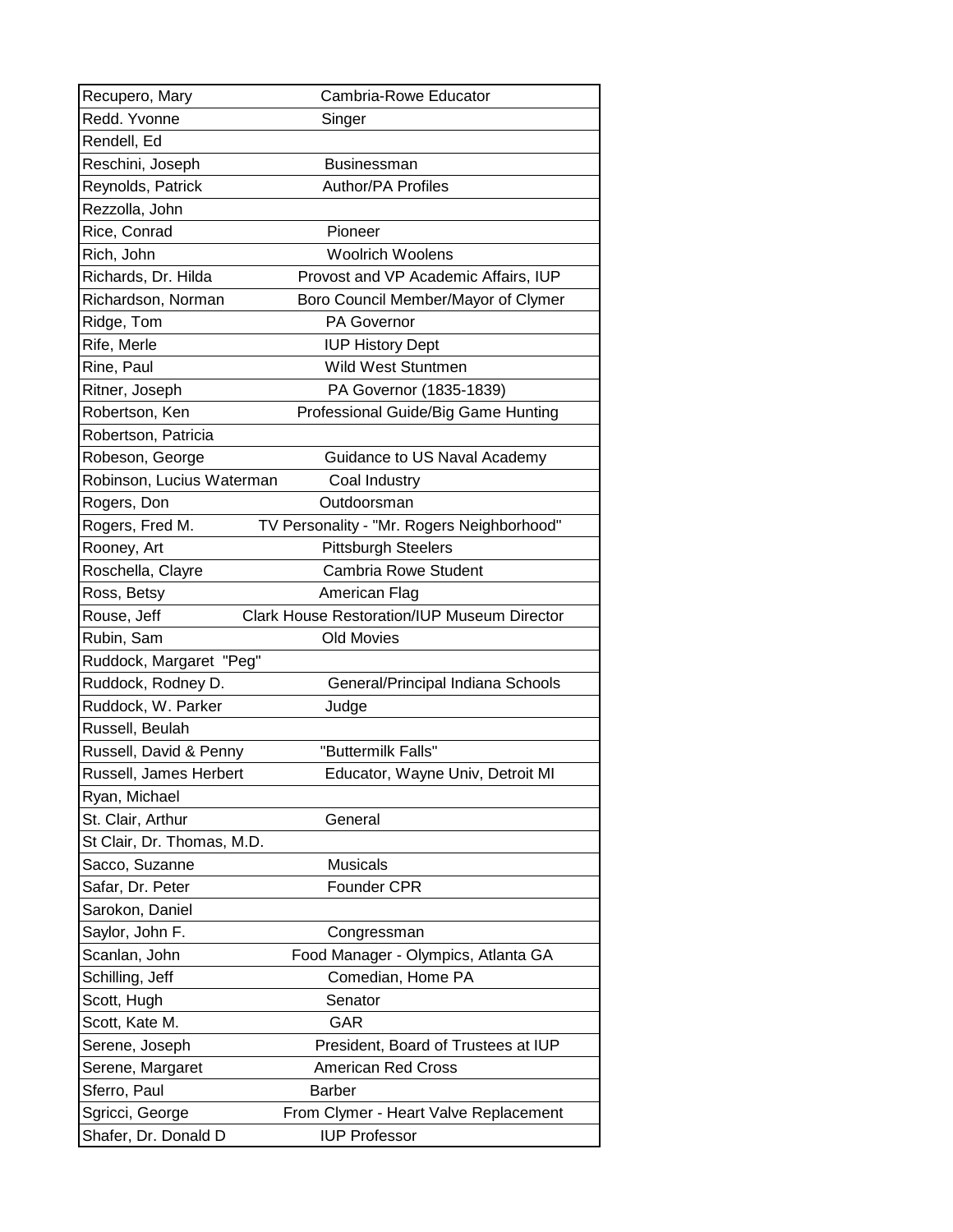| Shafer, Raymond              | <b>PA Governor</b>                              |
|------------------------------|-------------------------------------------------|
| Shaffer, Lillian             | <b>Teacher - Homer Center Schools</b>           |
| Shaffer, Steve               | Intern, Disney/MGM Studios                      |
| Shane, Joe                   | Coach                                           |
| Shane, William               | <b>IUP Trustee</b>                              |
| Shank, Donald                | Indiana Co. Register & Recorder                 |
| Shapp, Milton                | PA Governor                                     |
| Sharman, Bill                |                                                 |
| Shaver, Peter                | "Shaver Springs" at IUP                         |
| Shaw, Mary Lee               | <b>Wildlife Rehabilitator</b>                   |
| Shea, George                 | Boro Manager                                    |
| Sheesley, Mary               | Secretary to IUP President                      |
| Shirley, Dick                | Auctioneer                                      |
| Shoemaker, Henry W.          | Mountainman                                     |
| Shomo, Frank                 | Survivor of Johnstown Flood of 1889             |
| Shopland, Susan Nolin        | Lived in Egypt                                  |
| Shoup, Robert                | <b>Transplant Patient</b>                       |
| Shyrock, Henry               |                                                 |
| <b>Silvis Family</b>         |                                                 |
| Simpson, Jean                | <b>Elementary Teacher/Marion Center</b>         |
| Sinclair, Jonathan & Michael | Natl Academy TV Arts & science                  |
| Singel, Mark                 | Lt. Governor                                    |
| Sink, Kenneth                | 1st Award, Ralph W. Abele Conservation Heritage |
| Sledzik, Herm                |                                                 |
|                              |                                                 |
| Sleppy, Ray                  | Amputee                                         |
| Slovenski, Walter            | Hall of Fame                                    |
| Smith Bernie                 | <b>County Commissioner</b>                      |
| Smith, Brandie               |                                                 |
| Smith, Helena                | Author                                          |
| Smith, Jim                   | "Little Drummer Boy"                            |
| Snyder, Pat                  | Coach - Indiana High School                     |
| Sparks, Dan                  | Dentist - Indiana Players                       |
| Sparks, Dr. David            | Argon Laser                                     |
| Specter, Arlin               | <b>US Senator</b>                               |
| Spence, Rebecca              | <b>HIV Research</b>                             |
| Sprankle, Eloise             | Circus                                          |
| Stancomb, William            | Beekeeper                                       |
| Stapleton, Patrick           | PA Senator                                      |
| Stapleton, Wally             | Hall of Fame                                    |
| States, Beatrice             | 1st Woman County Commissioner                   |
| Steele, Yvonne Potts         | Actress, Indiana PA                             |
| Steelman, Sara               | PA Representative                               |
| Steffey, Donald Sgt.         | <b>Former Marine</b>                            |
| Steffy, Earl                 | "Dowser"                                        |
| Stephenson, Clarence D.      | Author/Historian/School Teacher                 |
| Stevens, Thaddeus            | <b>Educator "Champion of Freedom"</b>           |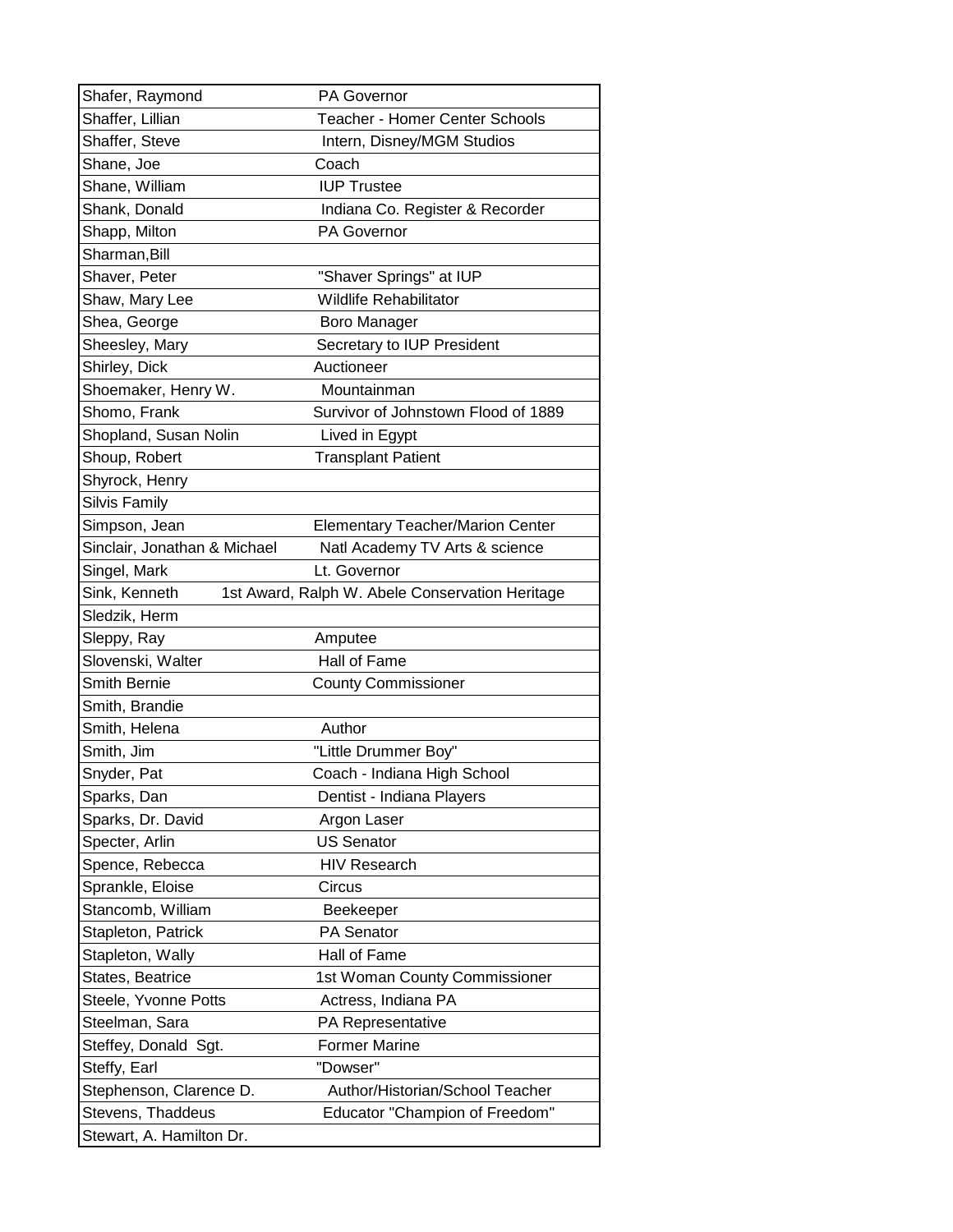| Stewart, Alexander                | Jimmy Stewart's Dad                               |
|-----------------------------------|---------------------------------------------------|
| Stewart, Charles                  | <b>Physics Teacher</b>                            |
| Stewart, Jimmy                    | by Paul E. Lanning                                |
| Stewart, Jimmy                    | Movie Actor                                       |
| Stewart, Pete                     | Auctioneeer                                       |
| Stitt, Curtis & Eileen            | Ubanba Orphanage                                  |
| Stokes, Charles T.                | Director, Western Section PA Conf. NAACP          |
| Stokes, Steve                     | Musician                                          |
| Stopa, Alexander                  | <b>Black Lick Vet WWI</b>                         |
| Stover, Ward                      | <b>Extension Director</b>                         |
| Strawn, Dr. Marjorie              | 1st Woman Doctor at Indiana Hosp                  |
| Streams, Silas                    |                                                   |
| Streams, Thomas                   | Indiana County Coroner                            |
| Strock, Robert                    | Parade Organizer                                  |
| Stutzman, Ralph                   | Berries, also Brookwood Developer                 |
| Sutter, Thomas                    | <b>Saved Covered Bridges</b>                      |
| Sutton, Family                    |                                                   |
| Sutton, Nancy                     | <b>Advertising Executive</b>                      |
| Swasy, Alecia                     | Proctor & Gamble                                  |
| Swauger, Dr. Craig W.             | Author                                            |
| Swenk, Robert                     | Photographer                                      |
| Sylvanus, Thomas                  | Revolutionary War (Ching Lee)                     |
| Sylvis, William H.                | Labor Leader                                      |
| Tartalone, Casper                 | Mayor, Homer City PA                              |
| Tate, William, Anthony and George |                                                   |
| Taylor, A. W.                     | Attorney/Politician                               |
| Taylor, Kevin                     | Pilot                                             |
| Tener, John K.                    | <b>PA Governor</b>                                |
| Thomas, John Charles              | Baritone/Opera Star                               |
| Thomas, Lowell                    | Radio Broadcaster (46 years)                      |
| Thomas, Ronald Dr.                | <b>IUP</b>                                        |
| Thomas, Walter                    |                                                   |
| Thompson, George                  | Mayor of Indiana                                  |
| Thornburgh, Richard               | PA Governor, US Attorney General                  |
| Thorpe, Jim                       | Athlete, Town Jim Thorpe PA                       |
| Tome, Philip                      | Pioneer hunter & Author Allegheny Mountain Region |
| Tonkin, R. Dudley                 | Lumber                                            |
| Toretti, Christine                | President S.W. Jack Drilling Company              |
| Torrance, James M.                | Agent, Peoples Natural Gas                        |
| <b>Travis Family</b>              | <b>Century Farm</b>                               |
| Trimm, Sandra L. Svilar           | <b>Health Care</b>                                |
| Trimarchi, E. James               | <b>First Commonwealth Bank</b>                    |
| Tronzo, Dr. Ray                   | Hip/knee Replacement                              |
| Truby, Simon (Simeon)             | Captain, Canal Boat                               |
| Turify, Tom                       | Cartoonist                                        |
| Tyger, Oakley                     | Fiddle                                            |
| Van Atta, Robert                  | <b>Historical Editor</b>                          |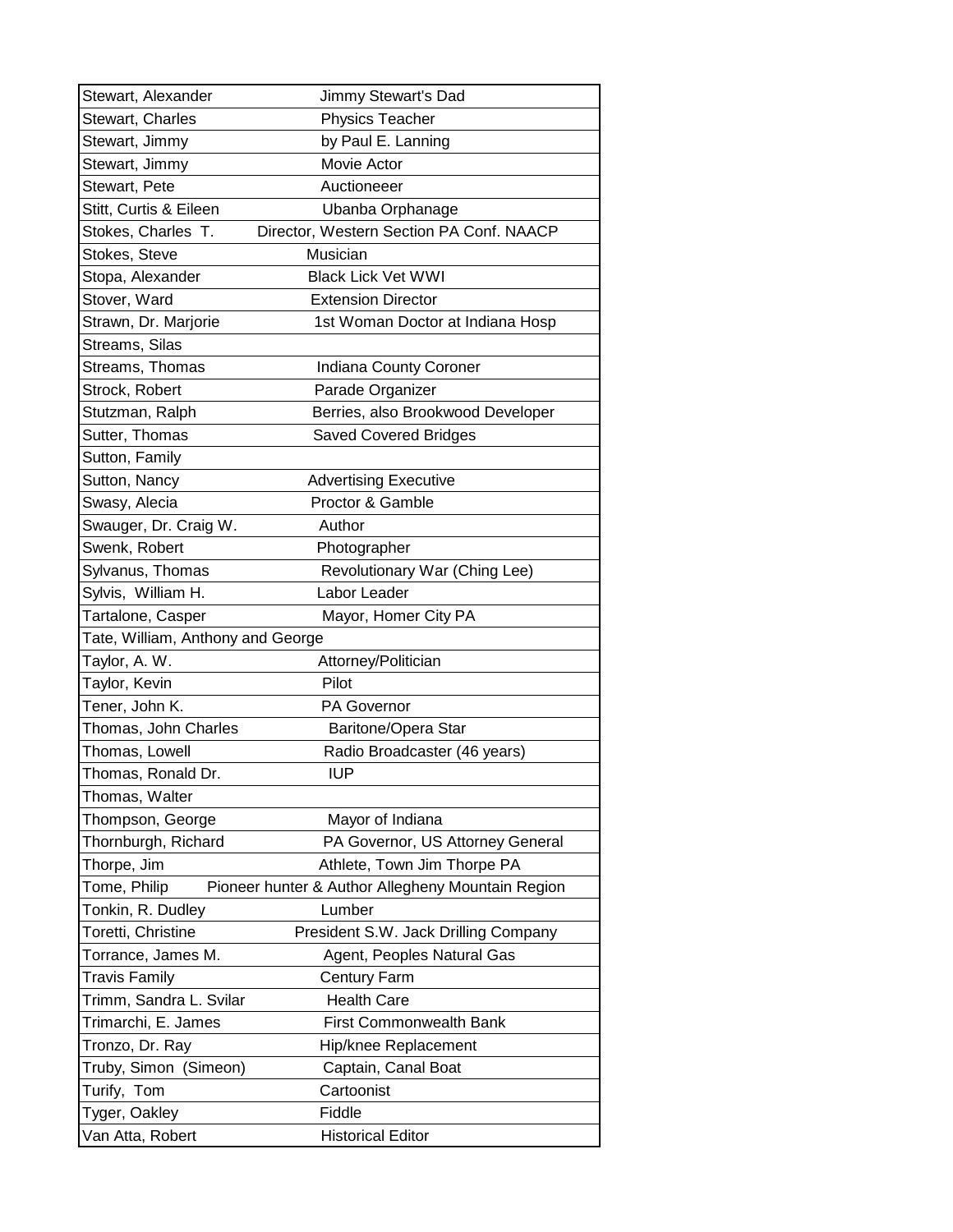| Van Duser, Jane                  | Actress, Indiana PA                        |
|----------------------------------|--------------------------------------------|
| Van Dyke, Margie                 | Nurse/Vet Technician                       |
| Vanderneck, Sister Janice        | Native of Baden PA                         |
| Varner, John D.                  | Mayor of Indiana PA                        |
| Vatter, Lee Roy                  |                                            |
| Vaughn, Virgil G.                | Founder of Love Basket                     |
| Vernocy, William C. Dr.          |                                            |
| Vinton, Sam                      | Missionary                                 |
| Visitors to Indiana County       |                                            |
| Vogel, Ann                       |                                            |
| Wadding, Shirley Ondo            | Mayor of Lake Station IN                   |
| Wadding, Lt. Col. Boyd D.        |                                            |
| Wagner, John Peter               | "Honus"                                    |
| Wakefield, James                 |                                            |
| Walker, R. A.                    | Editor, Saltsburg Press 1953               |
| Walker, Sarah and Son Roy        |                                            |
| Warhol, Andy                     | Artist/Museum                              |
| Warren, Robert                   | <b>IUP</b>                                 |
| Washington, George               | In Pennsylvania                            |
| Washlaske Family                 | French/Indian War                          |
| Wass, Paul                       | County Commissioner/PA Representative      |
| Watkins, Kenneth "Jake"          |                                            |
| Watson, Col. Richard White, Col. | World War II                               |
| Watta, John                      | <b>IUP Professor</b>                       |
| Waugh, William A.                | Volunteer Fireman, Armagh PA               |
| Wayne, Anthony                   | General                                    |
| Waxler, Louise                   | (Mrs. Saul) Board Member, IUP              |
| Waxler, Saul                     | Civic Leader, Owner of Waxler's Mens Store |
| Weakland, John                   | Pioneer                                    |
| Webb, Nell                       |                                            |
| Weber, Denise                    | Author/Teacher                             |
| Wehrum, Henry I                  |                                            |
| Weiner, Susan & Jane             |                                            |
| Weiser, Conrad                   | "Peacemakers"                              |
| Weissmuller, Peter John          | "Johnnie" "Tarzan"                         |
| Werner, Robert                   | Teacher, #1 in PA                          |
| Weyandt, Carl S.                 | <b>IUP</b>                                 |
| Wheatley, Dr. Susan E.           | <b>IUP Professor of Music</b>              |
| White, Harry                     | Judge                                      |
| White, Thomas                    | Judge                                      |
| Wida, Leroy and Nancy            | <b>Owners of Foodland Stores</b>           |
| Widdowson, Harvey R              |                                            |
| Wilkins, Geraldine               | Magistrate                                 |
| Wilkins, Paul Rev                |                                            |
| Willard, Sue                     | Founder of Willard Home for Children       |
| Williams, Brenda                 | Air Force                                  |
| Williams, Jean                   |                                            |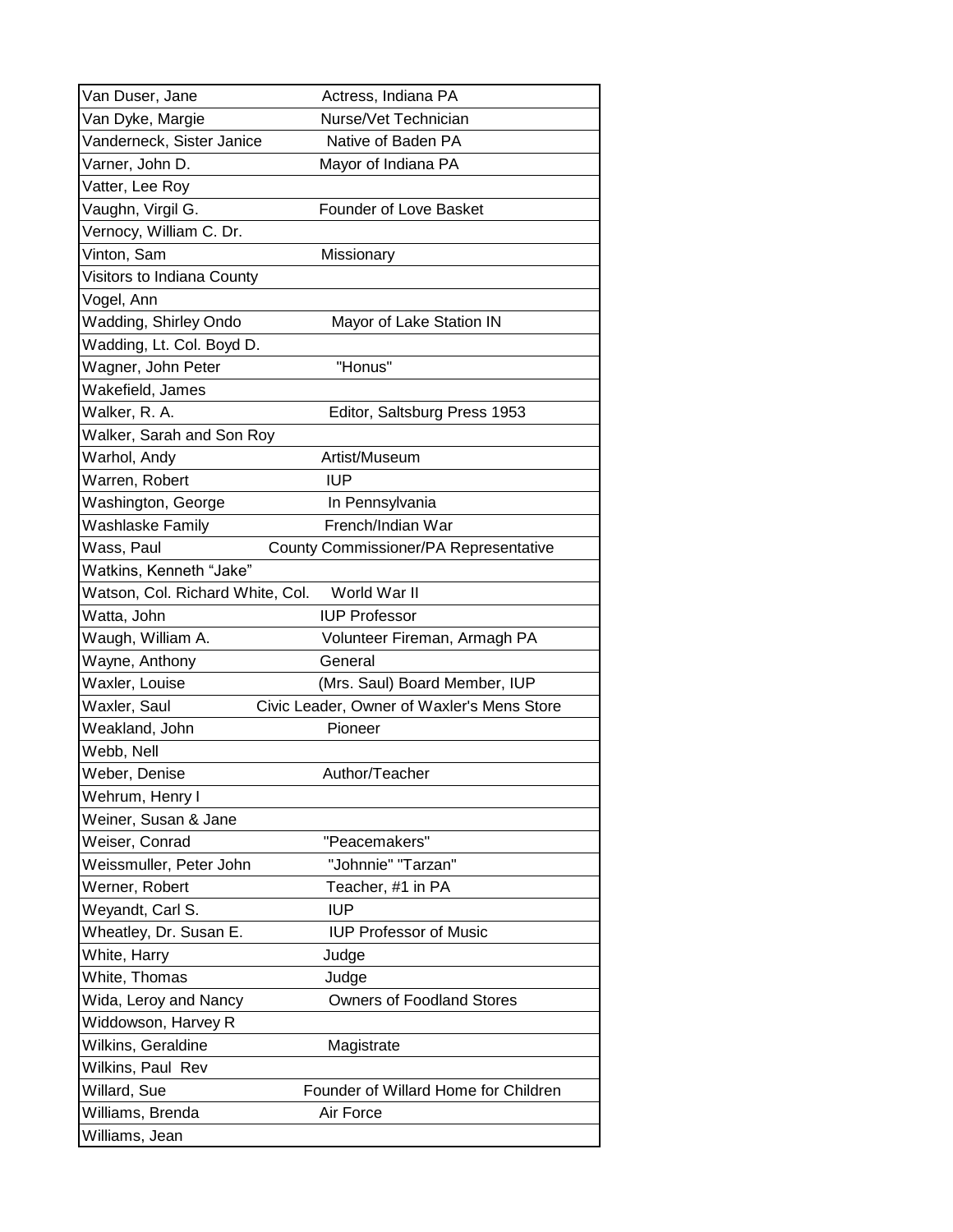| Williams, Judi                              | <b>Barber</b>                         |
|---------------------------------------------|---------------------------------------|
| Wilson, Dr. Andrew W.                       | President, Kiski School, Saltsburg PA |
| Wilson, Carol                               |                                       |
| Winters, Marie                              | Greyhound Pet Owner                   |
| Wipey, Joseph                               | "Dunmore's War"                       |
| Wolfe, Steve                                |                                       |
| Wolfenden, C. Gilbert                       | <b>State Senator</b>                  |
| Wood, Julie                                 | <b>Hooked on Horses</b>               |
| Woodard, Julie                              | "Alice in Wonderland"/Indiana Players |
| Woodard, Robert L., Dr.                     |                                       |
| Woods, Harry                                |                                       |
| Woods, Ralph                                | Quent, Inc.                           |
| Work, Hubert                                | <b>American Medical Assistant</b>     |
| Wright, Frank Lloyd                         | Architect                             |
| Wright, John Columbia                       |                                       |
| Wyman, Don                                  | Amputee                               |
| Yesolivich, Joe & Helen                     | Music                                 |
| Young, John                                 | 1st Judge of Indiana County           |
| Yuckenberg, Laura                           | <b>Grade School Teacher</b>           |
| Yuha, Johnny                                |                                       |
| Zack, Sam                                   | <b>Repair Clocks</b>                  |
| Zacur, David                                | FBI Agent/Washington DC               |
| Zaucha, Thomas W.                           | Keystone Rehab Clinic Founder         |
| Zeitler, Vernon                             | Research/ US Navy                     |
| Zink, Dr. Nora                              | <b>IUP Professor</b>                  |
| <b>Pike County</b>                          |                                       |
| Pioneer Days Miscellaneous                  |                                       |
| <b>Commmunal Living Experiments</b>         |                                       |
| <b>Early Settlers</b>                       |                                       |
| Home Canning Methods                        |                                       |
| Canning Methods                             |                                       |
| <b>Mores and Manners</b>                    |                                       |
| Old Cook Books                              |                                       |
| Old Fashioned Plants                        |                                       |
| Old-Time Methods                            |                                       |
| Remedies                                    |                                       |
| Appliances, Farming Implements, Tools, Guns |                                       |
| Farming Implements, Tools, Guns             |                                       |
| Tools, Guns, Appliances, Farming Implements |                                       |
| Guns, Appliances, Farming Implements, Tools |                                       |
| Toys, Colonial & Pioneer                    |                                       |
| Airmail                                     |                                       |
| Post Office, Chambersville PA               |                                       |
| <b>Highway Mail Bus</b>                     |                                       |
| Mail Bus, Highway                           |                                       |
| Post Office, Homer City PA                  |                                       |
| Post Office, Indiana PA                     |                                       |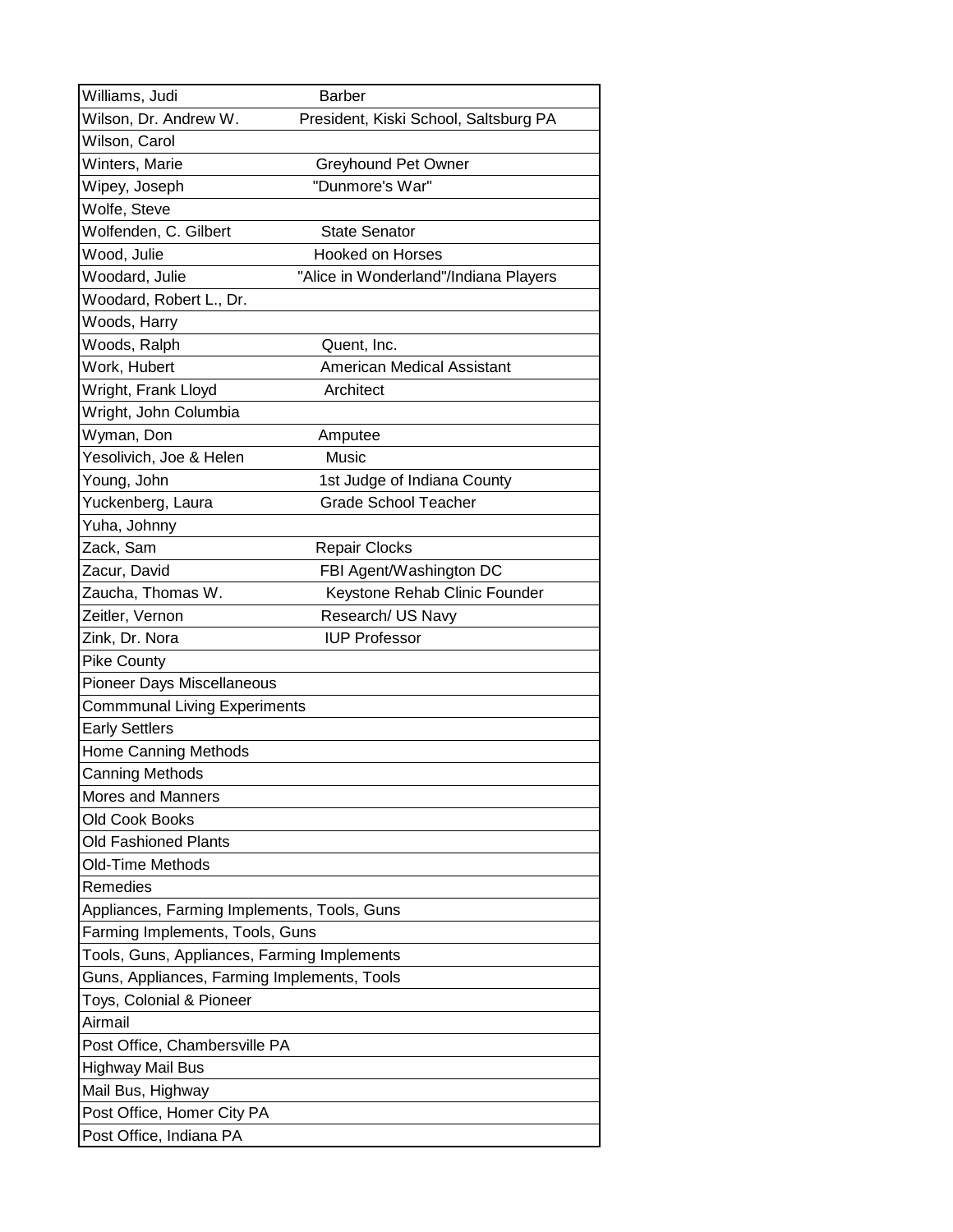| Pennsylvania Communities with Unusual Names    |
|------------------------------------------------|
| Communities with Unusual Names, Pennsylvania   |
| Post Office Data Miscellaneous                 |
| <b>Postal Cards</b>                            |
| <b>U S Postal Service</b>                      |
| Postal Service, U S                            |
| <b>Potter County</b>                           |
| <b>U.S. Presidents</b>                         |
| Quakers                                        |
| <b>AT&amp;T Learning Network Academy</b>       |
| <b>Academic-All Americans</b>                  |
| <b>Academy of Culinary Arts</b>                |
| Culinary Arts, Academy of                      |
| <b>Acquisitions &amp; Special Collections</b>  |
| <b>Adult Education</b>                         |
| Alumnae Faculty/Personalities (3 folders)      |
| Alumni Office                                  |
| <b>Aquatic School</b>                          |
| <b>ARAMARK</b>                                 |
| <b>Archeological Services</b>                  |
| Art Department                                 |
| Awards                                         |
| <b>Beauty Pageants</b>                         |
| <b>Biomedical Research Institute</b>           |
| <b>Branch Campus - Bedford</b>                 |
| <b>Branch Campus - Kittanning</b>              |
| <b>Branch Campus - Punxsutawney</b>            |
| <b>Buildings</b>                               |
| <b>Campus Physical Planning</b>                |
| <b>Career Service</b>                          |
| Community Affairs, Center for                  |
| <b>Center for Community Affairs</b>            |
| Ceramics                                       |
| Child Day Care - Pilot Program                 |
| <b>Cogeneration Plant</b>                      |
| College Lodge                                  |
| <b>Communication Center</b>                    |
| <b>Community Nutrition Services</b>            |
| Nutrition Services, Community                  |
| Computer Art- Electronic Imagery               |
| <b>Concerts/Recitals</b>                       |
| Costume Design                                 |
| <b>Criminal Justice Training Center</b>        |
| Curriculum                                     |
| <b>Directories</b>                             |
| <b>Distinguished American Lecturers Series</b> |
| <b>Eberly College of Business</b>              |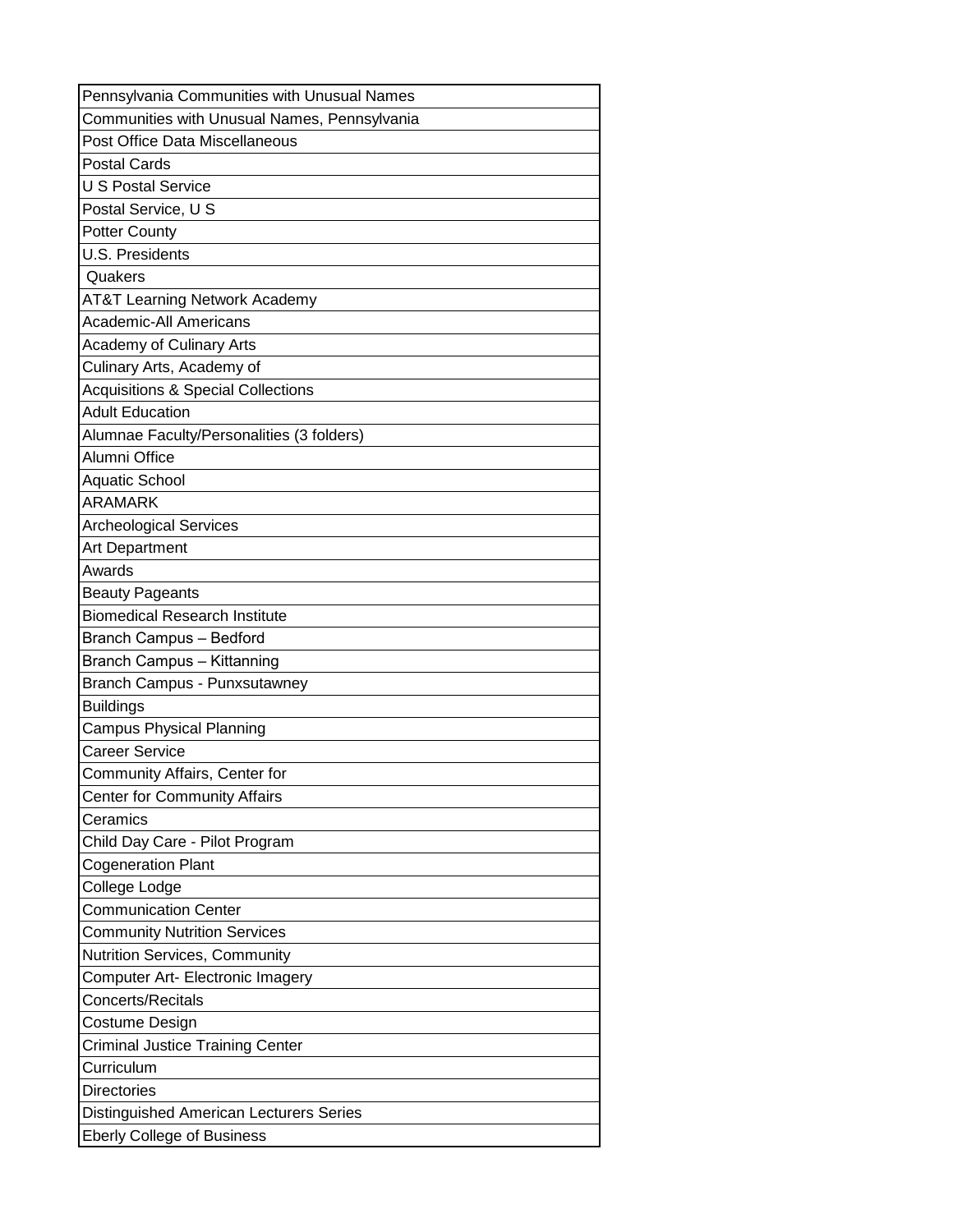| Elderhostel                                              |
|----------------------------------------------------------|
| Endowments                                               |
| <b>Exchange Students &amp; Professors</b>                |
| Expansion (2 folders)                                    |
| Football                                                 |
| Foundation for IUP                                       |
| Fraternities                                             |
| Geography Dept. National Geographic                      |
| Get Ahead Foundation, Student Intern Program             |
| Gorell Hall, Recitals                                    |
| Government                                               |
| Graduation                                               |
| Grants                                                   |
| <b>Highway Safety Center</b>                             |
| History Days and other Sponsored Programs                |
| Homecoming Parades & Programs                            |
| <b>Honors College</b>                                    |
| Hotel Management                                         |
| Housing, Off Campus                                      |
| History of IUP                                           |
| <b>Indiana Normal School</b>                             |
| Indiana State Teachers College                           |
| Indiana University of Pennsylvania (3 folders)           |
| Indiana University of Pennsylvania Spring Break          |
| Spring Break, Indiana University of Pennsylvania         |
| International Students Organization                      |
| <b>IUP TV</b>                                            |
| TV, IUP                                                  |
| Johnson Hall                                             |
| Journalism Dept                                          |
| <b>Kipp Gallery</b>                                      |
| <b>Labor Relations</b>                                   |
| Leonard & Buchanan Myth                                  |
| Madrigal, founders of                                    |
| Maps & Aerial Shots                                      |
| Aerial Shots, Maps &                                     |
| Merryman History                                         |
| Museum, John Sutton Hall                                 |
| Music                                                    |
| National Junior Classic League Convention, Latin & Greek |
| Nursing Dept.                                            |
| Pageants                                                 |
| President - Fuget, Charles                               |
| Fuget, Charles, President                                |
| President - Ganley, Bernard                              |
| Ganley, Bernard, President                               |
| President - Hassler, William                             |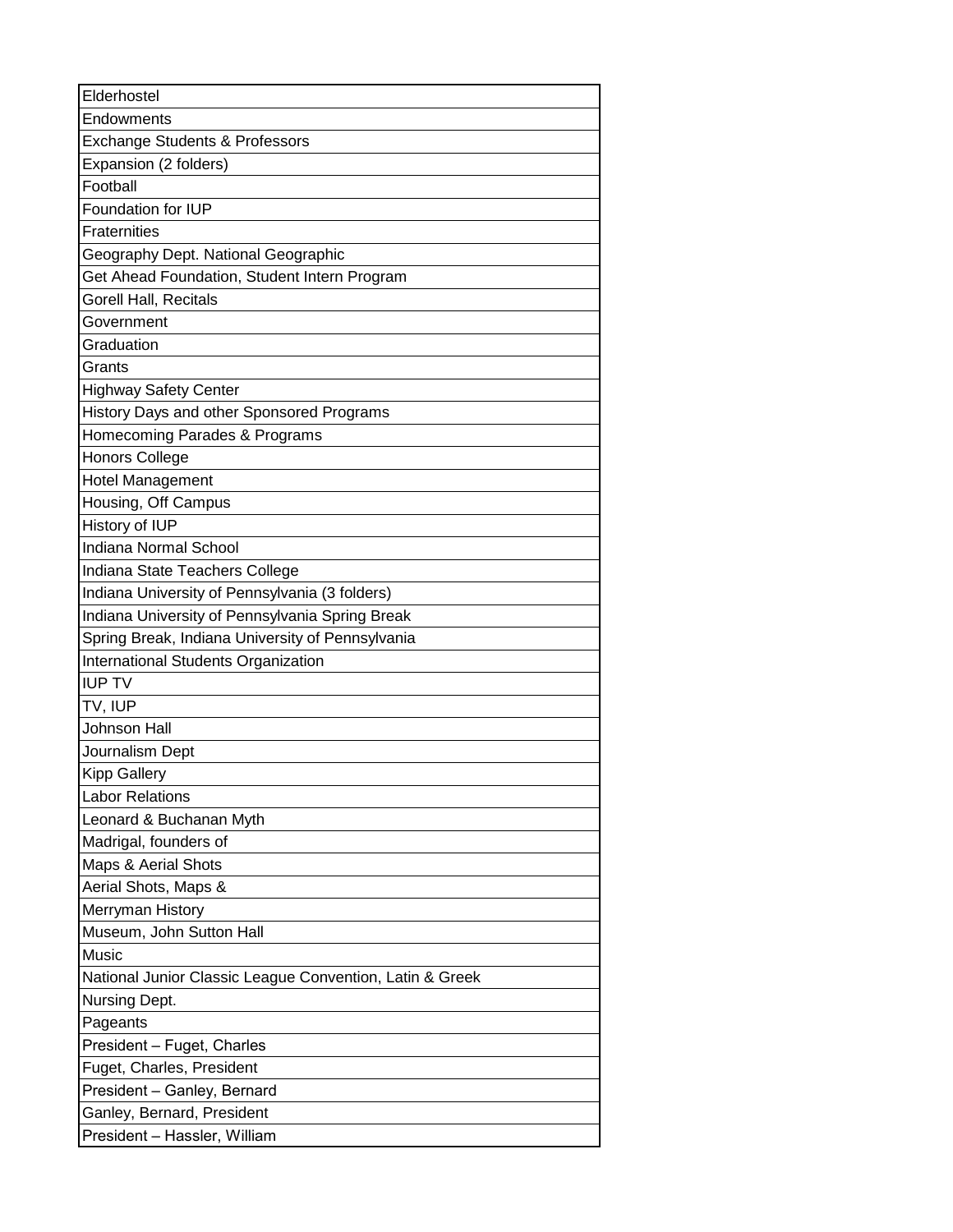| Hassler, William, President                             |
|---------------------------------------------------------|
| President - Hodgson, D                                  |
| Hodgson, D, President                                   |
| President - Pettit, Lawrence                            |
| Pettit, Lawrence, President                             |
| President - Pratt. Willis                               |
| Pratt, Willis, President                                |
| President - Waller                                      |
| Waller, President                                       |
| President - Welty                                       |
| Welty, President                                        |
| President - Wilburn                                     |
| Wilburn, President                                      |
| President - Worthen                                     |
| Worthen, President                                      |
| ROTC Reserve Officers Training Center                   |
| Rural Scholars Program                                  |
| <b>Safety Sciences</b>                                  |
| Scholarships, Graduate Students, Research Awards        |
| Graduate Students, Research Awards, Scholarships        |
| Security - Safety                                       |
| Shakespeare Institute                                   |
| Sign Language                                           |
| Small Business Incubator Program                        |
| Sororities                                              |
| <b>Speakers</b>                                         |
| Special Programs & Projects                             |
| Sports (2 folders)                                      |
| <b>Stapleton Library</b>                                |
| Library, Stapleton                                      |
| <b>Students Non-Traditional</b>                         |
| <b>Study Abroad Program</b>                             |
| Sutton Hall, John - Restoration                         |
| Symposiums                                              |
| Theatrical Productions, Summer Theatre Guild            |
| Summer Theater Guild, Theatrical Productions            |
| <b>Trustees</b>                                         |
| Tuition, Housing, Other Charges                         |
| Housing, Other Charges, Tuition                         |
| <b>Uhler Hall</b>                                       |
| Union/Management Relations & Human Resourses Management |
| University School - Keith School - Model School         |
| Keith School - Model School, University School          |
| Model School, University School - Keith School          |
| Volunteerism                                            |
| <b>Waller Hall Renovation</b>                           |
| Workshops                                               |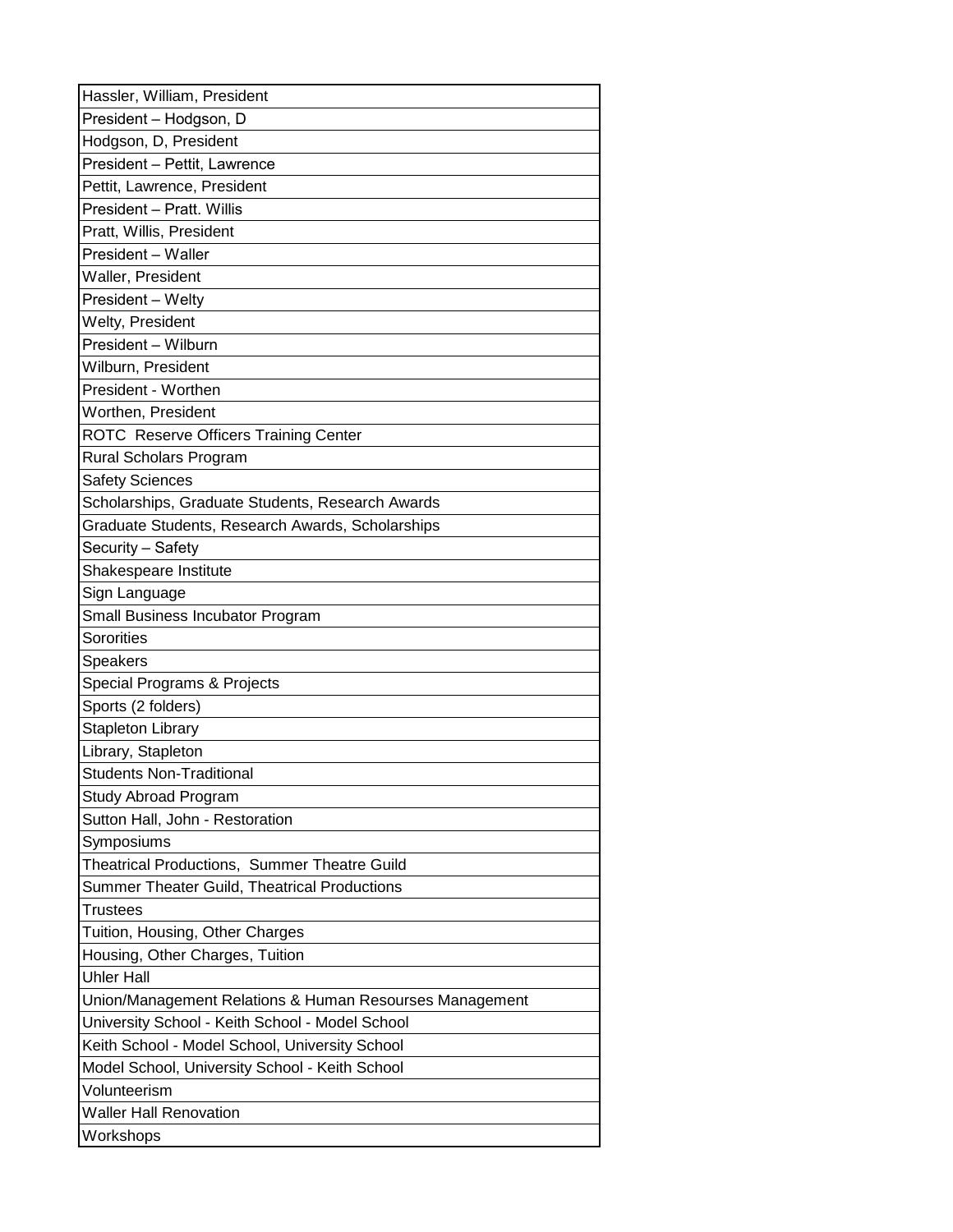| <b>School Districts - Maps</b>                             |
|------------------------------------------------------------|
| Maps, School Districts                                     |
| Schools - Other Counties - Miscellaneous                   |
| <b>Academies &amp; Seminaries</b>                          |
| Seminaries, Academies &                                    |
| Apollo-Ridge Elementary                                    |
| Apollo Ridge High School                                   |
| Area High Schools of Indiana County - General Data         |
| Schools of Indiana County, Area High Schools- General Data |
| <b>Area School Districts</b>                               |
| ARIN - Armstrong-Indiana Intermediate Unit                 |
| Armstrong-Indiana Intermediate Unit, ARIN                  |
| <b>Armstrong County Schools</b>                            |
| <b>Armstrong Township Schools</b>                          |
| <b>Banks Township Schools</b>                              |
| <b>Ben Franklin Joint School</b>                           |
| <b>Blacklick Township Schools</b><br><b>Burrell Twp</b>    |
| Blairsville College for Women/Ladies Seminary              |
| Seminary, Blairsville College for Women/Ladies             |
| <b>Blairsville Elementary</b>                              |
| Blairsville High School (2 folders)                        |
| Bookamyer<br>Rayne Twp                                     |
| Bridenbaugh School<br>Center Twp                           |
| <b>Brush Valley Township Schools</b>                       |
| <b>Buffington Township Schools</b>                         |
| <b>Burrell Township School</b>                             |
| Calvary Baptist Academy<br>Clymer PA                       |
| <b>Cambria County Schools</b>                              |
| Cambria - Rowe                                             |
| Canoe Elementary<br><b>Grant Twp</b>                       |
| <b>Center Township Schools</b>                             |
| <b>Cherry Tree Elementary</b>                              |
| <b>Cherry Tree High School</b>                             |
| <b>Cherryhill Township Schools</b>                         |
| Christian Schools in Indiana County                        |
| <b>Clearfield Schools</b>                                  |
| Clymer                                                     |
| Conemaugh Township Schools<br>Conemaugh Twp                |
| County Institute                                           |
| Covode Academy<br>N Mahoning Twp                           |
| Cowanshannock Township High School                         |
| Creekside School                                           |
| <b>Crawford School</b><br>Rochester Mills PA               |
| Creps School<br>Rayne Twp                                  |
| <b>Crossing Guards at Elementary Schools</b>               |
| Day Care Centers                                           |
| Dayton Schools<br>Armstrong Co                             |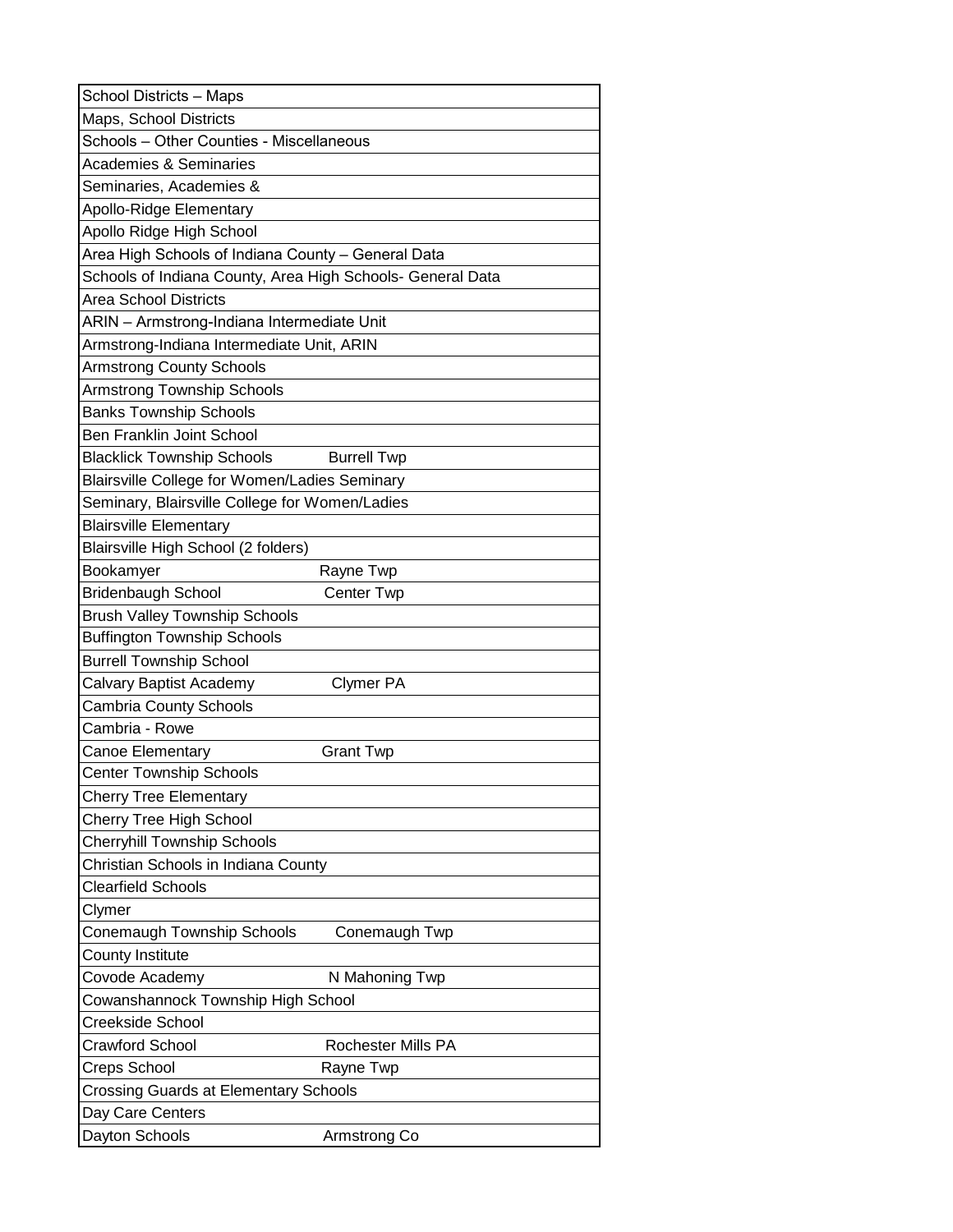| Derry Township                             |                                   |
|--------------------------------------------|-----------------------------------|
| <b>Dilts School</b>                        | N Mahoning Twp                    |
| Dixonville                                 | <b>Grant Twp</b>                  |
| <b>East Pike Elementary</b>                | Indiana PA                        |
| Eisenhower Elementary                      | Indiana PA                        |
| Elders Ridge Academy                       | Young Twp                         |
| Elders Ridge High School                   | Young Twp                         |
| <b>Elderton Academy</b>                    | Young Twp                         |
| <b>Elderton High School and Elementary</b> | Armstrong Co                      |
| <b>Ernest School</b>                       | Rayne Twp                         |
| <b>Flat Grove School</b>                   |                                   |
| <b>Ford City Schools</b>                   | Armstrong Co                      |
| Graceton                                   | Center Twp                        |
| <b>Grant Township Schools</b>              |                                   |
| <b>Green Township Schools</b>              |                                   |
| Harmony                                    | Clearfield Co                     |
| Heilwood                                   | Pine Twp                          |
| <b>Head Start</b>                          |                                   |
| Home Taught                                |                                   |
| Homer City Schools (2 folders)             |                                   |
| Homer City Laura Lamar                     | Center Twp                        |
| Horace Mann                                | Indiana PA                        |
| Indiana Academy                            |                                   |
| Indiana Area Schools - Miscellaneous       |                                   |
| Indiana High School (5 folders)            |                                   |
| Indiana Jr. High School                    |                                   |
| Indiana Wesleyan School                    |                                   |
| Iselin                                     | Young Twp                         |
| Jefferson County Schools                   |                                   |
| Kimmell School                             | Armstrong Twp                     |
| Kiski Prep                                 | Loyalhanna Twp, Westmoreland Co   |
| Kittanning Schools                         |                                   |
| Laurel Valley High School                  |                                   |
| Leechburg Schools                          |                                   |
| Lucernmines                                | Center Twp                        |
| Lutz School                                | White Twp                         |
| <b>Mahoning Township Schools</b>           |                                   |
| Marchand Academy                           | N Mahoning Twp                    |
| <b>Marchand Summer School</b>              | N Mahoning Twp                    |
| Marion Center School (2 folders)           |                                   |
| <b>Marion Center Summer School</b>         |                                   |
| <b>McCreery Elementary</b>                 | <b>Marion Center PA</b>           |
| Montgomery Township                        |                                   |
| Mumau School                               | Green Twp                         |
| Peelor                                     | 422 W, Parkwood Rd, Armstrong Twp |
| Penns Manor                                | <b>Cherryhill Twp</b>             |
| Pine Township                              |                                   |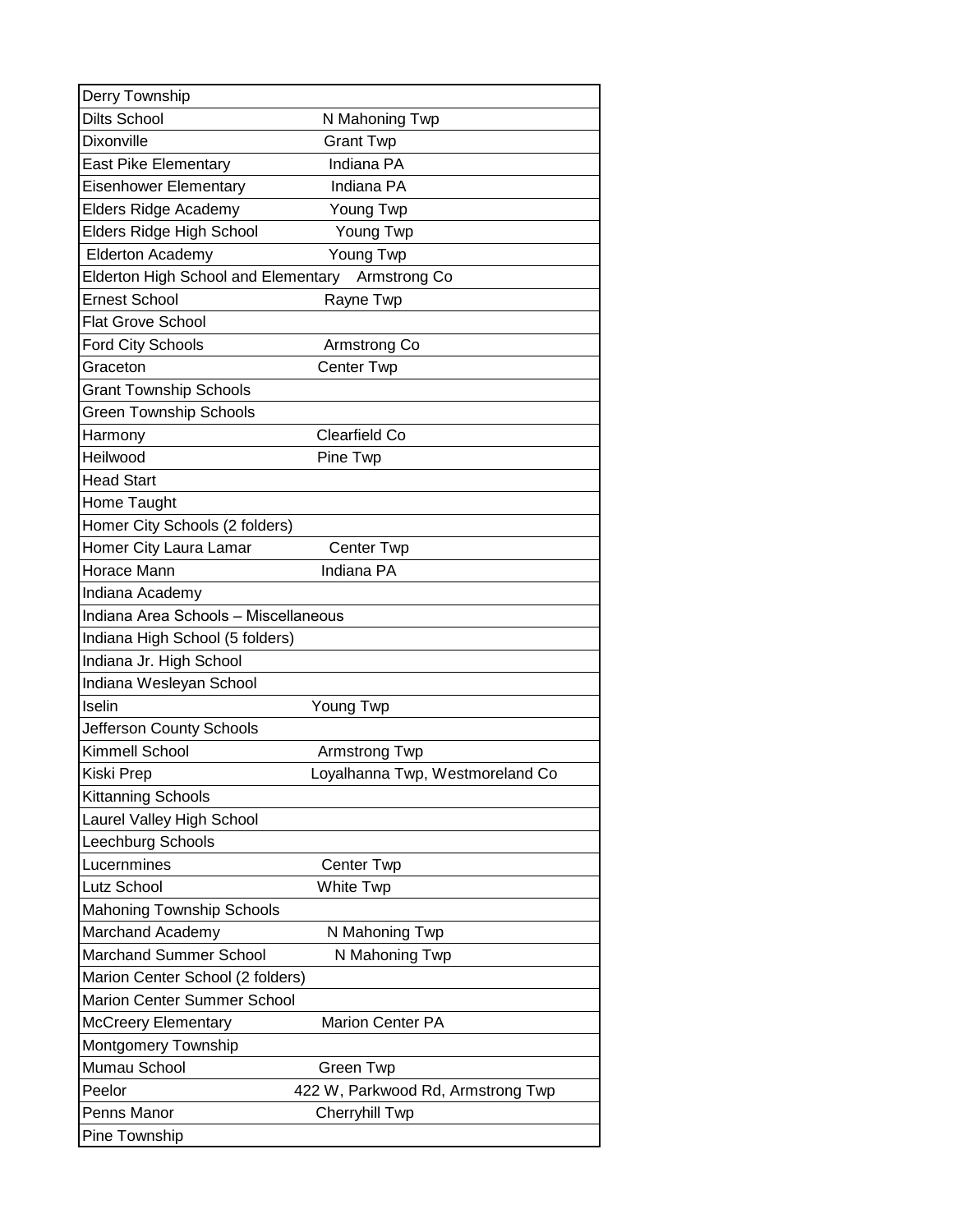| <b>Pioneer Schools</b>                                              |
|---------------------------------------------------------------------|
| Plumville<br>S Mahoning Twp                                         |
| Preschools                                                          |
| Purchase Line (2 folders)<br>Green Twp                              |
| Purchase Line Academy<br>Green Twp                                  |
| Rayne Township                                                      |
| Risinger<br>Center Twp                                              |
| <b>Rochester Mills</b><br><b>Grant Twp</b>                          |
| Ruffner<br><b>Grant Twp</b>                                         |
| Rural Schools - Indiana County                                      |
| St Anthony<br><b>Clymer PA</b>                                      |
| Indiana PA<br>St Bernard                                            |
| <b>Blairsville PA</b><br>St Simon & Jude                            |
| Sagamore School<br>Armstrong Co                                     |
| Saltsburg<br>Conemaugh Twp                                          |
| Shannock Valley<br>Armstrong Co                                     |
| Shelocta<br>Armstrong Twp                                           |
| Starford<br><b>Green Twp</b>                                        |
| Indiana PA<br>Thaddeus Stevens                                      |
| Trade City<br>N Mahoning Twp                                        |
| United School District (3 folders)<br><b>Brush Valley Twp</b>       |
| Vale Tech (Wyotech)<br><b>Blairsville PA</b>                        |
| Wyotech, Vale Tech<br><b>Blairsville PA</b>                         |
| Vandergrift Schools                                                 |
| Vo Tech School (2 folders)                                          |
| <b>Washington Township</b>                                          |
| Welding                                                             |
| <b>West Shamokin</b>                                                |
| Western PA School for Blind Children Pittsburgh PA                  |
| Blind Children, Western PA School for Pittsburgh PA                 |
| Western PA Training School for Girls<br>S 11th St, Indiana PA       |
| <b>Westmoreland County Schools</b>                                  |
| Wheatfield                                                          |
| <b>White Township Schools</b>                                       |
| Willard Home & School<br><b>White Twp</b>                           |
| Wrightco Technologies Training Center<br>Shelocta                   |
| Young Township                                                      |
| Universities - Miscellaneous                                        |
| Branch Campuses of State Universities-Penn State, Univ of Pitt, IUP |
| Jefferson College                                                   |
| PA Colleges and Universities                                        |
| Penn State University                                               |
| Seton Hill College                                                  |
| University of Pennsylvania - Philadelphia                           |
| University of Pittsburgh - Allegheny Co                             |
| <b>Somerset County</b>                                              |
| Sports Miscellaneous                                                |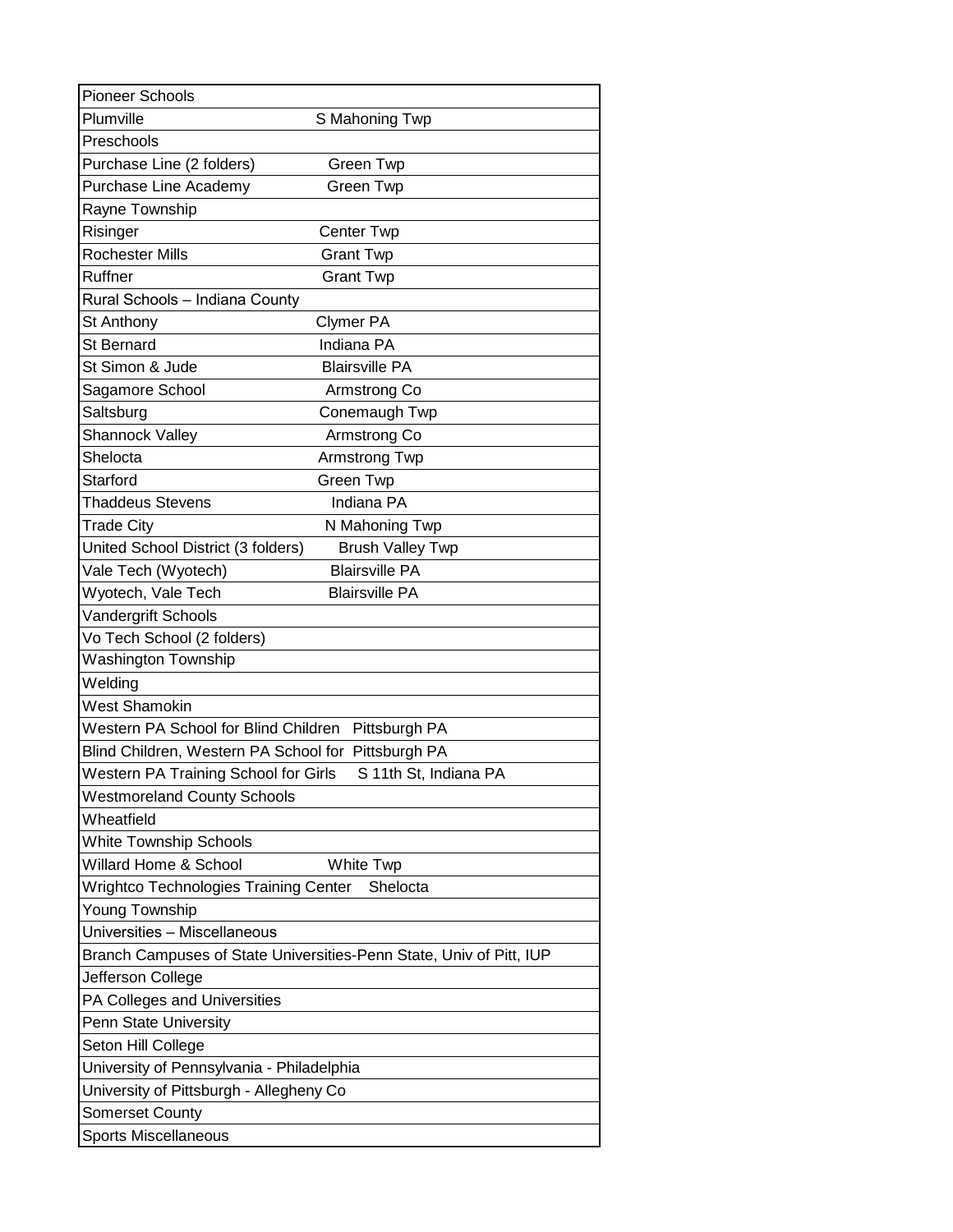| Appalachian Conference                  |
|-----------------------------------------|
| Archery                                 |
| Auto Racing                             |
| Baseball (4 folders)                    |
| Baseball "Hall of Fame"                 |
| <b>Baseball Union Legion</b>            |
| Basketball - Boys                       |
| Basketball - Boys Team All Star         |
| <b>Basketball - Girls</b>               |
| Basketball - Girls Team All Star        |
| <b>Basketball Officials</b>             |
| <b>Bicycling</b>                        |
| <b>Birding</b>                          |
| <b>Body Building/Power Lifting</b>      |
| Power Lifting, Body Building            |
| <b>Bowling</b>                          |
| Boxing                                  |
| Camping                                 |
| Cheerleading                            |
| Croquet                                 |
| <b>Cross-Cut Saw Competitions</b>       |
| Dirt Bike Motor Cross Racing            |
| Motor Cross Racing, Dirt Bike           |
| Dogs - Breeding and Showing             |
| Fencing                                 |
| Fishing                                 |
| Football                                |
| Football - Boys All - Gazette           |
| Golf                                    |
| Golf - Cherry Wood Golf Course          |
| Golf - Chestnut Ridge                   |
| Golf - Indiana Country Club             |
| Golf - Luther Ford Charity Golf Classic |
| Golf - Meadow Lanes Golf Course         |
| Golf - New Courses                      |
| Golf - VFW Country Club                 |
| Gymnastics                              |
| Hall of Fame (2 folders)                |
| Harness Racing<br>(Horses)              |
| Horses, Harness Racing                  |
| <b>History of Organized Sports</b>      |
| Hockey                                  |
| Horses                                  |
| Horseshoe Pitching                      |
| Hunting                                 |
| Indiana Co. Athletic Meets              |
| Indiana Co. Bow & Gun Club              |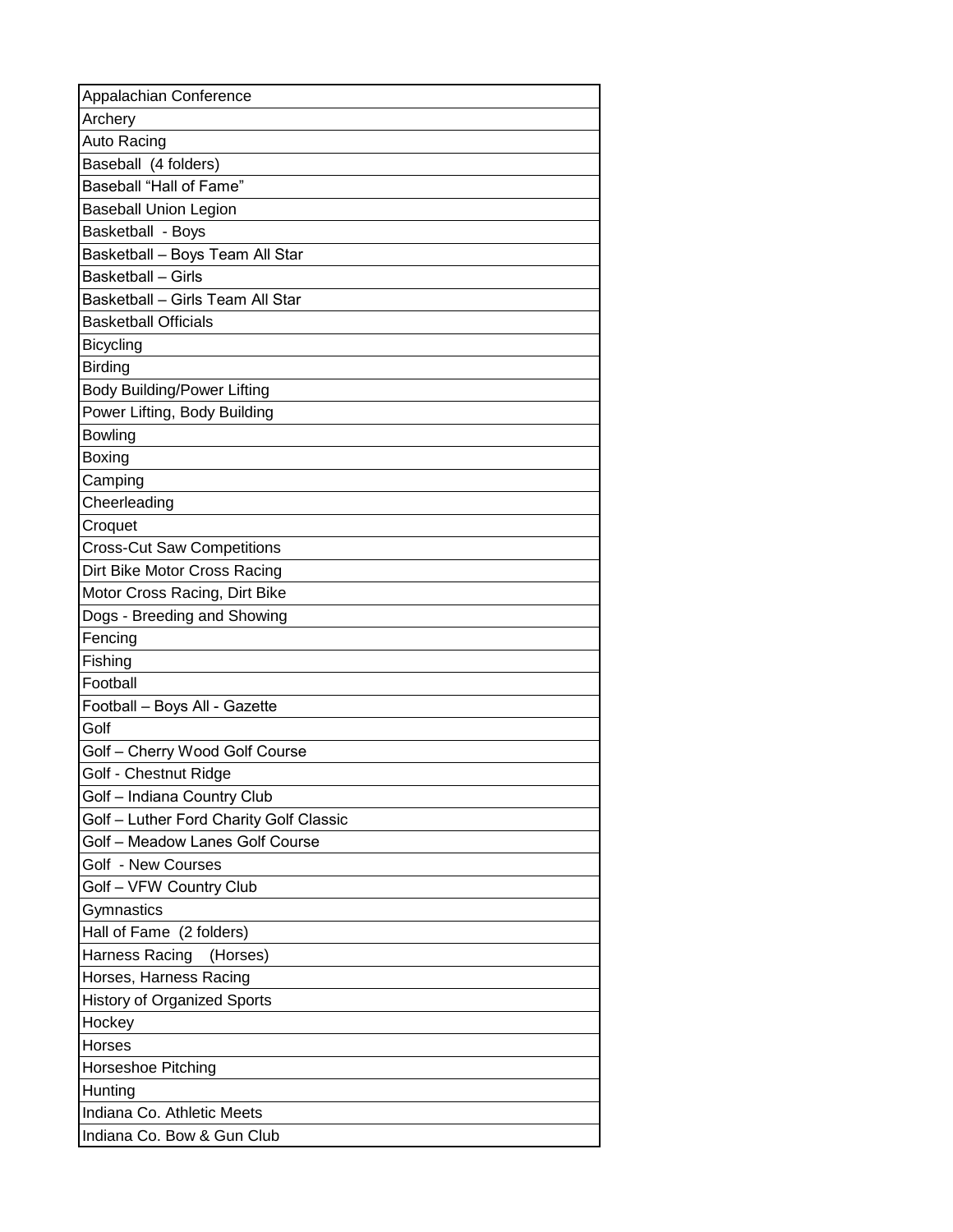| Bow & Gun Club, Indiana Co                     |
|------------------------------------------------|
| Gun Club, Indiana Co Bow &                     |
| Indiana Co. Cup Competition                    |
| Juggling                                       |
| Kayaking                                       |
| Little League                                  |
| <b>Marathon Runners</b>                        |
| <b>Martial Arts</b>                            |
| Mushing                                        |
| Paintball                                      |
| Pool/Billiards                                 |
| Billards, Pool                                 |
| Rafting                                        |
| Sailing                                        |
| <b>Senior Games</b>                            |
| Shooting - Target                              |
| Skating - Ice                                  |
| Skating - Roller                               |
| Skiing                                         |
| Sky-Diving                                     |
| Soap Box Derby                                 |
| Soccer                                         |
| Soft Ball                                      |
| <b>Special Olympics</b>                        |
| Sportsman's Club                               |
| <b>Sports Officials</b>                        |
| <b>Steelers</b>                                |
| Swimming                                       |
| Tennis                                         |
| Track and Field - Cross Country (3 folders)    |
| Cross Country, Track and Field (3 folders)     |
| Triatholate                                    |
| <b>Volley Ball</b>                             |
| <b>Water Sports</b>                            |
| Weight Lifting                                 |
| Wrestling                                      |
| <b>Sullivan County</b>                         |
| Susquehanna County                             |
| Bardstown, Ky                                  |
| Caving /Spelunking                             |
| Spelunking, Caving                             |
| <b>Ephrata Cloisters</b><br>Lancaster PA       |
| <b>Frick Mansion &amp; Art Museum</b>          |
| near Shelocta<br>Keystone Power Vista Overlook |
| <b>Linden Hall</b><br>Fayette Co               |
| Wheeling WV<br>Oglebay Park                    |
| Ohiopyle                                       |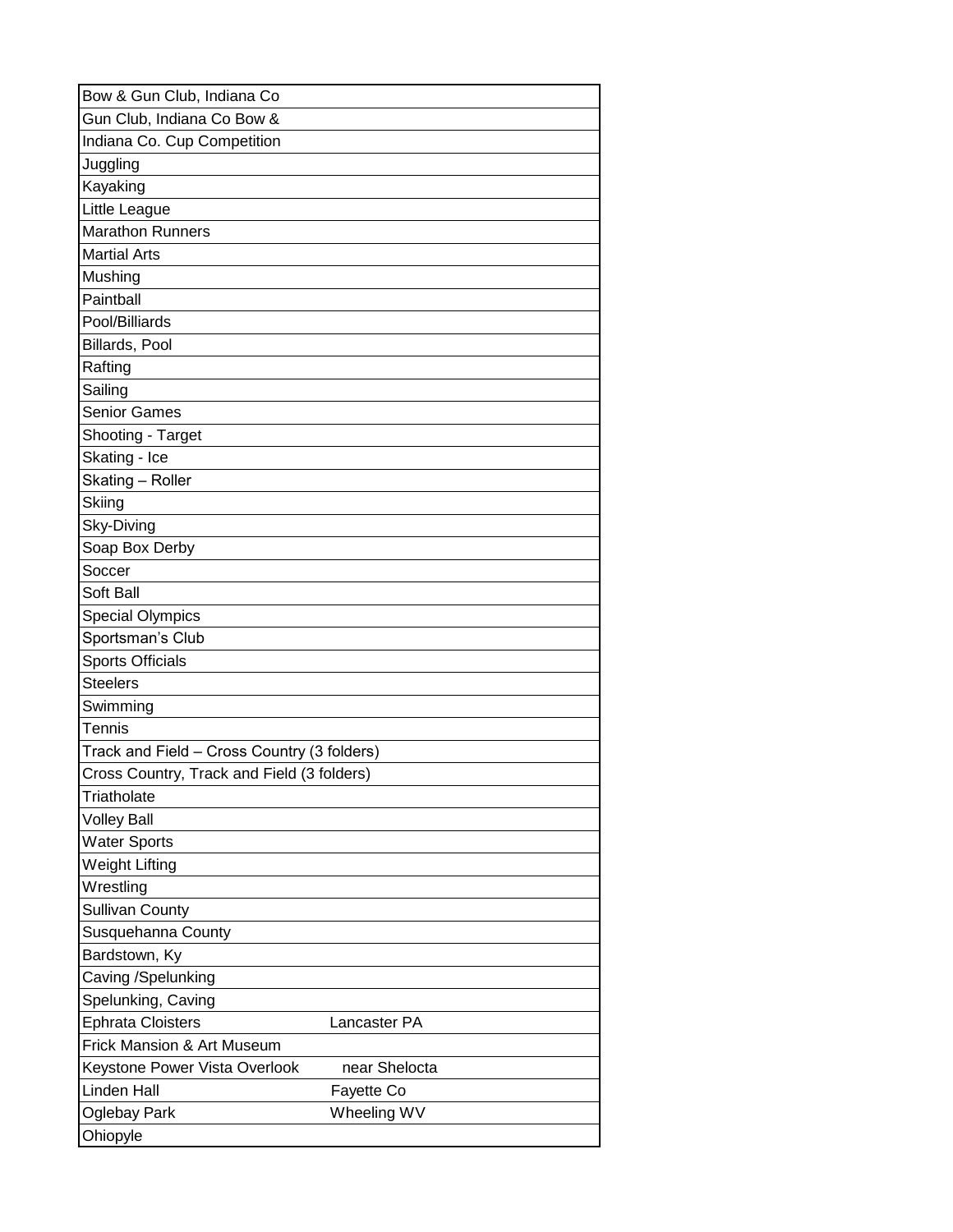| St. Vincent's College & Monastery<br>Latrobe  |
|-----------------------------------------------|
| Seldom Seen Coal Mine                         |
| State Tour Offices (addresses)                |
| <b>Tara Plantation Country Inn</b>            |
| Tourism – Indiana County                      |
| Tourism - Pennsylvania                        |
| Tours (2 folders)                             |
| <b>Travel Reports and Programs</b>            |
| <b>Travel to Other Countries</b>              |
| Towns - Butler County Miscellaneous           |
| Towns - Indiana County Miscellaneous          |
| Towns - Pennsylvania Miscellaneous            |
| Towns - Westmoreland County Miscellaneous     |
| Center Co<br>Aaronsburg                       |
| Alverda                                       |
| Ambrose                                       |
| Apollo<br>Armstrong Co                        |
| Arcadia                                       |
| Armagh                                        |
| Aultman                                       |
| <b>Westmoreland Co</b><br>Avonmore            |
| Azilum<br><b>Bradford Co</b>                  |
| Bairdstown<br>Westmoreland Co                 |
| Barnesboro                                    |
| <b>Barnards</b><br>Armstrong Co               |
| Belsano                                       |
| Beyer<br>Armstrong Co                         |
| Jefferson Co<br>Big Run                       |
| <b>Black Lick</b>                             |
| Blairsville (9 folders)                       |
| Boalsburg<br>Center Co                        |
| <b>Bolivar</b><br><b>Westmoreland Co</b>      |
| <b>Boltz and Charles</b>                      |
| Charles, Boltz and                            |
| <b>Bovard - Crows Nest</b><br>Westmoreland Co |
| Boystown of PA<br>near Grove City PA          |
| <b>Brenizer</b>                               |
| <b>Brookville</b><br>Jefferson Co             |
| <b>Brownsville</b><br>Fayette Co              |
| <b>Brush Valley</b>                           |
| <b>Buck Run</b>                               |
| Canonsburg<br>Washington Co                   |
| Cherry Tree (3 folders)                       |
| Chevy Chase                                   |
| Claghorn                                      |
| Clairton<br>Allegheny Co                      |
| Clarksburg                                    |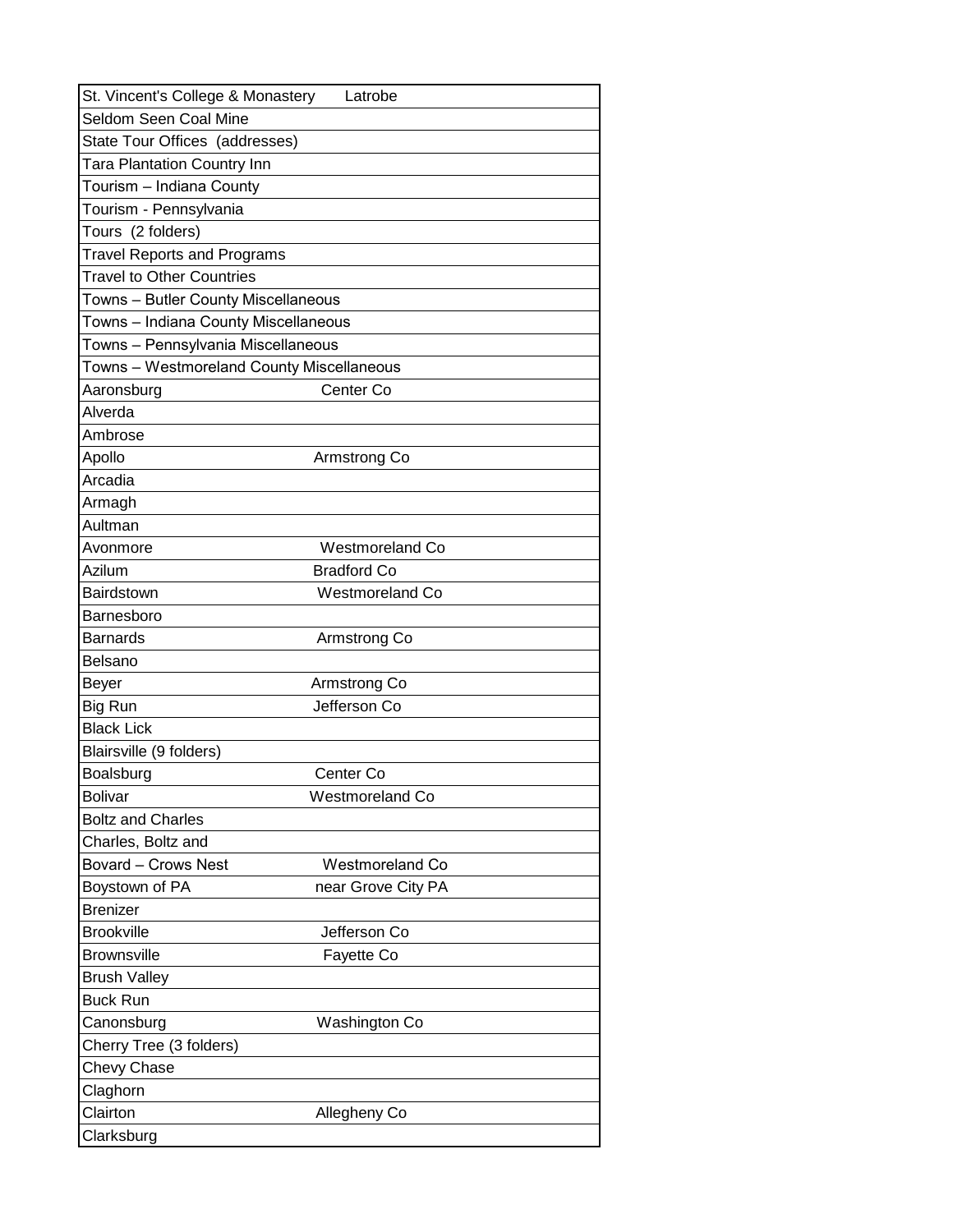| Clymer (5 folders)                             |
|------------------------------------------------|
| Coal Run                                       |
| Cokeville                                      |
| Colver<br>Cambria Co                           |
| Commodore (2 folders)                          |
| Cookport                                       |
| Coral                                          |
| Covode                                         |
| Crabtree<br><b>Westmoreland Co</b>             |
| Creekside                                      |
| Dayton<br>Armstrong Co                         |
| <b>Westmoreland Co</b><br>Derry                |
| Diamondville - Mitchells Mills                 |
| Mitchells Mills, Diamondville                  |
| Dilltown                                       |
| Dixonville                                     |
| Clearfield Co<br><b>DuBois</b>                 |
| Ebensburg<br>Cambria Co                        |
| <b>Elders Ridge</b>                            |
| Elderton<br>Armstrong Co                       |
| Ernest                                         |
| <b>Falls Creek</b>                             |
| Farmington- Nemancolin Woodlands<br>Fayette Co |
| Nemancolin Woodlands, Farmington<br>Fayette Co |
| <b>Five Points</b>                             |
| <b>Ford City</b><br>Armstrong Co               |
| <b>Fulton Run</b>                              |
| Gastown                                        |
| Georgeville                                    |
| Gettysburg                                     |
| <b>Ghost Towns</b>                             |
| Gipsy                                          |
| <b>Glen Campbell</b><br>Graceton               |
| Grafton                                        |
| <b>Gray Station</b>                            |
| Greensburg<br><b>Westmoreland Co</b>           |
| Grismore                                       |
| <b>Westmoreland Co</b><br>Hannastown           |
| <b>Butler Co</b><br>Harmony                    |
| Heilwood                                       |
| Helvetia<br>Clearfield Co                      |
| Heshbon                                        |
| Hillsdale                                      |
| Home - Kellysburg                              |
| Kellysburg, Home                               |
| Homer City (7 folders)                         |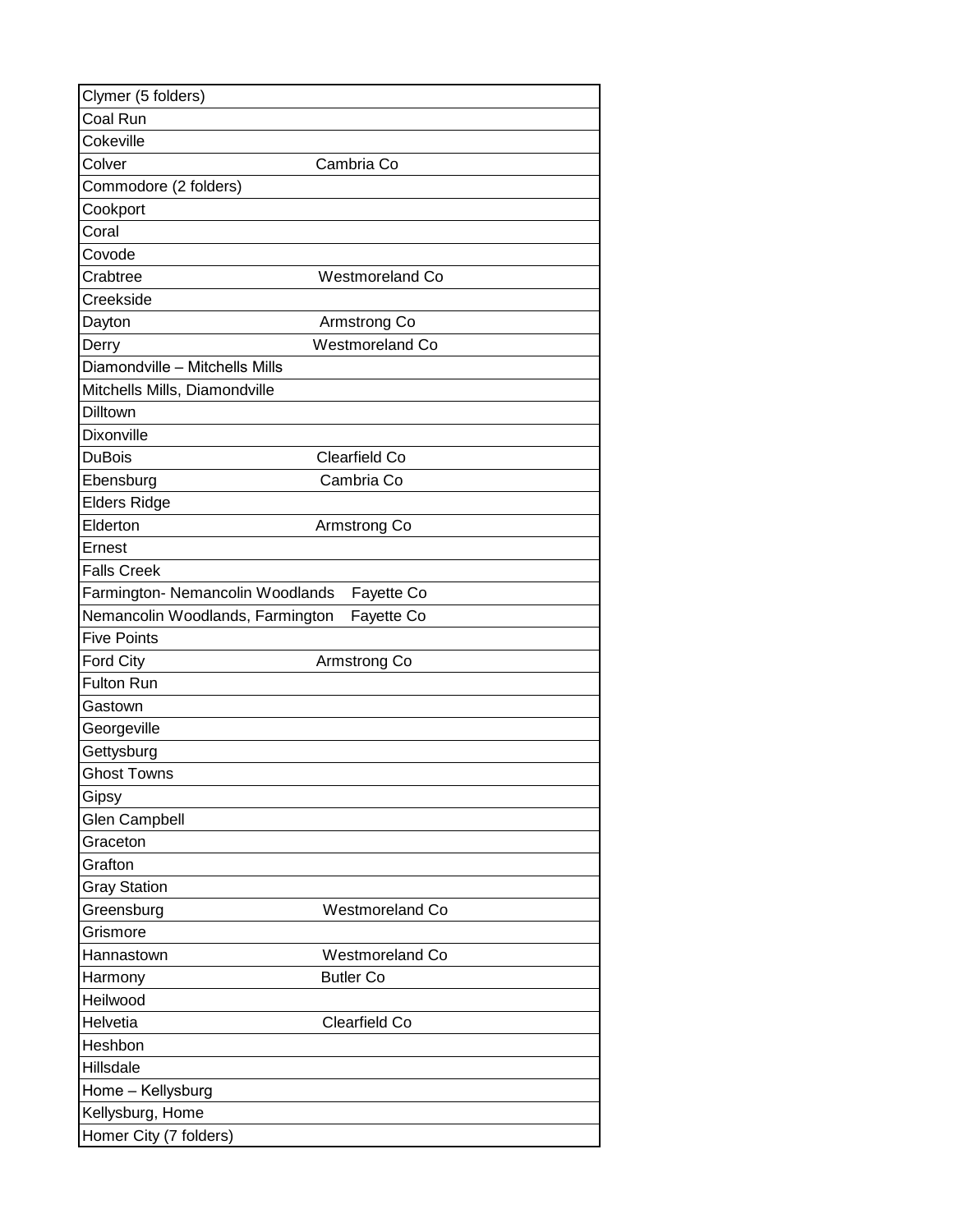| <b>Hopewell Village</b>                       |                        |
|-----------------------------------------------|------------------------|
| Hunker                                        | <b>Westmoreland Co</b> |
| <b>Indian Head</b>                            | Fayette Co             |
| Indiana Borough (5 folders)                   |                        |
| Indiana Borough 175 <sup>th</sup> Celebration |                        |
| Indiana Economy                               |                        |
| Indiana - Philadelphia St (3 folders)         |                        |
| Indiana - Sidewalk Project                    |                        |
| Indiana - Vinegar Hill                        |                        |
| Iselin                                        |                        |
| Jacksonville – Kent                           |                        |
| Kent, Jacksonville                            |                        |
| Jeannette                                     | <b>Westmoreland Co</b> |
| Jennerstown                                   | Somerset Co            |
| Jim Thorpe                                    |                        |
| Johnstown                                     |                        |
| Josephine - Bells Mills                       |                        |
| Bells Mills, Josephine                        |                        |
| Juneau                                        |                        |
| Kecksburg                                     | <b>Westmoreland Co</b> |
| Kenwood                                       |                        |
| Kintersburg                                   |                        |
| Kittanning                                    | Armstrong Co           |
| Lancaster                                     | Lancaster Co           |
| Latrobe                                       | <b>Westmoreland Co</b> |
| Ligonier and Ligonier Valley                  | <b>Westmoreland Co</b> |
| Livermore                                     | <b>Westmoreland Co</b> |
| Loretto                                       |                        |
| Lovejoy                                       |                        |
| Lucerne                                       |                        |
| Mahaffey                                      | Clearfield Co          |
| Marchand                                      |                        |
| Marion Center (4 folders)                     |                        |
| McIntyre                                      |                        |
| Meadville                                     |                        |
| Mentcle                                       |                        |
| Meyersdale - Maple City                       | Somerset Co            |
| Maple City, Meyersdale                        | Somerset Co            |
| Monongahela                                   | Washington Co          |
| Nanty Glo                                     | Cambria Co             |
| New Alexandria                                | <b>Westmoreland Co</b> |
| Newport                                       | <b>Westmoreland Co</b> |
| <b>North Point</b>                            |                        |
| Nowry Town                                    |                        |
| <b>NuMine</b>                                 | Armstrong Co           |
| Olivet                                        |                        |
| Penn Run                                      |                        |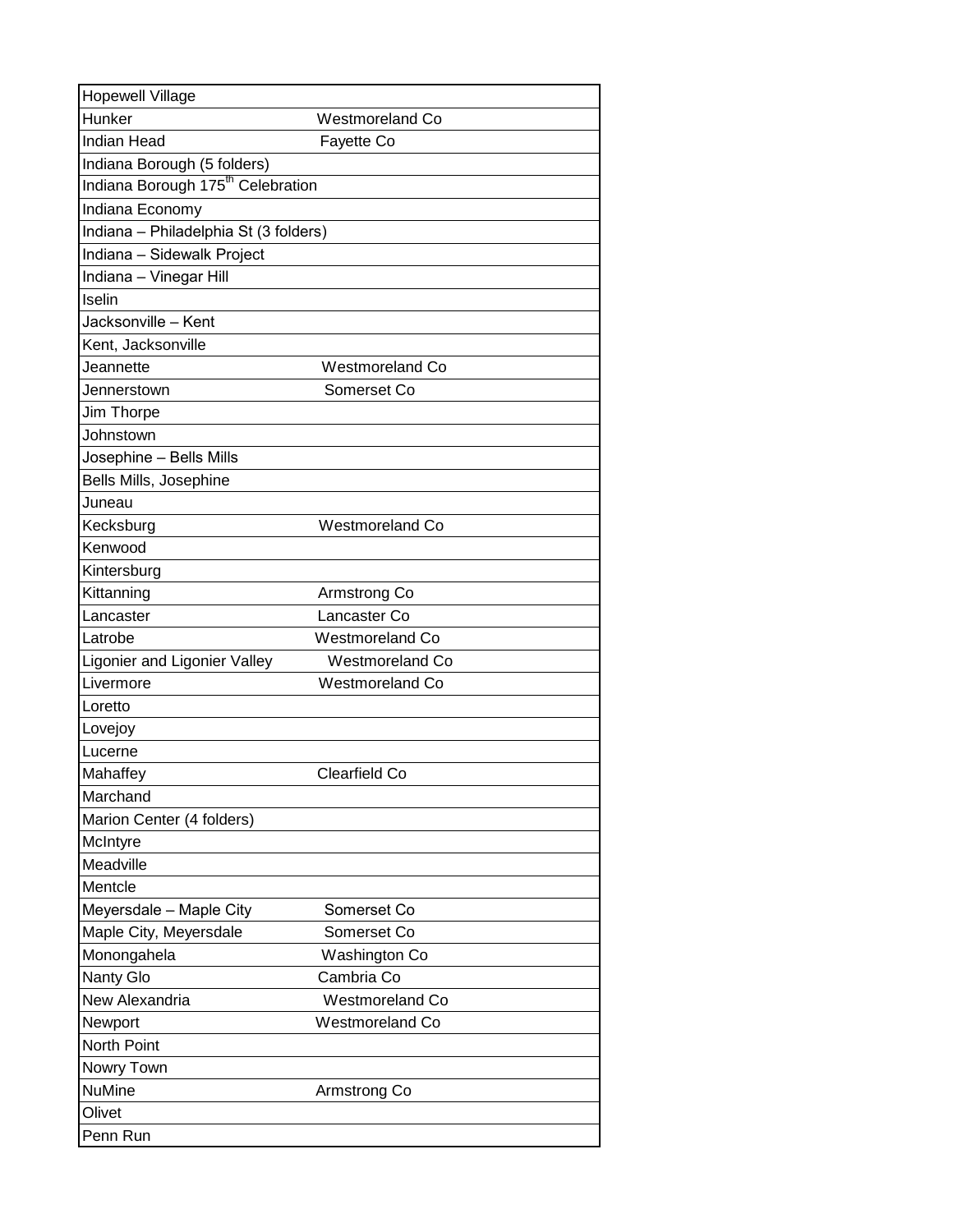| Perryopolis              | Fayette Co             |  |
|--------------------------|------------------------|--|
| Philadelphia             | Philadelphia Co        |  |
| <b>Pine Flats</b>        |                        |  |
| Plumville                |                        |  |
| <b>Point Marion</b>      | Fayette Co             |  |
| Portage                  |                        |  |
| Punxsutawney (3 folders) | Jefferson Co           |  |
| <b>Purchase Line</b>     |                        |  |
| Revloc                   | Cambria Co             |  |
| Reynoldsville            | Jefferson Co           |  |
| Robindale                |                        |  |
| Robinson                 |                        |  |
| <b>Rochester Mills</b>   |                        |  |
| Rossiter                 |                        |  |
| <b>Rural Valley</b>      | Armstrong Co           |  |
| Sagamore                 | Armstrong Co           |  |
| Saltsburg (7 folders)    |                        |  |
| Saxonburg                | <b>Butler Co</b>       |  |
| Scottdale                | <b>Westmoreland Co</b> |  |
| Seward                   | <b>Westmoreland Co</b> |  |
| Shelocta (2 folders)     |                        |  |
| Slickville               | <b>Westmoreland Co</b> |  |
| <b>Slippery Rock</b>     | <b>Butler Co</b>       |  |
| Smicksburg               |                        |  |
| <b>Smith Station</b>     |                        |  |
| <b>Smokeless</b>         |                        |  |
| Somerfield               |                        |  |
| South Bend               |                        |  |
| Spangler                 | Cambria Co             |  |
| <b>Stahlstown</b>        | <b>Westmoreland Co</b> |  |
| Starford                 |                        |  |
| Stockdale                | Washington Co          |  |
| Strangford               |                        |  |
| Strongstown              |                        |  |
| Tanoma - Bumbee          |                        |  |
| Bumbee, Tanoma           |                        |  |
| Tintown                  |                        |  |
| <b>Titusville</b>        | Crawford Co            |  |
| <b>Trade City</b>        |                        |  |
| <b>Turtle Creek</b>      | Allegheny Co           |  |
| Uniontown                | Fayette Co             |  |
| Vanderbilt               | Fayette Co             |  |
| Vandergrift              | <b>Westmoreland Co</b> |  |
| Vintondale               | Cambria Co             |  |
| Walston                  | Jefferson Co           |  |
| Waterman                 |                        |  |
| Waynesburg               |                        |  |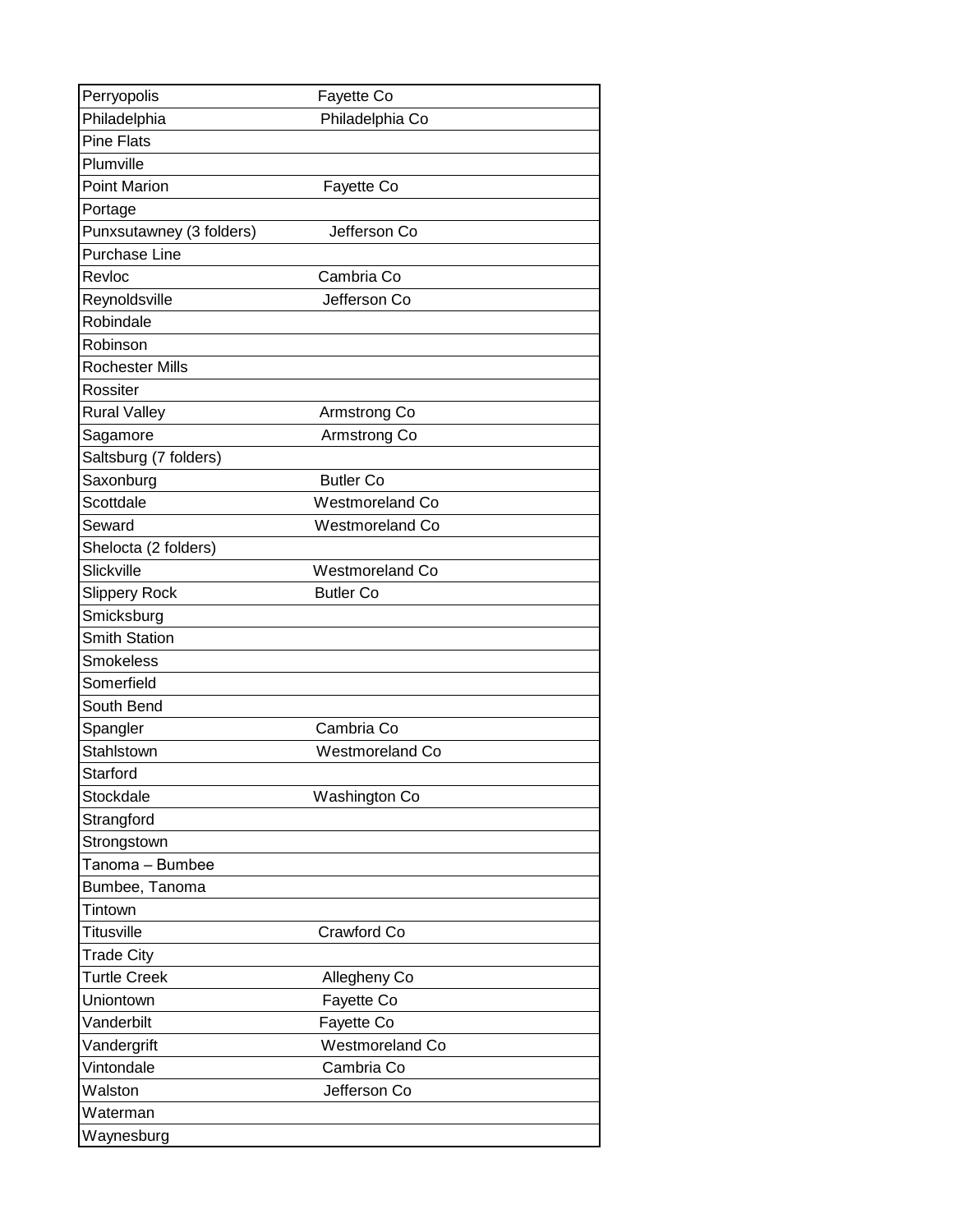| Wehrum                                       |                        |
|----------------------------------------------|------------------------|
| West Branch Valley                           |                        |
| West Lebanon                                 |                        |
| <b>West Newton</b>                           | <b>Westmoreland Co</b> |
| Whiskey Run                                  |                        |
| Wilgus                                       | Montgomery Co          |
| Willet                                       |                        |
| Yatesboro                                    | Armstrong Co           |
| Youngstown                                   | <b>Westmoreland Co</b> |
| Zelienople                                   | <b>Butler Co</b>       |
| Armstrong Township                           |                        |
| <b>Banks Township</b>                        |                        |
| <b>Blacklick Township</b>                    |                        |
| <b>Brush Valley Township</b>                 |                        |
| <b>Buffington Township</b>                   |                        |
| <b>Burrell Township</b>                      |                        |
| Canoe Township                               |                        |
| <b>Center Township</b>                       |                        |
| <b>Cherryhill Township</b>                   |                        |
| Conemaugh Township                           |                        |
| <b>East Mahoning Township</b>                |                        |
| East Taylor Township                         | Cambria County         |
| East Wheatfield Township                     |                        |
| <b>Grant Township</b>                        |                        |
| Green Township                               |                        |
| Mahoning Township                            |                        |
| Montgomery Township                          |                        |
| North Mahoning Township                      |                        |
| Pine Township                                |                        |
| Rayne Township                               |                        |
| <b>Washington Township</b>                   |                        |
| West Mahoning Township                       |                        |
| West Wheatfield Township                     |                        |
| <b>White Township</b>                        |                        |
| Young Township                               |                        |
| <b>Township Formation</b>                    |                        |
| Township Index                               |                        |
| <b>Township Boundary Maps</b>                |                        |
| <b>Driver's Licensing Center</b>             |                        |
| Transportation - General History             |                        |
| Airport - Allegheny County, Pittsburgh PA    |                        |
| Airport - Hamilton, Indiana Pa (old airport) |                        |
| <b>Aviation - General</b>                    |                        |
| Aviators                                     |                        |
| <b>Banner Pilots</b>                         |                        |
| <b>Blairsville Airport</b>                   |                        |
| Airport, Blairsville                         |                        |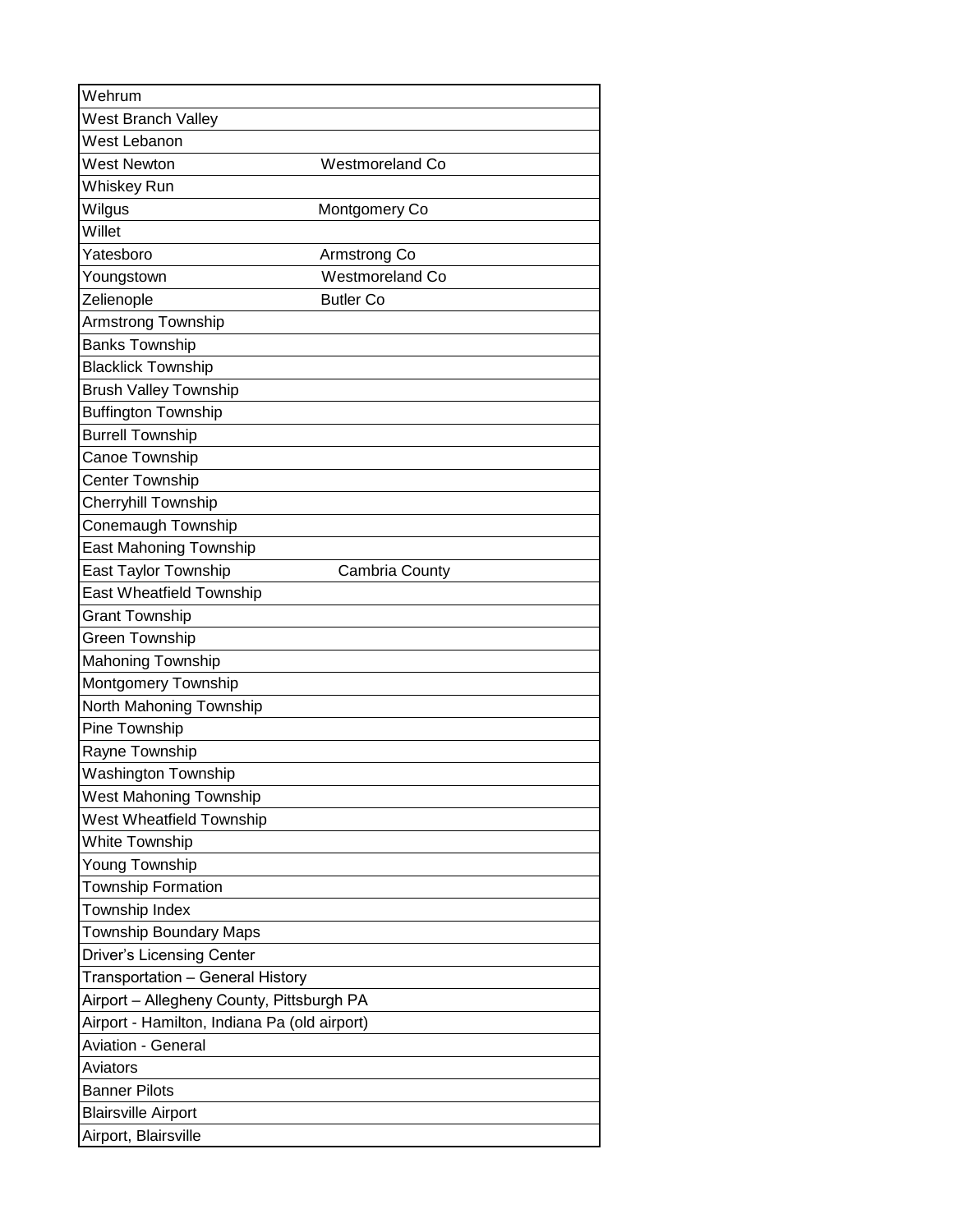| Jimmy Stewart Airport (2 folders)                  |
|----------------------------------------------------|
| Latrobe Airport                                    |
| Airport, Latrove                                   |
| Pittsburgh International - Greater Pittsburgh      |
| Buses                                              |
| Bus, Horse-drawn School                            |
| Horse - drawn School Bus                           |
| <b>Bus Drivers, School</b>                         |
| <b>School Bus Drivers</b>                          |
| Transit Authority                                  |
| <b>Blairsville Canal</b>                           |
| Canal, Blairsville                                 |
| Canals – General                                   |
| Canal - Boat Ledger                                |
| Canals - Erie                                      |
| <b>Ferry Boat</b>                                  |
| Juniata & Portage Railroad                         |
| Pennsylvania System                                |
| Rafting                                            |
| <b>River Traffic &amp; Locks</b>                   |
| Locks, River Traffic &                             |
| Saltsburg Canal                                    |
| Railroads - Miscellaneous                          |
| Allegheny - Portage RR                             |
| Amtrak                                             |
| Baltimore & Ohio -- "B&O" / "BR&P"                 |
| <b>Blairsville, Conemaugh Division</b>             |
| <b>Blairsville, Railroad Relic's</b>               |
| Buffalo, Rochester & Pittsburgh /<br>"BRP" & B & O |
| East Broad Top RR                                  |
| Gettysburg RR                                      |
| Railroads, History of Pennsylvania                 |
| History of Pennsylvania RR's                       |
| Railroads in Indiana County, History of            |
| History of RR in Indiana County                    |
| Inclines                                           |
| Knox, Kane, Kinzua RR                              |
| Lackawanna RR                                      |
| Ligonier Valley RR                                 |
| Penn View Mountain RR                              |
| Pennsylvania Railroad - Horseshoe Curve            |
| Horseshoe Curve, Pennsylvania Railroad             |
| <b>Private Cars</b>                                |
| <b>Railroad Centers</b>                            |
| <b>Railroad Stations</b>                           |
| Railroad Stations, Restoration of                  |
| South Pennsylvania RR                              |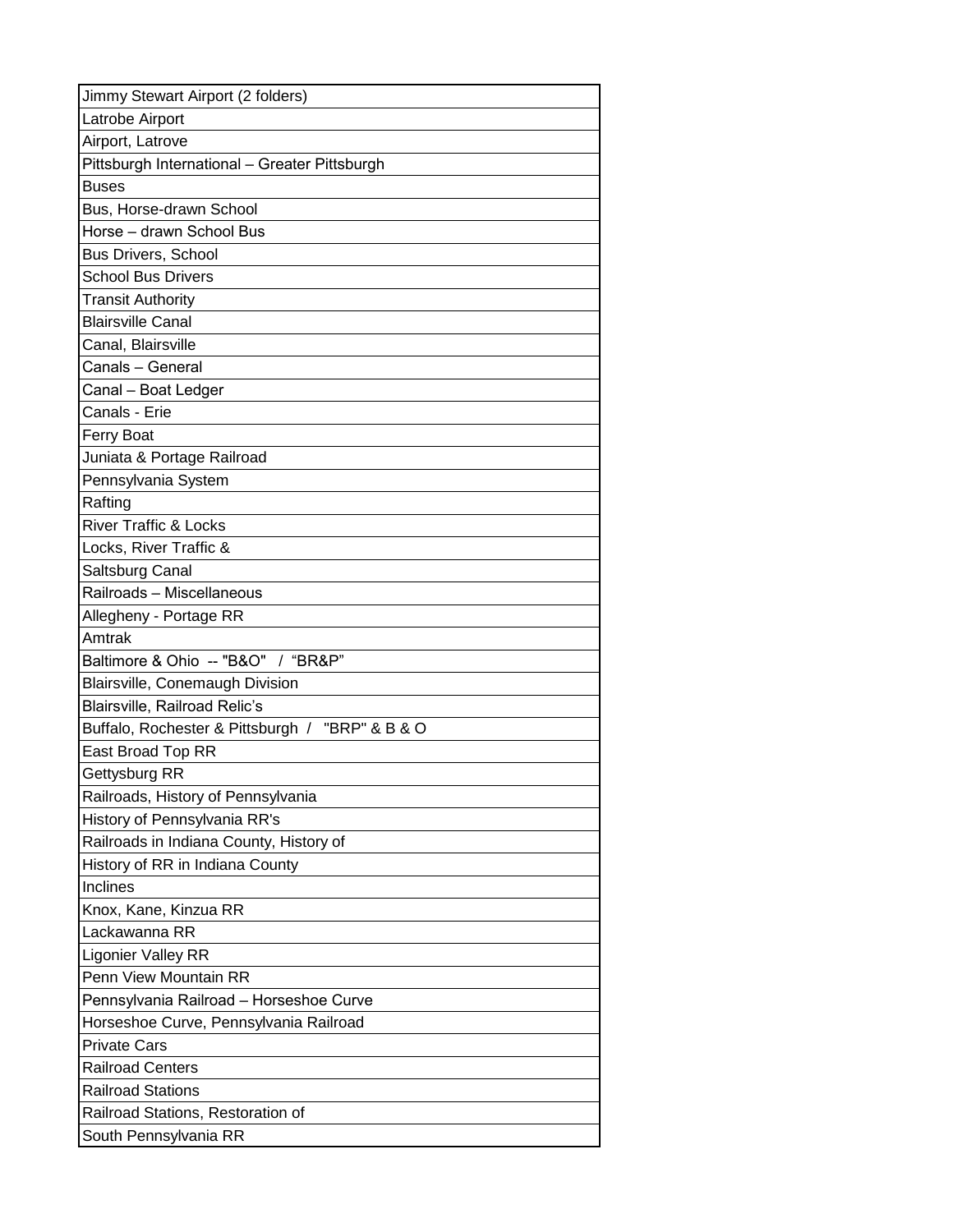| Street Railways (2 folders)                                    |
|----------------------------------------------------------------|
| <b>Tourist RR's</b>                                            |
| <b>Turtle Creek RR</b>                                         |
| Adopt a Highway                                                |
| Frankstown Road                                                |
| Horse and Buggy                                                |
| <b>National Road</b>                                           |
| Pennsylvania Department of Transportation                      |
| <b>Pioneer Days</b>                                            |
| Roads and Highways (3 folders)                                 |
| Route 119 Improvement Project                                  |
| Toll Road - Pennsylvania Turnpike                              |
| Trivia - Miscellaneous                                         |
| <b>Arlington National Cemetery</b>                             |
| Auto - Miscellaneous                                           |
| <b>Bald Eagle</b>                                              |
| <b>Barn Raising</b>                                            |
| Carousels of Pennsylvania                                      |
| <b>Chestnut Ridge</b>                                          |
| Clocks - On Churches, Building, etc.                           |
| Coffee                                                         |
| <b>Colonial American Cooks</b>                                 |
| <b>Commercial Shortwave Broadcasting</b>                       |
| Cooperstown, NY                                                |
| Crayola - Crayons                                              |
| Declaration of Independence, -Signers of "Parade of Parchment" |
| Delaware Land Grab                                             |
| Dental                                                         |
| Dogs "Akita" Breed                                             |
| Early Indiana Trivia                                           |
| Economy @ 1860 U.S.                                            |
| <b>Epcot Center</b>                                            |
| <b>Ferris Wheel</b>                                            |
| <b>Flying Saucers</b>                                          |
| Frisbee                                                        |
| Galena, IL                                                     |
| Garlic                                                         |
| Ginseng                                                        |
| Gold in Georgia                                                |
| Gold in PA                                                     |
| Goose Day                                                      |
| <b>Great Seals of the States</b>                               |
| Guards at Tomb of Unknown Soldiers, Arlington, VA              |
| Gunpowder                                                      |
| Hand-cranked Telephones                                        |
| Telephones, Hand-cranked                                       |
| Hawaii's Last Queen                                            |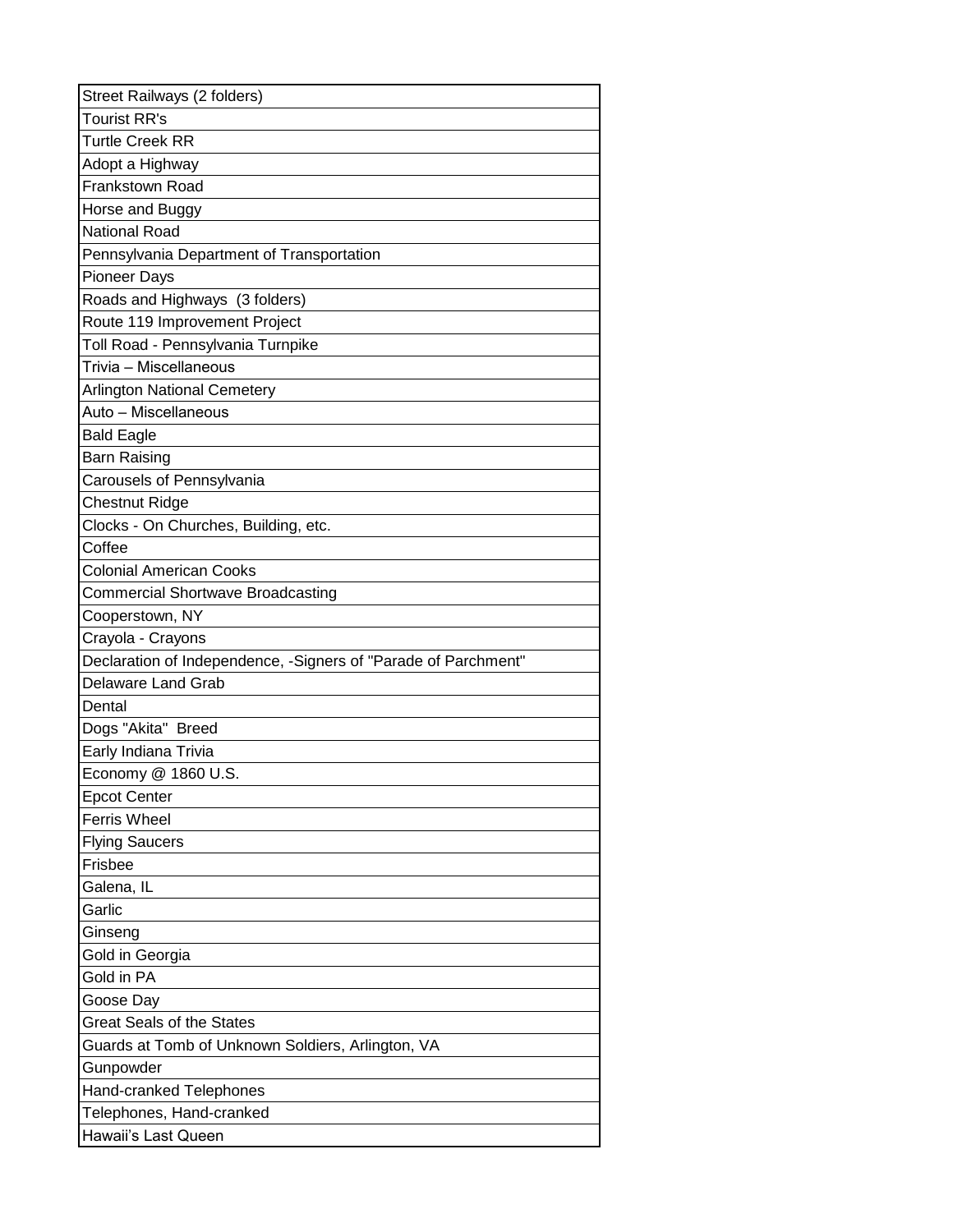| <b>Health Remedies</b>                   |
|------------------------------------------|
| Ice-Cream                                |
| <b>Indentured Servants</b>               |
| Japanese Flower Arrangements             |
| Flower Arrangements, Japanese            |
| <b>Kewpie Dolls</b>                      |
| Dolls, Kewpie                            |
| Legend of the Dogwood Tree               |
| Dogwood Tree, Legend of the              |
| <b>Laser Uses</b>                        |
| <b>Liberty Bell</b>                      |
| London Bridge in Arizona                 |
| Lynching                                 |
| <b>Migrant Workers</b>                   |
| <b>Military Academies</b>                |
| Academies, Military                      |
| Nylon Hosiery                            |
| Ohio Watershed                           |
| Owls in PA                               |
| Paper                                    |
| Peace Corps                              |
| Pennsylvania State Symbols               |
| Pennsylvania Trivia                      |
| Pennsylvania Wild Cherry Trees           |
| Trees, Pennsylvania Wild Cherry          |
| Pennyroyal                               |
| <b>Piano Tuners and Technicians</b>      |
| Place Names of Pennsylvania              |
| Planets                                  |
| Popcorn                                  |
| <b>Potters Field</b>                     |
| Pottery - Stoneage                       |
| Presidents of the U.S                    |
| Pretzels                                 |
| <b>Railroad Lore</b>                     |
| Replacement LTD China                    |
| China, Replacement LTD                   |
| Reports - SF Earthquake                  |
| Earthquake, Reports - SF                 |
| Root-Beer - Charles Elmer "Hires"        |
| Senator - 1 <sup>st</sup> elected Female |
| Sister Cities - Cortage, Costa Rico      |
| Soapmaking - Lye                         |
| Spies                                    |
| <b>State Trees</b>                       |
| Statue of Liberty                        |
| <b>Titanic Disaster</b>                  |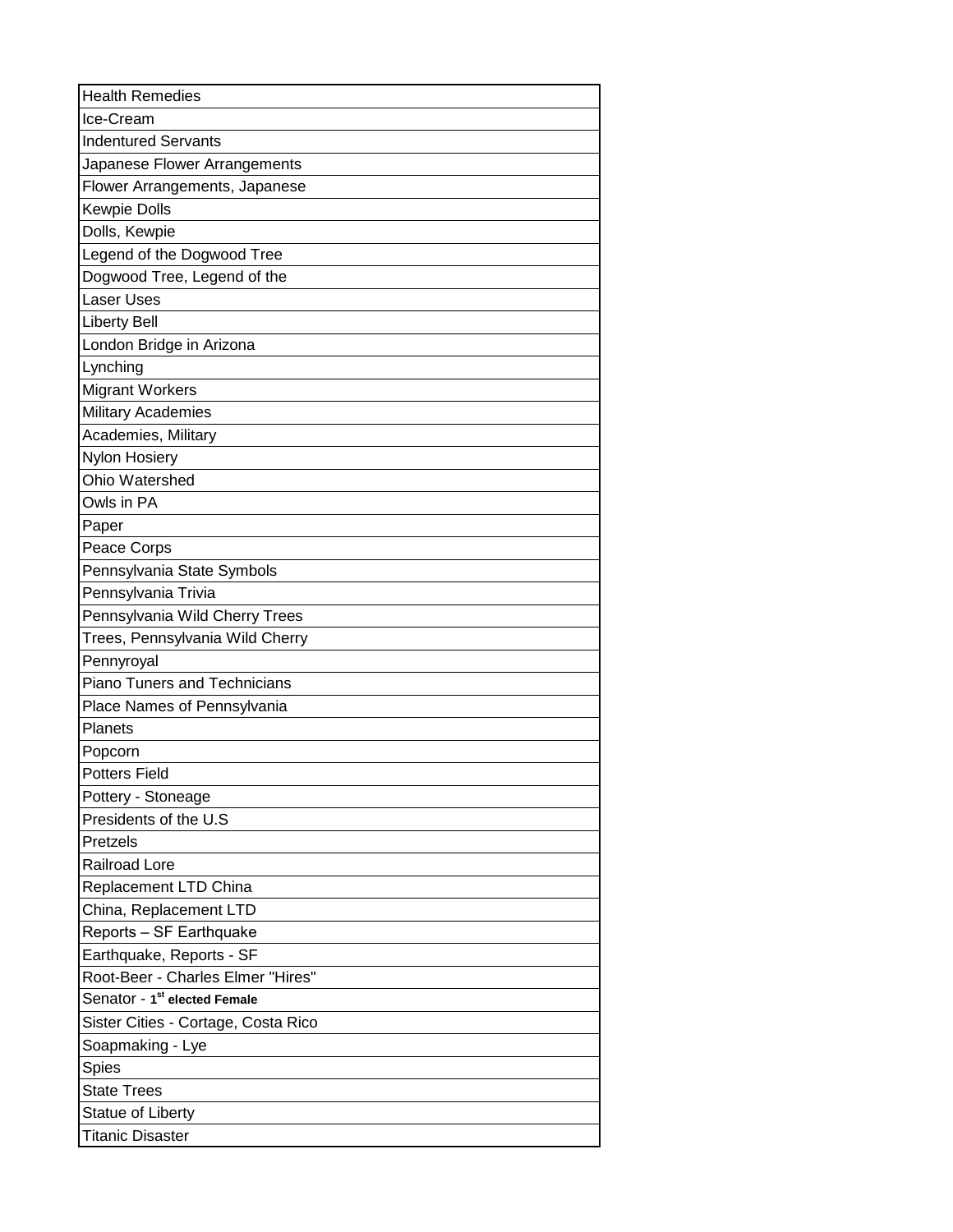| <b>Tobacco History</b>                             |
|----------------------------------------------------|
| Toilet Paper - Clarence & Edward "Scott"           |
| <b>Turnpike Treasure</b>                           |
| <b>Uncle Sam</b>                                   |
| U.S. Patent on New Guinea Tribesmen Blood          |
| U.S. Supreme Court                                 |
| Utopia Groups in Pennsylvania - Miscellaneous Data |
| Vegetarian Information                             |
| Visitors - Foreign                                 |
| <b>Whiskey Rebellion</b>                           |
| White House - Capital Building                     |
| X-Ray                                              |
| "ANGLICO" Veterans Organization - Rolling Thunder  |
| Indiana County Veterans' Memorial                  |
| Ivy Division 4 <sup>th</sup> Infantry              |
| <b>Unknown Soldiers</b>                            |
| Veterans' Affairs VFW                              |
| Veterans' Corner (5 folders)                       |
| Veterans - Indiana County                          |
| <b>Veterans Memories</b>                           |
| <b>Veterans Outreach</b>                           |
| Vietnam Veterans of America of Indiana PA          |
| "Vignette" folders by years (1979-1999)            |
| <b>State Offices</b>                               |
| Make a Difference Day                              |
| Volunteerism                                       |
| Voting Rights/Registration/Counting/etc            |
| <b>Bosnia</b>                                      |
| French and Indiana War                             |
| Iraq, War                                          |
| Korean War                                         |
| <b>Revolutionary War</b>                           |
| Spanish American War                               |
| Terrorist Attack - 2001 (Iraq - Afghanistan)       |
| 13 <sup>th</sup> PA Regiment Military Heritage     |
| Vietnam War                                        |
| <b>War of 1812</b>                                 |
| Civil War - Miscellaneous Data (2 folders)         |
| <b>Battlefields</b>                                |
| Battle of Gettysburg & Other Reports               |
| <b>Black Troops of Civil War</b>                   |
| <b>Blairsville Men of Gettysburg</b>               |
| <b>Black Medal of Honor Men</b>                    |
| Civil War in Florida                               |
| Civil War Re-enactors                              |
| Company A Volunteers                               |
| Letters from Soldiers                              |